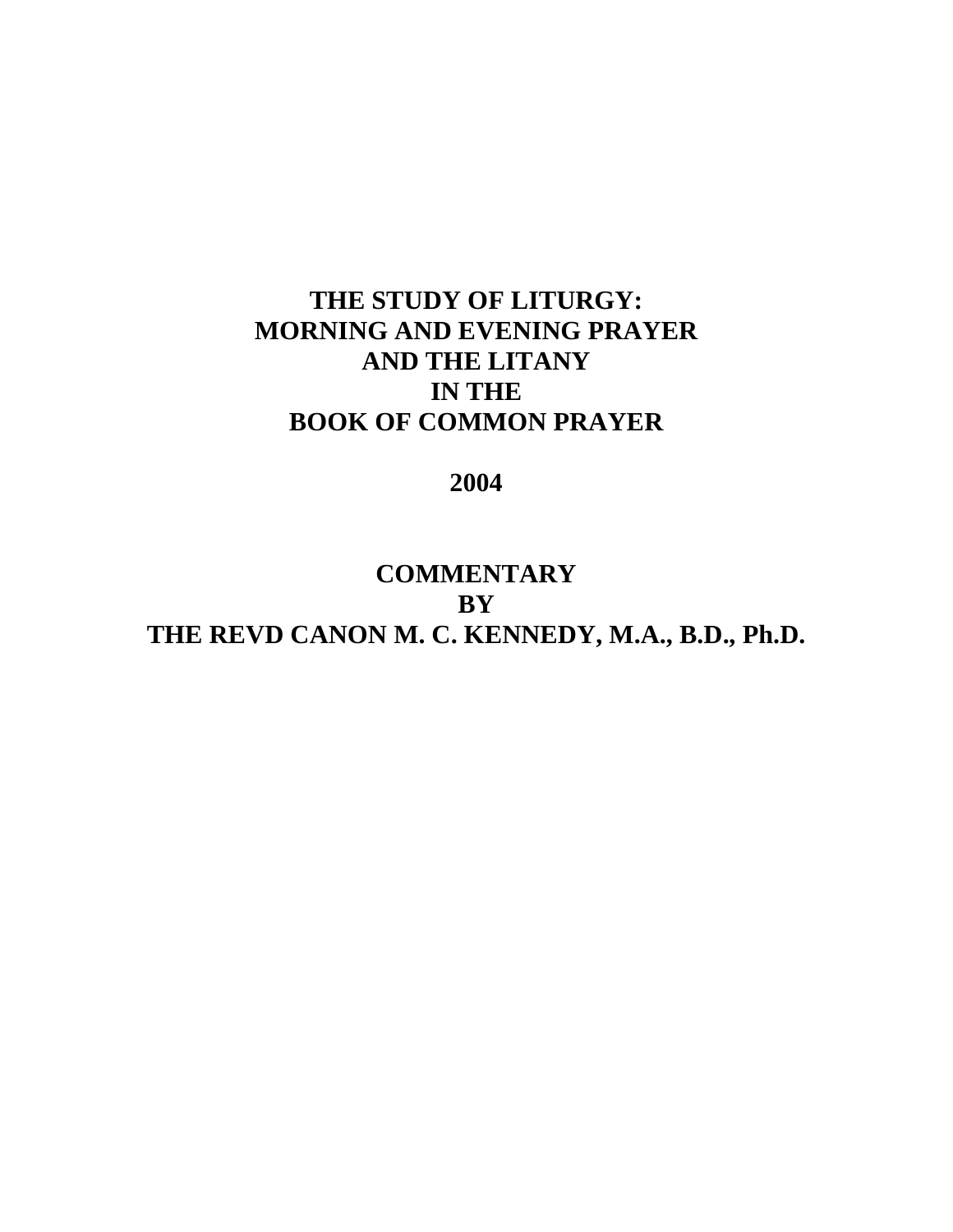## **CONTENTS**

| <b>PART 1 (Morning and Evening Prayer, some general introductory notes)</b>                                                                                                                                                                                                                                                                                                             | 5                                                                          |
|-----------------------------------------------------------------------------------------------------------------------------------------------------------------------------------------------------------------------------------------------------------------------------------------------------------------------------------------------------------------------------------------|----------------------------------------------------------------------------|
| $(1)$ Vesture                                                                                                                                                                                                                                                                                                                                                                           | 5                                                                          |
| (2) Obligation to use Morning Prayer.                                                                                                                                                                                                                                                                                                                                                   | 6                                                                          |
| (3) Where Morning and Evening Prayer are said.                                                                                                                                                                                                                                                                                                                                          | 6                                                                          |
| <b>PART 2 Morning and Evening Prayer One [Traditional Rite]</b>                                                                                                                                                                                                                                                                                                                         | 7                                                                          |
| A note on titles<br>The derivation of Morning and Evening Prayer<br>The structure of Morning and Evening Prayer<br>Opening Hymn<br>Sentences of Scripture<br>Exhortation<br>Confession                                                                                                                                                                                                  | 7<br>7<br>7<br>$8\,$<br>$8\,$<br>9<br>$\boldsymbol{9}$                     |
| Absolution<br>The Lord's Prayer<br>Versicles and Responses                                                                                                                                                                                                                                                                                                                              | $\mathbf{9}$<br>9<br>9                                                     |
| (At Morning Prayer)                                                                                                                                                                                                                                                                                                                                                                     | 10                                                                         |
| Venite<br><b>Easter Anthems</b><br>A Lesson<br>Psalm(s)<br>A Lesson<br>Canticle<br><b>New Testament Lesson</b><br>Canticle                                                                                                                                                                                                                                                              | 10<br>10<br>10<br>10<br>11<br>11<br>12<br>12                               |
| (At Evening Prayer)                                                                                                                                                                                                                                                                                                                                                                     | 12                                                                         |
| The Apostles' Creed<br>The Salutation<br>Lesser Litany and Lord's Prayer<br>The Suffrages or Preces<br>The Collect of the Day<br>The Second and Third Collects<br>The Anthem or Hymn<br>A Sermon<br>The State Prayers and some General Prayers<br><b>Occasional Prayers</b><br>The Litany One (note)<br>The Ministration of Publick Baptism of Infants – Holy Baptism One<br>Conclusion | 13<br>14<br>13<br>14<br>14<br>15<br>15<br>15<br>15<br>16<br>16<br>16<br>16 |
| Notes on processions, posture, Morning or Evening Prayer and<br>Holy Communion and the shortening of services.                                                                                                                                                                                                                                                                          | $16-18$                                                                    |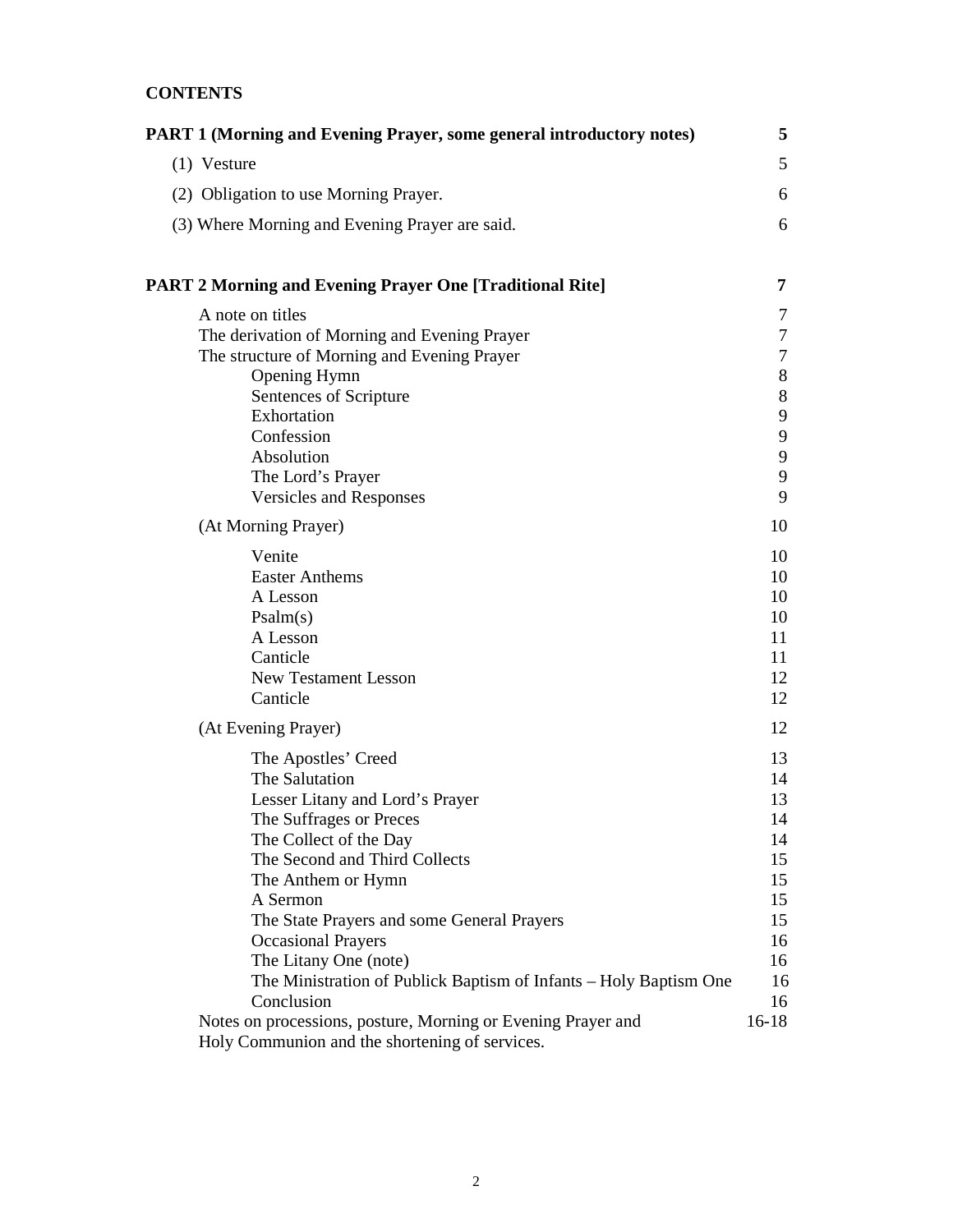| <b>PART 3 Morning and Evening Prayer Two [Modern Rite]</b>                                                                                                                                                                                                                                                                                                                                                                                                                                                                                                                         | 19                                                                                           |
|------------------------------------------------------------------------------------------------------------------------------------------------------------------------------------------------------------------------------------------------------------------------------------------------------------------------------------------------------------------------------------------------------------------------------------------------------------------------------------------------------------------------------------------------------------------------------------|----------------------------------------------------------------------------------------------|
| The Gathering of God's People                                                                                                                                                                                                                                                                                                                                                                                                                                                                                                                                                      | 19                                                                                           |
| Greeting<br>$S$ entence $(s)$<br>Preface<br>Confession<br>Absolution                                                                                                                                                                                                                                                                                                                                                                                                                                                                                                               | 19<br>20<br>20<br>20<br>21                                                                   |
| Proclaiming and Receiving the Word                                                                                                                                                                                                                                                                                                                                                                                                                                                                                                                                                 | 21                                                                                           |
| (At Morning Prayer)                                                                                                                                                                                                                                                                                                                                                                                                                                                                                                                                                                | 21                                                                                           |
| Versicles and Responses<br><b>First Canticle</b><br><b>First Reading</b><br>Psalm<br><b>Second Reading</b><br><b>Second Canticle</b><br>Third Reading<br><b>Third Canticle</b>                                                                                                                                                                                                                                                                                                                                                                                                     | 21<br>21<br>21<br>22<br>25<br>25<br>25<br>26                                                 |
| (At Evening Prayer)                                                                                                                                                                                                                                                                                                                                                                                                                                                                                                                                                                | 27                                                                                           |
| The Apostles' Creed.                                                                                                                                                                                                                                                                                                                                                                                                                                                                                                                                                               | 29                                                                                           |
| The Prayers of the People                                                                                                                                                                                                                                                                                                                                                                                                                                                                                                                                                          | 29                                                                                           |
| <b>Salutation and Lesser Litany</b><br>The Lord's Prayer<br><b>Suffrages</b><br>The Collects<br>Collect of the Day<br><b>Collects at Morning Prayer</b><br><b>Collects at Evening Prayer</b><br>After the Collects                                                                                                                                                                                                                                                                                                                                                                 | 29<br>29<br>29<br>30<br>30<br>30<br>30<br>30                                                 |
| The Litany Two (Note)                                                                                                                                                                                                                                                                                                                                                                                                                                                                                                                                                              | 32<br>32                                                                                     |
| Going out as God's People                                                                                                                                                                                                                                                                                                                                                                                                                                                                                                                                                          |                                                                                              |
| <b>PART 4 The Canticles</b><br>Venite (Canticles $1 \& 2$ )<br>Jubilate (Canticles $3 \& 4$ )<br>The Easter Anthems (Canticles 5 $\&$ 6)<br>Benedictus (Canticles 7 & 8)<br>Benedicite (Canticles 9 & 10)<br>Te Deum (Canticles 11 & 12)<br>Magnificat (Canticles 13 & 14)<br>Nunc Dimittis (Canticles 15 $\&$ 16)<br>Great and Wonderful (Canticle 17)<br>Urbs Fortitudinis (Canticle 18)<br>Saviour of the World (Canticle 19)<br>Bless the Lord (Canticle 20)<br>Glory and Honour (Canticle 21)<br>The Song of Christ's Glory (Canticle 22)<br>The Song of Isaiah (Canticle 23) | 32<br>34<br>35<br>35<br>36<br>36<br>38<br>39<br>40<br>41<br>41<br>42<br>42<br>42<br>43<br>43 |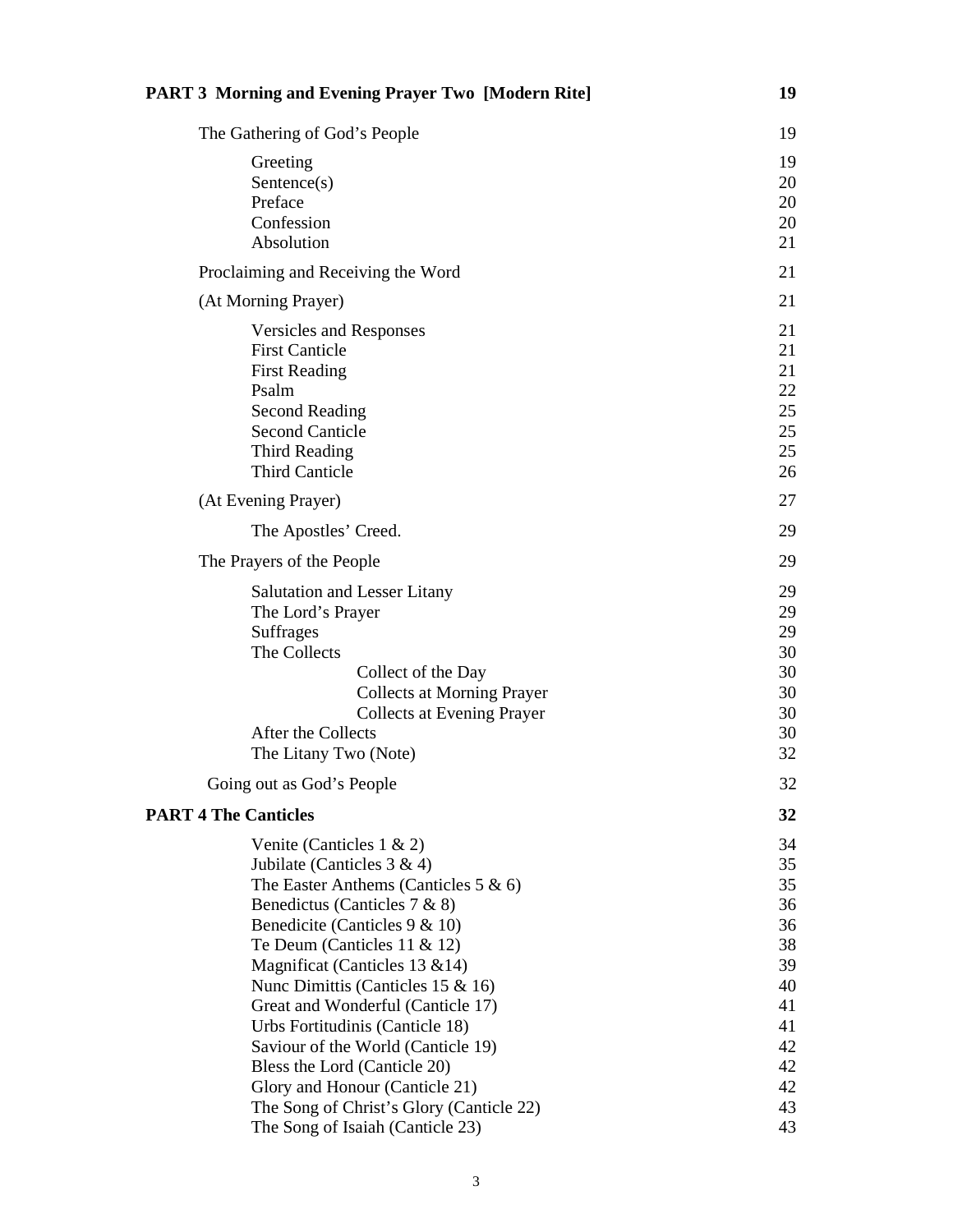| The Song of Wisdom (Canticle 24)                                            | 43 |
|-----------------------------------------------------------------------------|----|
| Ecce Nunc (Canticle 25)                                                     | 44 |
| Cantate Domino (Canticle 26)                                                | 44 |
| Deus Misereatur (Canticle 27)                                               | 45 |
| A Song of the Light (Canticle 28)                                           | 45 |
| Canticles omitted from this section (1) Laudate Dominum                     | 45 |
| (2) Gloria in Excelsis                                                      | 45 |
| Morning and Evening Prayer and Holy Communion                               | 45 |
| Daily Prayer: Weekdays                                                      | 45 |
| Some Prayers and Thanksgivings                                              | 48 |
| <b>PART 5 Additional Orders of Service</b>                                  | 48 |
| An Order for Compline                                                       | 48 |
| A Late Evening Office                                                       | 48 |
| Service of the Word.                                                        | 50 |
| <b>PART 6 The Litany</b>                                                    |    |
| The Litany One                                                              | 51 |
| The Litany Two                                                              | 52 |
| The Use of Litany Two on Ash Wednesday                                      | 53 |
| <b>Appendices</b>                                                           | 54 |
| (A) Supplementary liturgical material produced in the Church of England.    | 54 |
| (B) The Revised Common Lectionary.                                          | 56 |
| The Lectionary for the Principal Service (RCL)                              | 56 |
| Lectionaries for a Second Service and a Third Service                       | 57 |
| <b>Collects and Postcommunion Prayers</b>                                   | 57 |
| $(C)$ Calendar                                                              | 59 |
| (D) Morning and Evening Prayer and the Litany in the 2004 Prayer Book       | 61 |
| A Summary of the Changes in both the Traditional and Modern Language        |    |
| Rites.                                                                      |    |
| (E) Traditional Supplement to Litany One.                                   | 63 |
| (F) The Use of Occasional Prayers in the 2004 Edition of the Book of Common | 64 |
| Prayer                                                                      |    |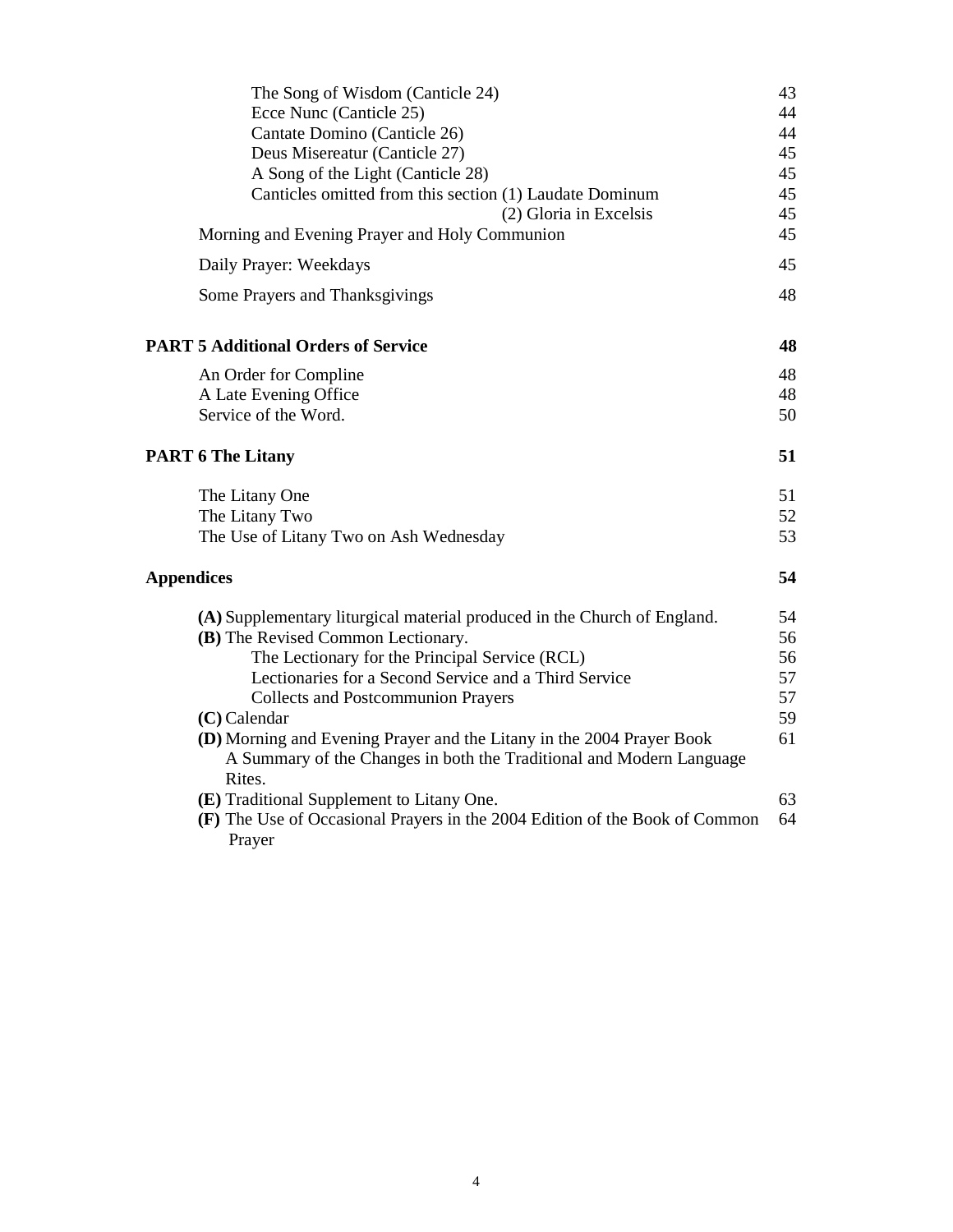## **Part 1**

# **Morning and Evening Prayer some general introductory notes**

#### [1] **Vesture**.

The rules governing the vesture of ministers are to be found in Chapter Nine of the Church Constitution ("The Canons"), Canon 12 "Ecclesiastical apparel". The ordained minister (deacon or priest) at Morning or Evening Prayer should wear a black cassock with cincture, belt, or woollen girdle, a long white surplice, and a black scarf, together with the hood suitable to his or her academic standing. However, it may be noted that, strictly speaking, the use of the cassock is optional.

The use of robes links the worship of the church here and now to that of past generations; and help to maintain the traditional Anglican "ethos". Their graceful and flowing lines are particularly appropriate to liturgical prayer and praise, and add dignity to offering of worship. Wearing one's robes shows respect for the office one holds, for the church one belongs to and is one means (among many) by which the Lord is honoured.

The **cassock** may be either double-breasted (folded across) or single-breasted (buttons down the middle), the former being more customary in the Church of Ireland as well as quicker to put on. It is held at the waist by a cincture, which is a sort of cloth belt, an ordinary belt, or a girdle, which is a sort of woollen rope with tassels at the ends. Normally black cassocks are worn, but there are some variations for example among the canons of certain cathedrals. It is customary for bishops to wear purple.

[The cassock originated in the *vestis talaris* or ankle-length garment retained by the clergy when, under barbarian influence in the sixth century, shorter garments became usual for secular use. It was already ordered by the Council of Braga (572) and this was confirmed in subsequent legislation. It is in essence an everyday garment, and may be worn whenever appropriate. *See, the Oxford Dictionary of the Christian Church*, 3rd edition, 1997, p.296. Hereafter ODCC].

The **surplice** should preferably be fully-gathered at the neck, and of a good length, and should always be clean and without creases. A high quality artificial material is less inclined to crease and is easier to keep clean than a linen one.

[The word "surplice" comes from the Latin *superpelicium,* "over a fur garment". It was originally a loose choir vestment, an adaptation of the alb, because it was better suited for wear over the fur coats customary in northern countries, hence its name. From the twelfth century it came to be the distinctive garment of the lower clergy and to be used by priests outside Mass. At first a tunic reaching to the feet it became progressively shortened until the attenuated form known as the "cotta", with lace, evolved in the Roman Catholic Church. Essentially the alb, the rochet (worn by bishops), the surplice, and the cotta are the one and same garment, or perhaps, more accurately, variants of the same garment*. See ODCC, op. cit.*  pp1560-1].

The canon permits any minister to wear a plain black gown while preaching (instead of the surplice). This would entail removing the surplice and putting on the gown at the time of the sermon. This particular regulation reflects early nineteenth century practice which has long since been superseded.

The black scarf should be broad, without "pinking" at the ends, and preferably not pregathered at the neck. It is folded at the neck before being put on.

Members of Cathedral Chapters (the "canons") customarily display the insignia of their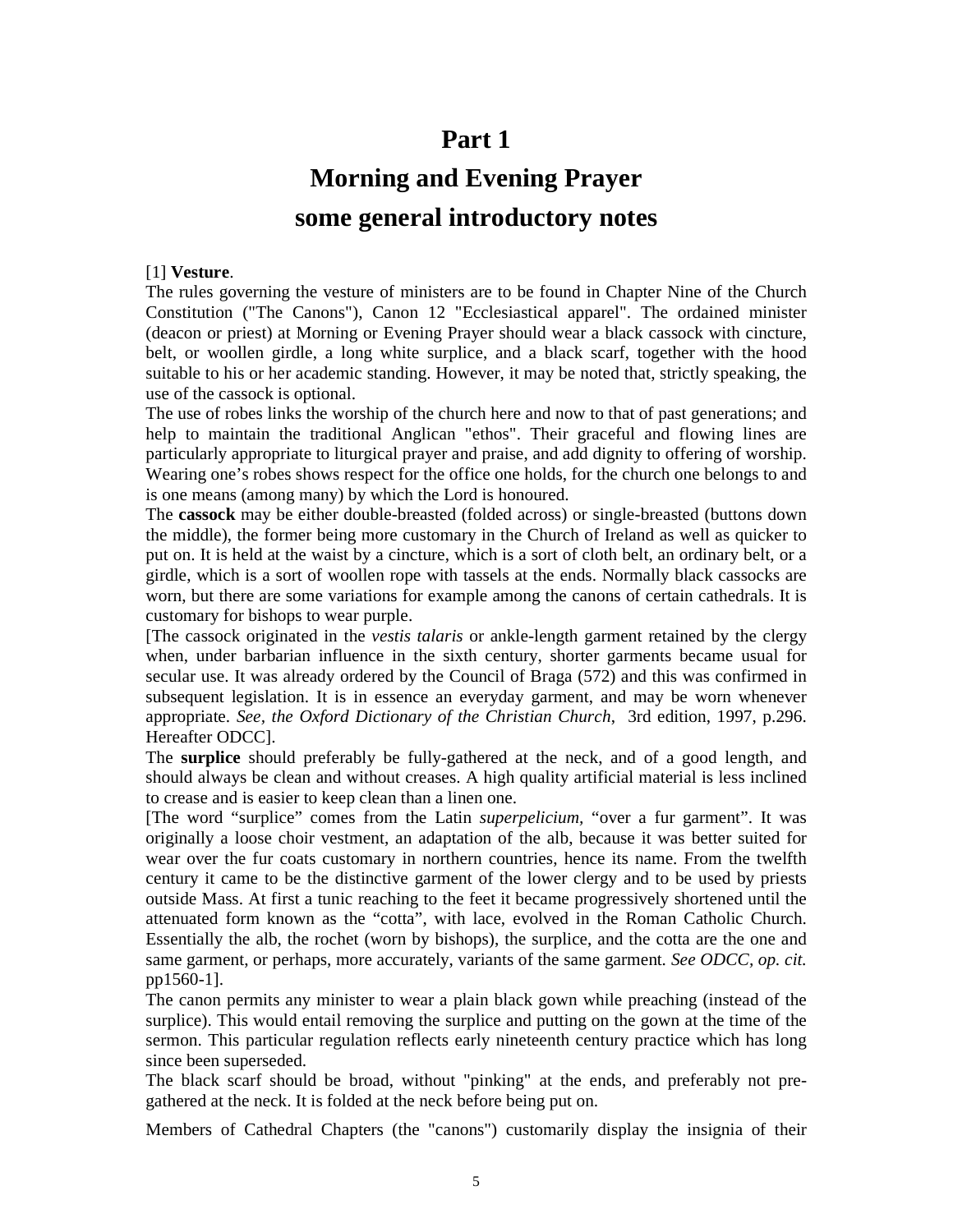Cathedrals on their scarves at both ends (or, in the case of St. Patrick's Cathedral, Dublin, on one side only, over the heart). Military chaplains also customarily display an approved design.

The use of hoods by clergy goes back to medieval times, and, post-Reformation, was prescribed by the canons of 1603. It is, therefore, part of an Anglican clergyman's liturgical apparel, his "canonicals" as they are sometimes called; and the right to wear a hood pertaining to one's university degree or other academic qualification is recognized in the current canon 12:2(c). A Diocesan Reader wears black cassock, surplice, hood, and the customary blue scarf subject to local regulation by the bishop of the diocese. A Parish Reader does not, in most dioceses wear the blue scarf, but may (in the Diocese of Armagh) wear the Parish Reader's medallion. It is regrettable that in some dioceses Parish Readers do not wear robes at all, in this way detracting from the significance of their ministry. The relevant canon does not recognize different kinds of "Readers", the difference between "Diocesan" and "Parish" Readers lying in the nature and extent of their training, and the terms of their licence. See *The Constitution of the Church of Ireland,* 2003, Chapter Nine, Canon 35.

It is obligatory to wear one's robes at all times of the public ministration of the regular services of the Church in the Church building.

It is appropriate to put on one's cassock immediately on arrival and to wear it throughout one's time in church.

#### [2] **Obligation to use Morning and Evening Prayer**.

Canon Three, under the heading "Divine Service to be celebrated on Sundays and Holy Days" states, "On every Sunday and Holy-day appointed by the Church, unless dispensed with by the ordinary, incumbents and curates shall celebrate Morning and Evening Prayer or the Holy Communion or other service prescribed for the day at convenient and usual times, and in such place in every church or other suitable building provided for the purpose as the ordinary shall think proper." In practice, in some unions or grouped parishes this means that one of the three services, Morning or Evening Prayer or Holy Communion is celebrated. In the General Directions for Public Worship (1) page 75 it is stated that "The Holy Communion is the central act of worship of the Church. Morning and Evening Prayer are other regular services of public worship. One of the forms of Service of the Word may replace Morning or Evening Prayer at the discretion of the minister." The wording appears to suggest that whilst on any particular occasion A Service of the Word may be used, this should not displace Morning and Evening Prayer from their role as "regular" services of public worship.

[3] **Where Morning and Evening Prayer are said.** Normally at the Reading Desk/Prayer Desk, which is customarily situated on the south side of the Church facing north. If there are two desks the Rector customarily sits on the south side and the Curate Assistant or Reader on the north (left-hand) side. Unless the Desk is actually orientated towards the congregation it is not customary to turn and face them except when addressing them directly as in the opening sentence, the exhortation, the "Praise ye the Lord", the lessons, the announcements, and the blessing at the end. The practice of having the clergy and choir stalls facing each other in an north-south orientation is a copying of Cathedral practice where the psalms are sung antiphonally (a verse from one side being "answered" by a verse from the other). The stalls in traditional College Chapels (for example in Trinity College Dublin) are arranged in this manner for the whole congregation, and there are a few examples of this in parish churches, for example Collon in County Louth.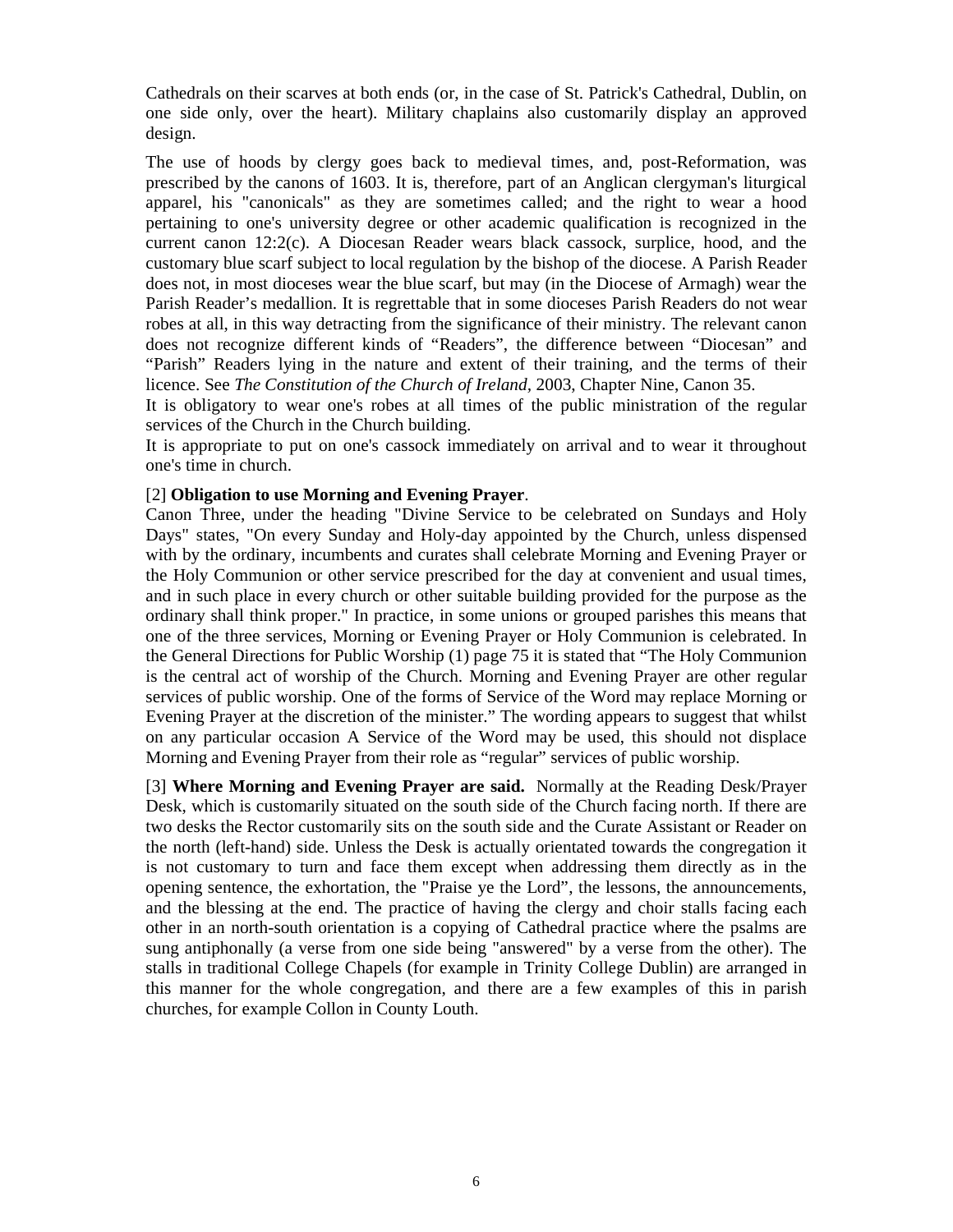## **PART 2**

## **MORNING AND EVENING PRAYER, ONE [Traditional Rite]**

#### **A note on titles**

Morning and Evening Prayer are alternatively known as **Mat(t)ins** and **Evensong** (see 1926 BCP p. xxx). These "services of the Word (together with **Compline**) make up the traditional Anglican Daily Office (from the Latin "officium" meaning "duty"). Considered as a whole the Office is sometimes called the Divine Office, or the Liturgy of the Hours (referring to the traditional "Hours" of prayer). The word "Liturgy" in turn is from the Greek *leitourgia* meaning originally "public service" hence ritual, cultic, or (metaphorically speaking) other service to God.

#### **The derivation of Morning and Evening Prayer**

Essentially these represent a conflation and simplification of the sevenfold "Daily Office" of pre-Reformation times, as follows:

Mattins ) Lauds ) MORNING PRAYER [Prime] ) Terce Sext None Vespers ) EVENING PRAYER Cornpline )

This derivation explains the order of the Canticles, since the Te Deum was the principal canticle at Mattins, while the Benedictus marked the climax of Lauds, the Magnificat marked the climax of Vespers, and the Nunc Dimittis occurred in Compline.

#### **The structure of Morning and Evening Prayer**

The central feature of the Anglican Office, historically, is the reading of the Scriptures of the Old and New Testaments, preceded by psalmody, and responded to in praise (the Canticles). The disclosure of God's revelation leads to an affirmation of faith (the Creed) and paves the way for prayer (Lesser Litany, Lord's Prayer, Suffrages, Collects, Occasional Prayers) concluding with the Grace. The second Lord's Prayer is the keystone of the rite, summing up all that has preceded it and leading to all that follows it. While there is a canonical obligation to preach one sermon in every Church every Sunday, unless excused by the ordinary (Canon 7) the sermon is not strictly speaking, a necessary, still less an integral part of the Office. The psalmody is preceded by a call to worship (the Venite or the Easter Anthems) in the morning, following the petition to "open our lips" in the initial versicles and responses. The Sentence, Exhortation, Confession, Absolution and first Lord's Prayer are best thought of as preparatory to the Office itself. Only the "anthem or hymn" mentioned after the third collect is, strictly speaking, an integral part of the Anglican Office. In Morning and Evening Prayer One this classic arrangement has been modified in two ways. First, to provide for the use of the Revised Common Lectionary, when three lessons are read, the first (usually but not invariably from the Old Testament) may be inserted after the Invitatory (Venite or Easter Anthems) and before the psalm or psalms. Second, an explicit mention of a Sermon is made after the Anthem or Hymn or after the Prayers that follow.

The most essential parts of the Office are printed in bold print below.

[Hymn] Sentence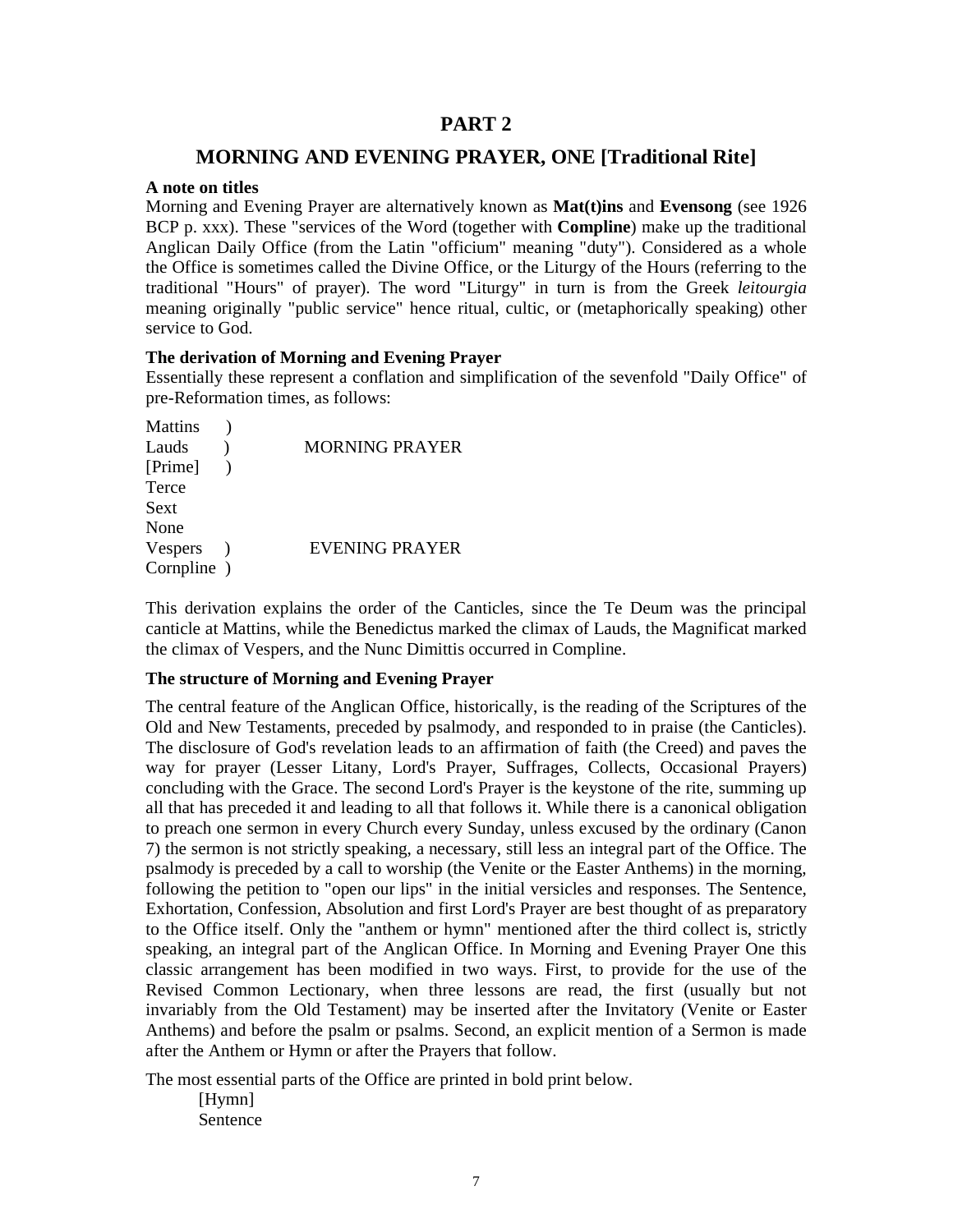Exhortation or "Let us humbly confess..." Confession Absolution Lord's Prayer **Versicles and Responses Canticle Venite (**morning only) or Easter Anthems **A Lesson** (from the Old Testament if three lessons are used) **Psalmody A Lesson** (from the Old Testament. If three lessons are used the Lesson is from the New Testament) **Canticle** (**Te Deum**, **Benedicite** or Urbs Fortitudinis in the morning, **Magnificat** in evening or Cantate Domino) **A Lesson** (from the New Testament. If three lessons are used this is always a Gospel reading). **Canticle** (**Benedictus,** or Jubilate Deo in the morning, **Nunc Dimittis** in the evening or Deus Misereatur) **Apostles' Creed Lesser Litany, Lord's Prayer, Suffrages Collect of the Day Second and Third Collects** Anthem or hymn [Sermon] Occasional **Prayers** from the order of service and/or from p145ff in the BCP or elsewhere, or **The Litany** A Prayer of St. Chrysostom **The Grace**  [Hymn] [Sermon] [Hymn] [Blessing] ["Vestry" prayers before or after the rite are not part of the rite itself]

In the 1926 Book of Common Prayer the Orders for Morning Prayer and Evening Prayer were separate (pp1-12, 13-21). In the 2004 edition there is a single Order (pp84-100) with separate sections (pp84-92, 93-94) for the variations between morning and evening.

#### **Opening hymn**

The use of hymns is governed by Canon 6 which states that it is lawful to use "in the course of or before or after any public office of the Church" any form of hymn in any prescribed or authorized book, or that has been authorized by the bishop or ordinary, or that contains no substantial variation from the practice of, nor contrary to the doctrine of the Church, as the minister may consider to be required by current circumstances." It may be noted that there is no obligation to have a hymn at this point. Another possibility is to have a hymn after the Venite and before the psalm. There is also ancient precedent for having a hymn before the principal canticle (Benedictus at Morning Prayer, Magnificat at Evening Prayer) when it is known as the "Office Hymn" because its theme and character relate very specifically to the order of service for the particular occasion. The only specific mention of a hymn in the Morning and Evening Prayer One, however, is after the third collect where the rubric reads, "Here may follow an Anthem or Hymn".

#### **Sentences of Scripture**

Most of the sentences are penitential in character and relate to the confession of sins with which the Order begins. However there are seasonal sentences for Christmas, Easter, Ascension, and Whitsuntide, which are always to be used on those occasions. Although the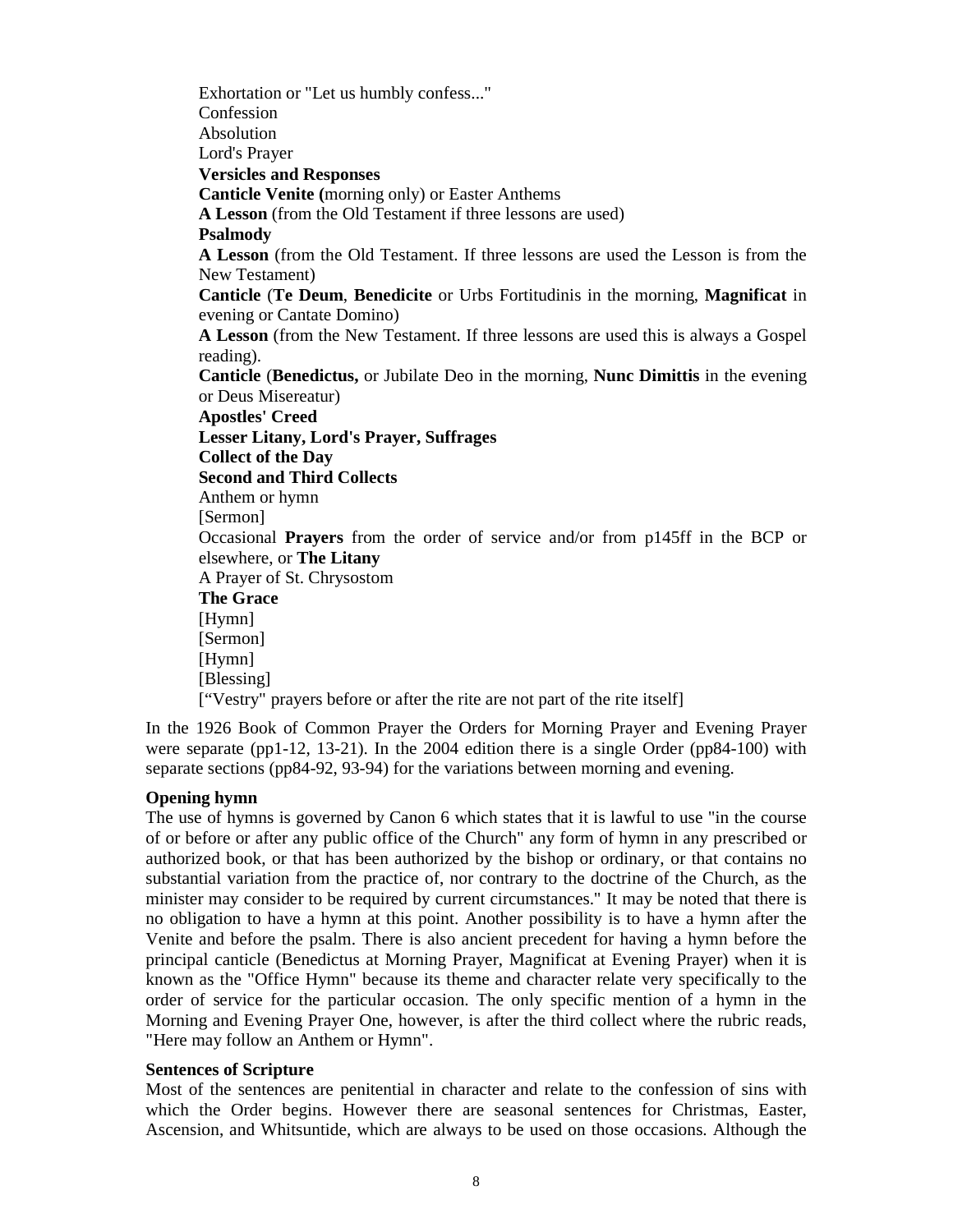wording is a little ambiguous it would also appear to be lawful to use the sentences on pp78- 82 with Morning and Evening Prayer One.

#### **Exhortation**

This deals with the purpose of the act of worship - thanksgiving, praise of God, hearing (the Word), petition, and confession (which comes at the beginning of the service). If the Exhortation is shortened (as the rubric permits), this must be done intelligently. One possibility is,

Dearly beloved...I pray and beseech you, as many as are here present, to accompany me with a pure heart, and humble voice, unto the throne of the heavenly grace, saying after me:

Or one may omit the Exhortation altogether, saying instead,

"Let us humbly confess our sins unto Almighty God."

## **Confession**

This is a "general" confession in that it is said by all and insofar as it is in general terms. Provision for "particular" confessions is made on p198 and 446 of the BCP (in Exhortation One in Holy Communion One and in the section "Penitence and Reconciliation" in the Ministry to those who are Sick, p. 446).

#### **Absolution**

This is said only by a minister in priest's orders. In the absence of a priest a Deacon or Reader says a prayer for forgiveness, suitable examples being the Collect of the Twenty-first Sunday after Trinity (BCP p.296), or the absolution from Compline BCP p.160, changing "you" and "your" to "us" and "our", or the prayer For Pardon in "Some Prayers and Thanksgivings" p152, as follows,

O God, whose nature and property is ever to have mercy and to forgive; Receive our humble petitions; and, though we be tied and bound with the chain of our sins, yet let the pitifulness of thy great mercy loose us; for the honour of Jesus Christ, our Mediator and Advocate. **Amen.**

There is a sense in which the absolution in Morning and Evening Prayer One, although so described, falls short of actually communicating the remission of sins. It is more a statement of general principle leading to an exhortation to ask God for true repentance and belief as the precondition for being pardoned and absolved. However, by reserving this statement to "the priest alone" the pronouncement is invested with exceptional authority.

It may be noticed that in Morning and Evening Prayer One the first Lord's Prayer follows at this point, and this brings in a petition to "forgive us our trespasses".

## **The Lord's Prayer**

This marks the original beginning of Morning Prayer (in the first Prayer Book, of 1549) and is, in spite of what is said above, strictly speaking, redundant. There has grown up an entirely mistaken habit of keeping in the first Lord's Prayer and leaving out the second. As the second is integral to the Order it should not be omitted except when Morning Prayer is joined to some other Office (e.g. Holy Communion). If either Lord's Prayer is to be omitted on any other occasion it should be the first one.

**Versicles and Responses** These Versicles and the Doxology have been used from the sixth century at least as a commencement of Nocturns (Mattins) in the West. They are taken from Pss 51:15 and 70:1. Ps 51:15 occurs in the early part of the Greek Morning Office. The tradition was that "O Lord, open thou our lips" was used at the commencement of the whole series of services for the day, while "O God, make speed to save us" was used at the beginning of each of the "Hours". "Praise ye the Lord" made its appearance in the 1549 Order; and the Response "The Lord's name be praised" was inserted in 1662.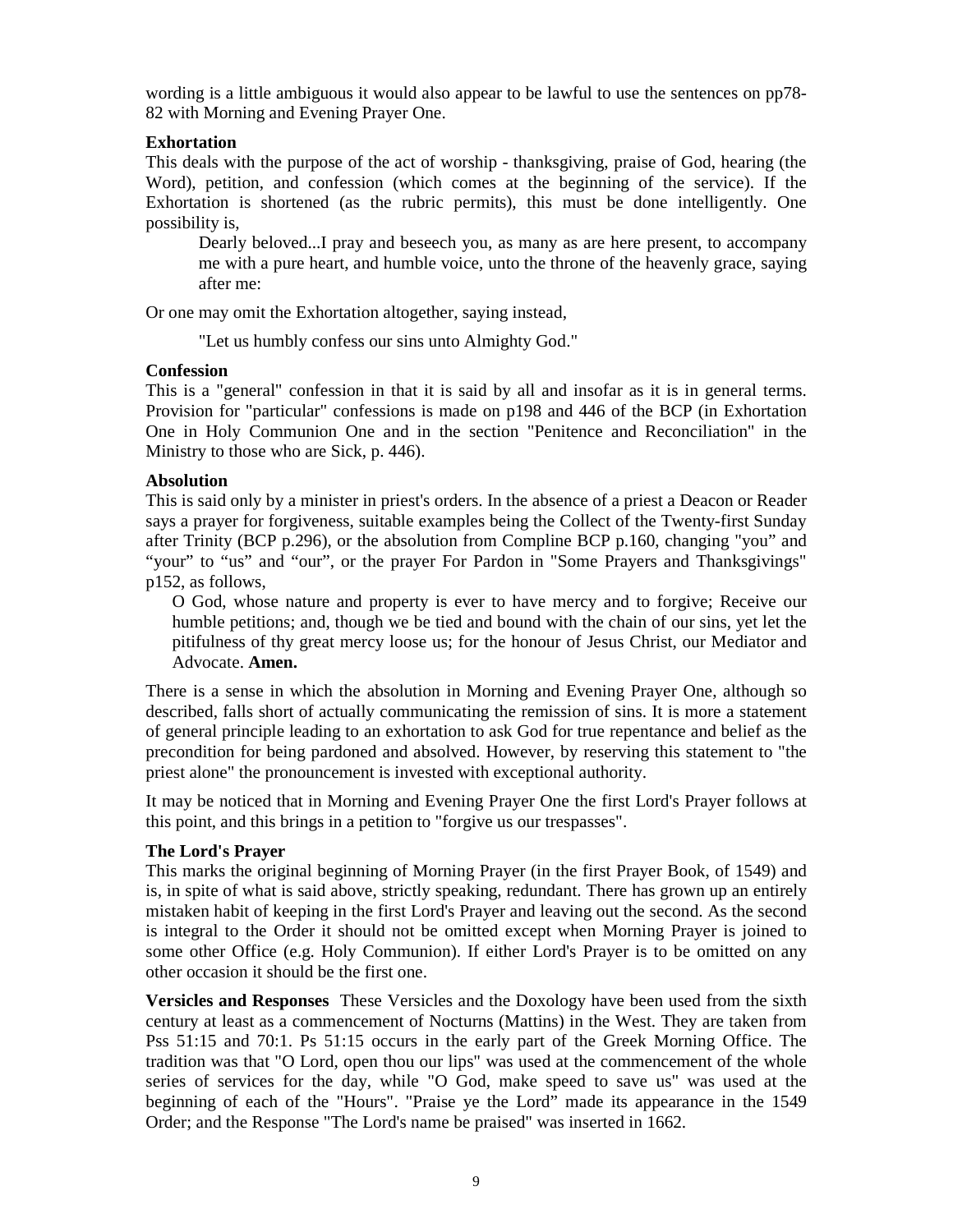Because these Versicles and Responses mark the true beginning to the service, whether said or sung they should be treated with due solemnity. In a sung service their true significance is more readily apparent.

## **At Morning Prayer** (pp87-92)

#### **Venite**

The use of Psalm 95 as the first psalm to be said in the day has a very long history. It is mentioned by Athanasius, Bishop of Alexandria (c.296-373) as used in this way in the Church at Constantinople. In the West, when there were seven or eight daily services, Psalm 95 started off the whole cycle of psalms. The first part is a call to worship, the second part a warning of the consequences of failing to heed God's Word. The function of the Gloria Patri ("Glory be to the Father..." etc) is to give an explicitly Christian orientation and content to this and other hymns of praise of the Old Covenant.

#### **Easter Anthems**

These, consisting of verses from 1 Cor 5 and 1 Cor 15 are sung instead of the Venite during the Octave of Easter (Easter Day and seven days after, including the following Sunday). Given that the Easter Season (fifty days) has been restored in this Prayer Book (p.19), it is anomalous that the Easter Anthems are still appointed for the octave only, and it is appropriate for them to be used throughout the season.

#### **A Lesson**

Where three lessons are used (from the Revised Common Lectionary - see readings for the "Principal Service" BCP pp27-62) the first comes before the psalm(s). Although it says in the rubric that this is from the Old Testament, this is not necessarily always the case, as readings from Acts may be used at this point during the Easter season.

#### **Psalm(s)**

Historically, the psalms are constitutive of the substance of the Office and not a mere preliminary to it, and their regular and frequent use establishes the principle of the ongoing praise of God in the liturgy. In the Revised Common Lectionary the psalm is chosen so as to relate in some way to the first reading. The psalms may be said or sung. If they are read it is permitted to read them "verse about" or, better, still, in "alternate half-verses" (the minister reading the first half of each verse, and, in accordance with the "parallelism" of thought which is a feature of Hebrew poetry, the congregation responding with the second half). Another way of using the psalms is for the congregation on opposite sides of the Church to alternate "verse about", although this is unusual except in Cathedrals, where traditionally the verses are sung alternately from one side of the choir to the other (hence the arrangement of seats facing each other - also to be found in College Chapels and in monasteries). It is probably better to read well rather than sing badly, although Anglican chant is one of the great glories of our particular spiritual tradition. In the early Church the "Cathedral" Office, presided over by the bishop, consisted mainly of certain fixed psalms and intercessions. However, the early monks developed a tradition of recitation of the entire psalter, and this came to be part of the "Monastic" Office together with Scripture reading. Eventually these two traditions were conflated and developed into the complex medieval form from which the Anglican Office was derived. In the 1926 Prayer Book Mattins and Evensong preserved in their weekday form the "Monastic" practice of recitation of the entire Psalter. The Office of Compline (BCP pp154-157) maintains the tradition of having a limited number of "fixed" psalms appropriate to the particular occasion.

The version of the psalter printed in the Prayer Book is that from the Church of England's "Common Worship", itself a derivative of a translation that originated in the Episcopal Church of America and widely used in the Anglican Communion (for example in the publication *Celebrating Common Prayer*). In the current version there are many echoes of the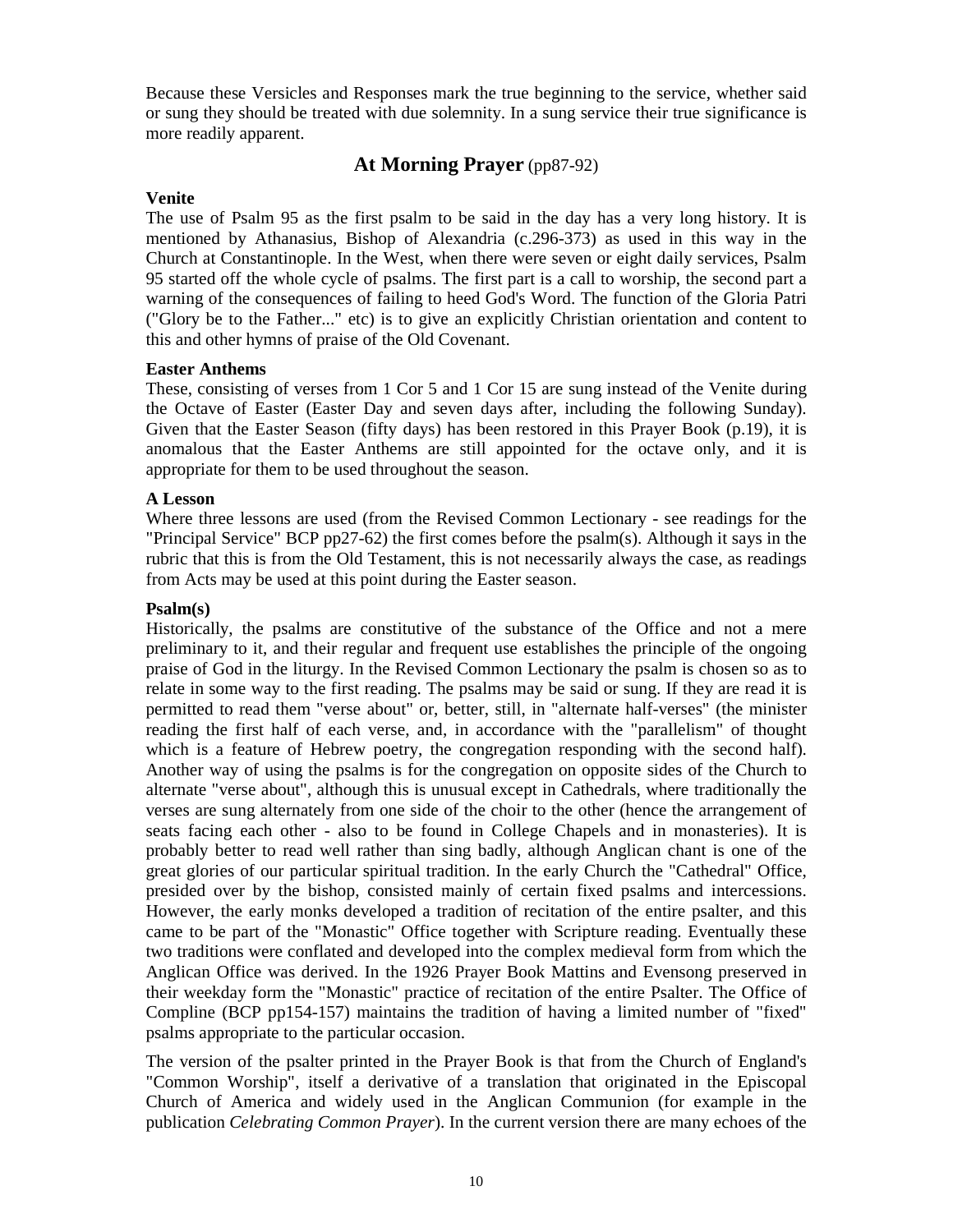historic "Coverdale" translation.

The traditional version of the psalms in the 1926 Book of Common Prayer (Coverdale with much "invisible mending") is still available. A rubric on p.593 of the new book (missing from the first printing) states,

Psalters. The Psalter contained in the *Book of Common Prayer* (1926) remains authorized for use in public worship as an alternative to this Psalter.

The 1926 psalter is available on the internet (on the Church of Ireland site) and in the Church of Ireland module of Visual Liturgy 4. It is intended that this will be available in both "pointed" and "non-pointed" editions.

#### **A Lesson**

If two lessons are read, this one is from the Old Testament. If there are three readings, it will be from the New Testament, from an Epistle, Revelation, or the Acts of the Apostles. The readings at Morning and Evening Prayer follow the same sequence as those at Holy Communion, namely Old Testament, Epistle, and Gospel. If Morning Prayer is not the principal service of the day (for example if the Revised Common Lectionary lessons are read at Holy Communion) then the readings for the Third Service are suitable (see Note 3 on p.25). It should be noticed that the provision on pp27f supersedes previous lectionaries, those for Morning and Evening Prayer in the 1926 Book of Common Prayer and in the Alternative Prayer Book no longer having any authority.

The following versions of Scripture are fully recognized for public use in the Church of Ireland - the "Authorized" or King James Version, the Revised Version of 1881/1885, the American Standard Revised Version, the Revised Standard Version of 1946/52 with later amendments, the New Revised Standard Version, the Jerusalem Bible, the New Jerusalem Bible, the New English Bible, the Revised English Bible, and the New International Bible, the New International Version (inclusive language edition), and Today's English Version.

A Note on p.26 of the BCP allows readings to be extended. Although the opposite possibility is not mentioned, it may, for reasons of time (for example when several services have to be conducted one after another at short intervals) be necessary to abbreviate. If this is the case this needs to be done in a careful and intelligent manner.

Some liberty to the preacher is permitted by the same Note, as follows,

On Sundays between the Epiphany and Ash Wednesday and between Trinity Sunday and Advent Sunday, while the authorized lectionary provision remains the norm, the minister may occasionally depart from the lectionary provision for sufficient pastoral reasons or for preaching and teaching purposes.

No less than thirty different sets of readings for up to six Sundays in these two periods are suggested in an Appendix to the Church of England publication, *The Promise of His Glory* , Mowbray, 1991, pp404-412. The titles include "God and the World: Genesis 1:11"; "Jacob"; "Women in the Messianic Line"; "David", "Isaiah", "Amos", "Daniel", "Romans 1", "Revelation 1".

As the readings are proclamations of God's Word, the greatest care and attention must be given to them. The reading of the Old and New Testament lessons lies at the very heart of Morning and Evening Prayer.

**Canticle** - Te Deum, or Benedicite, or Urbs Fortitudinis. Priority should be given to the Te Deum, whose use in the Office is attested in the Rule of St. Caesarius of Arles (c.470-542) and in the Rule of St. Benedict (c.480-c.550). Traditionally it was used on Sundays and festivals, except in the penitential seasons. In 1549 it was to be used throughout the year except during Lent, when the Benedicite was substituted. From 1552 the Benedicite, taken from the Greek addition to the third chapter of Daniel has been appointed as an alternative to the Te Deum at the discretion of the minister. The Urbs Fortitudinis, from Isaiah 26, was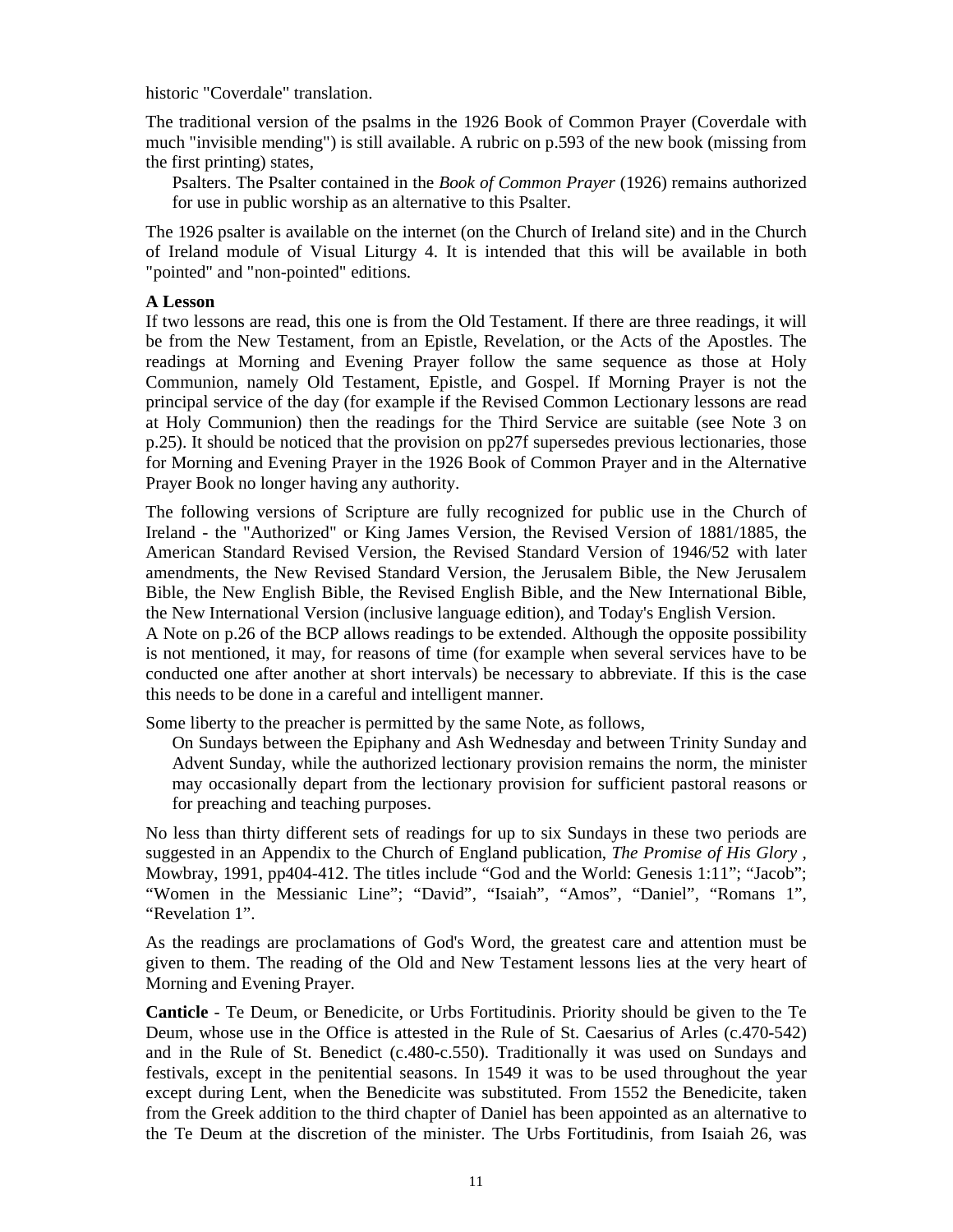introduced into the Church of Ireland in the BCP revision of 1926. This was a most unfortunate development, since it has tended to displace the Te Deum and the Benedicite; and it is better omitted, except perhaps during the penitential seasons of Advent and Lent. The use of Psalm 148 Laudate Dominum (another option) has little to be said for it at this point.

For a commentary on the canticles, particularly useful for preaching purposes see Very Revd Dr. J.C. Combe *Treasures Old and New* (published privately). The word "canticle" comes from the Latin canticulum meaning a "little song". Most of the canticles come from the Bible or Apocrypha, although some originated in the life of the early Church (for example the Te Deum). The canticles used in the BCP are only a small selection from those available in the liturgical tradition of the Church.

## **New Testament lesson**

As for Old Testament lesson (see above). Lay members of the congregation may be invited to read the lessons, but it is imperative that they read well and with a full understanding of what they are reading.

In general, two extremes need to be avoided in public reading of the Scriptures. One needs to avoid a monotone which fails to convey the message. Equally, one needs to avoid a reading so "dramatic" that it calls attention to the reader rather than to the message. Clarity of diction, variation of pace and emphasis as appropriate, and a proper "flow" are all characteristics of good lesson reading. Idiosyncrasies, such as "bunching" words together or pronouncing them in an odd way, are to be avoided. There is a general obligation to speak throughout in a distinct and audible voice and so place oneself that the people way conveniently hear what is said (Canon Eight).

## **Canticle**

Benedictus, or Jubilate Deo. Traditionally, the singing of the Benedictus was the climax of the morning act of worship, and this was attended with due ceremony. The Benedictus, as a "Gospel Canticle", should take priority over the Jubilate, whose use here should be occasional at best. It would appear that the Jubilate was introduced as an alternative in 1552 to avoid the repetition which might be caused by the occurrence of Benedictus in the Lesson or Gospel of the day.

## **At Evening Prayer** (pp93-4)

This very largely follows Morning Prayer, although the "mood" is different, and this should be emphasized through the choice of suitable hymns. It may be noted,

(a) There is nothing corresponding to the Venite or the Easter Anthems. The service proceeds straight from the versicles and responses to the psalm(s). Unless Evening Prayer is the principal service on the Sunday there will be two readings, not three, and the lectionary for the Second Service will be used.

(b) Priority should be given to the "Gospel Canticles", Magnificat (after the first lesson) and Nunc Dimittis (after the second lesson). There is no necessity for the alternatives (Psalm 98 and Psalm 67) ever to be used, except where the scripture readings include the passages from which the canticles are taken.

(c) The first lesson and Magnificat should not be omitted without good reason. The custom, in some churches, of leaving these out cannot be defended. If it is desired to shorten the service (see below), there are other ways of economizing on time apart from reducing the reading of God's Word (in the Old Testament). Reference to the outline above will show that the two readings and the response made to them are part of the essential structure of the service. The Magnificat is, historically, the climax of the Evening Office, which, in a real sense, is incomplete without it.

(d) At Evening Prayer the second collect, for peace, is from the Gelasian Sacramentary and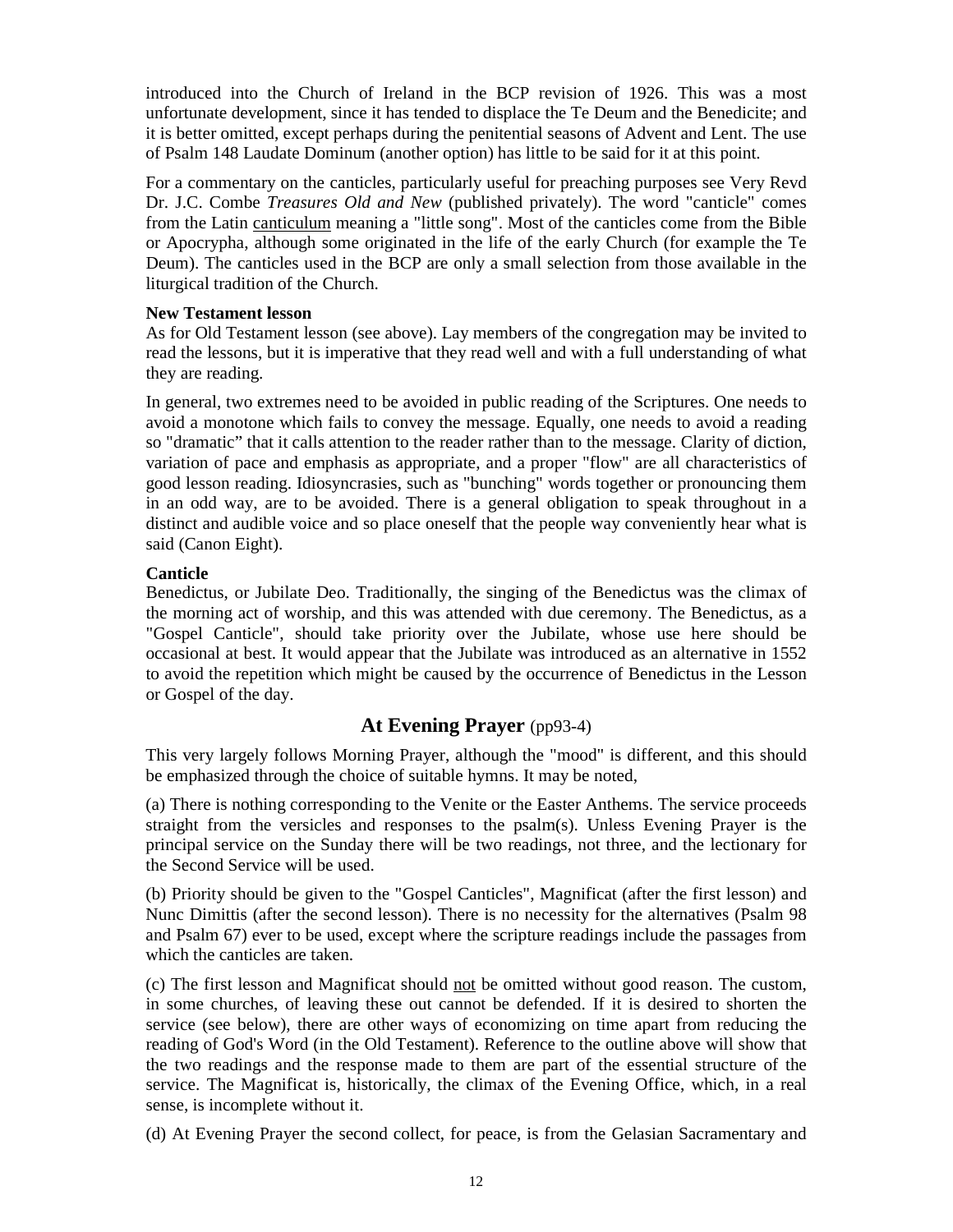was used at Vespers of the BVM, while the third collect, for aid against all perils, also from the Gelasian Sacramentary, was used in the Sarum Office at Compline (cf. BCP p334). The prayer "For Grace and Protection" should be used sparingly, if at all, since "Lighten our darkness" is distinctive and characteristic of Evening Prayer in the Anglican liturgical tradition (although also found at Compline).

(e) Said or sung. A "sung" service, that is a service in which the versicles and responses, suffrages, and collects are sung (as well as psalm, canticles and hymns and usually an anthem) is, liturgically speaking, the "norm" rather than the exception. Choral Evensong is one of the great glories of Anglican Christianity and is not confined to Cathedrals or to parish churches with highly-trained choirs, and Mattins may be choral as well. A "said" service is in some ways a "second-best", even when it is what happens as a general rule as in most parishes in the Church of Ireland. However, it is not good liturgical practice to sing everything in the service. The penitential introduction should be said, as should also the Creed, and the occasional prayers. "Festal Evensong" is a particularly solemn way of celebrating the liturgy of Evening Prayer. Directions for its use (which would need some modification to conform to the canons of the Church of Ireland) may be found in the classic work by Percy Dearmer *The Parson's Handbook*, revised and rewritten by Cyril E. Pocknee, CUP, 1965, pp87ff.

#### **The Apostles' Creed**

The biblical revelation which has been proclaimed in the readings and responded to in the canticles is here reaffirmed in the words of the Baptismal "symbol". The use of this Creed in the daily office goes back at least to the 9th century AD It was traditionally said at Prime and during Compline (see BCP p.159)., and it appears to have been prefixed to Mattins. Having the Creed as an integral part of Morning and Evening Prayer is a distinct Anglican tradition, which came in with the Prayer Book of 1549.

Two customs relating to the use of the Creed are worthy of mention. First, that of bowing the head at the words "and in Jesus Christ his only Son our Lord". This reflects an old tradition, based on Scripture (Phil. 2:10.11) of honouring the Name of Jesus in the liturgy. At a time when there are some who do not appear to acknowledge His divinity the continued relevance of this gesture is obvious. An old canon (the 18th of 1603, founded on the 52nd of Queen Elizabeth's Injunctions issued in 1559) ordered,

And likewise, when in time of Divine Service the Lord Jesus shall be mentioned, due and lowly reverence shall be done by all persons present as hath been accustomed, testifying by these outward ceremonies and gestures their ... due acknowledgement that the Lord Jesus Christ, the true and eternal Son of God, is the only Saviour of the world, in Whom all the mercies, graces, and promises of God to mankind, for this life, and the life to come, are fully and wholly comprised.

The custom, found in some churches of "turning East for the Creed" (churches traditionally being built facing East and indicating the symbolism of Christ as the Sun of Righteousness) reflects an old practice of clergy and people alike looking one way through the prayers and Creeds, that is, towards the altar. It is a liturgical courtesy, where this custom exists, to conform to it.

#### Herbert Thorndike (1598-1672) said,

In some churches the desk for the Prayer Book looks towards the Chancel; and for reading of Lessons we are directed to look towards the people. As the Jews in their prayers looked towards the Mercy-seat or principal part of the Temple (Ps 28:2), so Christians looked towards the Altar or chief part of the Church, whereof their Mercy-seat was but a type. Christ in His prayer directs us to Heaven, though God be everywhere; for Heaven is His throne, and we look toward that part of the church which most resembles it.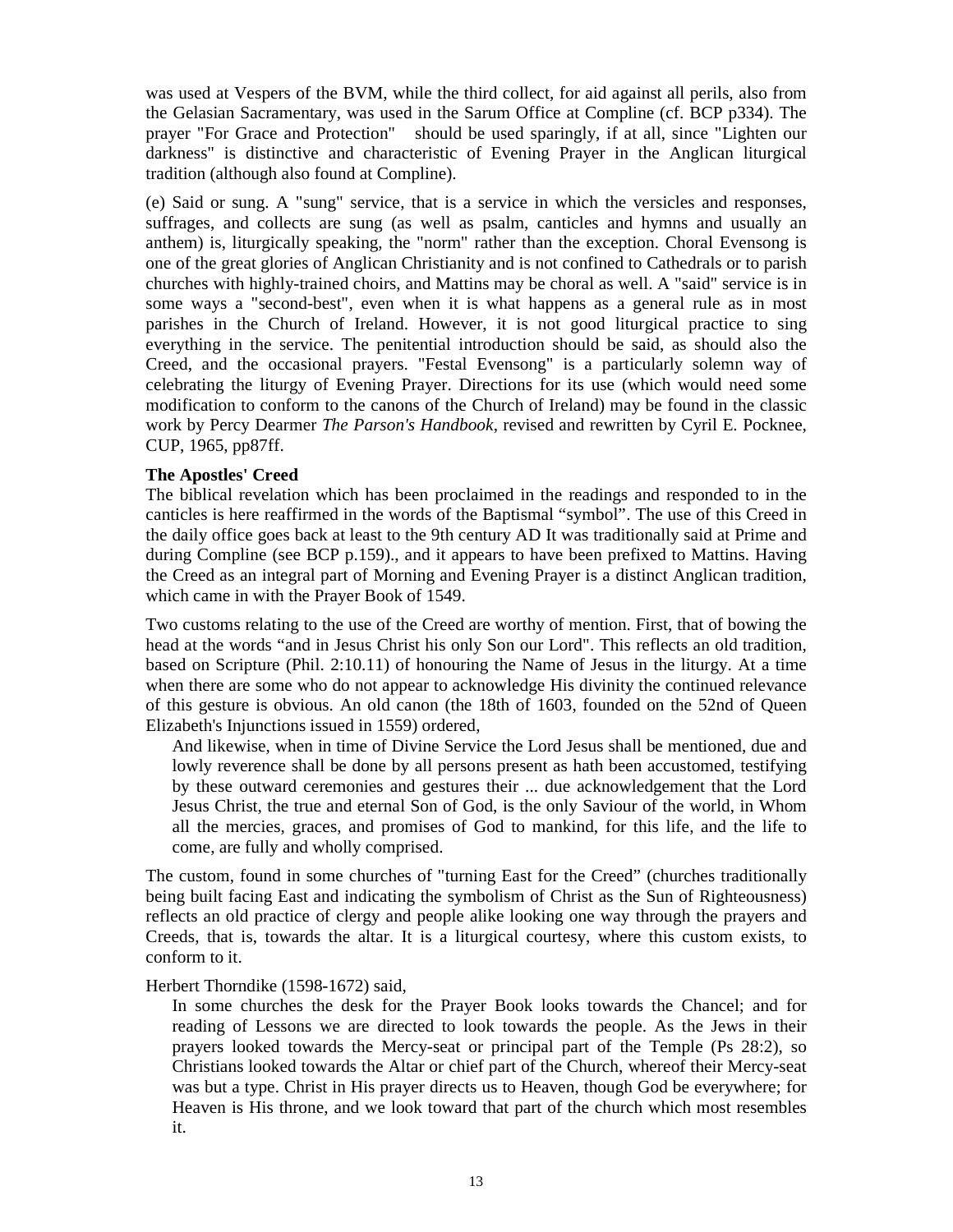#### **The salutation**

."The Lord be with you", etc. This performs the function of uniting the officiating minister and people in the solemn prayers which follow. A Scriptural analogue of this mutual blessing may be found in Ruth 2:4; 2 Thess 3:16; Ps 129:8; 2 Tim 4:22; Ps 118:26.

#### **Lesser Litany and Lord's Prayer**.

These are not to be omitted except, traditionally, when Morning Prayer is followed immediately by the Holy Communion or another office. The Lord's Prayer is the keystone in the liturgical arch of Morning (and Evening) Prayer. It sums up all that has preceded it, and leads to what follows.

The Lesser Litany is derived from the Greek Kyrie eleison, "Lord, have mercy", repeated three, six, or many times, and addressed to the Second Person of the Holy Trinity. In Rome in the sixth century the practice is attested of adding Christe eleison, "Christ, have mercy". BCP practice, which is threefold, is a simplification of the ninefold Kyrie eleison (3 times), Christe eleison (3 times), Kyrie eleison (3 times) found in the pre-Reformation Office. It reflects an awareness of our unworthiness to call upon God as "Our Father" because of our manifold sins.

The use of the Lord's Prayer without the doxology "For thine is the glory" etc. reflects pre-Reformation practice. Its appears likely from the biblical MSS that Our Lord taught his disciples the Lord's Prayer without the doxology, but that this would have been added according to the norms of liturgical practice in the Synagogue. (See Mt 6:9-13; Luke 11:1-4. For the Greek text of Mt. without the doxology see especially Codex Sinaiticus and Codex Vaticanus. The Lucan MS tradition makes no mention of the doxology).

#### **The Suffrages or** *Preces*

A "suffrage" is a request for a favour, Preces is simply the plural of the Latin prex, a "prayer". This is a further set of "versicles and responses" such as those which appear at the beginning of the service. The medieval Office abounded in such forms or which the ones used in Prayer Book Morning and Evening Prayer are a minute selection. Other sets of versicles and responses in the traditional rites of the Church include those in the Order for Confirmation (BCP p.354), in the form for the Solemnization of Matrimony (BCP p.411), and in Compline (BCP p160). They serve as a way of involving minister and people in "common" prayer (that is prayer-in-common). These particular suffrages come (with some alterations) from the *Preces Feriales* inserted among the *Preces et Memoriae Communes* of the Salisbury Portiforium. They are said or sung standing - a reminder of the ancient posture for Christian prayer witnessed to by the "Orans", figures in wall-paintings in the catacombs.

**The Collect of the Day**. A "Collect" (Lat. oratio, also collecta) is a short form of prayer, constructed (with variations) from an invocation, a petition, and a pleading of Christ's name or an ascription of glory to God; and is one of the most characteristic items in the Western liturgy *(see the entry in ODCC, op. cit. pp375-6*). Early collects were always directed to the Father; but since the Middle Ages collects addressed to the Son have been regularly admitted to the liturgy. The word "collect" indicates the "collecting" of the petitions of the several members of the congregation into a single prayer. Many of the Prayer Book Collects come from classic Latin originals, although some were composed by Cranmer and are original to the Book of Common Prayer (The Collect of Advent 1, from the Gregorian Sacramentary [7th-9th centuries], is a good example of the former, while that of The Fifth Sunday before Advent, Bible Sunday, is one of Cranmer's compositions). Cranmer's literary style, both when working from the Latin and when composing his own prayers, is exceptionally felicitous. It may be noted that in the Prayer Book scheme the Collect of the Day serves for use both at the Office and for Holy Communion (BCP p241ff). At certain times of the year an additional collect is used (Advent and Lent, pp241, 259). A subsidiary or seasonal collect always comes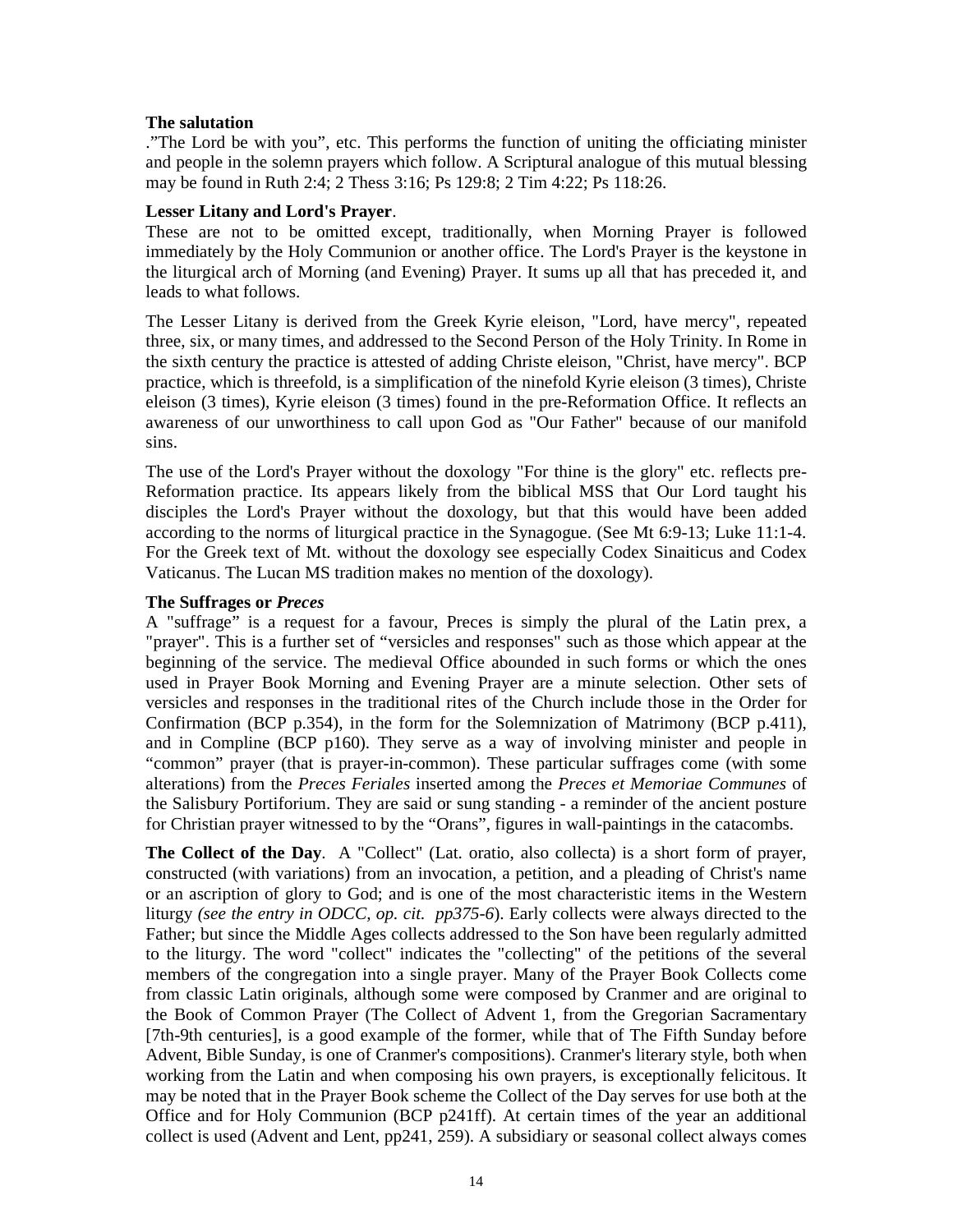after the collect of the day.

It is customary to say "collect of" rather than "collect for" in relation to an occasion or day.

#### **The second and third collects**.

These are fixed, and invariable. At Morning Prayer the second collect, for peace, is from the Gelasian Sacramentary (8th century) and was used in the pre-Reformation Sarum rite at Lauds of the Blessed Virgin Mary. The third collect, for grace, was used at Prime and Sundays and Saints Days.

It may be noted that until 1662 the Order for Mattins and Evensong ended at the third collect, and that in a sense this remains the true end of the Office, just as "O Lord open thou our lips" may be considered the true beginning.

#### **The anthem or hymn**.

The word "anthem" is a derivation of "antiphon", used originally of a hymn sung alternately by two choirs; but in current use it refers to sacred vocal music set to Scriptural words. Rubrical direction to have the anthem at this point (originally it said, "in Quires and places where they sing") dates from 1662, the alternative "or hymn" being a Church of Ireland addition in 1878.

#### **A Sermon**

Traditionally the sermon is not regarded as an integral part of the Office, which is complete without it, and so it was "tacked on" to the Office, preceded and followed by hymns, and a blessing was added to round off the service as a whole. Permission to have it at this point or after the prayers makes it possible to bring it formally within the order of service. However, if it is not to be after the prayers it would be far more intelligible to have it before the Apostles Creed as in Morning and Evening Prayer Two. It may be noted that the rubric is permissive ("may") so that neither of the two positions here are, strictly speaking, obligatory. Canon 7, "The Duty of Preaching" prescribes that "Every incumbent shall provide that one sermon at least be preached on every Sunday in every church, or other building licensed for the purpose, in which Divine Services is performed within his cure, unless he be excused therefrom by the ordinary. The preacher shall endeavour with care and sincerity to minister the word of truth according to holy scripture and agreeable to the Articles of Religion and the Book of Common Prayer, to the glory of God and the edification of the people.

#### **The State Prayers and some general Prayers**.

It is not considered necessary. nowadays to use the State prayers every Sunday; but when they are used, the separate provision for Northern Ireland ("N.I.") and the Republic of Ireland ("R.I.") should be noted. The "Prayer for the Clergy and People" and that "For all sorts and Conditions of Men" should be used occasionally, but not every Sunday. It is not clear why it should be considered necessary to use "A Prayer of St. Chrysostom" every time the Office is used. This is more prescriptive than the provision in the 1926 Prayer Book. The General Thanksgiving is a classic Anglican Prayer composed in 1661 by Bishop E. Reynolds of Norwich and revised by Bishop R. Sanderson. It is called "general" to distinguish it from the particular thanksgivings that used to follow it in the book, and, traditionally, it has been known by heart. This version no longer allows (as did that in earlier editions of the Prayer Book) for mention of particular thanksgivings. The 1926 book added, after "all men",

[\**particularly to those who desire now to offer up their praises and thanksgivings for thy late mercies vouchsafed unto them;*]

\*This is to be said when any desire to return praise for special mercies vouchsafed to them.

Essentially the canonical provision for the wide choice of "Occasional" Prayers (see below) has made the provision of a limited number of fixed and invariable prayers redundant, although it was felt useful to have a selection of these conveniently grouped within the order itself. This section concludes with the Grace. This is also an ending. Whatever further material may follow it (hymns, sermon, blessing etc) is, strictly speaking, extraneous to the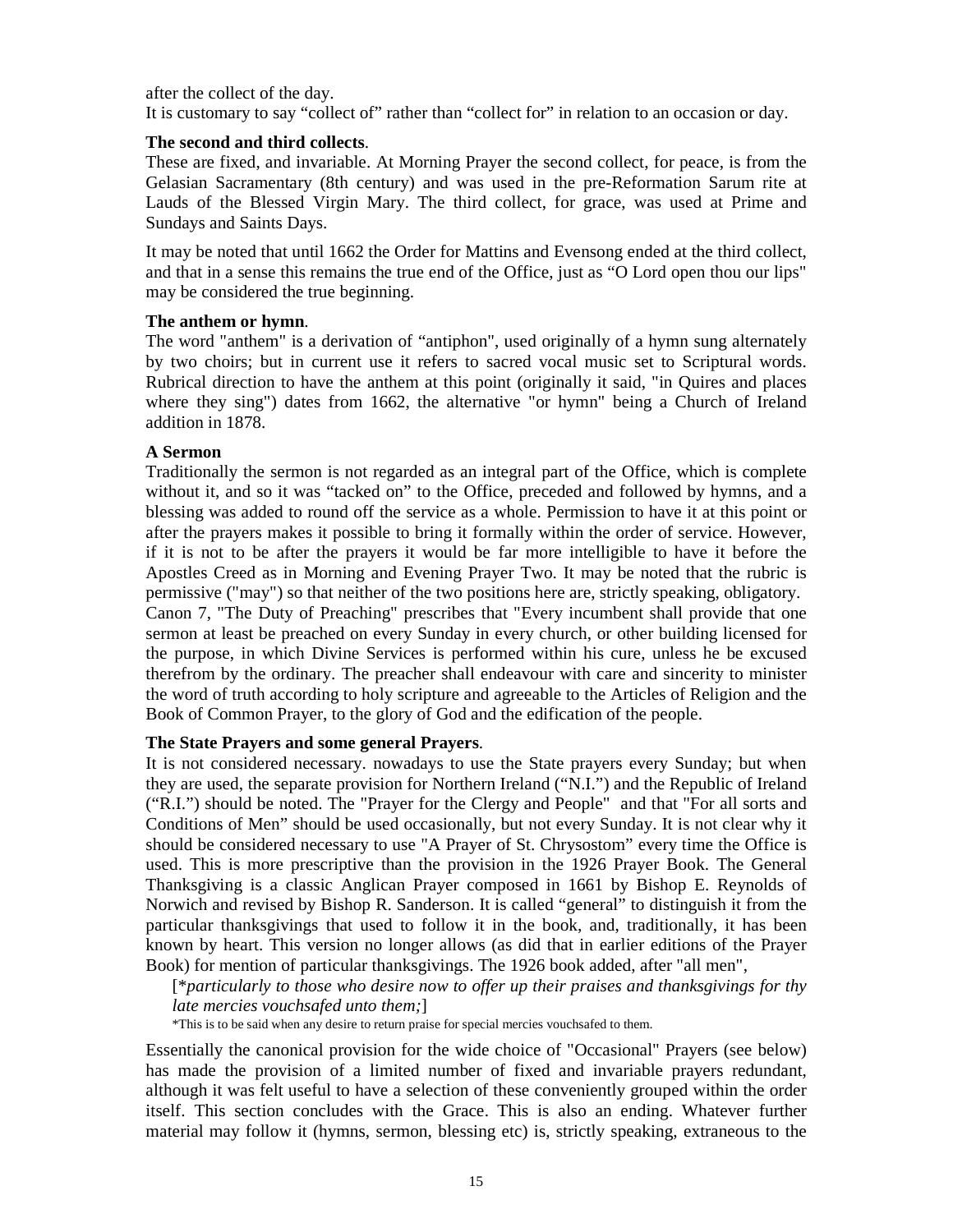Office, which is complete in itself without it.

#### **Occasional Prayers**

These are prayers for the particular occasion, may be used instead of the State Prayers at this point, concluding with the Grace. Official provision includes "A Book of Occasional Prayers - suitable for use in Public Worship". More general provision may be found in the use of various collections of published prayers, for example "Parish Prayers" by Frank Colquhoun, and Milner-White "Daily Prayer", which are used under Canon Six, which says that it is lawful to use "in the course of or before or after any public office of the Church, any form of prayer included in any book of prayers prescribed or authorized, any prayer ... authorized by the bishop or ordinary, and any prayer ... not containing substantial variations from the practice of, nor contrary to the doctrine of the Church, as the minister my consider to be required by current circumstances." All such variations in the official order must be reverent and seemly and must not involve substantial alteration in what has been prescribed by lawful authority. The resources contained within the Book of Common Prayer itself should not be overlooked. In addition to the "Prayers and Thanksgivings" to be found on pp145-53 of the BCP there are the Weekday Intercessions and Thanksgivings (which may be used perfectly well on a Sunday), and the form of prayer in **A Late Evening Office** which are by no means tied to the evening, and are as suitable for use with the traditional as well as the modern version of the office. The 1926 Prayer Book also has many prayers (for example those used at the Consecration of a Church may suitably be used at the New Year) which are appropriate in Morning or Evening Prayer 1 and conform to Canon Six above. The General Supplication from the First Alternative Form of Evening Prayer in the 1926 *Book of Common Prayer* (pp329-30) and the form of Thanksgivings from the same Order (pp326-7) are also suitable for use.

**The Litany One** (BCP pp170-173) may be used at this point, and should be said regularly.

#### **The ministration of publick baptism of Infants - Holy Baptism One**

This takes place at this point when this occurs in the course of Morning Prayer, unless one wishes to follow the still older tradition of having it after the second reading.

#### **Conclusion**

As mentioned above, strictly speaking the Grace marks the ending of the BCP service as we now have it and everything else is redundant. The reception (and presentation) of the alms during the final hymn is customary rather than prescribed. Extravagant gestures with the alms dish are quite unnecessary and give a false impression of the importance of the collection of money as part of the act of worship. If there is a blessing after the final hymn this does not have to be the form used at Holy Communion. It is NOT necessary to have a so-called "Recessional" hymn after the blessing, and on most occasions it is undesirable to do so. Strictly speaking there is no such thing as a "Recessional" since one is proceeding, whether into the Church or out of it (see below). As a general principle it is liturgically unhelpful to prefix beginnings to beginnings or add endings to endings. "Vestry Prayers" should be said or sung in the Vestry not in the Nave. They are the prayers of preparation and dismissal of the clergy and their assistants (with or without the choir).

#### **Processions**

The rule here is an ascending order of seniority. The most junior clergy proceed in or out first, the most senior (e.g. Rector, Bishop) last. However, if the bishop is accompanied by his domestic chaplains, they follow him. A canon or dignitary does not take precedence over a rector in the latter's own church. In a Cathedral Vicars Choral/Minor Canons process first (preceded by the choir), then the Canons, and finally the Dean. It is incorrect for a rector to "lead in" a visiting preacher or to escort him to the pulpit when it is time for the sermon.

In a procession Readers (Parish Readers or Diocesan Readers) precede the clergy. They should not under any circumstances walk into the church or out of it after them.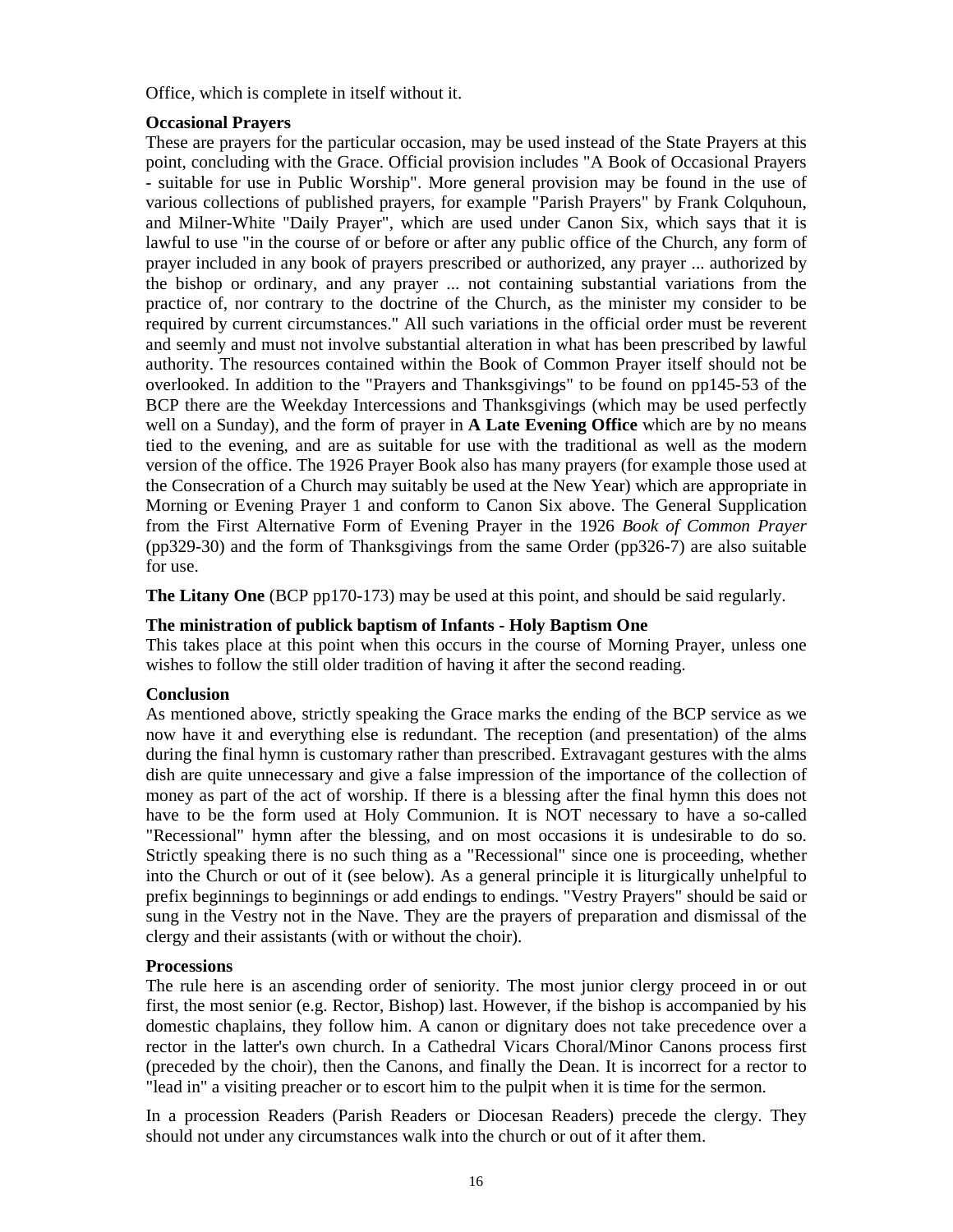For the particularities of processions where the celebration of the eucharist is concerned see the Commentary on the Eucharist.

Processions are, in the first instance, merely an orderly method of getting in and out of the Church or proceeding from one part of it to another. It is not necessary for choir and clergy, as a general rule, to process in by the longest possible route or to take the longest way out.

The procession out of the church at the end of a service should not be called a "recessional". People are "pro-ceeding" whether into or out of the church. The correct term is "processional", with "final" as an alternative.

#### **Posture**

The traditional Anglican "rule" for members of the congregation when the traditional services are used is "stand to praise, kneel to pray, sit to listen". It may, however, be noted that this rule does not, in its entirety apply to the clergy. The priest "stands" to pronounce the absolution, and for the suffrages, as well as for the exhortation (when he says it) and when he reads the lessons; and also for the blessing (if it is given at the end of the service). For the modern services see below.

#### **Morning or Evening Prayer and Holy Communion**

The original schema of Cranmer's Prayer Books (1549, 1552) was that of a form of Sunday worship consisting of Morning Prayer, Litany, and Holy Communion followed (after an interval) by Evening Prayer. In practice, owing to the absence of communicants the Holy Communion had to terminate after the Prayer for the Church Militant. Over a period of time the constituent services became separated, and ultimately Mattins came to be said on its own, Holy Communion being only rarely celebrated.

It would appear that a movement towards more frequent communions (among both Tractarians and Evangelicals) resulted from the Nineteenth Century onwards in Holy Communion once again being added to Morning Prayer (without the Litany) but with observance of an opportunity to withdraw (introduced into the rubrics of the Church of Ireland in 1878). This did facilitate more regular celebrations of communion, but at the cost of making the Holy Communion something for the extra-devout and not for most members of the congregation.

In practice a hybrid service evolved along the lines,

#### **Morning Prayer**

Sentence Exhortation or "Let us humbly confess" Absolution Lord's Prayer Versicles and Responses Venite Psalm First lesson Te Deum Salutation Suffrages

Second Collect Third Collect [Hymn]

#### **Holy Communion**

Lord's Prayer Collect for Purity Commandments or Summary of the Law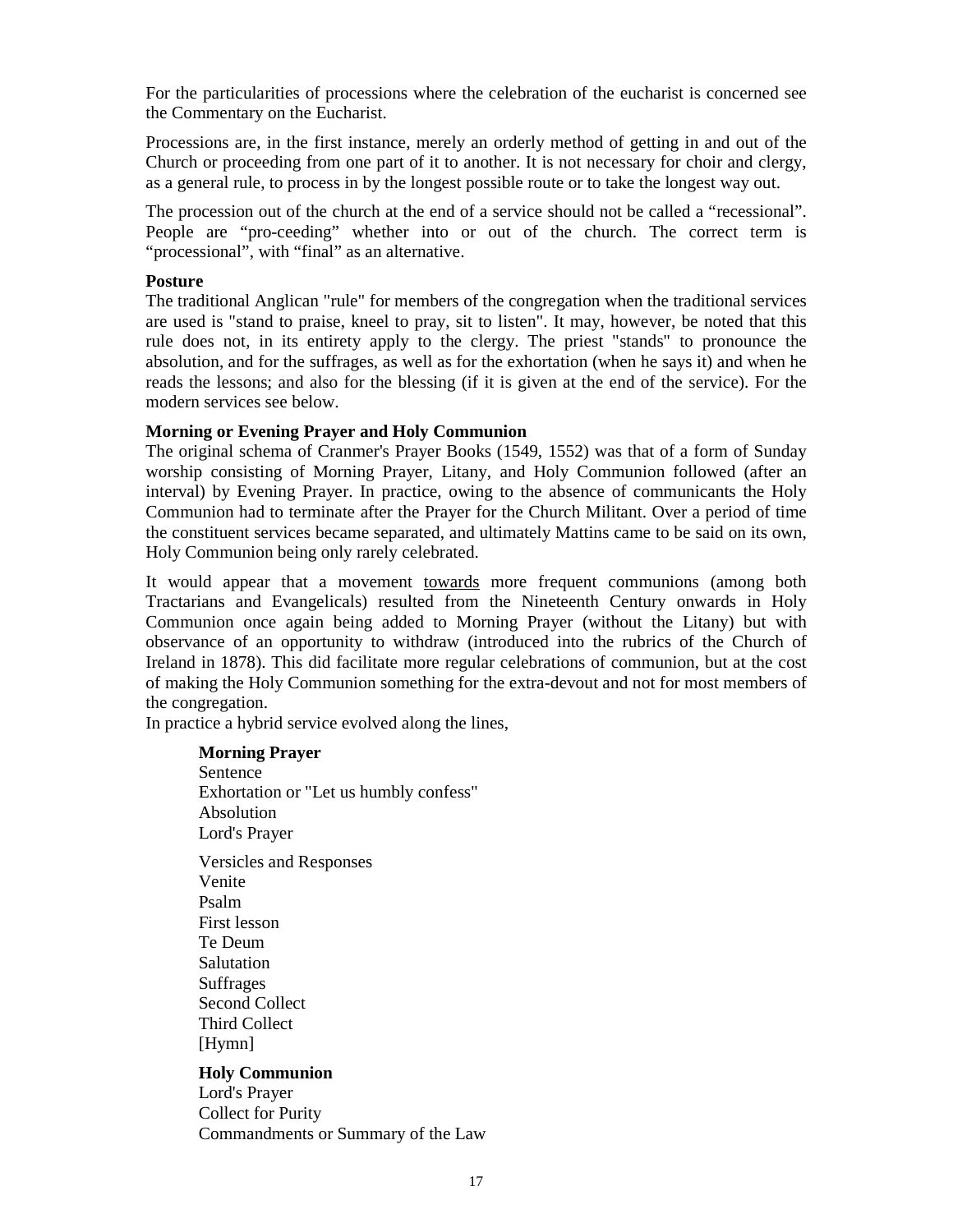Collect Epistle Gospel Creed [Hymn] Sermon [Hymn] **Offertory** Prayer for the Church Militant [Withdrawal of most of the congregation] Shorter Exhortation Confession Absolution Comfortable Words Sursum Corda "Let us give thanks... "It is meet and right... Sanctus Prayer of Humble Access Prayer of Consecration Communion Lord's Prayer Post Communion prayers Gloria in Excelsis Blessing

It will be seen what a cumbersome and liturgically incoherent rite this turned out to be, with much redundancy (no less than three Lord's Prayers), wide separation of pieces of similar material (the Old Testament reading being part of Mattins, and the Epistle and Gospel part of Holy Communion) and the non-communicants in effect attending two incomplete services. The corporate character of the Holy Communion was in this context almost effaced. Whilst the provision of Communion was, of course, beneficial to those attending, the great majority of church members were in effect trained to look on the Holy Communion as something to be walked out from, in this way negating sound teaching on the importance of being regular and frequent communicants. It was from this unsatisfactory state of affairs that the movement known as Irish Parish and People sought to deliver the Church in the 1950s; and the movement bore fruit in that many of the original members of the Liturgical Advisory Committee (set up in 1962) had been active participants in Irish Parish and People. It is a matter for regret that such an unsatisfactory liturgical arrangement persisted in a few parishes up to the introduction of the 2004 edition of the *Book of Common Prayer*.

#### **Shortening of services**

The provision for weekday services is dealt with below. On Sundays, the alternative to the exhortation may be used, and if one of the Lord's Prayers is to be omitted it should be the first one rather than the second. If any further shortening is considered desirable it is probably better to reduce the number of hymns than to interfere with the essential structure of the service. The occasional prayers may be kept to a minimum and the sermon does not have to be excessively long.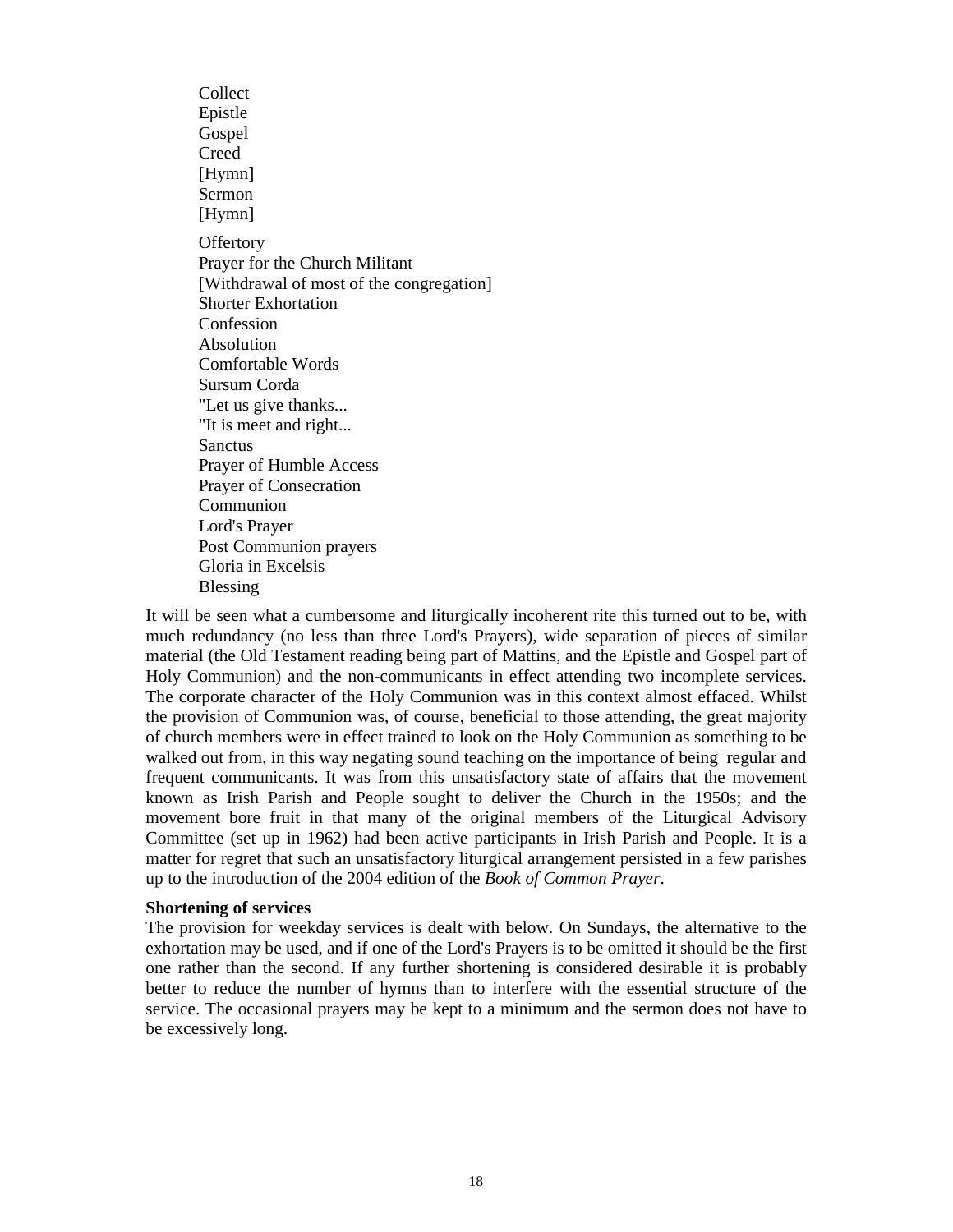## **PART 3**

## **MORNING AND EVENING PRAYER TWO [MODERN RITE]**

This is called in the title to the Office in the 2004 edition of the Book of Common Prayer, "An Order for Morning and Evening Prayer daily throughout the year". As with **Morning and Evening Prayer One** this is a single order of service with variations for the morning and evening. As the modern language version of the morning and evening rites this succeeds and replaces the order in the Alternative Prayer Book 1984 (pp27-38), whilst owing much to that earlier form.

The structure is derived from that used for Holy Communion Two but without the specifically sacramental section. Although this makes reasonable sense for Sunday services it is less appropriate for weekday use (at which the headings do not appear), since the emphasis traditionally has been on the daily office as a continual offering of praise and prayer and the entrance and dismissal are functional and do not need to be emphasized.

The principal headings are, **The Gathering of God's People Proclaiming and Receiving the Word The Prayers of the People Going out as God's People** 

#### (1) **The Gathering of God's People**

Unlike the traditional language order and that in the Alternative Prayer Book (1984) it is assumed that normally what occurs before anything else is the **Greeting**. A processional hymn, if there is one, comes after the Greeting and the Sentence(s) of Scripture. The Greeting may be said, and the sentences read from the back of the Church.

#### **Greeting**

The standard Greeting is "The Lord be with you", with the Response "and also with you". However, on Easter Day the Greeting is "Christ is risen" with the response "The Lord is risen indeed. Alleluia!"

It may be seen that, apart from the Easter Greeting, there are no longer any seasonal greetings as in the Alternative Prayer Book p29, where there were also greetings for Christmas and Epiphany, Ascension, and Pentecost.

There appears to be an inconsistency in the 2004 edition of the Prayer Book in that in Holy Communion Two there is an alternative to "The Lord be with you", namely "Grace, mercy and peace from God our Father and the Lord Jesus Christ be with you all." Also, in the Holy Communion service the Easter Greeting is for use from Easter Day until Pentecost. In other words it is a seasonal greeting for the great Fifty Days and not just of Easter Day only. To avoid having one form of greeting at the Eucharist and another at Morning or Evening Prayer during Easter it is appropriate for the Easter Greeting to be used throughout the season. Canon 5:2 states that,

The minister may at his discretion make and use variations which are not of substantial importance in any form of service prescribed in the Book of Common Prayer or elsewhere.

See also Canon 5:3 and Canon 5:4.

#### **Sentence(s) of Scripture**

These may be found on pp78-82. It is stated that they may be used at Morning Prayer or Evening Prayer or at Holy Communion Two as indicated in those services. The sentences are of the following character - General, Seasonal and for Ordinary time, Occasional, and Penitential. It is in order to use more than one on any particular occasion. Although there is no rubric, as in the Alternative Prayer Book p.23 to indicate that other sentences from Holy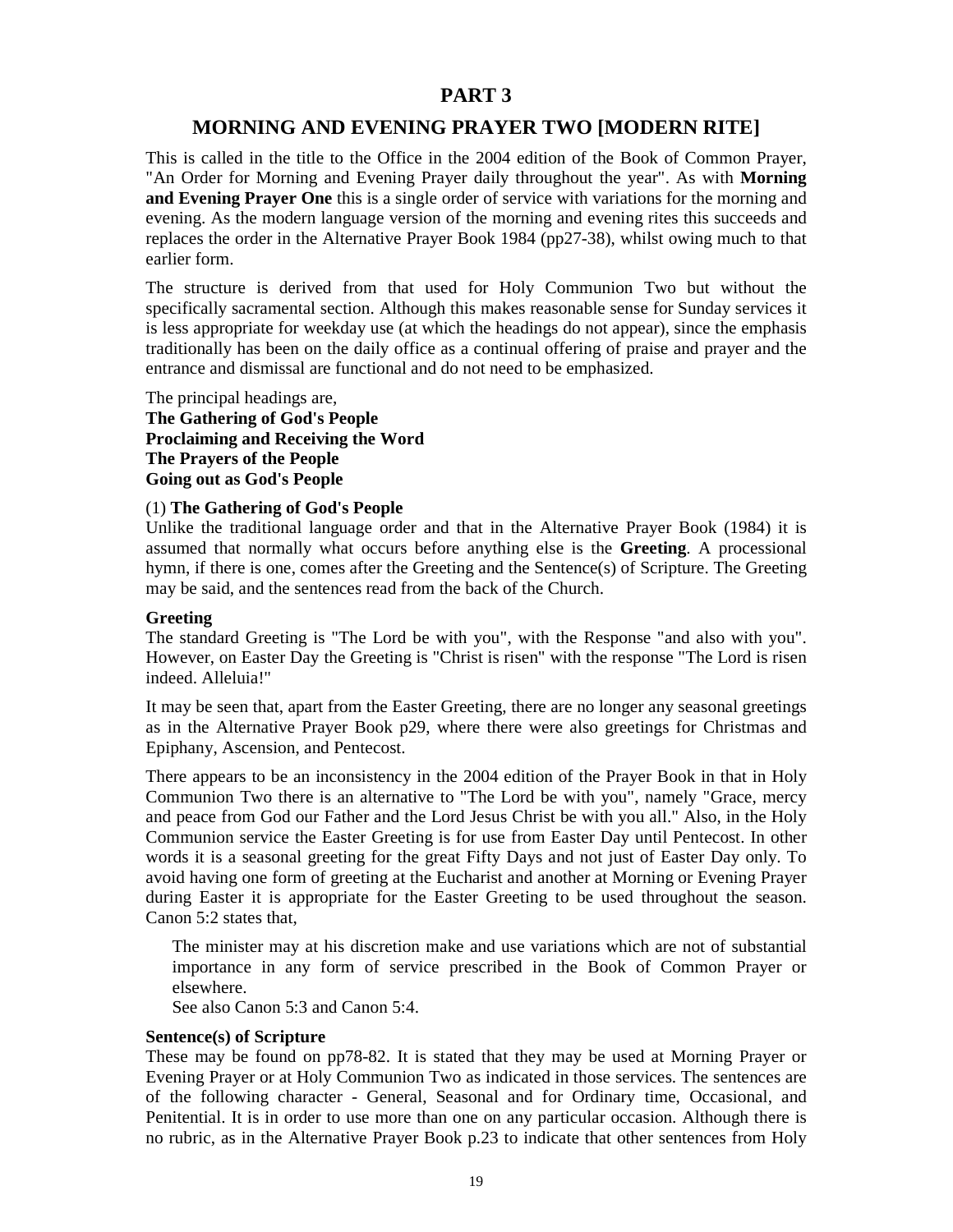Scripture may be used, this would appear to be understood.

There is an old tradition, going back to the Jewish roots of Christianity that a "day" begins at what we call 6 p.m., and this has given rise to celebrations on the eve of Sundays and festivals. This means that where appropriate material proper to the Sunday or festival may be used on the previous evening. This would not be taken as applying to "commemorations" such as those on  $pp22-3$ .

#### **Preface**

The use of this is not obligatory, but it has value in setting forth the purpose of the Office worship (and praise and thanksgiving), confession of sins, hearing God's word, intercession, and petition. The Preface should probably be used on most Sundays of the year and on festivals. However, during the penitential seasons it makes liturgical sense to omit it and to go to "Let us confess our sins to God our Father".

Some minor changes have been made in the Preface, "to receive forgiveness" instead of "to be forgiven", "to hear his holy word proclaimed", for "to hear and receive his holy word". Any theological shift is marginal. It is not clear that there has been a stylistic improvement.

If there are to be any informal words explaining the theme of the service, as permitted by the rubric, these should be brief and not interrupt the flow of the service. In general the service should be interrupted as little as possible, and guidance for the congregation, for example about page numbers, should be given as unobtrusively as possible.

#### **The Confession**

The observance of silence is obligatory before the Confession and should be sufficiently long to be significant for the members of the congregation. It is intended as a short pause for selfexamination (see the comparable rubric in the *Alternative Prayer Book*, 1984, p.30).

Some changes have been made in the Confession. "Fellow-men" has been replaced by "neighbour" so as to be more inclusive, and the words "by what we have done and by what we have failed to do" have been added after "our own deliberate fault" in the version in the Alternative Prayer Book p.30.

#### **The Absolution**

This is pronounced by the priest who is conducting the service (even if this is in the presence of the bishop) or by the senior priest present when the service is being conducted by a deacon or lay reader. If no priest is present the deacon or reader says the prayer which is given as an alternative. The correct posture for pronouncing the absolution is *standing.* The prayer is said, *kneeling.*

Unlike the absolution in Morning and Evening Prayer One, this may be taken as intending to *communicate* God's forgiveness and not simply to indicate its availability. The expression "to pronounce absolution" in Ordination Services Two (p.565) is used in the sense in which a judge pronounces a sentence. It is what is known as a "performative word" which accomplishes that which it represents. The context is that provided by the Gospel Reading at the ordination of a priest, John 20:19-23, which includes the words,

If you forgive the sins of any, they are forgiven; if you retain the sins of any, they are retained.

In *Ordination Services One* (p.537) the words said at the laying on of hands are,

Receive the Holy Ghost for the office and work of a Priest in the Church of God, now committed unto thee by the imposition of our hands. Whose sins thou dost forgive, they are forgiven; and whose sins thou dost retain, they are retained. And by thou a faithful dispenser of the Word of God, and of his holy Sacraments; in the Name of the Father, and of the Son, and of the Holy Ghost. Amen.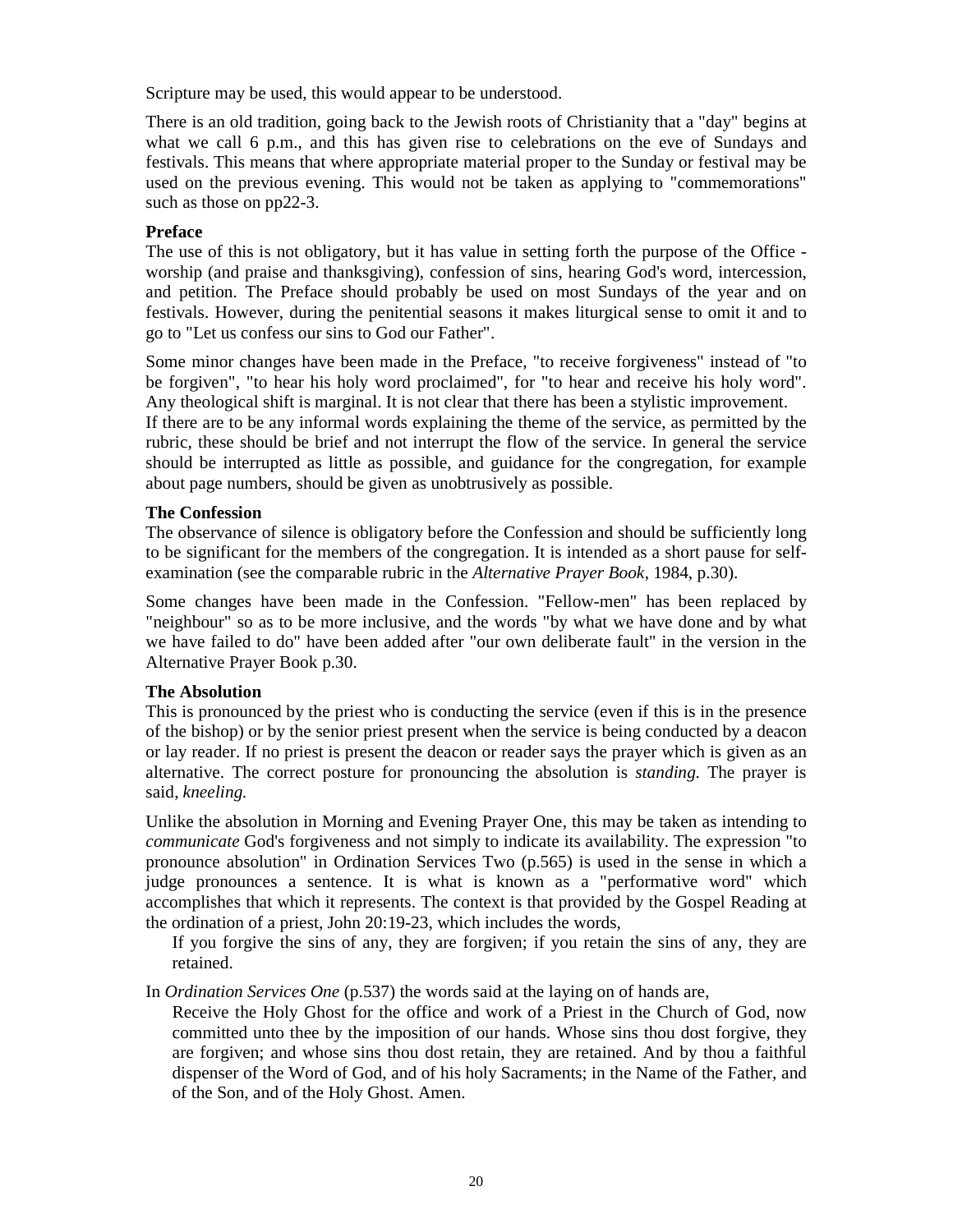#### **(2) Proclaiming and Receiving the Word.**

This title appropriately describes the activity which follows but makes it difficult to refer to. The "Ministry of the Word" (APB p.31) remains useful as a way of indicating the next part of the service.

#### **AT MORNING PRAYER**

As in Morning and Evening Prayer One, the distinctive material belonging to Morning Prayer follows on pp103-8 and then that belonging to Evening Prayer follows on pp109-11. The joint material resumes on p.112.

#### **Versicles and Responses**

As the initial words "O Lord, open our lips" suggest, this is the true beginning of the service, the penitential introduction having been prefixed to the original Office. In the form of the Anglican office contained in the publication *Celebrating Common Prayer*, Mowbray, 1992, Morning Prayer on each day of the week begins,

O Lord, open our lips;

#### **And our mouth shall proclaim your praise.**

This is also the pattern recommended in the Church of England's *Daily Prayer* in the Common Worship series.

#### **First Canticle**

In the morning this is **Venite**, or **Jubilate**, or the **Easter Anthems**. The Venite was prescribed in the Rule of St. Benedict (sixth century) at the "vigil" (i.e. the night service which became commonly known as Nocturns and Mattins), from where it found its way into the Roman and Sarum Breviaries, and in 1549 it was set in its familiar place at the beginning of Mattins in the BCP. The 2004 edition of the Prayer Book continues this ancient tradition. The Venite (Psalm 95) consists of two parts, an invitation to worship and a warning about the consequences of failing to heed God's Word. The latter is theologically significant, and should not be omitted without good reason. The Jubilate (Psalm 100), including, as it does, the words "Come into his gates with thanksgiving" is clearly more appropriately situated here at the beginning of the service than after the second lesson as in Morning Prayer One. The Easter Anthems are sung throughout Eastertide (the great Fifty Days) not just during the Easter Octave (eight days inclusive) as in the rubric in the Morning Prayer One.

An anomaly (arising from the process of authorization) is that the Venite and the Jubilate, as printed here, are from the Liturgical Psalter (in the Alternative Prayer Book 1984), not from the Common Worship Psalter (see psalm 95, p.702, and psalm 100, p.706). However, the rubric on p.105 states that "These and other canticles may be used in other versions and forms, e.g. from the Church Hymnal".

#### **First Reading**

This is generally, although not invariably, from the Old Testament (during Eastertide there is a tradition of using Acts in place of the Old Testament Reading). It is assumed in the layout of this order that three readings will normally be used, following the provisions of the Revised Common Lectionary. As the psalm in some way relates to the first reading and is intended as a response to it, the psalm should come after it when the RCL is used. See **Appendix B** for more information about the RCL and related lectionaries. Any version of Scripture authorized by the House of Bishops may be used for the readings.

As noted above for Morning Prayer One the following versions of Scripture are fully recognized for public use in the Church of Ireland - the "Authorized" or King James Version, the Revised Version of 1881/1885, the American Standard Revised Version, the Revised Standard Version of 1946/52 with later amendments, the New Revised Standard Version, the Jerusalem Bible, the New Jerusalem Bible, the New English Bible, the Revised English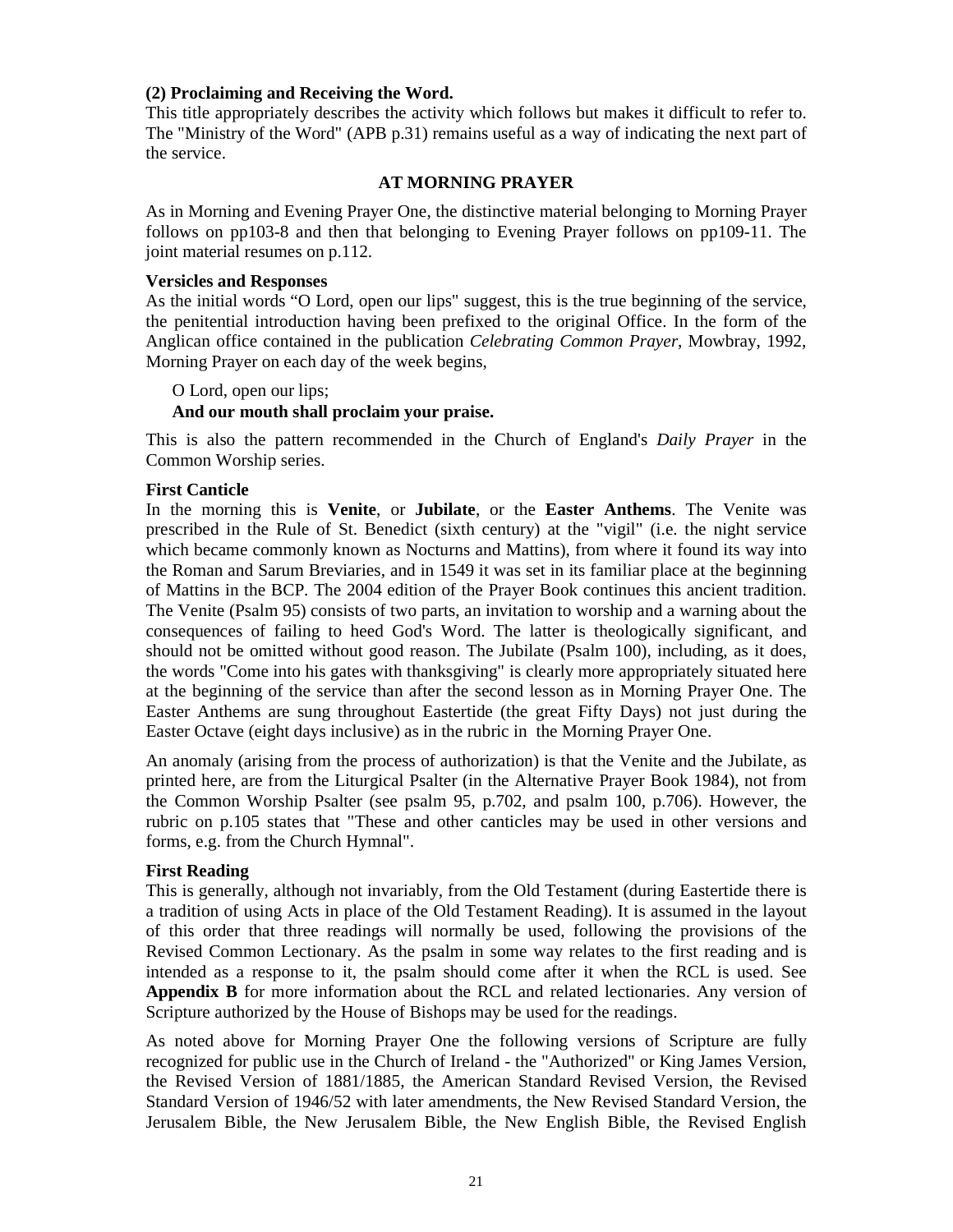Bible, and the New International Bible, the New International Version (inclusive language edition), and Today's English Version.

A Note on p.26 of the BCP allows readings to be extended. Although the opposite possibility is not mentioned, it may, for reasons of time (for example when several services have to be conducted one after another at short intervals) be necessary to abbreviate. If this is the case this needs to be done in a careful and intelligent manner.

Some liberty to the preacher is permitted by the same Note, as follows,

On Sundays between the Epiphany and Ash Wednesday and between Trinity Sunday and Advent Sunday, while the authorized lectionary provision remains the norm, the minister may occasionally depart from the lectionary provision for sufficient pastoral reasons or for preaching and teaching purposes.

No less than thirty different sets of readings for up to six Sundays in these two periods are suggested in an Appendix to the Church of England publication, *The Promise of His Glory* , Mowbray, 1991, pp404-412. The titles include "God and the World: Genesis 1:11; "Jacob"; "Women in the Messianic Line"; "David", "Isaiah", "Amos", "Daniel", "Romans 1", "Revelation 1".

As the readings are proclamations of God's Word, the greatest care and attention must be given to them. The reading of the Old and New Testament lessons lies at the very heart of Morning and Evening Prayer.

The mode of announcement should be noticed, "A reading from ... chapter ... beginning at verse ..." As in the *Alternative Prayer Book* (1984) the order is book, chapter, verse.

It is not necessary to say anything after the reading, such as "Here ends the reading" or "This is the Word of the Lord" with its response. On the contrary silence may be appropriate to allow the reading to "sink in" and is explicitly provided for here, and after the second and third readings.

If the lectionary for a Third Service is used (for example if Morning Prayer is said before the principal service of Holy Communion or where there is a tradition of two principal morning services for which separate lectionaries are desired) the Old Testament reading comes after the psalm, and the New Testament reading comes after the Second Canticle.

In the evening the canticle "Hail Gladdening Light" may be sung. This is an ancient hymn of the Eastern Church (*Phos Hilaron*) sung during the Evening Office at the lighting of the 1amps and is the central item in that office. It is also to be found in the 1926 edition of the *Book of Common Prayer* the First Alternative Form of Evening Prayer (p.326) in another version. The Easter Anthems are prescribed for the evening in Eastertide.

#### **Psalm**

Historically, the psalms are constitutive of the substance of the Office and not a mere preliminary to it, and their regular and frequent use establishes the principle of the ongoing praise of God in the liturgy. In the Revised Common Lectionary the psalm is chosen so as to relate in some way to the first reading. The psalms may be said or sung. If they are read it is permitted to read them "verse about" or, better, still, in "alternate half-verses" (the minister reading the first half of each verse, and, in accordance with the "parallelism" of thought which is a feature of Hebrew poetry, the congregation responding with the second half). Another way of using the psalms is for the congregation on opposite sides of the Church to alternate "verse about", although this is unusual except in Cathedrals\*, where traditionally the verses are sung alternately from one side of the choir to the other (hence the arrangement of seats facing each other - also to be found in College Chapels and in monasteries). It is probably better to read well rather than sing badly, although Anglican chant is one of the great glories of our particular spiritual tradition. In the early Church the "Cathedral" Office,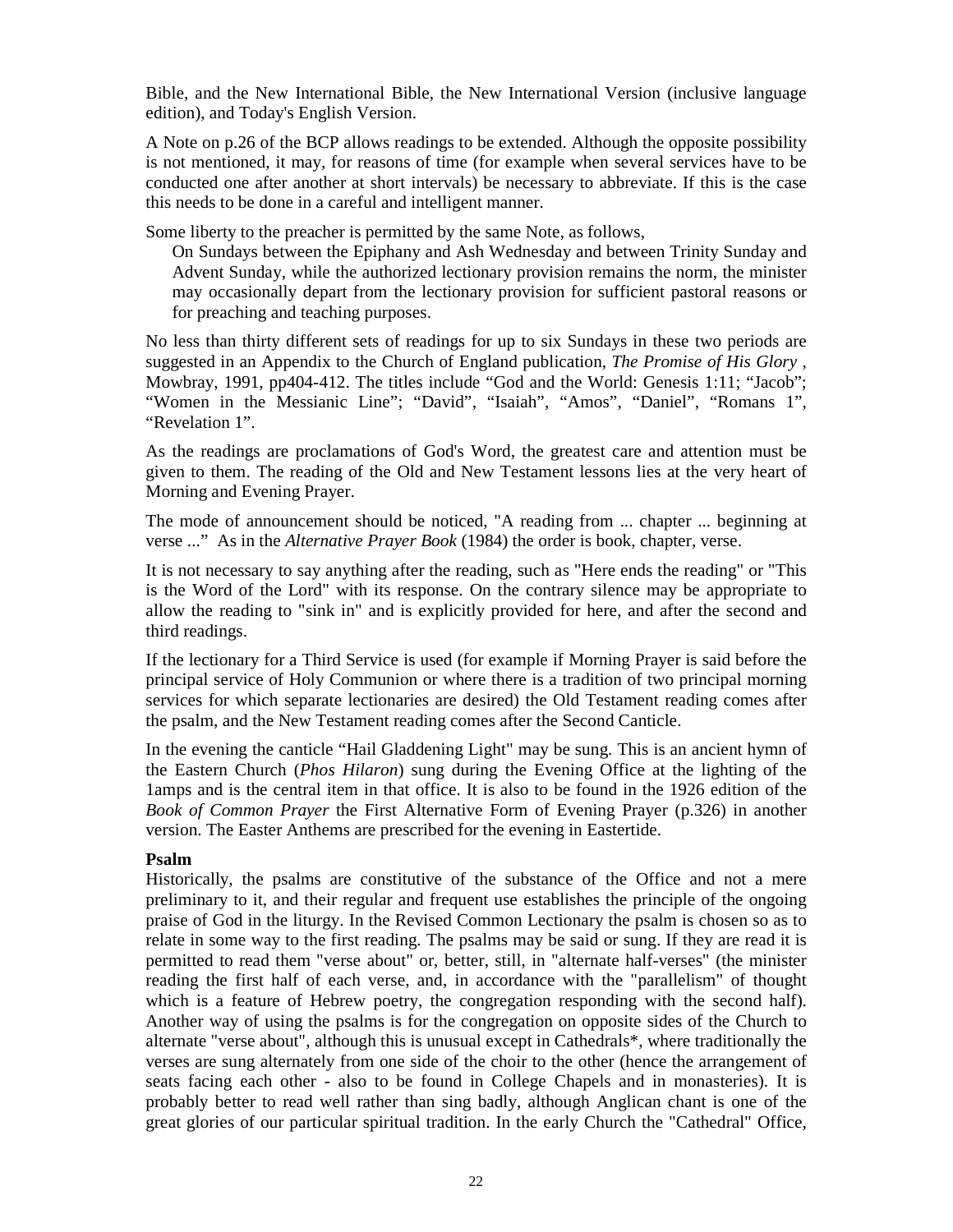presided over by the bishop, consisted mainly of certain fixed psalms and intercessions. However, the early monks developed a tradition of recitation of the entire psalter, and this came to be part of the "Monastic" Office together with Scripture reading. Eventually these two traditions were conflated and developed into the complex medieval form from which the Anglican Office was derived. In the 1926 Prayer Book Mattins and Evensong preserved in their weekday form the "Monastic" practice of recitation of the entire Psalter. The Office of Compline (BCP pp154-157) maintains the tradition of having a limited number of "fixed" psalms appropriate to the particular occasion.

\*The two sides of the choir in cathedrals are traditionally known as "Decani" and "Cantoris" ("Of the Dean" – the north side, and "Of the Singer" – the south side").

The version of the psalter printed in the Prayer Book is that from the Church of England's *Common Worship*, itself a derivative of a translation that originated in the Episcopal Church of America and widely used in the Anglican Communion (for example in the publication *Celebrating Common Prayer*). In the current version there are many echoes of the historic "Coverdale" translation.

The choice of a modern version of the psalter to lay before Synod was one of the hardest decisions facing the Liturgical Advisory Committee. Since 1984 the *Liturgical Psalter* prepared by Professor David Frost on the basis of work by distinguished biblical scholars, had been in use in the Church of Ireland as well as the Church of England; but in spite of its considerable merits this had never proved popular. The Australian Church opted for an updated and "inclusive language" version for its *An Australian Prayer Book, 1995* . The Church of the Province of New Zealand had produced a translation of its own, which had been much criticised for toning down references to ancient Israel. The version used by the American Episcopal Church (prepared by a team which included the poet W.H. Auden among its original contributors) had become widely known, especially through the publication *Celebrating Common Prayer*. Its rhythmical character made it particularly appropriate for recitation. The Liturgical Advisory Committee originally proposed that there should be two versions of the psalter in the 2004 Prayer Book, that from the 1926 Book of Common Prayer (itself a discreet Church of England revision of the Coverdale psalms in the 1662 Prayer Book) and a modern psalter, for which it was felt the most likely candidate was that in *Celebrating Common Prayer*. However, the Church of England's Liturgical Commission undertook a project to bring it more into line with the traditional BCP psalter, and, after some trial and error produced a version which is modern but has links with the best of the Anglican liturgical tradition. The criteria for its work were that it should:

- pay close attention both to the received Hebrew text of the psalms and to scholarly discussions about their original form;
- pay close attention to the use of the psalms in the Christian tradition;
- be sympathetic to the liturgical uses of the psalter within the traditions of the Church;
- have a quality of language which would enable the psalms to be said or sung with ease;
- be memorable and resonate with known psalter traditions in the Church of England;
- be more generally inclusive of men and women than psalters currently in use in Church of England services;
- be couched in language accessible to a wide range of worshippers.

The Revd Canon Jane Sinclair, a member of the Church of England's Liturgical Commission has described the process in some detail in the *Companion to Common Worship*, ed. Paul Bradshaw, SPCK 2001, Chapter 10, "The Psalter". In addition to the information given above, she identifies the following distinguishing features of the CW psalter:

• It echoes known psalter tradition, preserving well-known phrases because of their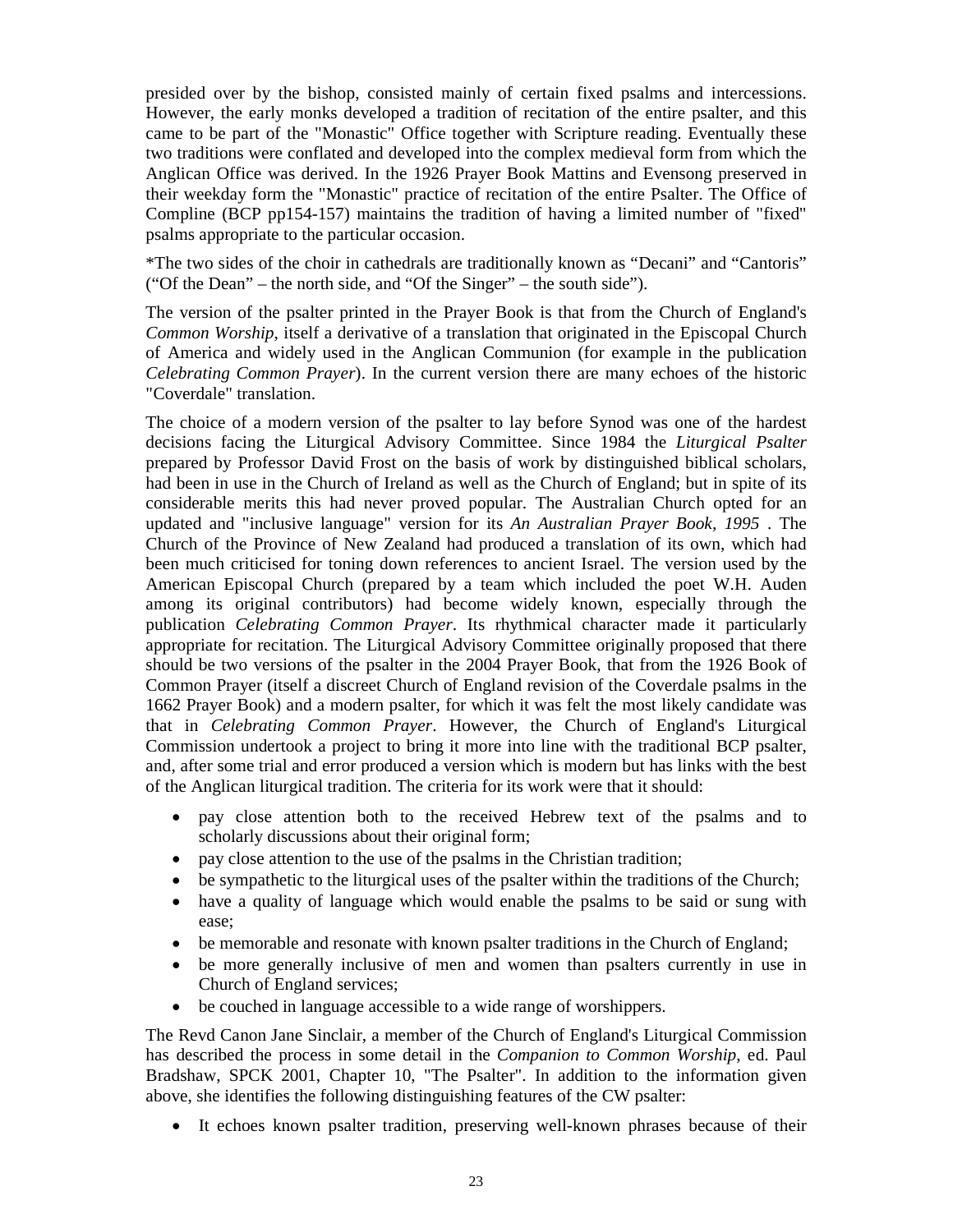familiarity;

- It uses a variety of English vocabulary to bring out the richness of meaning contained in certain Hebrew concepts;
- In general it uses language inclusive of male and female in a varied and sensitive manner.

Unlike the *Liturgical Psalter* it does not bracket difficult verses, although this leaves the traditional problem of apparently sub-Christian sentiments such as the desire for revenge in Psalm 137:7-9.

The traditional version of the psalms in the 1926 Book of Common Prayer (Coverdale with much "invisible mending") is still available. A rubric on p.593 of the new book (missing from the first printing) states,

Psalters. The Psalter contained in the Book of Common Prayer (1926) remains authorized for use in public worship as an alternative to this Psalter.

The 1926 psalter is available on the internet (on the Church of Ireland site) and in the Church of Ireland module of Visual Liturgy 4. It is intended that this will be available in both "pointed" and "non-pointed" editions.

It was found that the inclusive of two psalters in the new Prayer Book would make the book too bulky and heavy. Since the Liturgical Advisory Committee had previously given an undertaking to Synod to include both a traditional and a modern version the matter was brought to Synod, which voted, by a large majority to include the Common Worship Version only whilst continuing indefinitely to authorize the 1926 psalter.

 The use of the Gloria (called "Gloria Patri" [Glory to the Father] to distinguish it from the Gloria in Excelsis) is to make of the reading of the psalms (from the Old Testament) a distinctively Christian offering, and the same consideration applies to the canticles except where this is not needed (e.g. the Te Deum and the Gloria in Excelsis). It is customary, when singing longer portions of psalms, to sing the Gloria at the end of each section. Another ancient custom is to have "Psalm Prayers", that is prayers after each of the psalms which express the message of the psalms in the light of the New Testament. This is provided for in the Book of Alternative Services of the Anglican Church of Canada (1985), and there is an even better set in the "Lutheran Book of Worship"' (1983). For example, the Psalm Prayer after the 23rd Psalm in the latter publication is,

Lord Jesus Christ, shepherd of your Church, you give us new birth in the waters of baptism; you anoint us with oil, and call us to salvation at your table. Dispel the terrors of death and the darkness of error. Lead your people along safe paths, that they may rest securely in you and dwell in the house of the Lord now and forever, for your name's sake. Amen.

A fine set of Psalm Prayers is also to be found in the *Common Worship: Daily Prayer* - part of the *Common Worship* series of the Church of England, Church House Publishing, 2005. For example, the prayer following Psalm 148 is,

O glorious God, the whole of creation proclaims your marvellous work: increase in us a capacity to wonder and delight in it, that heaven's praise may echo in our hearts and our lives be spent as good stewards of the earth; through Jesus Christ our Lord. Amen.

The use of such prayers would be lawful in the Church of Ireland under Chapter Nine of the Church Constitution, Canon 6(d).

Historically, the psalms are an essential aspect of the **substance** of the Office not merely a preliminary part of it, so any tendency to minimize their use must be avoided. It should also be remembered that as they are from the Bible they are part of God's Word, and so are highly significant for Christian believers.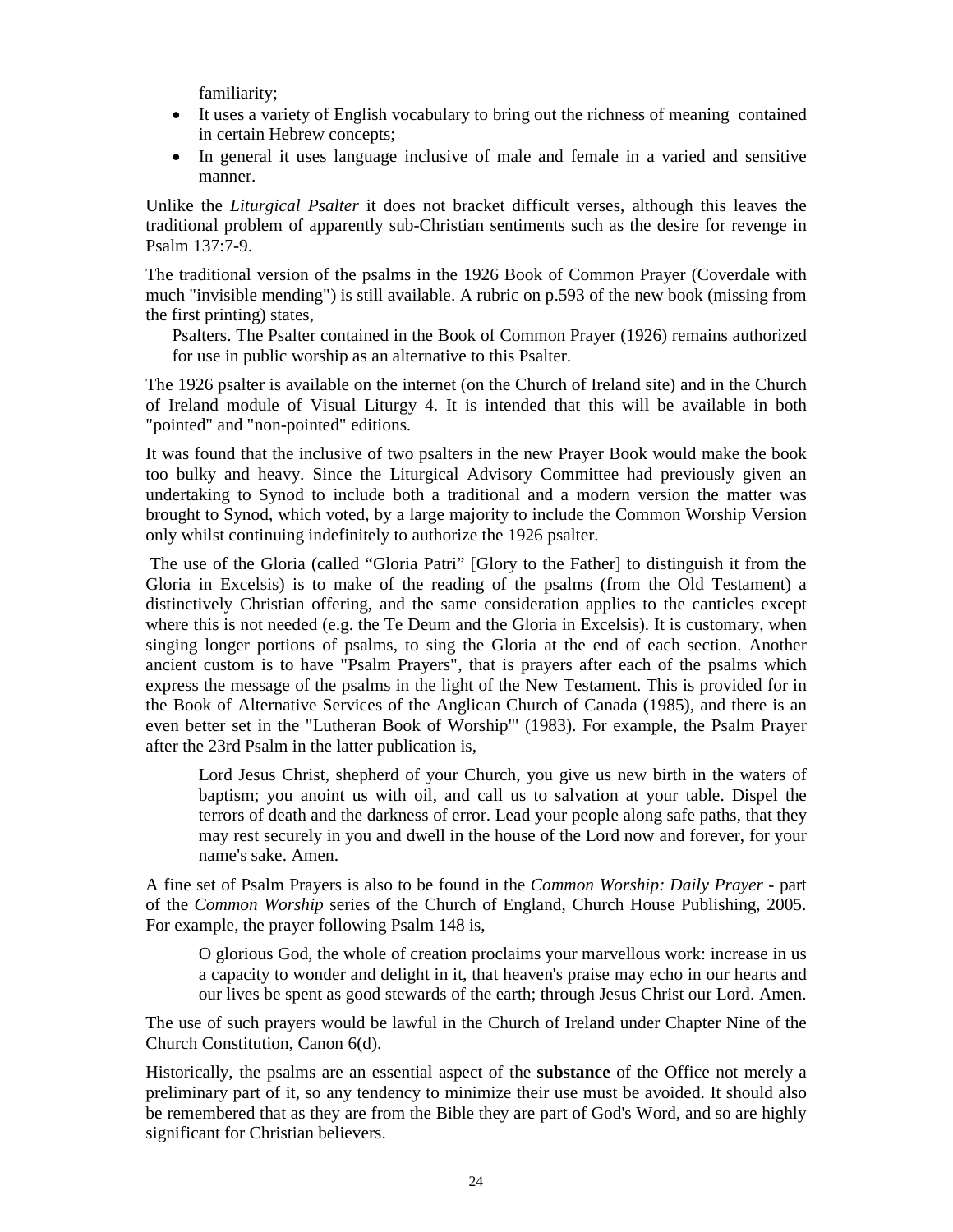#### **Second Reading**

This is normally from an Epistle (or Acts or Revelation). It may be noted that the Order makes no provision for omissions when the time factor (for example in a group of parishes where services follow one another in rapid succession) demands it. One possibility is for the Third Reading to follow immediately after the Second and for both readings to be followed by a Canticle. Or if it is decided to have only two readings, the Second (either from an Epistle or from a Gospel) comes here, followed by a Canticle. However, the norm, for the principal Sunday service, is to be taken, as in the layout of this order, as three readings.

#### **Second Canticle**

The **Te Deum** is traditional at Mattins, and should be the normal choice, whether used in full, or part 1, or part 2, or both these parts. It is particularly appropriate for festivals, and there are fine musical settings to the traditional form of words (Canticle 12, p.126). It is an early Christian hymn, whose first mention is in the "Rule" of Caesarius, Bishop of Arles (470-542). Some scholars think it may have been composed by Nicetas, Bishop of Remesiana in Dacia (370-420). The Very Revd J.C. Combe, former Dean of Kilmore, in his little book on the Canticles *Treasures Old and New* says it has been described as "a creed taking wings and soaring heavenwards", and also as "the shrine round which the Church has hung her joys for centuries". Shakespeare refers to it as a song of triumph in his "Henry V", and in his "Henry VIII" as being used at the Coronation of Anne Boleyn. The concluding part of it does not appear to have been part of the original "Te Deum", consisting, as it does, almost entirely of material drawn from the psalms. It appears that responses of this kind (*capitella)*, were used between a psalm or canticle and its collect. It seems this particular set came to be attached permanently to the Te Deum. (See P. Bradshaw, Ed., *Companion to Common Worship Vol 1*, SPCK, 2001, Chapter 11, p.253.).

Unlike the *Alternative Prayer Book* (1984) which specified which canticles might be used at this point in modern language Morning Prayer the BCP (2004) allows any of the canticles (pp117-35) except the Benedictus (which comes later as the climax to the morning office). Care and attention needs to be given to the choice of alternatives to the Te Deum. The Venite, Jubilate, and the Easter Anthems are, in Morning and Evening Prayer Two, "invitatories" canticles to be used at the beginning of the rite. The Magnificat and Nunc Dimittis are, traditionally, evening canticles, as is also Ecce Nunc and the Song of the Light. The Urbs Fortitudinis (from Isaiah 26) has had a rather unfortunate history in the Church of Ireland since its introduction in 1926. Perhaps because it is short, it, and the Jubilate have tended to displace the (liturgically far more significant) Te Deum and Benedictus. In the BCP 2004 it should be used sparingly, if it has to be used at all. Suitable alternatives to the Te Deum where these are needed are the Benedicite, Saviour of the World, Glory and Honour, and the Song of Christ's Glory. The **Benedicite** (Song of the Three) which is from the Apocrypha, represents the song of the three young men, Shadrach, Meshach, and Abednego who praised God while they were miraculously in the midst of the "burning fiery furnace" (Daniel Ch.3). It has been used in Christian liturgical worship from early times. According to Rufinus (c.345-410) "the whole Church throughout the world" sang it. It is still used in the Eastern Orthodox Church at Lauds (orthros) daily and in the Divine Office of the Roman Catholic Church (1974) on Sundays and Festivals. It is particularly suitable on the Second Sunday before Lent (where the emphasis in the readings is on the Creation), and at the Harvest Thanksgiving; and there is a tradition within Anglicanism of using it during Lent. An attractive hymn based on this canticle, written by the Rt. Revd. E.F. Darling and set to the tune "Kum Ba Yah" appeared in Irish Church Praise (no 126) and proved popular with congregations. In the Church Hymnal it is no 682. **Saviour of the World** (Salvator Mundi) has been traced back to a twelfth century manuscript. It appeared in the English Congregational Service Book, and has passed from there into several Anglican selections including *Common Worship*, and the BCP 2004. It is particular suitable for the penitential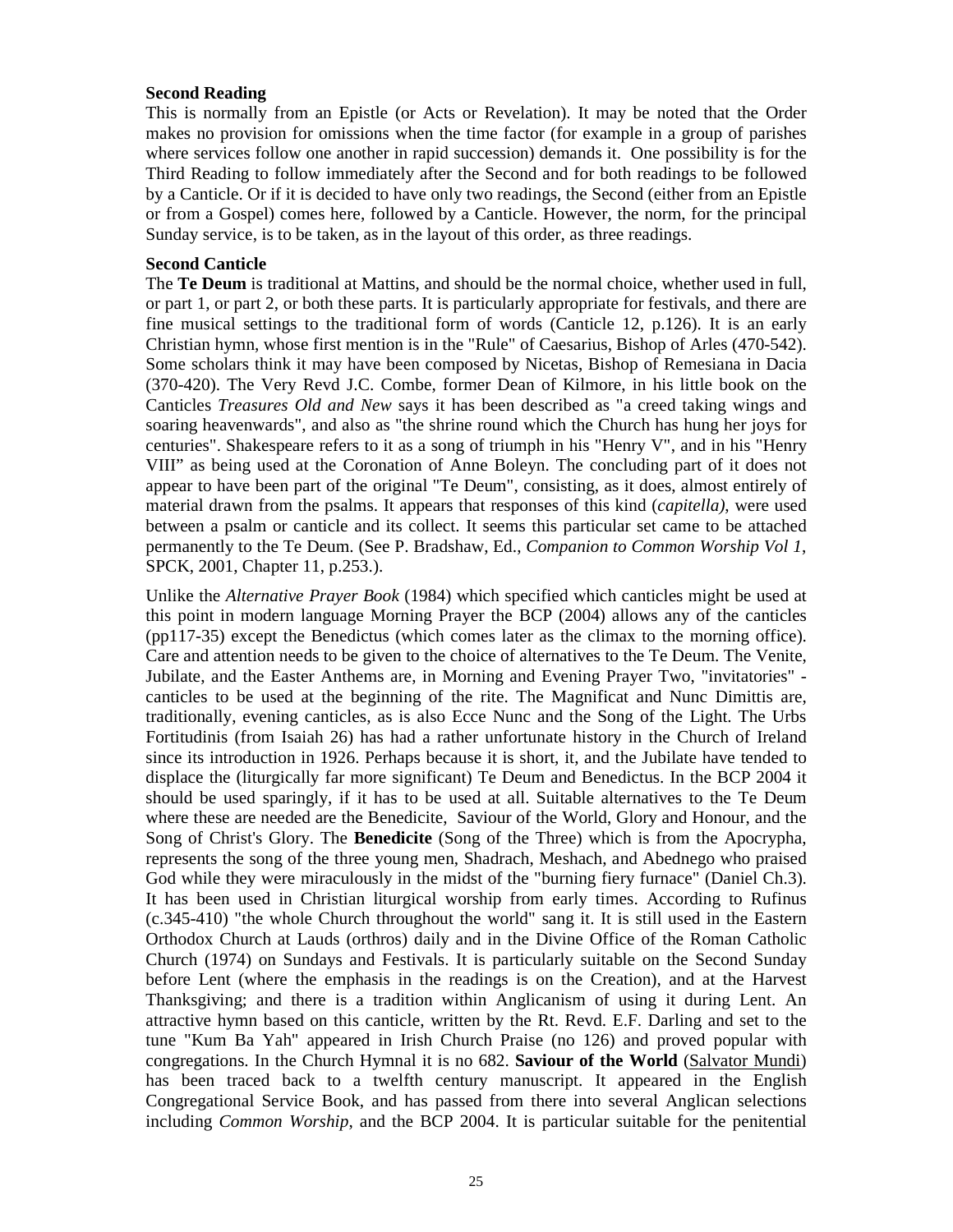seasons of Advent and Lent. Glory and Honour consists of three songs from the Revelation merged together. **The Song of Christ's Glory**, from Philippians Ch 2, is particularly appropriate in Advent and during the Christmas season, during Lent and at Ascension. It is regrettable that the **Gloria in Excelsis** has not been included among the canticles on pp117f and now appears only within the context of the Holy Communion (pp190, 203-4). It originated as a morning hymn in the Greek Church, and, inspired as it clearly is by the angels' song at Bethlehem (Luke 2:14) is particularly appropriate during the Christmas season. **Great and Wonderful** is a blending together of two different songs from the Book of Revelation. The first is the victory anthem (Ch 15) of those martyred for the faith. The second is the paean of the countless multitude of the redeemed (Ch 7).

The provision of additional canticles is a significant features of the 2004 edition of the Book of Common Prayer (as it was of the Alternative Prayer Book). It may, however, be noted, that these remain just a selection from the many biblical canticles that are part of the liturgical heritage of the whole Church. Further canticles, lawful for use under Canon 6(d), may be found in *Celebrating Common Prayer*, *New Patterns for Worship*, Church House Publishing, 2002, pp124f, in *Lent, Holy Week, Easter*, in *The Promise of His Glory* and in *Enriching the Church's Year*. A resource book consolidating much of the material contained in the last three of these was published by Church House Publishing in 2006 under the title *Common Worship: Times and Seasons*, and, although it is orientated towards the eucharist rather than the office nonetheless contains much useful material.

In the evening there is a choice of two Canticles, **Magnificat** and **Bless the Lord**. The Magnificat as a "Gospel Canticle" traditionally has priority, and its use marks the climax of the Evening Office. As the Song of the Blessed Virgin Mary (St. Luke 1:46-55) it has had a special place in the devotional life of the Church from early times, and its use honours the *theotokos* ("God-bearer") and is a reminder of the great truth of the Incarnation. The alternative, which like the Benedicite is from the "Song of the Three" in the Apocrypha, should be used sparingly.

 Some of the greatest music in our Anglican choral heritage takes the form of "settings" of the Magnificat and the Nunc Dimittis.

#### **Third Reading**

This reading is from one of the four Gospels, in accordance with the appropriate "year" in the Revised Common Lectionary.

#### **Third Canticle**

The **Benedictus** (The Song of Zechariah, Luke 1:68-79) as a "Gospel Canticle" traditionally has priority over any alternatives, and its use marks the climax of the Morning Office. In the Roman *Liturgy of the Hours*, and also in the Anglican *Celebrating Common Prayer* a special place is reserved for it, and the wide range of canticles used in both those office books is fitting in elsewhere. A similar arrangement is to be found in the Church of England's *Common Worship: Daily Prayer*, Church House Publishing 2005. See also, the manner in which the canticle is given a special place in **Daily Prayer: Weekdays**, Morning Prayer, BCP 2004, p.136.

In the *Alternative Prayer Book* (1984) the Benedictus was placed between the Old and New Testament Readings since it was thought that its contents (referring as it does to John the Baptist) made it particularly suitable as a kind of "hinge" between the Old and New Testaments. However, this necessitated a "swapping" of the Benedictus and the Te Deum, and produced a certain overlap between the creedal type material of the latter and the actual creed which followed it.

It may be noted that only the New Testament canticles from pp117-135 are permitted instead of the Benedictus, as it would seem inappropriate for readings from the Gospels to be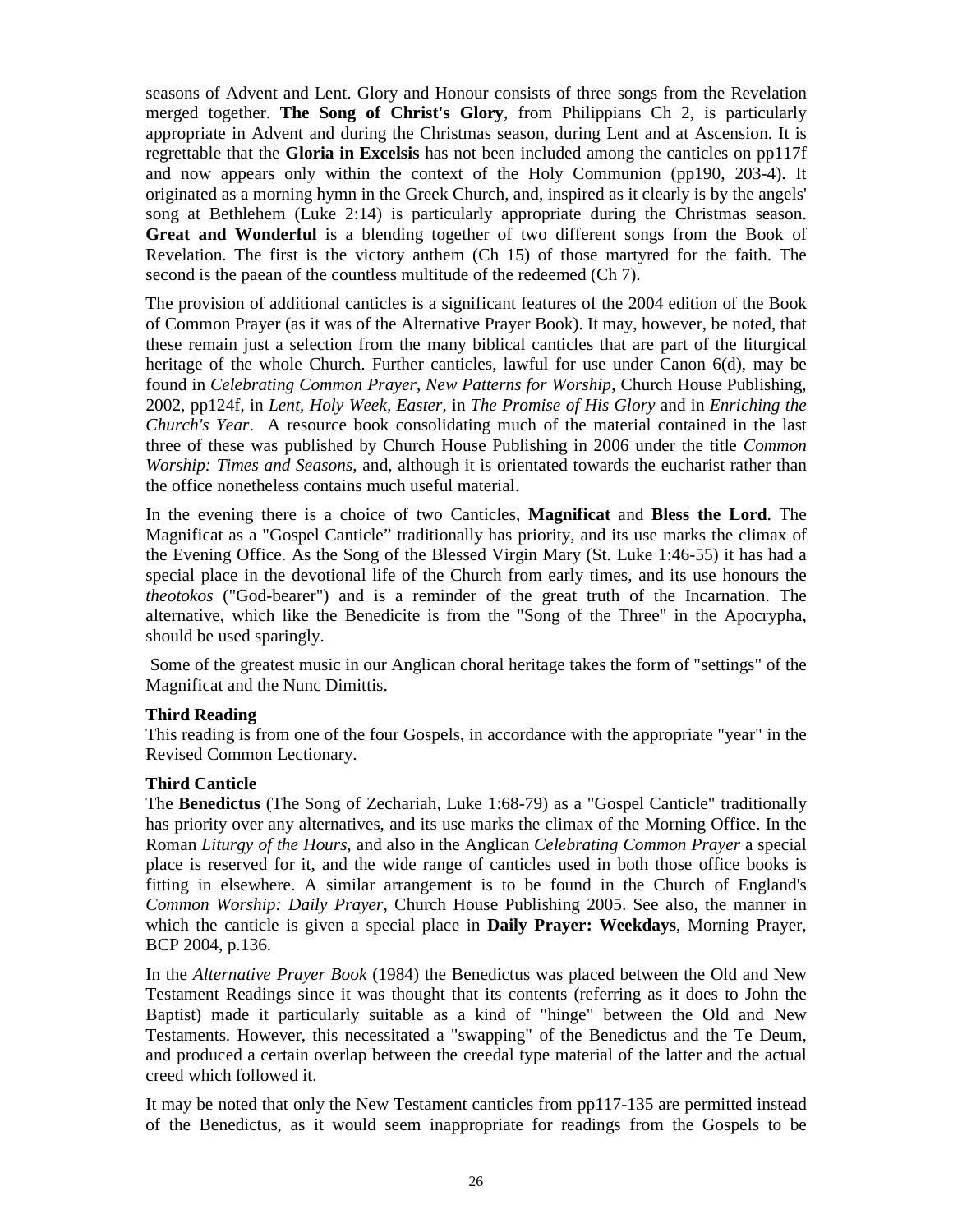followed by canticles from the Old Testament.

#### **AT EVENING PRAYER**

In the evening the alternatives are the **Nunc Dimittis**, **Glory and Honour**, and **The Song of Christ's Glory**. The Nunc Dimittis is the traditional response to the Second Reading at Evensong and should normally be used here. Its use is attested in the (fourth century) *Apostolic Constitutions*, and it appears in a special collection of canticles following the psalms in the (fifth century) biblical manuscript Codex Alexandrinus ("A"). It was used at Vespers in the Eastern Church and at Compline in the Western spiritual tradition, and has been prescribed at Evensong in Prayer Books from the 1549 BCP onwards, where, together with the great musical settings used with it and the Magnificat it is one of the great glories of Anglican worship. Glory and Honour, which consists of three songs from Revelation merged together should be used sparingly. The Song of Christ's Glory, from Philippians Chapter 2, is particularly appropriate in Advent and at Christmas, during Lent and at Ascension.

The rubric after the Second Reading on p.111 should not be overlooked. 'If the service is the Principal Service of the day the order of readings and canticles at Morning Prayer is followed with canticles appropriate to the evening.' This will result in the structure at the relevant portions of Evening Prayer,

 Versicles and Responses A Song of the Light (or alternatives) First Reading Psalm(s) Second Reading Magnificat (or alternatives) Third Reading Nunc Dimittis (or alternatives)

For more detailed information on the canticles, see **Part 4** below.

#### **The Sermon**

The rubric permits the sermon to be preached here "or at some other place in the service" (for example in its traditional place at the end of the service). Its position here makes it possible to integrate the reading and the preaching of God's Word and is to be commended. The word "sermon" is both legally and theologically correct here and it should not be trivialized by calling it an "address". The preacher is not there to offer his or her personal opinions on the text (although the preacher's perspective is in its own way important) but to proclaim the Gospel of Jesus Christ.

The choice of a hymn here as permitted by the rubric needs to be carefully made so that, if used, it serves as a bridge between the reading and preaching of the Word and the affirmation of faith through the recitation of the Apostles' Creed.

#### **The Apostles' Creed**

The rationale of its position here is that after hearing the Word of God read, and responding to it in praise (canticles) the worshippers reaffirm their faith in the words of the Baptismal Creed. The emphasis "I believe..." is on personal faith here, just as the emphasis in the Nicene Creed ("We believe... ) is on the Church's corporate confession of belief. It will be noticed that the three paragraphs focus attention in turn on the three Persons of the Holy Trinity.

It seems regrettable, in this connection, that this version of the Creed should, quite unnecessarily substitute "God's" for "his" in the line, "I believe in Jesus Christ..." If this is in order to indicate that God is beyond the division of gender, it is not clear that having a neuter "God" is an improvement on one to whom a masculine pronoun refers. It is also questionable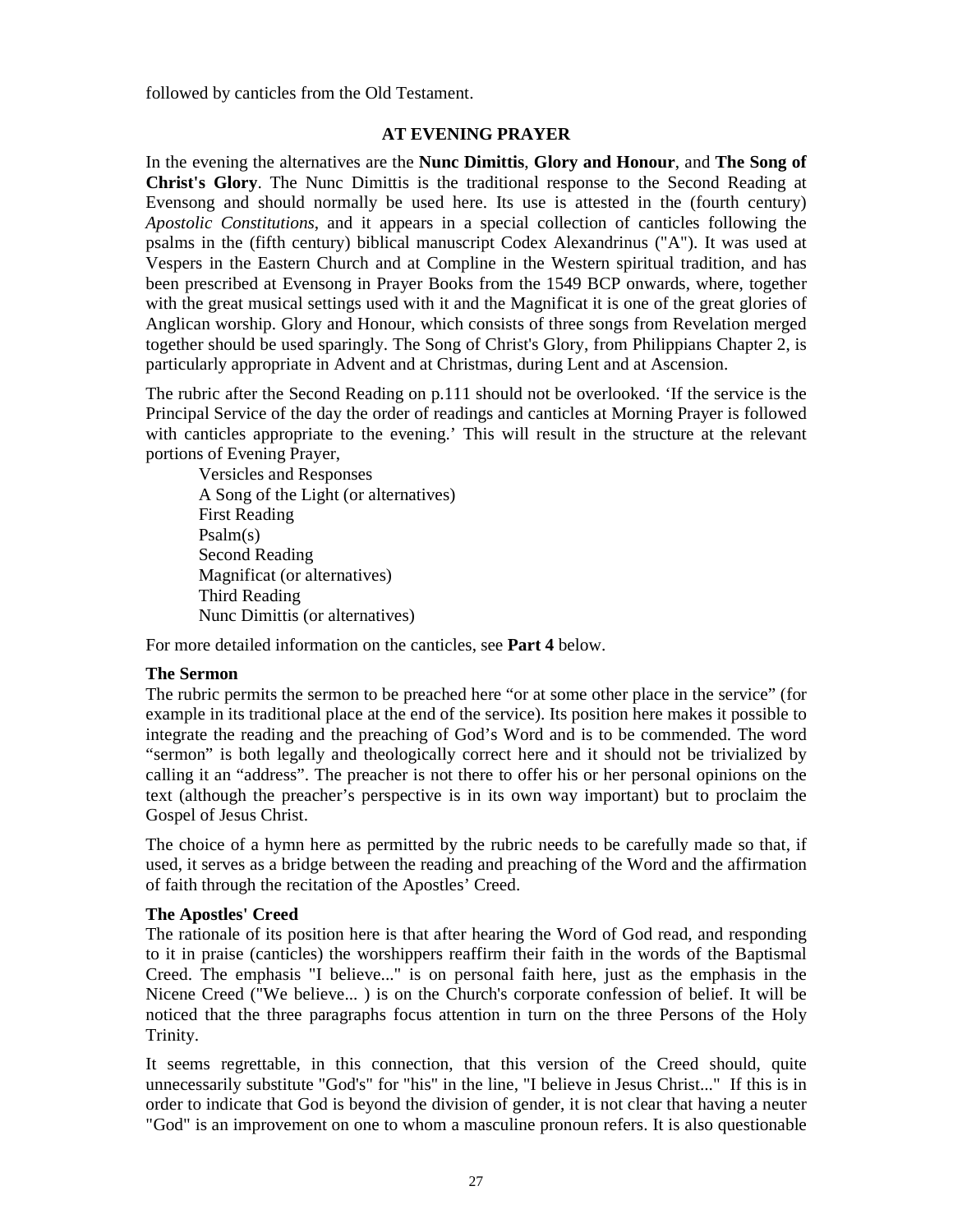whether changes of such a kind should be made in the Apostles' Creed that have no basis in the Latin and Greek prototypes.<sup>1</sup> The Church of England has not gone down this route in *Common Worship* so the Church of Ireland is out of step at this point with its sister Church. There is a further danger that the alteration, if taken in isolation, may appear to give succour to an adoptionist Christology, since it seems to attach the word "God" exclusively to the Father. To avoid this error it will be important carefully to relate what this version of the Apostles' Creed says to the emphatic assertion of the divinity of Christ and of the Holy Spirit in the Nicene Creed. It may be helpful to indicate that the Greek word *kurios*, "Lord" is used in the Greek Old Testament (in the Septuagint) as the equivalent of the Hebrew *adonai* and with the sense of the "Lord God".<sup>2</sup>

<sup>1</sup>It seems that the earliest version of the old Roman Creed, which is the basis of our Apostles' Creed, was written in Greek, since the early Church at Rome was Greek speaking. However, fourth century versions of what we can specifically identify as the "Apostles' Creed" are in Latin. The Greek here is *autou* "of him", "his", and the Latin is eius, which means the same thing.

<sup>2</sup>Out of motives of reverence those who held the biblical faith (of the Old Testament) refused to take the name of God, represented by the word YHWH (and probably originally pronounced Yahweh) on their lips. Instead, they said the word *adonai* "Lord" wherever YHWH occurred; and when vowel points were invented those belonging to the word *adonai* were attached in MSS to the word YHWH. Depending on context adonai can mean as little as "sir" or as much as "Lord God", the equivalent of the inexpressible YHWH, which is the sense here.

However, in general, this version of the Apostles' Creed, prepared by the English Language Liturgical Consultation may be regarded as significant improvement on that used in the *Alternative Prayer Book* (1984) and the work of ELLC's predecessor, the International Consultation on English Texts. For a full explanation of the translation see the publication *Praying Together*, The Canterbury Press, Norwich, 2000.

As mentioned above, in relation to Morning Prayer One two customs relating to the use of the Creed are worthy of mention. First, that of bowing the head at the words "and in Jesus Christ his only Son our Lord". This reflects an old tradition, based on Scripture (Phil. 2:10.11) of honouring the Name of Jesus in the liturgy. At a time when there are some who do not appear to acknowledge His divinity the continued relevance of this gesture is obvious. An old canon (the 18th of 1603, founded on the 52nd of Queen Elizabeth's Injunctions issued in 1559) ordered,

And likewise, when in time of Divine Service the Lord Jesus shall be mentioned, due and lowly reverence shall be done by all persons present as hath been accustomed, testifying by these outward ceremonies and gestures their ... due acknowledgement that the Lord Jesus Christ, the true and eternal Son of God, is the only Saviour of the world, in Whom all the mercies, graces, and promises of God to mankind, for this life, and the life to come, are fully and wholly comprised.

The custom, found in some churches of "turning East for the Creed" (churches traditionally being built facing East and indicating the symbolism of Christ as the "Sun of Righteousness") reflects an old practice of clergy and people alike looking one way through the prayers and Creeds, that is, towards the altar. It is a liturgical courtesy, where this custom exists, to conform to it.

Herbert Thorndike (1598-1672) said,

In some churches the desk for the Prayer Book looks towards the Chancel; and for reading of Lessons we are directed to look towards the people. As the Jews in their prayers looked towards the Mercy-seat or principal part of the Temple (Ps 28:2), so Christians looked towards the Altar or chief part of the Church, whereof their Mercy-seat was but a type. Christ in His prayer directs us to Heaven, though God be everywhere; for Heaven is His throne, and we look toward that part of the church which most resembles it.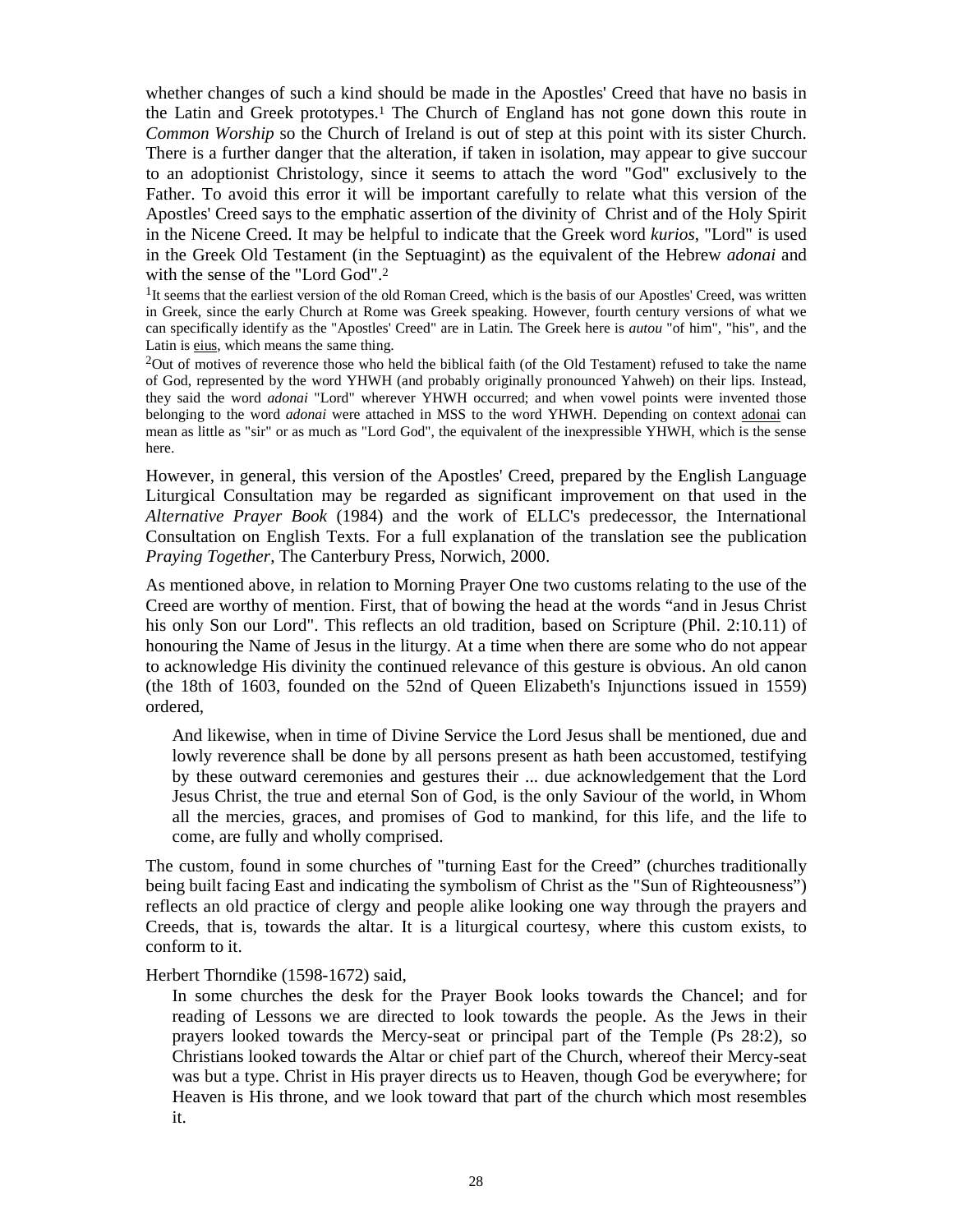#### **(3) The Prayers of the People**

#### **Salutation & Lesser Litany**

The function of the greeting and response, whenever it occurs in the liturgy, is to unite minister and people in the act of prayer which follows. The Lesser Litany (a variant of the ancient Kyrie Eleison) is an acknowledgement of our unworthiness and an invocation of the Lord's mercy upon us as we embark on prayer.

## **The Lord's Prayer**

The Lord's Prayer and the lesser Litany which precedes it are obligatory in this order. It has never been appropriate to omit them except when Morning Prayer and the Holy Communion (or some other order containing the Lord's Prayer) have been conjoined. The Lord's Prayer is the keystone in the structure of the Morning and Evening Office, serving to sum up all that has gone before and leading to all that follows. Either the modern or the traditional form may be used. There were some difficulties in agreeing on a suitable modern form as there are considerable problems in translating the original Greek. For example the word translated "daily" is almost impossible to turn into English. A noted biblical scholar once suggested, "Give us Tomorrow's Bread Today", referring to the great "Tomorrow", meaning the end of time, and Bread meaning the spiritual sustenance of Christ who is the Bread of Life. The line "lead us not into temptation" is probably more accurately translated as "Do not bring us to the time of trial". The version used here is identical to that adopted by the Church of England, and represents a conservative approach, using modern English ("you" and "your" language rather than "thee" and "thou") but not departing radically from received use. The doxology, "For the kingdom..." etc. is used in all the modern rites of the Book of Common Prayer. It may be noted that the traditional form itself has been slightly modernized by the use of "who" instead of "which" and "on" instead of "in".

#### **Suffrages or** *Preces*

The suffrages, described here as "versicles and responses", are, like all forms of responsory prayer, a way of involving minister and people together in prayer. Essentially the versicles (i.e. "little verses") are scriptural texts, usually from the psalms, and so are the Responses. These ones are optional, which opens up several possibilities. An alternative set of responses might be used (for example, the psalm litanies on p527ff in *Celebrating Common Prayer*). Or, the intercessions (possibly in a Litany form) could take place here so that the collects come at the end of the rite and are followed immediately by the Conclusion (Going out as God's People). Or, they may simply be omitted, although, as a traditional component of the Anglican office there ought to be some specific reason for shortening the service in this way. If the suffrages are being sung, traditional words may be used with traditional musical settings.

## **The Collects**

Normally there are three collects at Morning or Evening Prayer: The Collect of the day, and two of the morning or evening collects. However, there is an old custom of using a seasonal collect in addition to the Collect of the day throughout Advent and Lent (the collects, respectively of the First Sunday in Advent and of Ash Wednesday). When a saint's day falls on a Sunday it is customary for the relevant collect to be said after the Collect of the day. When a saint's day falls on a weekday it normally takes priority, but the collect of the previous Sunday may follow it. Note that correct usage is to say "Collect of the Day" (not for the Day).

A Collect is a single-sentence prayer of a traditional kind, which, properly speaking, includes the following elements -

Address to God; Some qualifying expressions referring to God's attributes or acts; Supplication;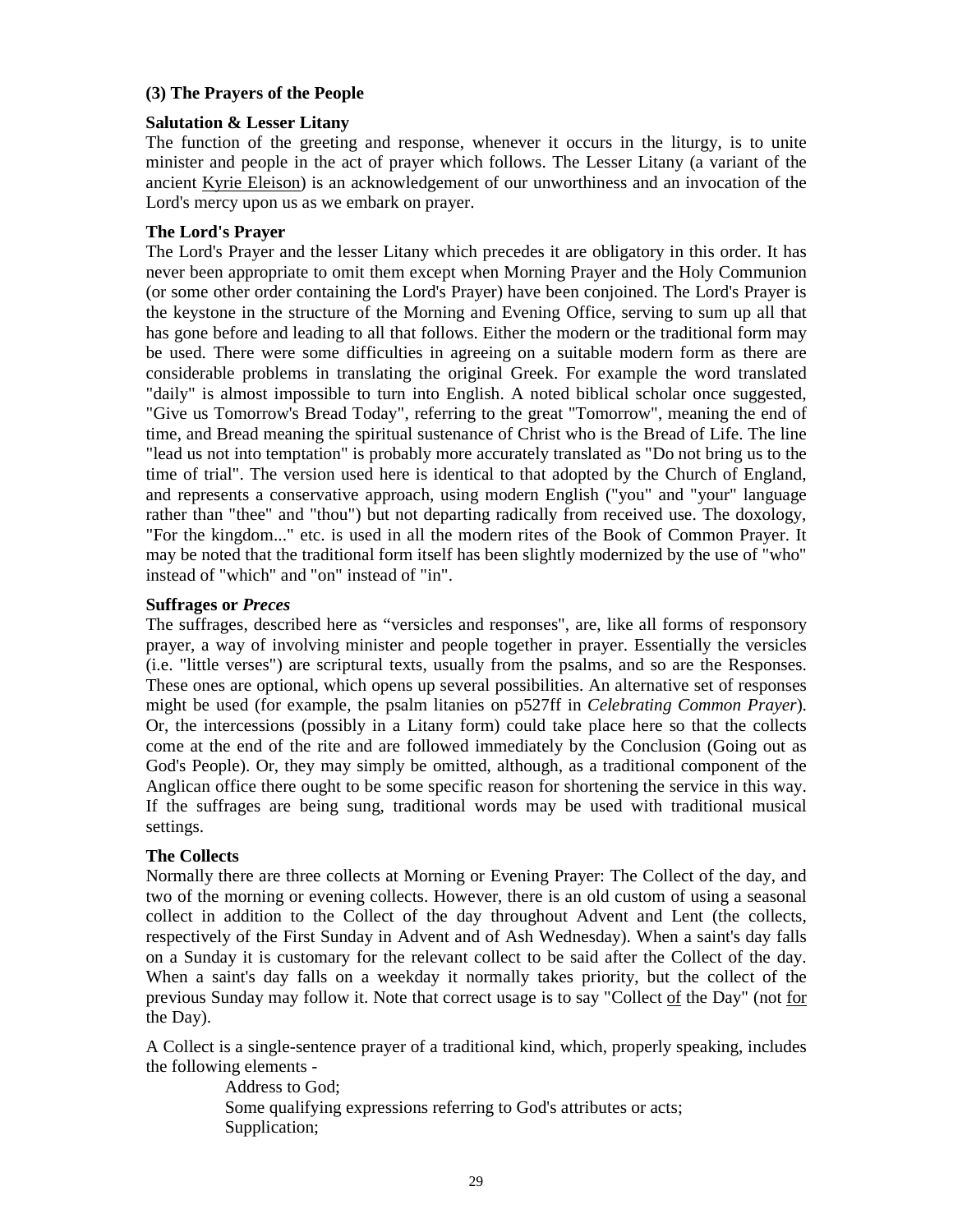Ascription or some reference to the mediating work of Christ.

For an example see the Collects of the First and Second Sundays after Christmas (Collect Two, pp247-8).

It is permissible to add the traditional ascription to any collect ending "Christ our Lord", namely, "who is alive and reigns with you and the Holy Spirit, one God, now and for ever." This is done as a matter of course in the Collects of the Day in the Church of England's **Common Worship.** 

#### **The Collect of the Day**

The Collects in the 2004 edition of the Book of Common Prayer are derived from various sources. Collect One prayers are from the 1926 *Book of Common Prayer*. Collect Two prayers are derived from the work of an interprovincial consultation of representatives of the Church of England, the Church of Ireland, the Episcopal Church of Scotland, and the Church in Wales, supplemented and modified as required. The post-communion prayers (which are also of the collect type) are, for the most part, from the same source. The collects in the Alternative Prayer Book were to some extent the weak point in that book, although some of the best ones found a place in the BCP 2004.

#### **The Collects at Morning Prayer**

One or more of these morning collects is said (or sung), customarily two. Of the four provided the first two are more traditional. The wording of the third prayer reflects the Latin original *praevenire*, which gave rise to "Prevent us, O Lord" meaning, "Go before us". An alternative to this is to use the version from the Alternative Prayer Book, "Direct us, O Lord..." The fourth collect modifies the rather clumsy APB construction "We pray you..." so as to read, "We humbly pray..."

#### **The Collects at Evening Prayer**

As above. The Collect "Lighten our darkness..." has strong associations with Evening Prayer and should not lightly be disregarded. The rhythm has been spoilt by saying "O Lord, we pray" instead of "we beseech you, O Lord" as in the APB. The latter is much more suitable when the office is sung, particularly when plainsong is used with the full set of inflections,

 Lighten our darkness, we beseech you, O Lord, and in your great mercy defend us from all perils and dangers of this night; for the love of your only Son, our Saviour Jesus Christ. **Amen.**

#### **After the Collects**

The traditional order followed here is hymn or anthem, occasional prayers or the Litany, hymn, sermon, hymn, blessing. What is preferred in this order is that the sermon should occur after the Third Canticle; although the rubric permits it to come at some other point in the service, for example, before or after the occasional prayers. It is appropriate for the final hymn to be sung prior to the dismissal or blessing. The receiving of the alms during the final hymn is traditional but not prescribed. No extravagant gesture with the alms dish is necessary or desirable. A deacon or a Reader does not say a blessing but offers a suitable prayer instead. With regard to the blessing, this is customarily given with the right hand raised. The ancient Celtic Church followed the Eastern custom of extending the first, second, and fourth fingers (with the thumb and third finger closed over each other) and this is sometimes followed in the Church of Ireland. This contrasted with the Roman use of extending the thumb, fore and middle fingers and having the third and fourth fingers bent over.

Occasional Prayers, that is, prayers for the particular occasion, are used after the collects, or a litany. General regulations governing the choice and use of Occasional Prayers may be found in Chapter Nine of the Church Constitution, Canon Six,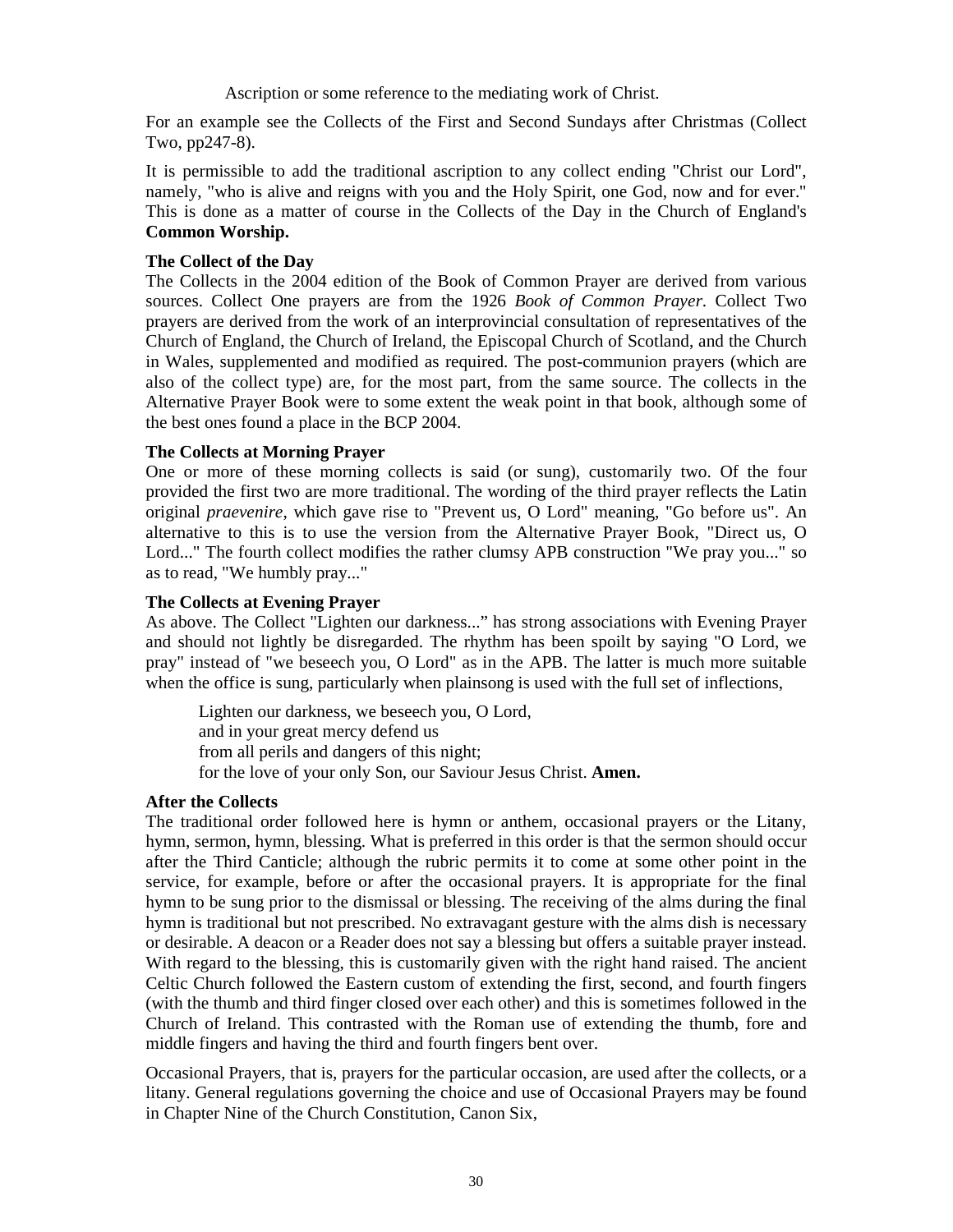The use of prayers and hymns not included in the Book of Common Prayer. It shall be lawful to use in the course of or before or after any public office of the Church (a) any form of prayer included in any book of prayers prescribed or authorized.,

(b) any form of hymn in any prescribed or authorized book,

(c) any prayer or hymn authorized by the bishop or ordinary,

(d) any prayer or hymn not containing substantial variations from the practice of, nor contrary to the doctrine of the Church, as the minister may consider to be required by current circumstances; but the provisions of Canon 5(3) and (4) shall apply to all such prayers and hymns.

See also,

Canon 5(3) All variations in forms of service and all forms of service used or made under the provisions of this canon shall be reverent and seemly and shall be neither contrary to not indicative of any departure from the doctrine of the Church.

Canon 5(4) If any question is raised concerning any such variation, or as to whether it is "of substantial importance", the same shall be referred to the bishop..."

Official provision includes "A Book of Occasional Prayers - suitable for use in Public Worship". These are in traditional language, but there is no reason why prayers in the modern language rite must invariably be in "you" and "your" form. The resources contained within the Book of Common Prayer itself should not be overlooked. In addition to the "Prayers and Thanksgivings" to be found on pp145-53 of the BCP there are the Weekday Intercessions and Thanksgivings (which may be used perfectly well on a Sunday), and the form of prayer in *A Late Evening Office* which are by no means tied to the evening, and are as suitable for use with the traditional as well as the modern version of the office. The 1926 Prayer Book also has many prayers (for example those used at the Consecration of a Church may suitably be used at the New Year) which are appropriate in Morning or Evening Prayer 1 and conform to Canon Six above. The General Supplication from the First Alternative Form of Evening Prayer in the 1926 Book (pp329-30) and the form of Thanksgivings from the same Order (pp326-7) are also suitable for use. The Church of England's *Common Worship: Times and Seasons* mentioned above contains much useful material but in general is more suited to the intercessions at Holy Communion than at Morning or Evening Prayer. Great care should be taken over the selection of prayers at this point. When using collect-type prayers it is not necessary to have them in a "string". The most ancient use of the collect form was,

 BIDDING TO PRAYER ("Let us pray...") SILENT PRAYER (in effect the substance of the praying) THE COLLECT ("collecting" or gathering up the prayers of the people)

An example of this may be found in the Prayers of Intercession on Good Friday in *Common Worship: Times and Seasons.* The section relating to the nations of the world reads,

Let us pray for the nations of the world and their leaders: for Elizabeth our Queen and the Parliaments of this land, for those who administer the law and all who serve in public office, for all who strive for justice and reconciliation, that by God's help the world may live in peace and freedom.

*Silence is kept.* 

Lord, near us.

**Lord, graciously hear us.** 

Most gracious God and Father, is whose will is our peace, turn our hearts and the hearts of all to yourself,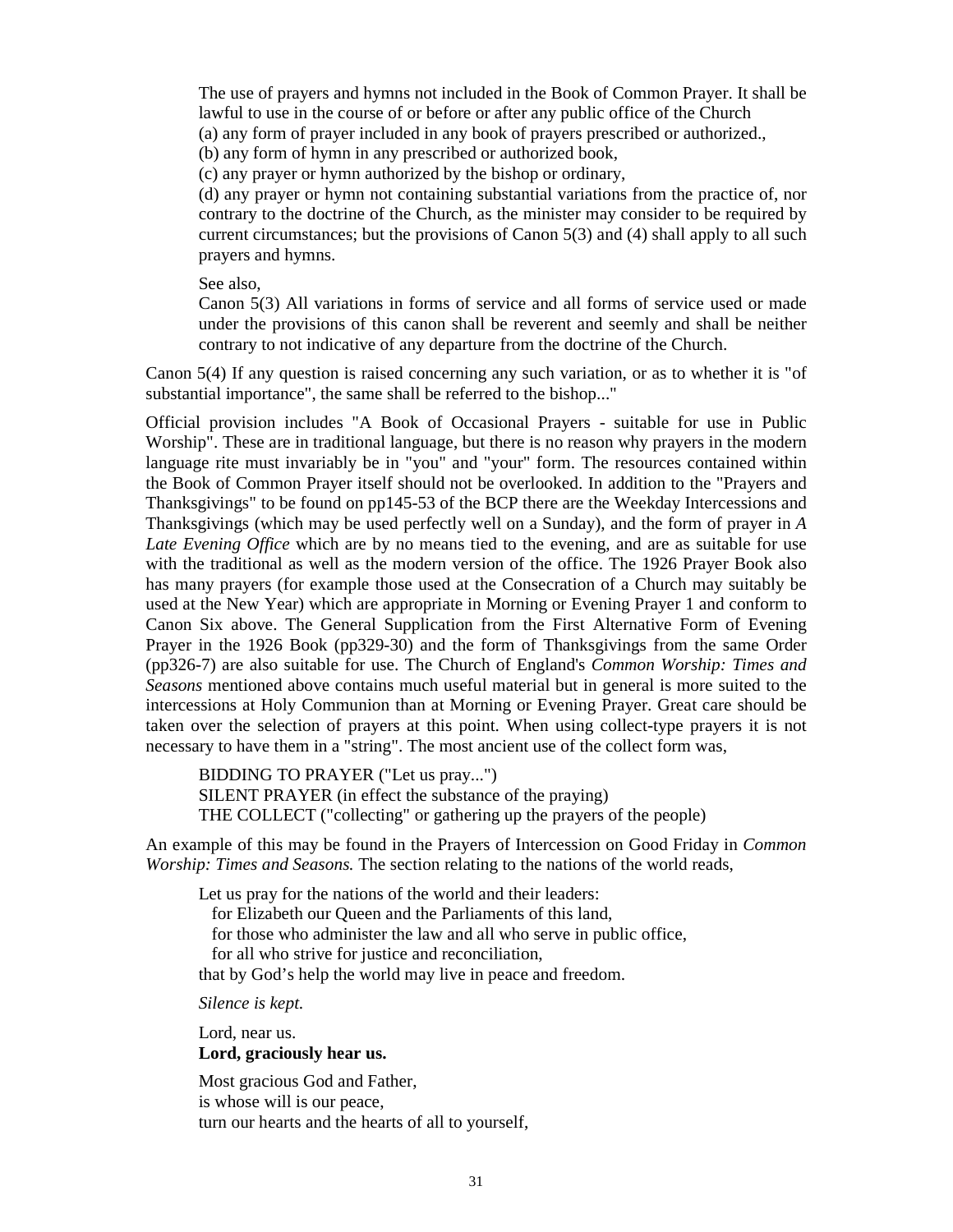that by the power of your Spirit the peace which is founded on justice may be established throughout the world; through Jesus Christ our Lord. **Amen.** 

For further information on the use of occasional prayers see Appendix F.

**The Litany Two** - "The Litany in contemporary language", (BCP pp175-178), may be used at this point, and should be said or sung regularly.

#### **(4) Going out as God's People**

The "going out" is a counterpart to the "gathering" which enables the service to begin. Five forms of conclusion/dismissal are given including the Grace with the alternative of an "appropriate blessing". The use of a blessing at the end of Morning and Evening Prayer has become so engrained in Church of Ireland experience that it is hard to convince people that it is not essential to the Office. In many ways it is better to finish with one of the other conclusions and to reserve the blessing for the eucharist (or at least restrict it to special occasions).

## **Part 4: The Canticles**

The canticles form a separate section in the book since they may be used at both the Office and at Holy Communion. Although traditional language canticles are printed in Morning and Evening Prayer One and modern language canticles are printed in Morning and Evening Prayer Two, there is no reason why the reverse may not happen. It is in order for the traditional canticles to be sung in the context of a modern language rite as appropriate or vice versa.

With regard to the versions used, the traditional language canticles are as in the 1926 Book of Common Prayer. Those from the psalter are from the psalter used in the 1926 book (a moderate revision of the Coverdale psalms in the 1549-1662 editions of the Prayer Book). The Gospel canticles, Benedictus, Magnificat and Nunc Dimittis are as in Coverdale and previous editions of the Prayer Book, and this also applies to the Gloria in Excelsis (printed only in Holy Communion One). The modern language versions vary in their provenance. Those which are also psalms, namely the Venite, the Jubilate, Ecce Nunc, and Deus Misereatur are from the Liturgical Psalter (the version prepared by Dr. David Frost on the basis of translations by a distinguished team of biblical scholars and incorporated into both the Church of England's *Alternative Service Book* 1980 and the Church of Ireland's *Alternative Prayer Book* 1984). The Gospel canticles are from versions prepared by the English Language Liturgical Consultation. It was decided not to use the alternative ELLC translations which addressed God in these as "you", retaining instead the use of the third person. One canticle, "Great and Wonderful" is basically from the Revised Standard Version of the Bible, another, The Song of Wisdom, from the New Revised Standard Version. Others are original compositions.

The word "canticle" comes from the Latin *canticulum* meaning a "little song". From early Christian times passages from the Old and New Testaments and the Apocrypha have been sung as part of the morning and evening offices together with early Christian hymns such as the Te Deum, the Gloria in Excelsis, and the Song of the Light. Some psalms do double-duty as canticles. The twenty that appear here represent a selection from those available. There are over sixty in the publication *Celebrating Common Prayer*, and it is greatly to be regretted that the opportunity was not taken to include a much wider range in the Book of Common Prayer 2004. It is also unfortunate that the Gloria in Excelsis does not appear in this section as it did in the comparable part of the Alternative Prayer Book 1984. The Gloria is not tied exclusively to Holy Communion as is sometimes thought, but originated in the Greek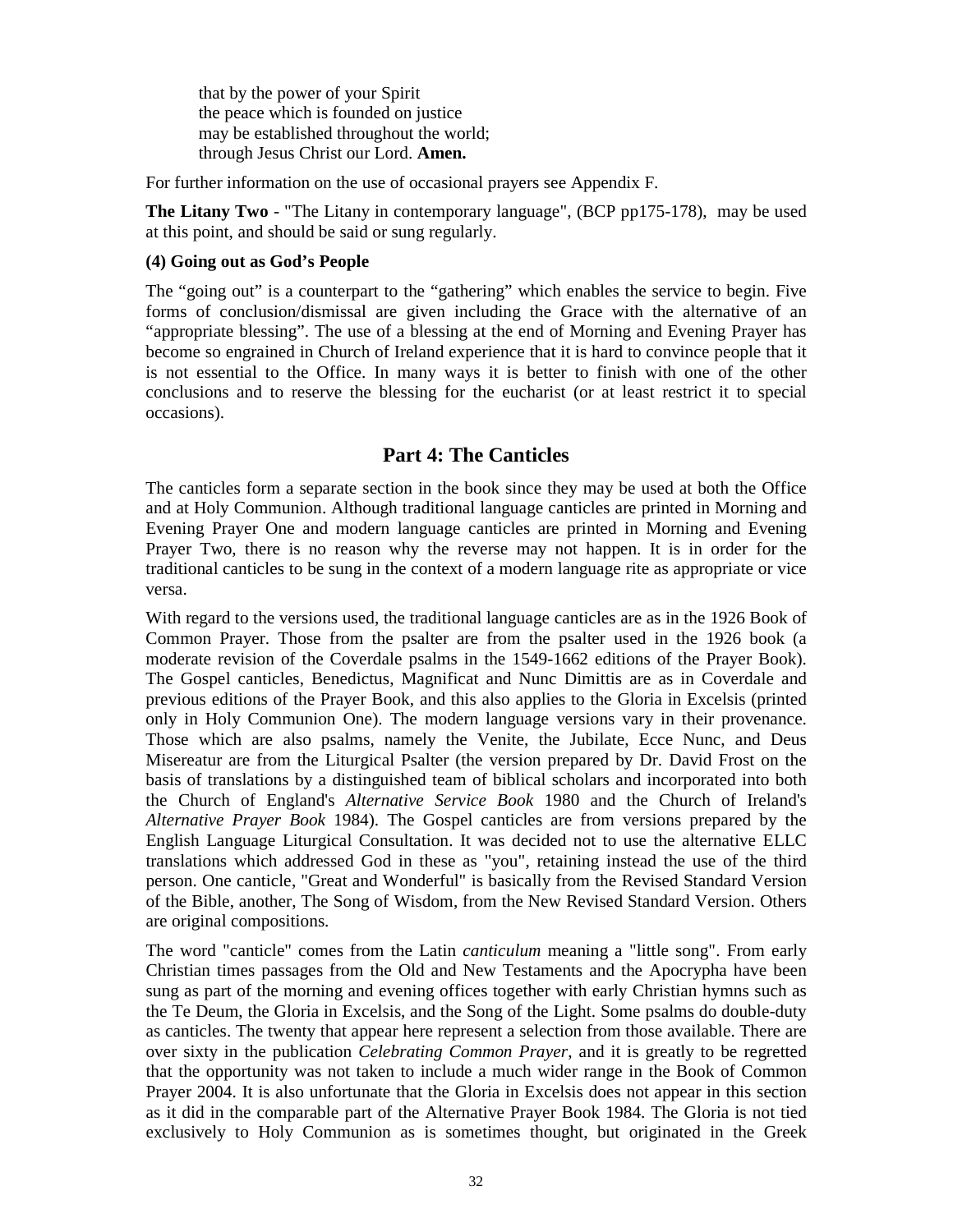morning office (where it is still found), and also was also used in a similar context in the Celtic Church. However, the addition of The Song of Isaiah, The Song of Wisdom, and Ecce Nunc, is to be welcomed.

Certain canticles, as well as the Lord's Prayer, the Apostles' and Nicene Creed and other texts, are in versions produced in their current form by the English Language Liturgical Consultation (ELLC). This is an international and ecumenical body which superseded the earlier International Consultation on English Texts (ICET) whose versions were used for certain canticles in the Church of England's *Alternative Service Book* (1980) and in the Church of Ireland's *Alternative Prayer Book* (1984). The aim has been to have ecumenically agreed texts in use in the main English speaking churches. Adaptation of the ICET texts has been based on certain principles,

- Only necessary changes are made.
- Sensitivity is shown to the need for inclusive language.
- It has been borne in mind that these texts are for use in the liturgical assembly. The ease with which they can be said, heard, and sung is an essential element of the revision.
- The language is contemporary and suited the character of the previous (ICET) texts.

The canticles concerned in the Book of Common Prayer 2004 are the Gloria in Excelsis, the Te Deum, the Benedictus (in two versions, one referring to God as "you" the other as "he"), the Magnificat (in two versions), and the Nunc Dimittis.

The relevant report is *Praying Together- a Revision of "Prayers We Have in Common" (ICET, 1975), Agreed Liturgical Texts,* prepared by the English Language Liturgical Consultation 1988; the Canterbury Press, Norwich, 1990.

It is highly regrettable that not only has the Roman Catholic Church never accepted any of these ecumenically prepared texts, but, following a change of policy by the Vatican, its distinguished representatives felt compelled to resign from the English Language Liturgical Consultation. The outstanding work by the International Commission on English in the Liturgy (ICEL), which was represented on ELLC has been almost completely frustrated within the Roman Catholic Church itself through changes in personnel and the terms of reference of the Commission, the current approach being that of an excessively literal rendering into English of Latin texts.

A significant rubric appears on p105 where it says, "These and other canticles may be used in other versions and forms e.g. from the Church Hymnal." Canticles in the form of hymns form a significant section in the hymnal (no's 682-712) and these form a useful resource, including the well-loved "Tell out my soul" (712), Bishop Darling's attractive "All created things" to the tune of "Kum ba yah" (682), and another version of the Benedicite, suited to use in the Easter season "Surrexit Christus" from the Taizé community (711). However, there is a question as to whether it is desirable to five, six, or even seven hymn-type items at Morning or Evening Prayer (Some churches already have as many as five hymns; and the addition of two hymn-type canticles would make up seven in this genre). Such a use could be considered monotonous as well as a departure from historic and well-loved Anglican practice. Hymntype canticles have their place; but they should be used sparingly.

The *Gloria Patri* (BCP p.117) Sometimes known as the "lesser doxology" this is added to most of the canticles in traditional or modern form,

Glory to the Father, and to the Son, and to the Holy Spirit; as it was in the beginning, is now and ever shall be, world without end. Amen.

Glory to the Father, and to the Son, and to the Holy Spirit; as it was in the beginning, is now, and shall be for ever. Amen.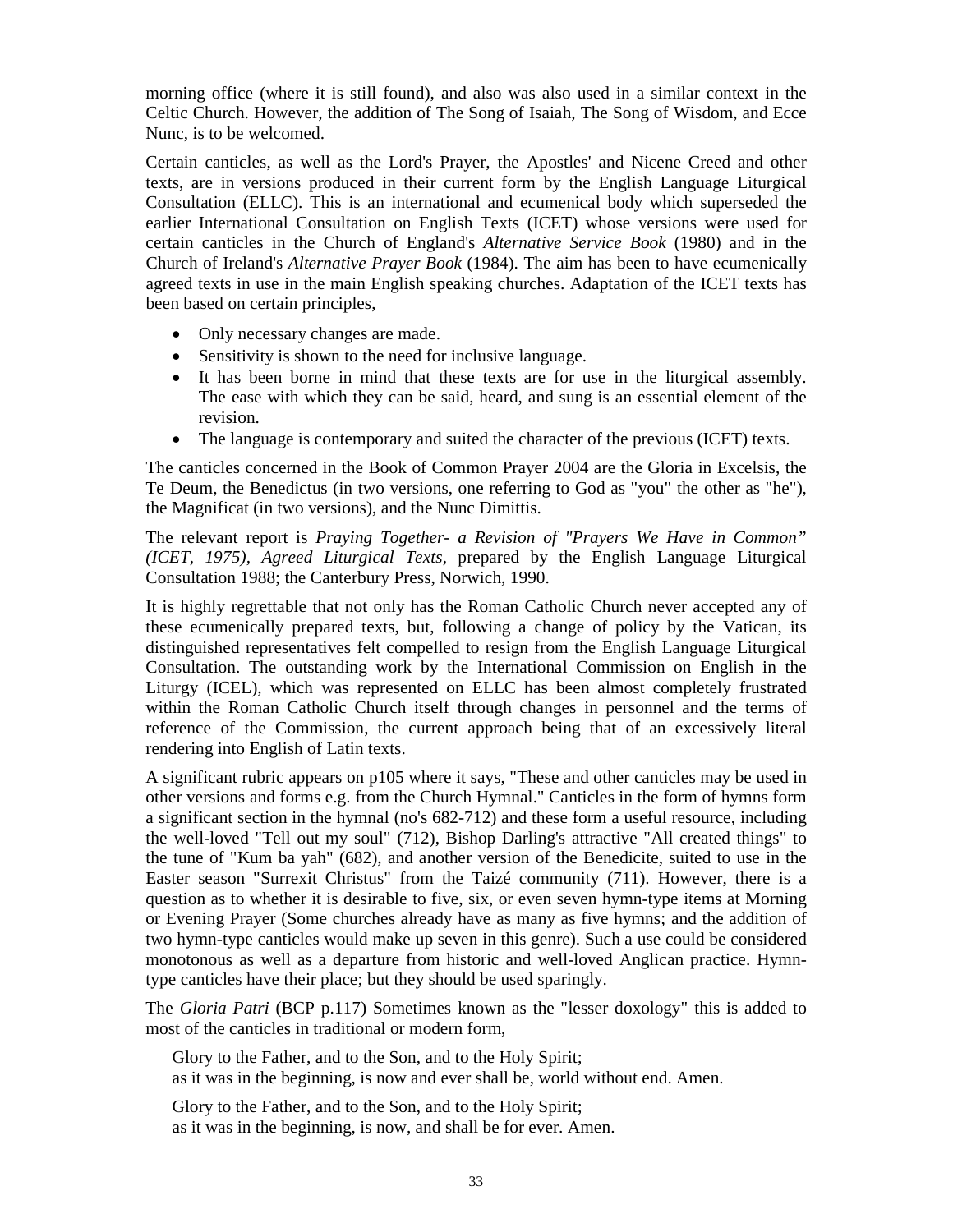The word "Spirit" was substituted for "Ghost" in the 2004 edition of the *Book of Common Prayer*; but "Ghost" may still be used when traditional musical settings are involved.

"World without end" is an English version of the Greek *eis tous aiônous tôn aiônôn* which means "into the ages of ages" indicating eternity, the world to come.

The Latin underlying our traditional text is

*Gloria Patri, et Filio, et Spiritui Sancto: sicut erat in principio, et nunc, et semper, et in saecula saeculorum. Amen.* 

*In saecula saeculorum* means "in the age of ages", also indicating eternity, the world to come.

The force of the second half of the verse is to indicate the eternity of the three Persons of the Holy Trinity. The Arian heresy which says of the Son "there was when he was not" is firmly excluded.

The Gloria has been used at the end of psalms since the fourth century AD, and it is found quite early in metrical form at the end of hymns in the Office. The form was not originally fixed, and the first line sometimes occurred as "Glory to the Father, through the Son, in the Holy Spirit". As this was susceptible of an unorthodox interpretation (for example by the Arians, who denied the full divinity of the Son and the Holy Spirit) the present form became a test of right faith and the other version ceased to be used by Catholic Christians.

The function of the Gloria is to make the praise explicitly Christian where canticles are pre-Christian, viz. the Venite (Psalm 95); the Jubilate (Psalm 100); the traditional version of the Benedicite (non-canonical, the Song of the Three), the Urbs Fortitudinis (from Isaiah 26); the Song of Isaiah (from Isaiah 12); The Song of Wisdom, (non-canonical, from Wisdom 7); Ecce Nunc (Psalm 134); Cantate Domino (Psalm 98); and Deus Misereatur (Psalm 67). Where the canticles are from the New Testament, they are made explicitly Trinitarian by the same means, namely, the Easter Anthems (Verses from 1 Cor. and Romans), the Benedictus (Luke 1: 68-79), the Magnificat (Luke 1: 46-55); the Nunc Dimittis (Luke 1:2:29-32); Great and Wonderful (Verses from Rev 15 and Rev 5); Glory and Honour (verses from Rev 4 and Rev 5) and the Song of Christ's Glory. Certain canticles have their own special Trinitarian terminations, namely, the modern language version of the Benedicite and Bless the Lord (non-canonical, the Song of the Three). Certain canticles from the Christian era are not deemed to require any such termination, namely the Te Deum and the Gloria in Excelsis (early Christian hymns) and Saviour of the World (possibly a nineteenth century composition but with some verses from the medieval period).

#### **The Venite** (Canticles 1 & 2)

The use of this canticle (psalm 95) as a call to worship may go back to one of the great festivals of Judaism in the post-exilic period (see below). Its use for this purpose in Christian worship is mentioned by St Augustine (354-430 AD); and it was prescribed by the Rule of St. Benedict (6th c.) for the "vigil" service (which ultimately became Mattins) and found its way from there into the Roman, Sarum, and other breviaries. Because of its role it became known as the "Invitatory" psalm, and this gave a name also to the antiphons that were used with it in the pre-Reformation liturgy. In the 1974 Divine Office of the Roman Catholic Church it occurs in the "Introduction to the Divine Office" and is normally used daily following the versicle and response "O Lord, open our lips", "And we shall praise your name" before Morning Prayer or the Office of Readings, whichever comes first, in this way introducing the day's prayer and praise. In 1549 Cranmer put it in at the beginning of Morning Prayer in the Book of Common Prayer. In Morning and Evening Prayer One it comes at Mattins immediately after the versicles and responses, except during the Easter Octave (when the Easter Anthems are used). It may be omitted on Ash Wednesday and Good Friday. In Morning and Evening Prayer Two the Jubilate is an alternative to the Venite, and the Easter Anthems are used "in Eastertide", in other words throughout the "Great Fifty Days" of the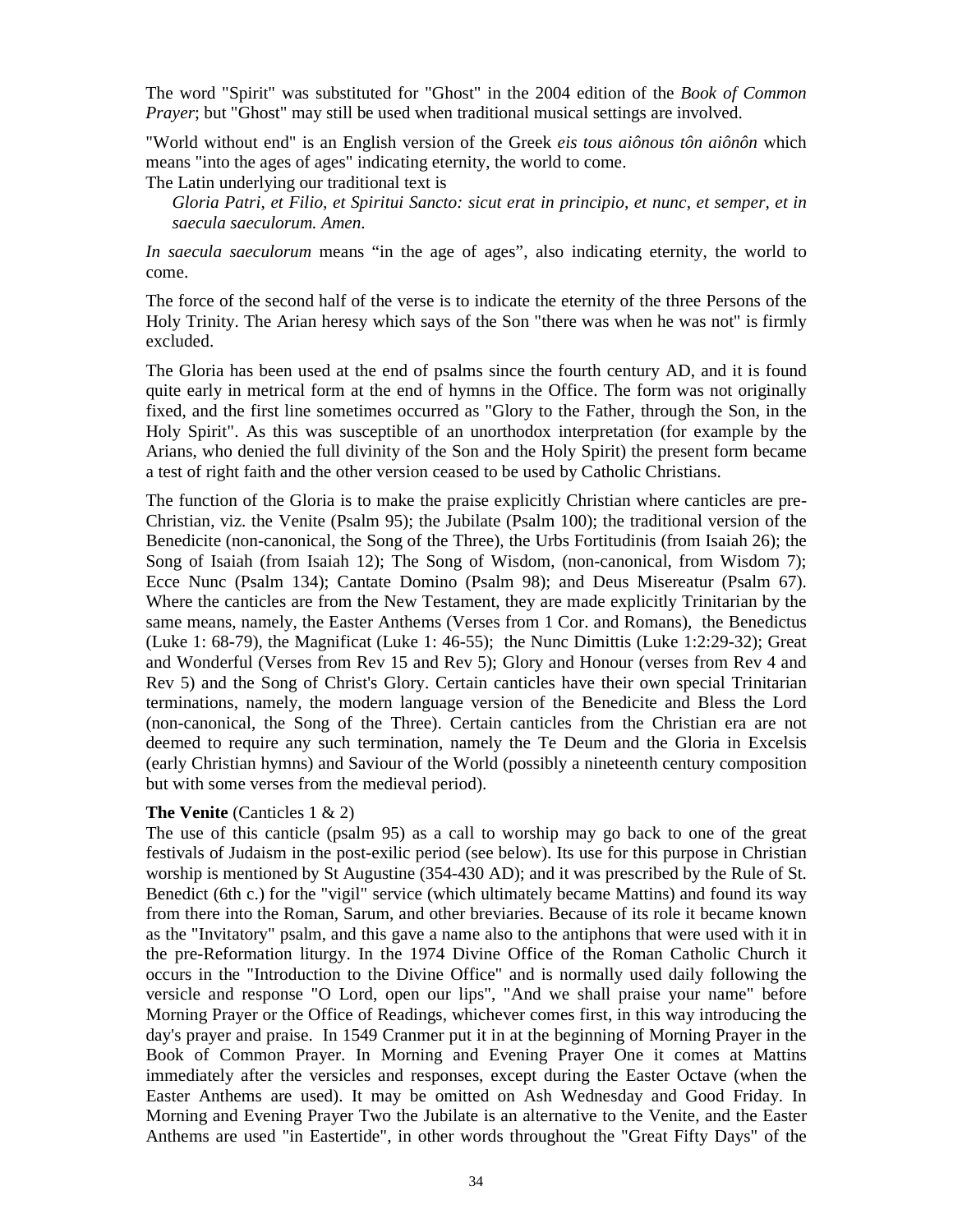Easter Season. Verses 1-7 or 1-11 may be used. However, as the concluding portion contains a divine warning about the consequences of not heeding the voice of God this is something that needs to be heard and reflected upon, and should regularly be used, especially during the penitential seasons of Advent and Lent.

In his authoritative commentary *The Psalms*, SCM, 1962, Arthur Weiser (Professor of Old Testament at the University of Tübingen) had this to say,

The Mishnah regarded the psalm as a New Year psalm; that view probably originated in an ancient tradition. the song is that portion of a liturgy of the autumn festival in which Yahweh is revealed as the Creator and Lord of the universe (vv.4f.), enters upon his reign as King (v.3) and renews the covenant he made with his people by pledging them anew to keep the commandments he ordained in that covenant (vv.7f.). We shall have to think of the psalm as having been recited before the festival congregation entered the sanctuary (vv.2,6). In its first part (vv.1-7a) it contains a hymn preparing the congregation for their impending encounter with God, the Creator and Lord of the covenant; the second part (vv.7b-11) comprises a warning from God, calling upon them to obey him and ending in a grave, almost threatening prospect. *[For detailed comments on the passage see op. cit. pp. 625-7]*

Versified alternatives to the Prayer Book versions may be found in the Church Hymnal, no's 687 "Come, let us praise the Lord"; 689 "Come, sing praises to the Lord above"; and 690, "Come, worship God who is worthy of honour".

#### **Jubilate** (Canticles 3 & 4)

The Jubilate is also Psalm 100. A. Weiser in *The Psalms* (op. cit), pointed to its similarity to Psalm 95, and says,

It is evident ... that it was sung at the entry into the Temple, perhaps antiphonally by the choir as a hymn, and that it has probably been part of the liturgy of the divine service at which God's 'name' and his 'grace and faithfulness' were made known to the congregation who now extol them... These facts point to the festival cult of the covenant community. The keynote of the psalm is the joy in God which is the motive power of faith and lifts up human hearts.

Prior to the Reformation the Jubilate was the second of the fixed psalms at Lauds. Cranmer introduced it as an alternative to the Benedictus, to provide for the occasions when the latter occurred in the readings of the day. In Morning and Evening Prayer One it occurs as a simple alternative to the Benedictus. However, as an invitation to worship this is not a particularly suitable place for it; and its general substitution for the Benedictus detracts from the role of the latter as the climax of the morning office. In Morning and Evening Prayer Two it is much better placed (as in the *Alternative Prayer Book 1984*) as an alternative to the Venite, which is also permitted in the 1974 Divine Office of the Roman Catholic Church. However, given the significance of the warning in the second half of the Venite, the use of Venite should be normative.

Versified alternatives to the forms in the Prayer Book may be found in the Church Hymnal, no's 683 "All People that on earth do dwell" - to the tune of the "Old Hundredth" and 701 "Jubilate, ev'rybody".

#### **The Easter Anthems** (Canticles 5 & 6)

The Easter Anthems consist of verses from 1st Corinthians and Romans with a bearing upon the celebration of the Easter message. Drawing upon a devotion used before the celebration of the eucharist from the Sarum rite<sup>1</sup>, Cranmer in 1549 had prescribed the following before Mattins on Easter Day,

Christ rising again from the dead now dieth not. Death from henceforth hath no power upon him. For in that he died, he died but once to put away sin: but in that he liveth, he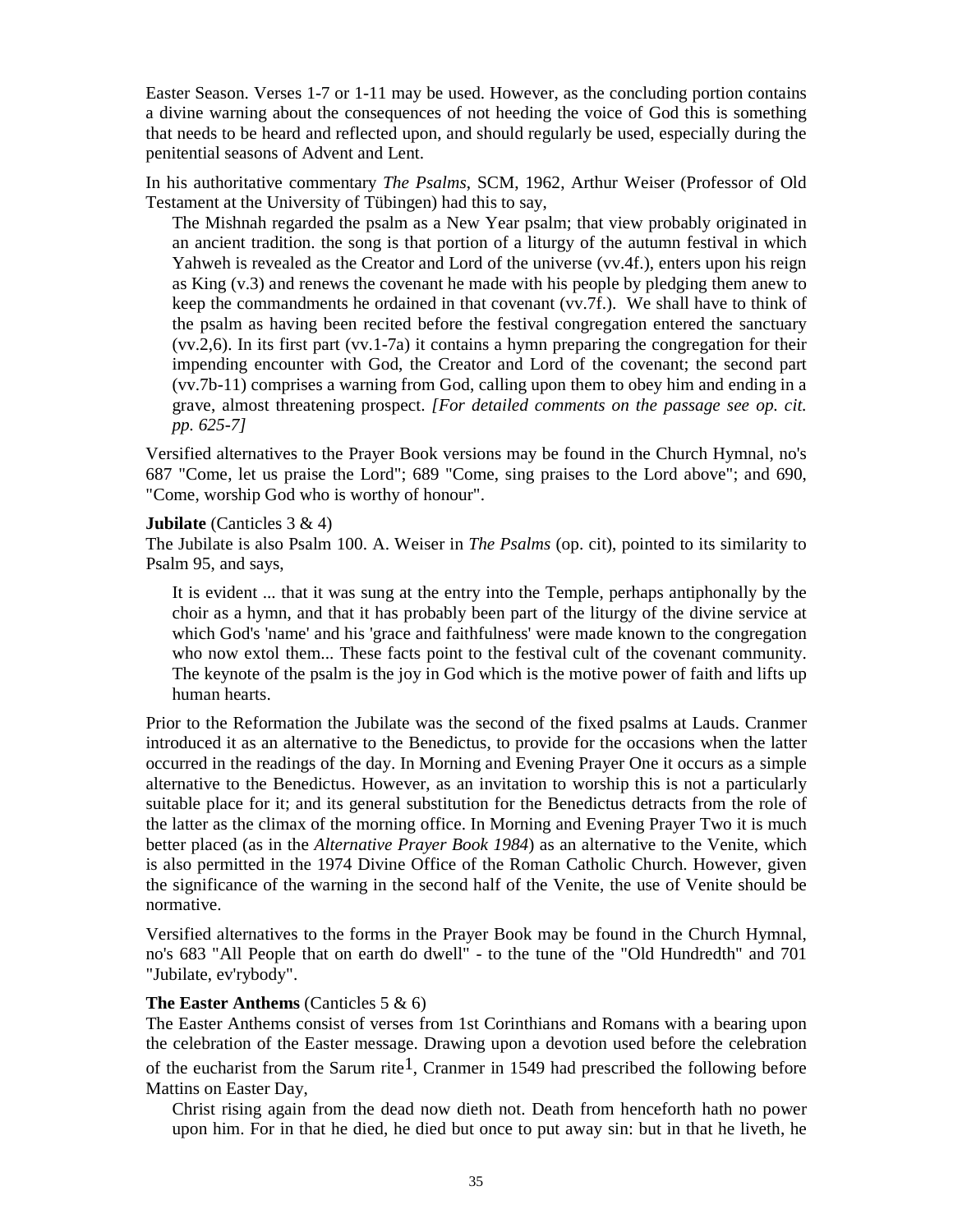liveth unto God. And so likewise, count yourselves dead unto sin: but living unto God in Christ Jesus our Lord. Alleluia. Alleluia.

Christ is risen again: the first fruits of them that sleep: for seeing that by man came death: by man also cometh the resurrection of the dead. For as by Adam all men do die, so by Christ all men shall be restored to life. Alleluia.

*The priest.* Show forth to all nations the glory of God.

*The answer:* And among all people his wonderful works.

#### Let us pray

O God, who for our redemption didst give thine only begotten son to the death of the cross: and by his glorious resurrection hast delivered us from the power of our enemy: Grant us so to die daily from sin, that we may evermore live with him in the joy of his resurrection; through the same Christ our Lord. Amen.

1This order, according to Jasper and Bradshaw, *A Companion to the Alternative Service Book*, SPCK, 1986, p.101, in the Sarum rite had accompanied a process before Mass on Easter Day which went to the sepulchre, collected the host, and placed it on the high altar: the cross was then carried to a side altar and venerated.

In 1552 the alleluias, the versicle and response and collect were omitted, and the two anthems were appointed to be used instead of the Venite on Easter Day. In 1662 1 Cor 5:7-8 was prefixed to the other anthems and the Gloria Patri was added. In the 1926 revision in the Church of Ireland the Easter Anthems were moved from before the Collect of Easter Day to follow the Venite and they were appointed to be used during the Easter Octave. The Alternative Prayer Book (1984) directed their use "in Eastertide", and this remains the position in the Book of Common Prayer 2004, Eastertide being understood as the season of Fifty Days.

An alternative version to that in the Book of Common Prayer may be found in the Church Hymnal 703 "Now lives the Lamb of God".

#### **The Benedictus** (Canticles 7 & 8)

This is one of the three "Gospel Canticles" from St Luke's Gospel, the other two being the Magnificat and the Nunc Dimittis. It is subtitled "The Song of Zechariah" being the words uttered by Zechariah to celebrate the birth of his son, John the Baptist, the forerunner of Jesus. Expressing as it does the fulfillment of the Messianic hope and standing, theologically, at the "hinge" between the Old and New Testaments it is of immense theological significance. It is grouped with the psalms in Codex Alexandrinus; and is mentioned as being used liturgically in 6th and 7th century documents. In the Eastern Church it is frequently used as a morning hymn; and in the West it is found as the opening hymn at Lauds: in the Ambrosian use, in the Bangor Antiphonary, and on certain feasts in the Mozarabic rite also. In the rule of St Benedict (6th c) it formed instead the climax of Lauds and this became the position in liturgical use in the Western Church generally. This continues to be the case in the Divine Office in the Roman Catholic Church (1974), and in such Anglican publications as *Celebrating Common Prayer*, and in *Common Worship: Daily Prayer* of the Church of England. In Morning and Evening Prayer One, following Cranmer's use schema it comes after the New Testament Reading (if there are three Readings it comes after the Gospel). The Jubilate, which is given as an alternative, was originally placed here only for those occasions when St Luke 1:68-79 occurred as a New Testament Reading. It is very much to be regretted that the Jubilate (perhaps because it is short) became the canticle generally used at this point in the service in place of the Benedictus. As the Gospel Canticle, the Benedictus should take priority. Traditionally, in solemn celebrations, the celebrant wears a cope, and lights and incense are used. Lights are currently permitted by the canon law of the Church of Ireland, and a bishop may wear a cope (see chapter nine of the Church Constitution, 2003). Directions for a solemn celebration may be found in C.E. Pocknee's revision of *The Parson's Handbook* (13th edition, OUP, 1965) pp87,88. The celebrant stands or sits on the south side of the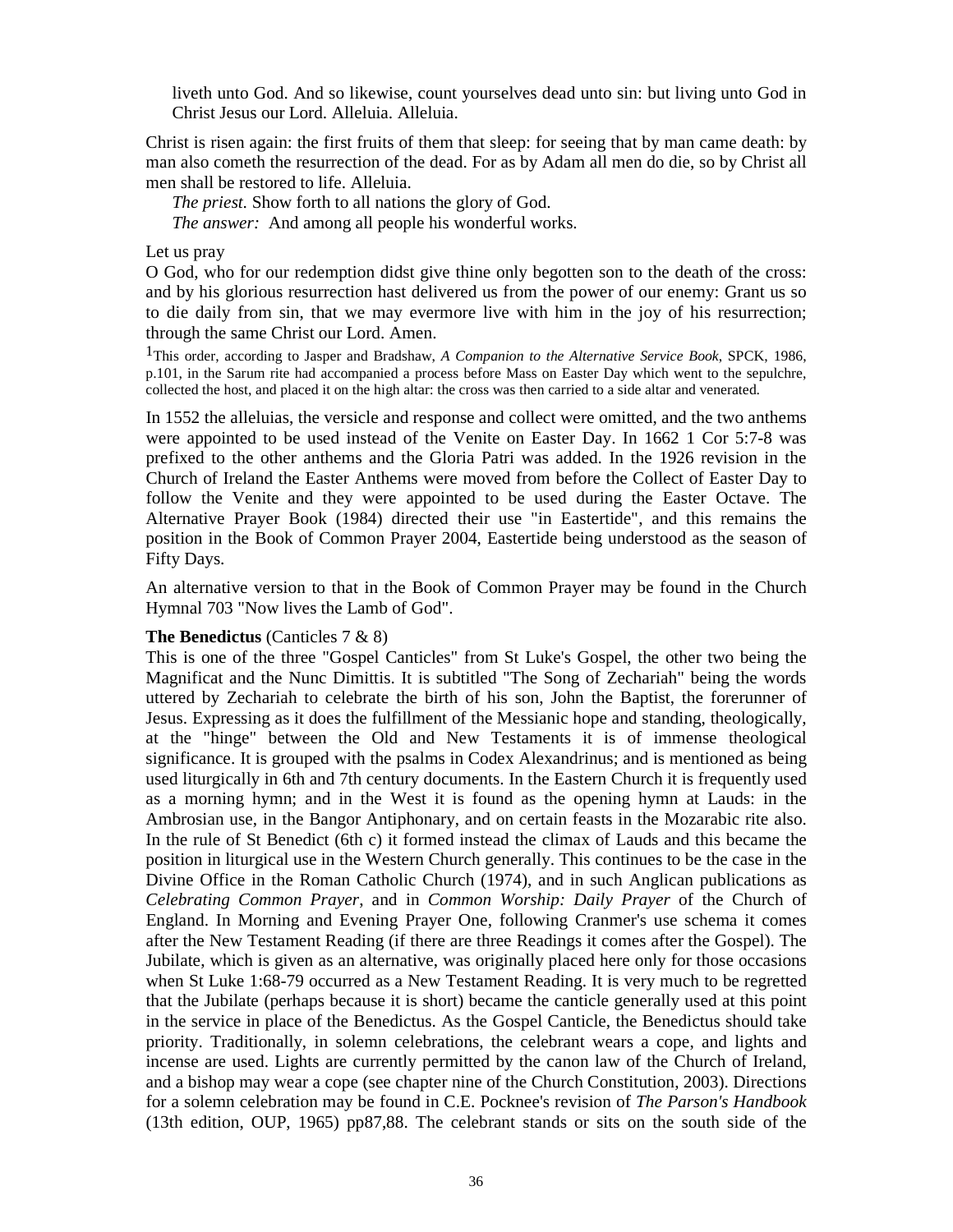sanctuary (or in his stall in the choir). During the singing of the Benedictus he stands on the pavement of the sanctuary facing the altar with the taperers (light-bearers) on either side.

In the Sarum Breviary the Benedictus was preceded by a metrical Office Hymn proper to the service and the season. Cranmer retained them in his first scheme for a revised Latin Office, but left them out in 1549, possibly because, master of prose that he was, he was indifferent as a translator of poetry; and they did not appear in subsequent hymnbooks. However, an Office Hymn may be used before the Benedictus in the *Book of Common Prayer* 2004 under General Directions for Public Worship, 6, BCP p.75. An alternative position for an Office Hymn at Evensong is immediately before the psalm(s).

According to *The Oxford Bible Commentary* , ed. John Barton and John Muddiman, OUP, 2001, (based on the NRSV text),

Zechariah's song is essentially a witness to God's action in his Messiah, and the preparatory role of John is emphasized. Like the song of Mary, it comments upon the scene in which it is set only to transcend it and to view the actions of which it is a part in the light of the whole event of Jesus on which Luke looks back. It serves to sum up the significance of Jesus within the setting of God's actions in Israel. vv.68-75 proclaim these as the fulfillment of God's promises to Israel. Through Jesus and the events surrounding him, God comes to establish his presence with his people and to confirm his covenantal promises. He has "visited and redeemed his people" and has raised up a "horn of salvation". "Horn" is a symbol of strength. Ps 132:17 talks of a horn sprouting up for David, and the song sees this fulfilled in Jesus who is presented as the consummation of God's promises to Abraham, the ancestor of the whole Jewish people and the receiver of God's unconditional commitment to her. As "prophet of the Most High" John becomes the preparer for him who is Son. He will "go before the Lord" who here is really both God and Jesus. Through "bringing forgiveness of their sins" to the people, he will prepare them to receive what is essentially God's redemption in Jesus who is "the dawn from on high" who will bring "light", "life", and "peace". So, in the narrative proper, John will be pictured, both through his baptism and his firm religious and ethical teaching, as preparing the way for Jesus' proclamation of the visitation of God in himself and in redemption.

Other versions of the Benedictus appear in the Church Hymnal as "Blessed be the God of Israel", (No. 685) and "O bless the God of Israel" (No.706). A modified form of the modern language version, also from the English Language Liturgical Consultation (ELLC) in which God is addressed as "you" rather than referred to as "he" may be found in *Celebrating Common Prayer*, and is suitable for use in Morning and Evening Prayer Two.

#### **Benedicite** (Canticles 9 & 10)

Subtitled "The Song of the Three" this canticle found in non-canonical additions to the Book of Daniel in the Old Testament in the Septuagint (early Greek translation of the Hebrew OT), and included in the Apocrypha, represents the song of praise of the three young men thrown into the burning fiery furnace by King Nebuchadnezzar and miraculously preserved. According to Marion J. Hatchett, in his monumental *Commentary on the American Prayer Book*, Seabury Press, 1981, the Benedicite is a continuation of the Benedictus es, Domine (Bless the Lord, Canticle 20). Together they form an expanded paraphrase of Psalm 148. The first portion summons all the hosts of heaven and all the physical elements of earth to praise God; the second summons the earth and all its creatures, including humanity; the last portion summons the people of the covenant, living and departed. He regards it as probably the work of an Alexandrian Jew. Several of the early Church Fathers speak of the Benedicite as being used in the services of the Church. It was used as one of the psalms at the morning office in the time of St. Athanasius (4th c). St John Chrysostom explicitly refers to it as "that admirable and marvellous song, which from that day to this hath been sung everywhere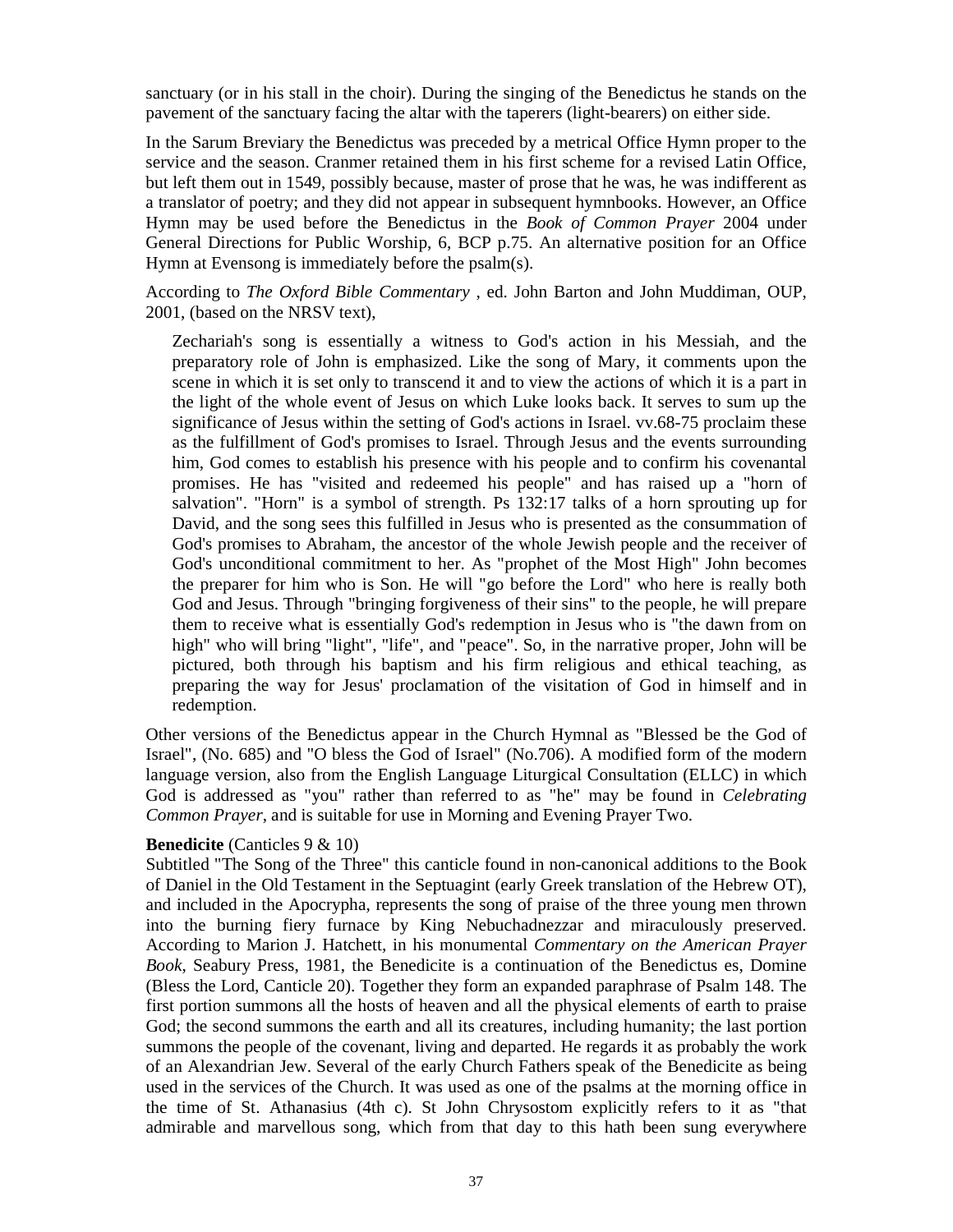throughout the world, and shall yet be sung in future generations". Rufinus speaks of it as having been sung by holy confessors and martyrs. It is found as a canticle in Codex Alexandrinus (5th c). In the Greek Church it is sung at the morning office (*orthros*) daily. Traditional western use (continued in the Roman Catholic Divine Office, 1974) is to use it on Sundays and festivals. In the 1549 Book of Common Prayer Cranmer included it for use as an alternative to the Te Deum during Lent, a tradition which is still observed in some places, although the restriction to Lent was removed in 1552 and has never returned. In Morning and Evening Prayer One in the BCP 2004 it may be used as an alternative to the Te Deum, other alternatives being the Urbs Fortitudinis and Laudate Dominum (Ps 148). It is highly regrettable that the Urbs Fortitudinis, perhaps because it is short, has displaced both it and the Te Deum in many churches. Not only do its associations lend it particular significance in times of trial but its character of praise illustrates the manner in which even the inanimate creation honours its creature simply by being. The traditional version (Canticle 10) includes the reference not only to the people of God giving him praise but also the original "three", Ananias, Azarias, and Misael. In Morning and Evening Prayer Two the Benedicite is not specifically mentioned, but is appropriate as an alternative to the Te Deum. The modern version (Canticle 11) reads well, but regrettably tones down the reference to the "sprits and souls of the righteous" and removes the names of the "three".

A simplified version of the Benedicite appears in the Church Hymnal as "All created things" (Hymn 682) written by Bishop Darling and set to the tune "Kum ba yah". Another alternative version is that in Hymn 711 Surrexit Christus.

#### **Te Deum** (Canticles 11, 12)

This is one of a group of early Christian hymns which have found their way into the liturgy. Its origins are unknown; and according to Jasper and Bradshaw, *A Companion to the Alternative Service Book 1980*, SPCK, 1986, p.109, all that can be said is that it is a Western Latin composition, probably of the fourth century, although it may draw on much older material, the 7th to 9th verses being paralleled in the treatise "On the Mortality" of St. Cyprian (d.258), who said, "There is the glorious company of the Apostles; there is the fellowship of the prophets exulting; there is the innumerable multitude of martyrs, crowned after their victory of strife and passion." The earliest text appears in the late seventh century *Bangor Antiphonary* (an important source for our rather meagre knowledge of Celtic liturgy), although the use of it at Mattins was prescribed by St. Caesarius of Arles and by St. Benedict (both in the sixth century). Some scholars attribute it to Nicetas, bishop of Remesiana in Dacia (c.392-414); all discount the medieval legend that it was composed extemporaneously by Ambrose and Augustine at Augustine's baptism. Although its associations are with the divine office, a view taken by Ernst Kähler has been widely accepted to the effect that the Te Deum was originally the Preface, Sanctus, and Post Sanctus of a Mass for the Easter Vigil, and that certain elements of credal formulae were added later (op. cit. p.110). It is pointed out that the canticle originally ended at "glory everlasting" v.13. It was customary for a "capitellum", consisting of a verse, usually from a psalm, to be recited as an antiphon or a prayer in the form of a versicle or response or the end of a hymn. It seems that the capitella at the end of the Te Deum (part 3) combined those of Te Deum (v.14), and Gloria in Excelsis (vv15-16) and that the remaining verses were added later. Cranmer took over its use from Mattins and prescribed it for daily use after the first reading. In Morning and Evening Prayer One it occurs after the lesson that follows the psalm at Mattins, with the Benedicite, the Urbs Fortitudinis, and Laudate Dominum as alternatives. In Morning and Evening Prayer Two it has been restored to its historic position (compare the *Alternative Prayer Book 1984* where it came immediately before the creed), and it may be used in full or part 1 or part 2, or both these parts. The traditional version has been the subject of many special musical settings. The modern language version is that prepared by the ecumenical English Language Liturgical Consultation and is carefully explained in the publication, *Praying Together,* Canterbury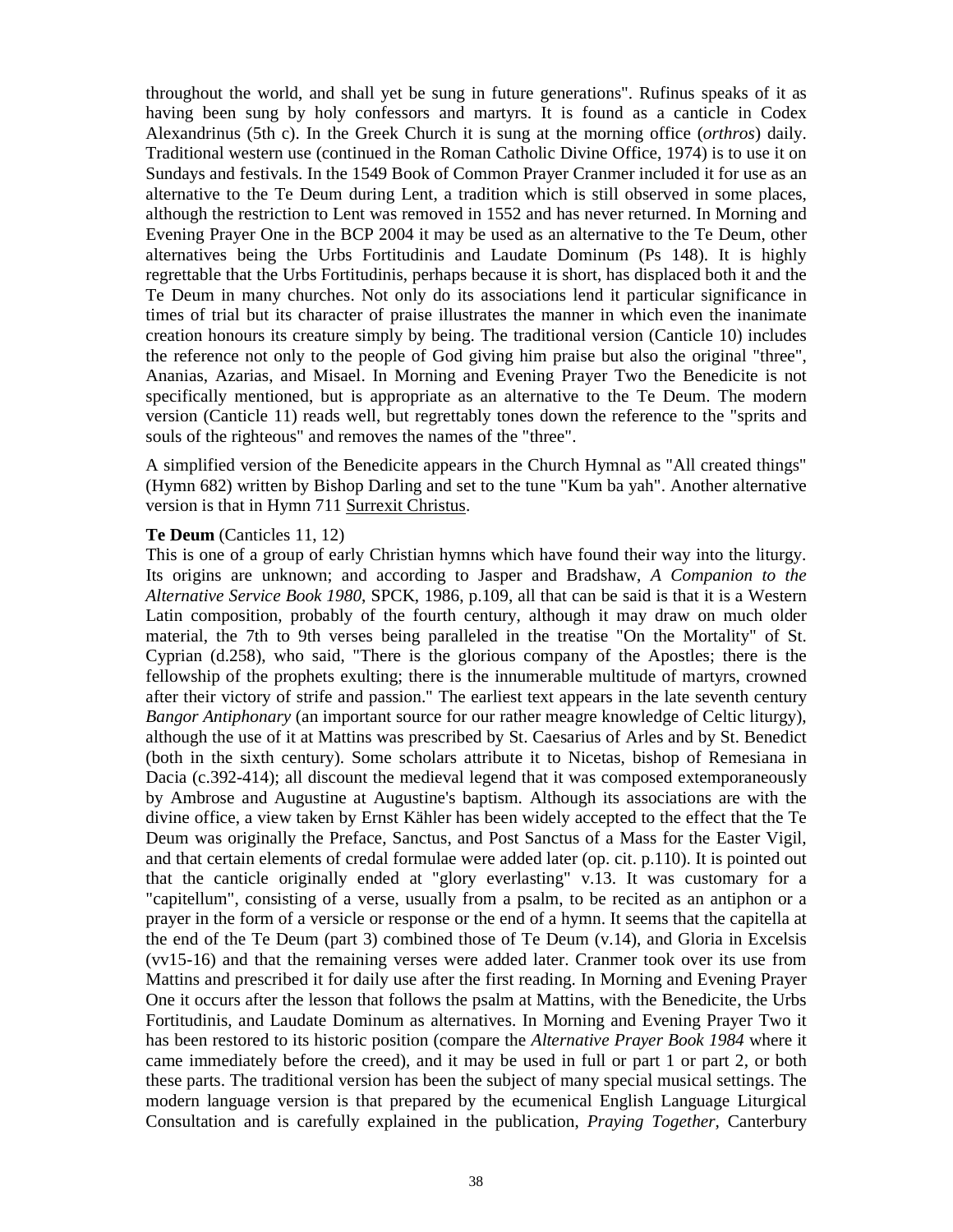Press, Norwich, 2000. An attempt in the version used in the Alternative Prayer Book, 1984 to reproduce the force of the Latin, "You are God, we praise you: you are the Lord and we acclaim you" has been abandoned in favour of more natural English usage. A very free English translation replaces the rather harsh, "you did not abhor the Virgin's womb." Alternative versions to the two given in the Prayer Book may be found in the Church Hymnal, "God we praise you!" (no. 696), and "Holy God, we praise thy name" (no.700).

The first part of the Te Deum is in praise of God the Trinity. Praise by God's creation, earthly and heavenly, reaches its climax in the Sanctus; and this is followed with praise by the Church living and departed, reaching its climax in an affirmation of faith in the Holy Trinity. The second part is in praise of God the Son. The third part, comprising the capitella, is composed of verses from the psalms.

The Te Deum is one of the great acts of worship of the Christian Church. It is particularly suitable for use at the great festivals; but should also, normally, take priority over the alternatives in Sunday worship. It may be used at the end of Solemn Evensong and makes a spectacular conclusion to that office.

The Te Deum (Part 2) may be said or sung after the readings at a funeral service as an alternative to the Creed in Funeral Services Two (BCP p.485).

#### **The Magnificat** (Canticles 13, 14).

The Magnificat is one of the three Gospel canticles from St Luke's Gospel, (the others being the Benedictus and the Nunc Dimittis). This "Song of the Virgin Mary" is given a biblical setting in Mary's visit to her cousin Elizabeth (St. Luke 1:46-55). Modeled on the Song of Hannah (1 Sam 2:10) it is a mosaic of Old Testament phrases. Although used in the Morning Office in the East and in the Gallican churches, it was St. Benedict who gave it its position as the Gospel Canticle at Vespers, and it has retained its position there ever since, constituting the climax of the evening office. Cranmer retained the Magnificat at Evensong in the 1549 Prayer Book, but permitted the Cantate Domino (Ps 98) as an alternative in 1552. This remains the position in Morning and Evening Prayer One. In Morning and Evening Prayer Two the Magnificat is printed in the modern version, but any of the New Testament canticles in the Canticles section are permitted as an alternative. However, as a Gospel canticle the Magnificat should have priority. It is given a special place, together with its antiphons in the *Divine Office* of the Roman Catholic Church, 1974 and also in such Anglican publications as *Celebrating Common Prayer* and the Church of England's *Common Worship: Daily Prayer*. Traditionally, in solemn celebrations, the celebrant wears a cope, and lights and incense are used. Lights are currently permitted by the canon law of the Church of Ireland, and a bishop may wear a cope (see chapter nine of the Church Constitution, 2003). For a solemn celebration (otherwise known as "Festal Evensong") directions may be found in C.E. Pocknee's revision of *The Parson's Handbook* (13th edition, OUP, 1965) pp87,88. The celebrant stands or sits on the south side of the sanctuary (or in his stall in the choir). During the singing of the Benedictus he stands on the pavement of the sanctuary facing the altar with the taperers (light-bearers) on either side. Settings of the Magnificat are part of the musical heritage of Anglicanism especially as this is preserved in our great Cathedrals. The modern version (Canticle 14) is that prepared by the English Language Liturgical Consultation, and is fully explained in the publication *Praying Together*, Canterbury Press, Norwich, 2000. Another version, also prepared by ELLC which addresses God in the second person rather than referring to him in the third person may be found in *Celebrating Common Prayer.* Other alternative versions of the Magnificat to those in the Book of Common Prayer 2004 are "Mary sang a song" (no. 704), and "Tell out, my soul" (no. 712)**.** 

In the Sarum Breviary the Magnificat was preceded by a metrical Office Hymn proper to the service and the season. Cranmer retained them in his first scheme for a revised Latin Office, but left them out in 1549, possibly because, master of prose that he was, he was indifferent as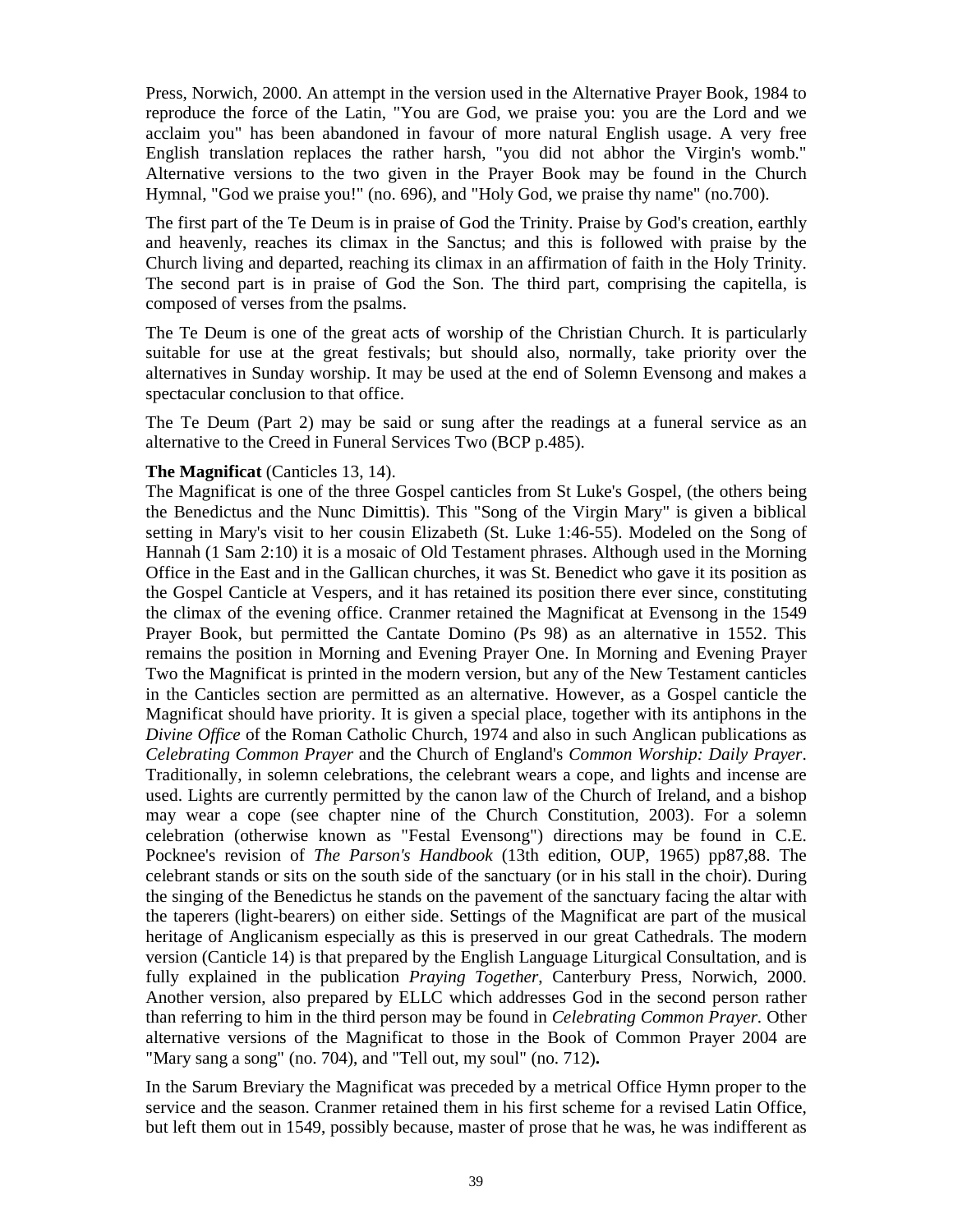a translator of poetry; and they did not appear in subsequent hymnbooks. However, an Office Hymn is used before the Magnificat in some places, for example Armagh Cathedral, and is lawful under General Directions for Public Worship, 6, BCP p.75. Another position for an Office Hymn at Evensong is immediately before the psalm(s).

I Howard Marshall, in *The Gospel of Luke - A Commentary on the Greek Text* (Paternoster, 1978) p.77 summarizes the passage (Luke 1:39-56) as follows,

In obedience to the implicit command from Gabriel Mary goes to visit Elizabeth and stays until the birth of her child, thus seeing the fulfillment of the promised sign. Further confirmation of the angel's promise is given by Elizabeth herself under the inspiration of the Spirit, and even the child in her womb indicates its joy. Here is the beginning of John's witness to Jesus. Mary's response to this is expressed in the first of the "hymns" in this story, known as the Magnificat. She gives thanks to God for the mercy which he has shown to her personally, and which corresponds with his practice of helping and vindicating the poor and needy, while at the same time bringing their proud, rich oppressors to nought; all this corresponds further with the covenant which he made with the ancestors of the Jewish race to show them mercy for evermore. In this way the birth of the Messiah is seen to fit into the general pattern of God's purpose with regard to Israel, and indeed to be the decisive act in that history. Throughout the section there rings out the note of joy at the beginning of the fulfillment of God's promises. *[For a detailed examination of the passage, based on the Greek text, see op. cit. pp77-85*. *See also Raymond E. Brown, The Birth of the Messiah, Doubleday, 1979, pp355-365]*

#### **Nunc Dimittis** (Canticles 15,16)

The Nunc Dimittis is one of the three Gospel Canticles from St. Luke's Gospel, the others being the Benedictus and the Magnificat. It originated as the Song of Simeon (St. Luke 2:29- 32) in which the aged Simeon gives thanks for having seen the Messiah, in the person of the infant Jesus, prior to his own death. It has formed part of the evening office of the Church since the fourth century, first appearing in the Apostolic Constitutions. In the Eastern rite it is said at Vespers. In the west it made its way into Compline in the form used by the secular clergy by the eighth century, where it has remained (BCP, 2004, p.158, see also A Late Evening Office, pp162-3). When Cranmer conflated Vespers and Compline into his Order for Evening Prayer the Nunc Dimittis became the canticle sung after the second reading, and this has become an enduring feature of Anglican Evensong, especially in its choral variety (where, along with the Magnificat, musical settings have been written for it by many great composers). It is appropriately used at the conclusion of the eucharist on The Presentation of Christ. See *The Promise of His Glory* Mowbray, 1991, pp280-1, and as part of the Candlemas Procession after the eucharist in *Times and Seasons* pp203-4. It is given as a response to the scripture reading in Funeral Services Two when the body is brought to church on the eve of a funeral; and it is customary in many places for it to be read by the minister as the funeral cortege processes out of the church at the end of a funeral service.

D.G. Miller, in his commentary *Saint Luke* in the series "Laymen's Bible Commentaries", SCM, 1959, pp37-8 interprets the passage in which the Nunc Dimittis occurs,

Luke shows the vital connection between the Old Testament and the New by giving us the story of Simeon and Anna and their part in the dedication of Jesus. they represent the best of the Old Israel, "righteous and devout, looking for the consolation of Israel (vv.25, 37-8). their hopes, piety and prayers were directed towards the future, when God would bring the "consolation" and "redemption" promised by the prophets in the Messianic Age (Is. 40:1-2). Quickened by the Holy Spirit, Simeon saw in the baby Jesus the Child of his hopes. Taking him in his arms, he broke out in praise to God in what has come to be called the "Nunc Dimittis" - the two first words in the Latin version (vv. 29-35)**.** After blessing God for the personal gift of seeing the Messiah, he spoke prophetically of his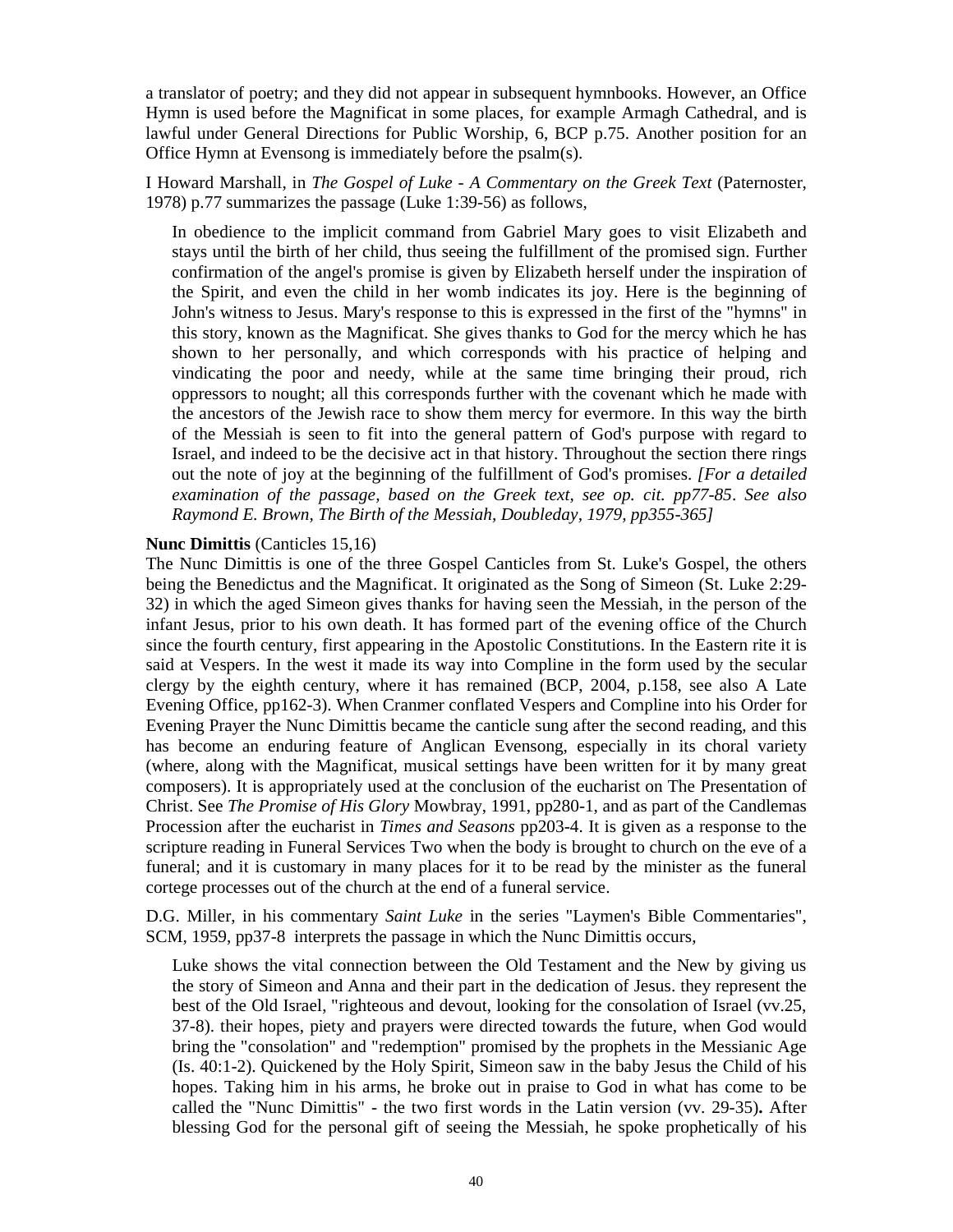mission. The wonder of Jesus' parents at Simeon's words lay in the fact that they went beyond those of the angel (1:32-33), in mentioning his mission to the Gentiles (v32; see Is 42:6, 49:6). the mission was spoken of as "a light," not so much a light for pagan minds, but, in the sense already seen (1:79), the light which would guide people out of the darkness of death's shadow into the way of God's forgiveness (See Is 49:6, where light is equated with salvation).

The most startling thing about Simeon's words is that they introduce for the first time the note of sorrow into the story of Jesus' birth (vv34-35). All the songs hitherto have spoken only of joy. Here is sadness. God's saving action always produces a crisis, a division, depending on the human response. All Israel looked for political deliverance. Only the Remnant sought spiritual deliverance. It was plain, therefore, that One who came to be a "revelation to the Gentiles" (v.32) rather than to conquer them, would be rejected. Many would "fall" over him. He would be "a sign that is spoken against"  $(v.34)$ . The real motives hidden in human hearts would "be revealed, for they would have to decide either for him or against him. the outcome would be suffering which would pierce Mary's soul like a sword (v.35). Thus early the shadow of the Cross falls upon the story.

The prophetess, Anna, added her word to that of Simeon, speaking of Jesus "to all who were looking for the redemption of Jerusalem" (v.38). This group was small, and the fulfillment of their hopes lay yet more than thirty years away, in a Cross and a Resurrection. But with all the truly faithful in the Old Testament, they "died in faith, not having received what was promised, but having seen it and greet it from afar." (Heb. 11:13).

An alternative to the versions found in the *Book of Common Prayer* is in the Church Hymnal no. 691 "Faithful vigil ended."

#### **Great and Wonderful** (Canticle 17)

This canticle, first known as Magna et Mirabilia, is based on two passages in Revelation, 15:3-4 and 5:13b. It is the Song of the Martyrs in the presence of God, and has links with the Song of Moses in Exodus 15. It has been suggested that this was an early Christian hymn which the author of Revelation has incorporated into his book. See Jasper and Bradshaw, op. cit. p.108. It may be found in the *Divine Office,* 1974 of the Roman Catholic Church (but without the final verse). It was adopted by the ecumenical Joint Liturgical Group and incorporated into their 1968 Daily Office book. It is Canticle 54 in *Celebrating Common Prayer* under the title "A Song of Moses and the Lamb" and is also in *Common Worship: Daily Prayer.* In the 2004 edition of the Book of Common Prayer, it is one of two canticles from Revelation, the other being Canticle 21 "Glory and honour". It is suitable for use as an alternative canticle in Morning or Evening Prayer Two, and also as the Gradual in Holy Communion Two.

An alternative to the version found in the BCP is in the Church Hymnal no. 697 "Great and wonderful your deeds".

#### **Urbs Fortitudinis** (Canticle 18)

Use of the Urbs Fortitudinis (Isaiah 26:1-4,7,8) has been a distinctive feature of Church of Ireland worship since 1926, although it is also to be found in the Roman Catholic *Divine Office* of 1974. Otto Kaiser, in his commentary on Isaiah 13-39, SCM, 1974, calls it "The Chorus of the Redeemed" and says it is a prophetic song, which anticipates the fall of the world power and the beginning of the time of salvation and at the same time keeps the present situation in mind and intensifies trust in the Lord. It is regrettable that, probably because it is short, it has been widely used to the exclusion of the (much more significant) Benedictus in the traditional rite of Morning Prayer; and this should not be the case. It is suitable as an occasional alternative to the Benedictus and Benedicite in Morning and Evening Prayer One, and for very occasional use only as an alternative to the Te Deum in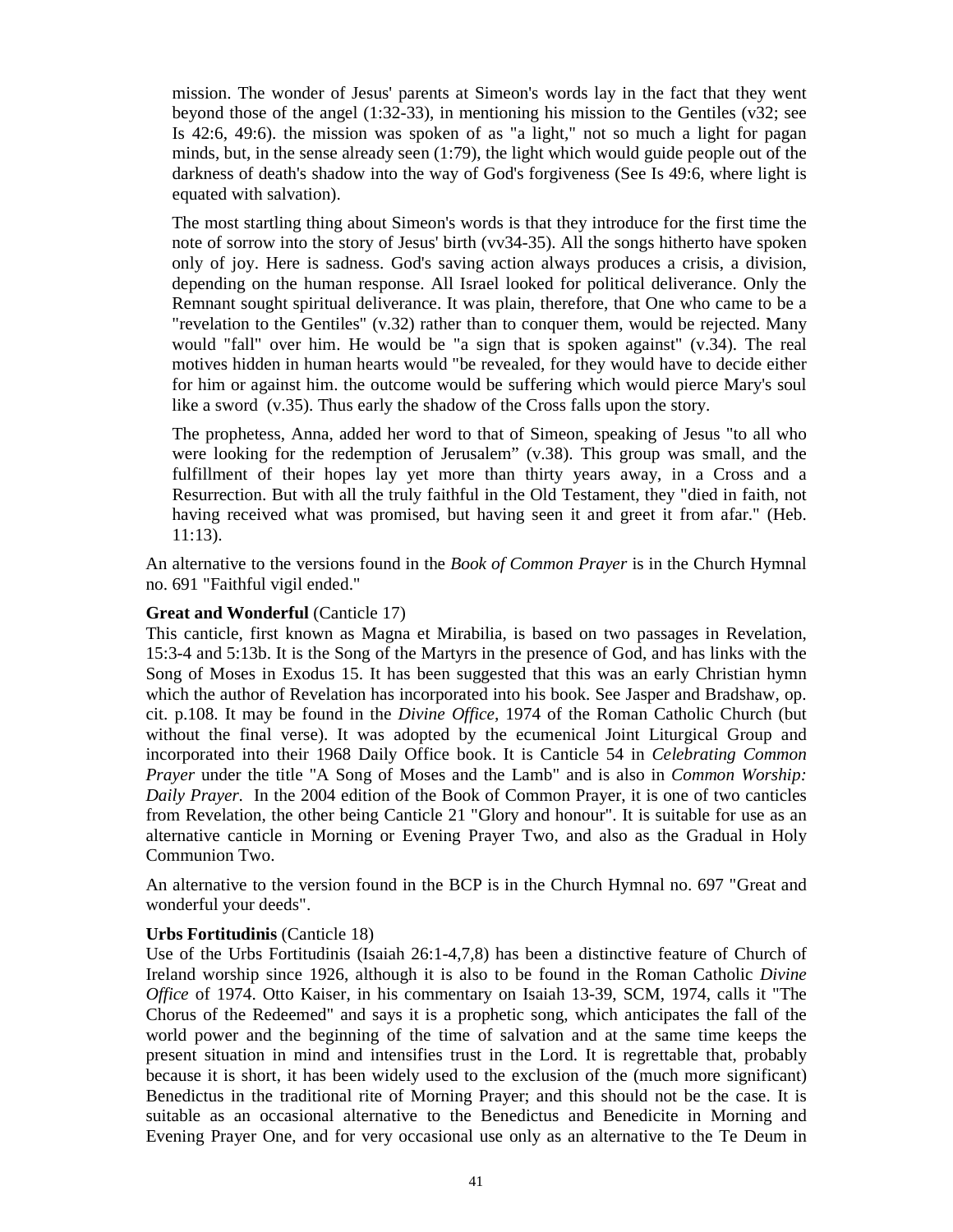Morning and Evening Prayer Two. As it is an Old Testament canticle it is not among those listed as permitted alternatives to the Benedictus at Morning Prayer in the latter rite or to the Magnificat and Nunc Dimittis at Evening Prayer.

#### **Saviour of the World** (Canticle 19)

There is some uncertainty about the origins of this canticle. Jasper and Bradshaw, op. cit. pp115-16 say that it is a series of biblical variations, taken from both Old and New Testaments, on the antiphon, "O Saviour of the world, who by thy Cross and precious Blood hast redeemed us, save us and help us, we humbly beseech thee, O Lord", which appeared in the Order for the Visitation of the Sick in the Sarum Manual, and then in the 1549, 1552, and 1662 Prayer Books (and also in the Irish Prayer Books of 1878 and 1926). Texts which appear to have been used include Psalm 80:2; Isaiah 58:6: 63:9; Acts 21:13; 1 Peter 1:18-19, 1 John 3:2, and Revelation 21:5. It first appeared in the Congregational Hymnal of 1860 and appears to have been written by the editor of the book, Dr. Henry Allon. From there it was taken over into various Free Church Hymnals, and was included in the Daily Office produced by the Joint Liturgical Group in 1968. Subsequently it has been incorporated into a number of Anglican Prayer Books including the BCP 2004.

Thomas Tallis set the original antiphon to music in his *Cantiones Sacrae* in 1575 to the Latin text,

*Salvator mundi, salve nos qui per crucem et sanguinem redemisti nos, auxiliare nobis, te deprecamur, Deus noster.* 

#### **Bless the Lord** (Canticle 20) The Song of the Three.

This canticle, like the Benedicite, comes from the non-canonical Song of the Three (an early addition to the Book of Daniel). In the Eastern Church it is part of the Morning Office (Orthros), and in the West it is appointed for use at Lauds in the Mozarabic Office. It was approved for use in the Scottish and American Prayer Books of the 1920s, and appeared in the Joint Liturgical Group's Daily Office of 1968. From there it has passed in several modern revisions including the Church of England's *Common Worship* in both *Services and Prayers* and *Daily Prayer.* It appears in *Celebrating Common Prayer* under its present title. It is also to be found in the *Divine Office* of the Roman Catholic Church in a different translation.

Alternative versions are those in the Church Hymnal no's 686 "Bless the Lord" and 688 "Come, bless the Lord".

#### **Glory and Honour** (Canticle 21)

This New Testament canticle consists of verses from Revelation chapters 4 and 5. A prototype of this canticle, but with a slightly different, though overlapping choice of verses, appeared in the 1926 edition of the Book of Common Prayer in the First Alternative form of Evening Prayer. Owing to the confused layout of that order it was little used, together with the canticles to be found in it, although it contained some excellent material. A draft revision of the Roman breviary included it and it was adopted by the Joint Liturgical Group in their Daily Office of 1968. Subsequently it appeared in the Roman Catholic *Divine Office* of 1974. A version of it is included in *Celebrating Common Prayer* where it appears as Canticle 52 under the title "A Song of Praise". It is included in the Church of England's *Common Worship* in both *Services and Prayers* and *Daily Prayer.*

The canticle comes from passage in Revelation where they appear as hymns sung to the One seated on the Throne and to the Lamb in the vision of heaven. It is suggested in Jasper and Bradshaw, op. cit., p.130 that these are early Christian hymns which the author of Revelation incorporated into his book. They correspond to the acclamations at the enthronement of a king, and have affinities with the acclamations found in Gloria in Excelsis and Te Deum.

An alternative version to that in the BCP may be found in the Church Hymnal no 694 "Glory, honour, endless praises".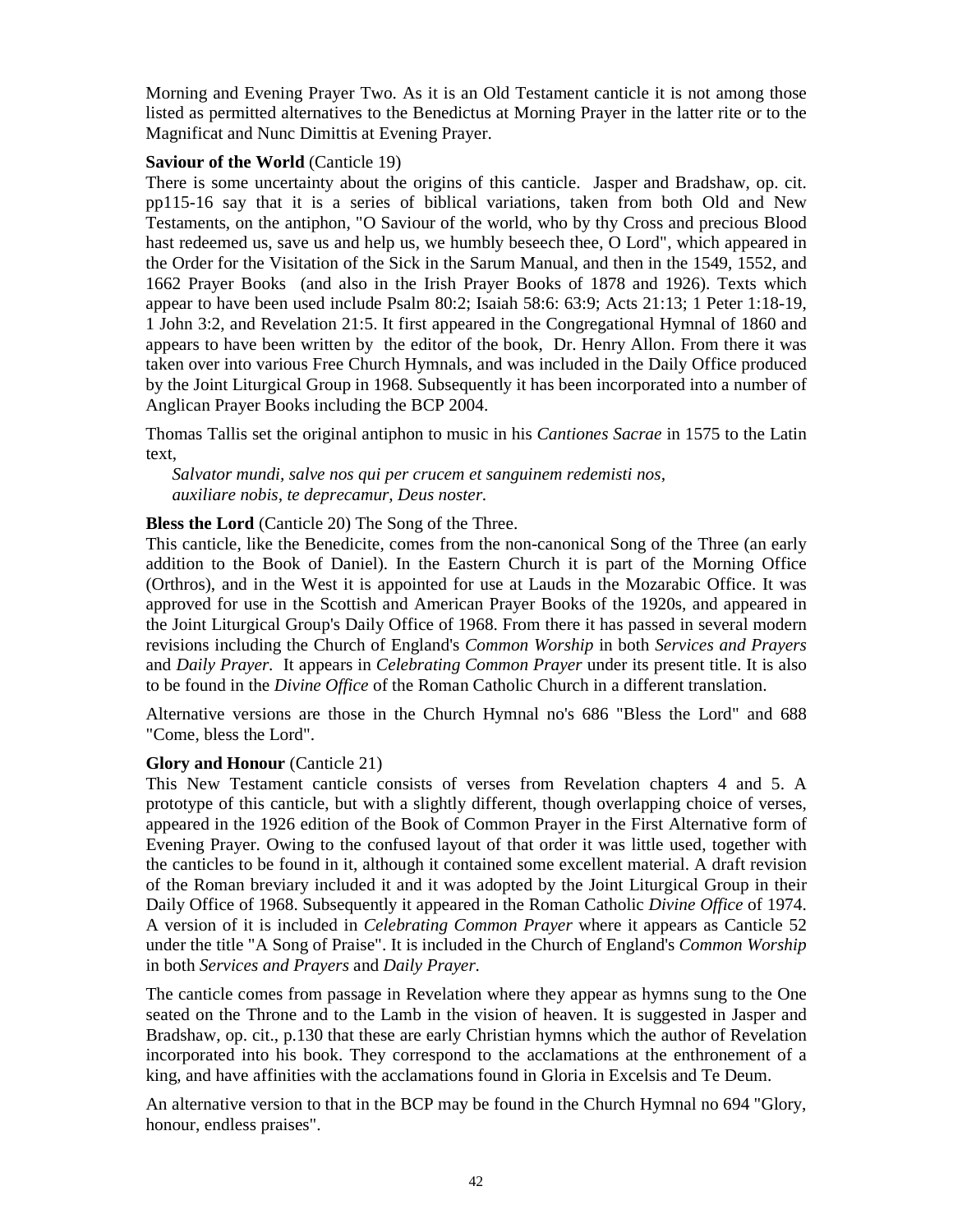#### **The Song of Christ's Glory** (Canticle 22)

This canticle, from Philippians 2:6-11 is believed by some scholars to be an early Christian hymn incorporated into the Letter to the Church at Phillipi. However, G.B. Caird, in his authoritative commentary *Paul's letters from prison* (OUP 1976) argues that as it stands it represents Pauline theology, with a very high view of the person of Christ. It was first suggested as a psalm in Christopher Wansey's *A New Testament Psalter* in 1963. It was approved for use in the Province of South Africa in 1975, and passed from there into other Anglican churches, including the Church of England, the Church of Ireland, and the Anglican Church of Australia. It is found in *Celebrating Common Prayer*, and is included among the canticles in the Roman Catholic *Divine Office*, 1974. It is particularly suitable for use at Christmas, during Passiontide (it is the appointed Epistle on Palm Sunday) and at the Ascension.

E.F. Palmer, commenting on this passage in the *Lectionary Commentary* ed. R.E. Van Harn, Eerdmans, Vol. 2, 2001, p355 says,

This is the greatest single christological paragraph in all of Paul's writings. Paul wanted to show how Christ modeled mutual care for one another by his own way of humiliation on our behalf. But Paul's illustration, his Christ model for encouraging the Philippians, expanded into a song of majestic praise to celebrate Christ's profound humility. The result is that the apostle has given the world the greatest hymn to the humiliation and exaltation of Jesus Christ that can be found anywhere in the New Testament. What began as an illustration became a profound and astounding song of wonder at the personal and costly love of God.

#### **The Song of Isaiah** (Canticle 23)

This canticle, from Isaiah 12:1-6 and the one that follows "The Song of Wisdom" owes its inclusion specifically to its having been appointed in the Revised Common Lectionary as an alternative to the psalm on certain occasions. It appears in *Celebrating Common Prayer* under the title of "A Song of Deliverance" and it is included among the canticles in the Roman Catholic *Divine Office* 1974. Otto Kaiser in his authoritative commentary *Isaiah 1- 12*, SCM, 1972, says,

The unknown editor to whom we owe the preservation of the words of the prophet Isaiah seeks to assure the congregation of the second temple, sorely tried by the troubles of their own time, that the prophecies of the coming empire of the king of peace, of which they have heard, will certainly be fulfilled. In that day, the coming of which God alone knows, they will experience the grace of God in such overwhelming fullness, that as in the Exodus from Egypt they will sing their hymn of thanksgiving from a full heart, and in a song of praise glorify the name of their God before the whole world. Through the power of hope, the congregation are to endure their present trials, and even now praise their redeemer in anticipation of the consummation.

This version of Isaiah 12:1-6 has been set to music by Mrs Alison Cadden.

#### **The Song of Wisdom** (Canticle 24)

This passage, from the non-canonical Book of Wisdom, is significant for the manner in which Wisdom is personified as "she" and "her". Since "Wisdom" is "the image of God's goodness" this secures a place for the use of feminine language in relation to the divine mystery when it is used liturgically. Several canticles in *Celebrating Common Prayer*, including "A Song of Christ's goodness" by the great medieval theologian St. Anselm, which begins "Jesus, as a mother you gather your people to you"; and three others by St Juliana of Norwich express the same insight, while conforming strictly to Christian orthodoxy.

**Gather your little ones to you, O God, as a hen gathers her brood to protect them.**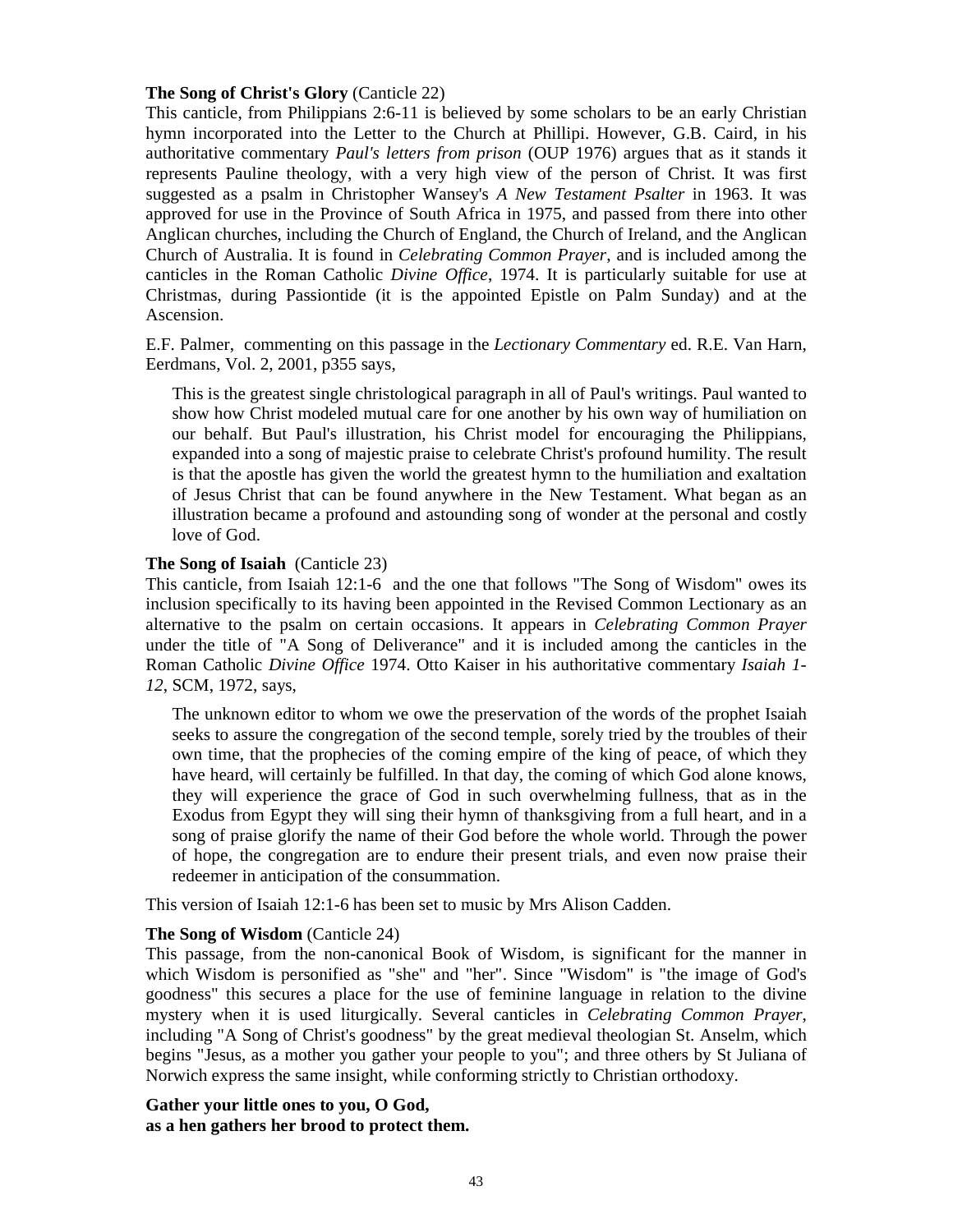Jesus, as a mother you gather your people to you, you are gentle with us as a mother with her children.

Often you weep over our sins and our pride, tenderly you draw us from hatred and judgement.

You comfort us in sorrow and bind up our wounds, in sickness you nurse us and with pure milk you feed us.

Jesus, by your dying, we are born to new life; by your anguish and labour we come forth in joy.

Despair turns to hope through your sweet goodness; through your gentleness, we find comfort in fear.

Your warmth gives life to the dead, your touch makes sinners righteous.

Lord Jesus in your mercy, heal us; in your love and tenderness, remake us.

In your compassion, bring grace and forgiveness, for the beauty of heaven, may your love prepare us.

#### **Gather your little ones to you, O God, as a hen gathers her brood to protect them.**

**Ecce Nunc** (Canticle 25)

Arthur Weiser in *The Psalms*, SCM, 1962 says of this psalm (134),

This short liturgy, which concludes the Book of Pilgrim Songs, is mostly regarded, because of v.1b, as being related to a vigil service in the Jerusalem Temple, either during a festal night at the autumnal feast (cf. Is 30:29) or as part of the regular nightly duties of the Temple personnel (1 Chron. 9:33). It is not possible to infer directly from the psalm that it was itself recited during such a vigil service. It is equally possible that vv. 1 and 2 were addressed by the pilgrims to the Temple officials who would spend the night there. In that case v.3 would represent the blessing which is pronounced on the pilgrims as they depart from Zion and is meant to accompany them on their journey, a view which at the same time would also make it clear why this psalm has been placed at the end of the Pilgrim songs.

Whatever the case the psalm is clearly suited to the night office, and for that reason it is appointed for use in A Late Evening Office (BCP p.162). The opening verses may in this context be understood as referring to the evening worshippers encouraging one another to "bless the Lord" - offer their worship - and to seek the Lord's blessing upon themselves. The traditional (1926) version of the psalms has "Lift up your hands in the sanctuary", which makes it particularly appropriate to the use in church of the Office of Compline (p.157) where it is one of the traditional four psalms, most effectively sung to plainsong. It is also well suited to Evening Prayer, when this is held at night, where in Morning and Evening Prayer 2 it is appointed as an alternative to A Song of the Light as an Opening Canticle or Invitatory.

#### **Cantate Domino** (Canticle 26).

This is the traditional language version of Psalm 98, appointed as an alternative to the Magnificat in Morning and Evening Prayer One. This is regarded by scholars as an "enthronement" psalm, celebrating the Lord's enthronement as Saviour, King, and Judge.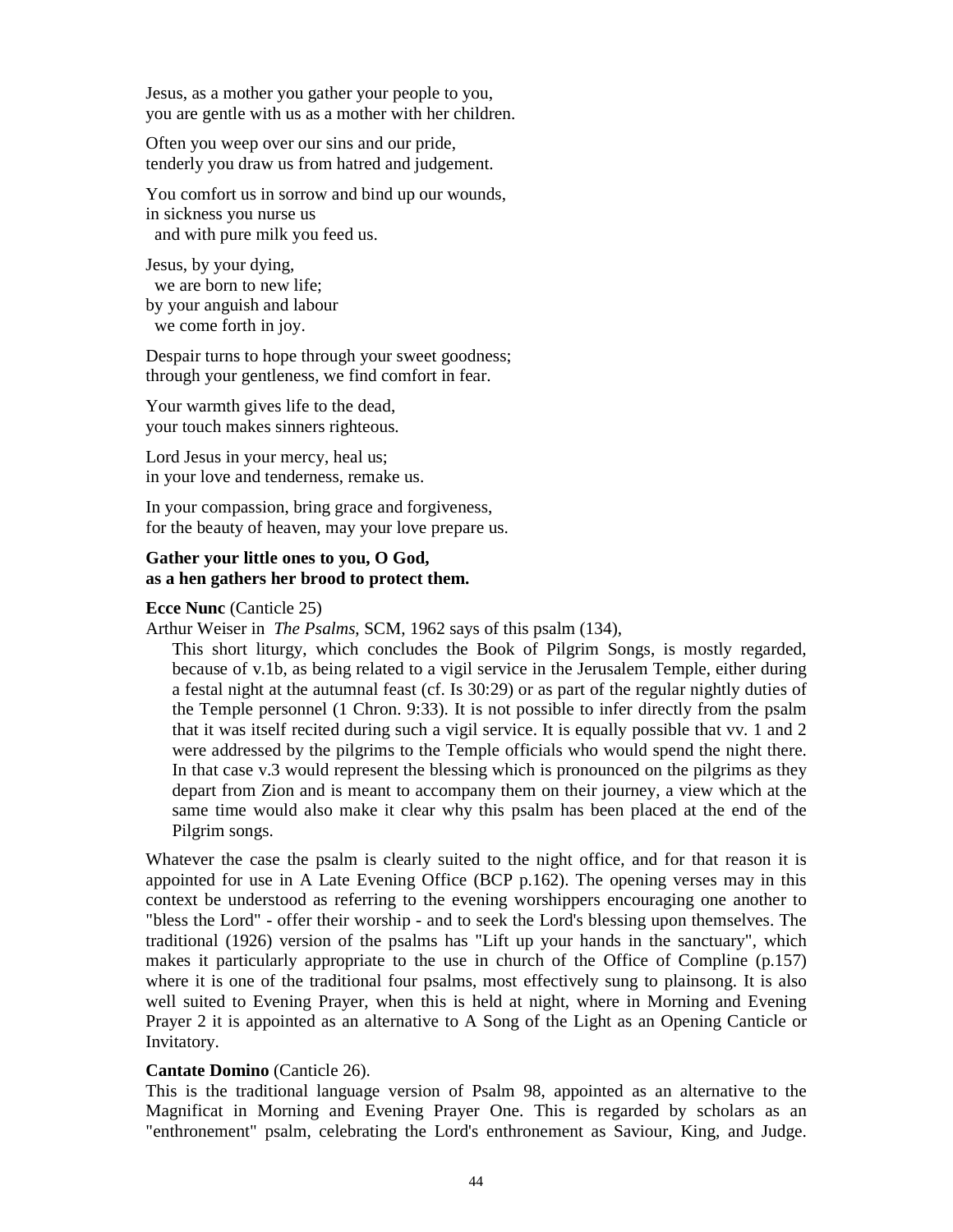Although this is a beautiful psalm there is normally no need to use it in place of the Magnificat.

An alternative version may be found as no. 710 in the Church Hymnal "Sing to God new songs of worship" to a tune from Beethoven's Ninth Symphony, the "Ode to Joy".

#### **Deus Misereatur** (Canticle 27)

This is the traditional language version of Psalm 67, appointed as an alternative to the Nunc Dimittis in Morning and Evening Prayer One. It appears to have been used as a harvest thanksgiving in ancient Israel, perhaps at the Feast of Tabernacles. Although this is a beautiful psalm there is normally no need to use it in place of the Nunc Dimittis.

#### **A Song of the Light** (Canticle 28).

This is one of the most beautiful and ancient hymns of the early Christian Church, dating probably from the third century, and sung at the lighting of the lamps at the evening office and known in the Greek Church as Phos Hilaron, "joyful light". It connects the thought of the light of evening with that of Christ, the Light. St Basil of Caesarea (d.373 A.D.) said that the singing of this hymn was one of the traditions of the Church. It exists in a number of versions, that included in the Book of Common Prayer 2004 being a translation by the Tractarian poet John Keble, set to two alternative tunes in the Church Hymnal (no 699). A version set to Anglican chant "O cheering Light" was included in the first Alternative Form of Evening Prayer in the 1926 Prayer Book. Another version is that by R.S. Bridges "O gladsome light, O grace" (Hymn 707), and is also found as "Light of the world" (Hymn 702) as translated by Paul Gibson. In its current position in Evening Prayer Two it serves the same introductory function as the Venite does in Morning Prayer. An optional ceremony is for candles to be lit while it is being sung.

#### **Canticles omitted from this section (1) Laudate Dominum**

Laudate Dominum is Psalm 148 and is appointed as one of three alternatives to the Te Deum in Morning Prayer One. It appears to have been left out by accident. although a modern language version is included in the *Common Worship* psalms in the Book of Common Prayer (p.764). It has been described as a psalm of universal praise, containing, as it does a series of calls to praise addressed to both animate and inanimate creatures. It is not to be confused with Psalm 117, of which a metrical version from Taizé appears in the Church Hymnal (no. 359).

#### **Canticles omitted from this section (2) Gloria in Excelsis**

It is regrettable that the Gloria in Excelsis (Holy Communion One, p. 190, Holy Communion Two, p.203) has been omitted from this section. It appears to have been overlooked that this canticle is not tied exclusively to the Eucharist but originated as a canticle at Greek Mattins (*Orthros*) in the fourth century, being found in an appendix to the psalter in Codex Alexandrinus under the heading of "Morning Hymn" and in the Apostolic Constitutions under the heading of "Morning Prayer". Further evidence of its use at Mattins (and later apparently in the evening in some places) is found in such sources as the Rule of Caesarius of Arles (c.500). The (7th century) Bangor Antiphonary directs its use at Vespers (Evening Prayer) and at Mattins. Its use in the office was recognized in the Alternative Prayer Book (1984) when it was appointed as an alternative to the Te Deum after the second reading. Its use at Holy Communion will be discussed in the part of this present commentary dealing with the Eucharist.

## **MORNING AND EVENING PRAYER AND HOLY COMMUNION**

This is a legitimate option provided that it is not presented in the manner of the older form of combination found in the 1926 Prayer Book. It is regrettable that no guidelines appear in the Book of Common Prayer 2004, such as were to be found in the Alternative Prayer Book, 1984, p.19. However, the most straightforward way of doing this would seem to be the following,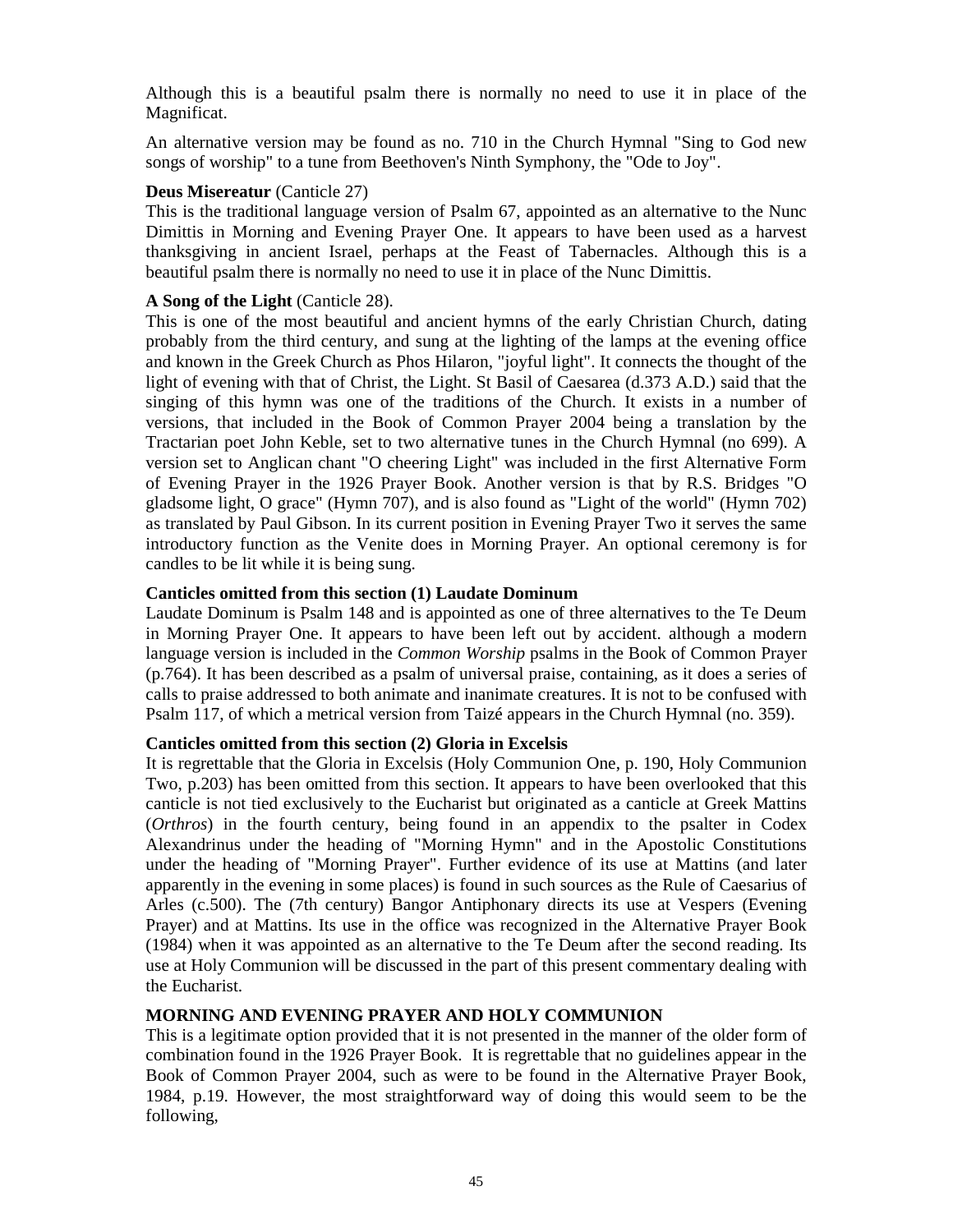#### MORNING PRAYER

The Gathering of God's People Proclaiming and Receiving the Word The Prayers of the People (with some occasional prayers)

HOLY COMMUNION [The Peace] Celebrating at the Lord's Table Going out as God's People.

No provision should be made with this form for withdrawal of members of the congregation prior to the Communion.

#### **Daily Prayer: Weekdays**

The subtitle of both Morning and Evening Prayer One and Morning and Evening Prayer Two is "daily throughout the year", and that is a reminder that the Office is intended for daily use. It was directed in the passage following the Preface in the 1552, "Concerning the Services of the Church",

And all priests and deacons are to say daily the Morning and Evening Prayer either privately or openly, not being let by sickness or some other urgent cause. And the curate that ministereth in every Parish-Church or Chapel, being at home, and not being otherwise reasonably hindered, shall say the same in the Parish-Church or Chapel where he ministereth, and shall cause a Bell to be tolled thereunto a convenient time before he begin, that the people may come to hear God's Word and to pray with him.

This requirement was removed in the 1878 revision in the Church of Ireland, perhaps because it was not being adhered to. However, the spiritual value of the Daily Office remains very great, and some forms of it (for example those found in *Celebrating Common Prayer*) are used by a number of clergy and lay people. This was an unofficial book produced in 1992 by some members of the Church of England's Liturgical Commission with representatives of the Order of Franciscans and commended by the then Archbishop of Canterbury. Official provision in the Church of England has since taken the form of *Common Worship: Daily Prayer, 2005.* This book is well suited to the use of the Daily Office in the Church of Ireland. The Book of Common Prayer 2004 supplies simplified rites derived from its own Morning and Evening Prayer Two in the form of outline services on pp136-7. Both morning and evening services follow the sequence,

PREPARATION THE WORD OF GOD PRAYER

In Morning Prayer the Preparation consists of a Sentence of Scripture followed by Versicles and Responses; while Evening Prayer begins with the Penitence followed by the Versicles and Responses. The Word of God in both begins with a psalm; and this is followed by a canticle which may also be used (preferably) between the readings. Twelve canticles cover the days of the week, morning and evening. One or more readings (the second from the New Testament) are prescribed. The Gospel canticle, restored to its proper place, follows, Benedictus in the morning, Magnificat in the evening, although it is also possible to use the Magnificat and the Nunc Dimittis in the manner that is customary in the Anglican office. The Apostles' Creed is provided for, optionally, in the morning. The Lesser Litany precedes Weekday Intercessions and Thanksgivings, of which a full set is provided for the days of the week. Then comes the Collect of the Day, the Lord's Prayer, and the Ending. It is not entirely clear why the tradition of putting the Lesser Litany immediately before the Lord's Prayer has been departed from. The sequence in the main form of the office indicates that we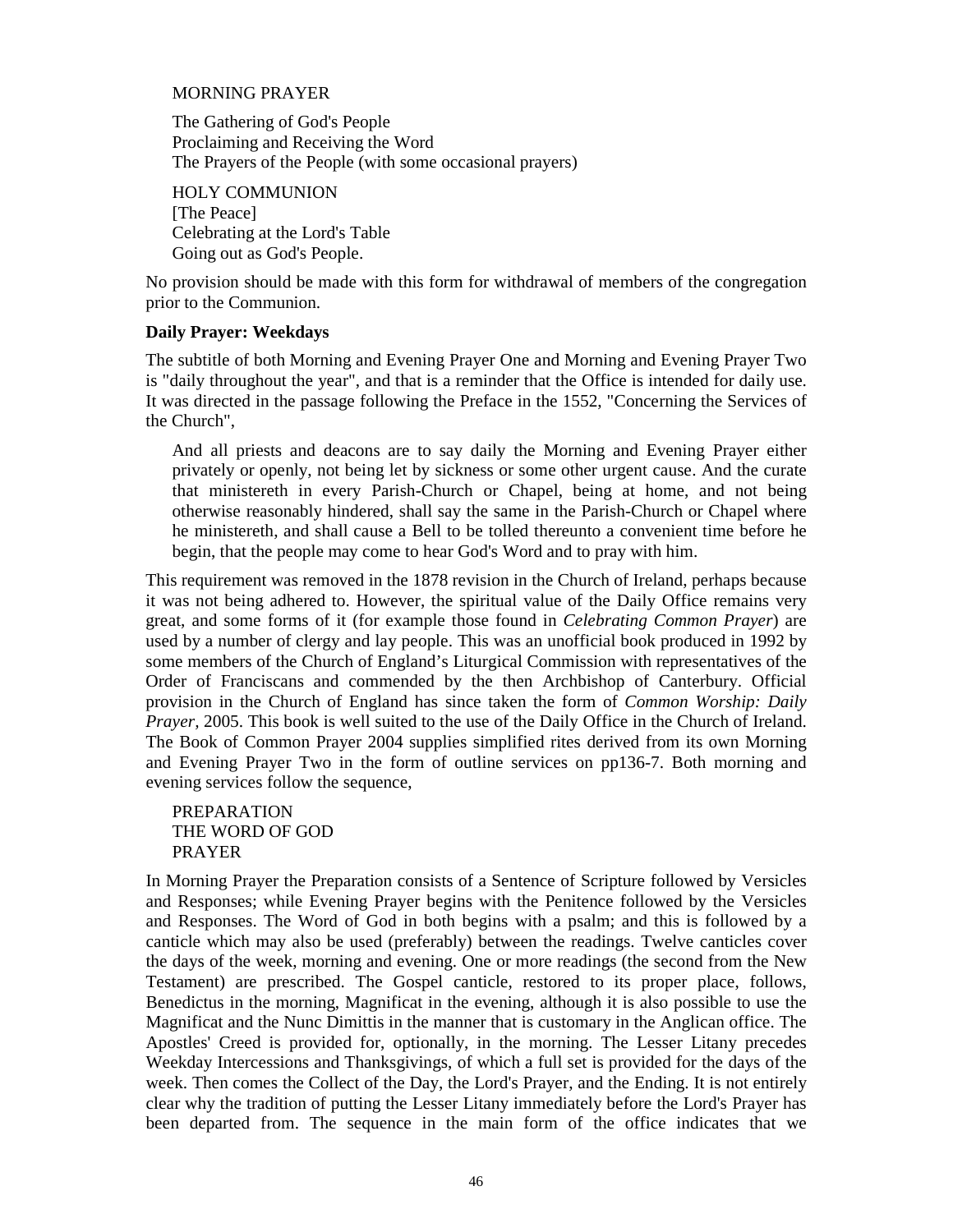acknowledge our unworthiness before taking the words "Our Father..." on to our lips. Nor does there seem to be any obvious connection between the Lesser Litany and the Intercessions and Thanksgivings. However, there is no reason why the Lesser Litany cannot be moved to its proper position before the Lord's Prayer if it is to be used at all. The use of the Weekday Intercessions and Thanksgivings is not obligatory. The Litany style intercessions in *Celebrating Common Prayer* and in *Common Worship: Daily Prayer* are highly suitable.

A very basic form: "Daily Prayer: A Simple Structure" is provided on p.138 for personal or family devotion. This is also to be found at the front of the pew edition of the Book of Common Prayer 2004. This layout is,

#### PREPARATION

 A sentence of Scripture A Prayer of Penitence (which may take the form of the Penitential Kyries used at Holy Communion Two) Praise (the Gloria in Excelsis or the Sanctus from Holy Communion Two) THE WORD OF GOD A Psalm A Bible Reading A Canticle. PRAYERS Intercessions and Thanksgivings The Collect of the Day or another Collect The Lord's Prayer An Ending.

This provides a very accessible way of structuring daily prayer, not least for busy lay people.

It may be noticed that the *Book of Common Prayer* 2004 does not provide a weekday lectionary since it was felt that lectionaries tend to change more often than prayer-books. However, a daily lectionary may be found in the *Church of Ireland Directory* and this is also available on the Church of Ireland Website.

Canon Brian Mayne, a long-standing member of the Liturgical Advisory Committee (currently a consultant) and formerly the editor of the 2004 Prayer Book, has produced a number of booklets incorporating forms of liturgical daily prayer in accordance with the provisions of the 2004 Prayer Book, with the generic title *As we believe, so we pray.* One of these is based on the Apostles' Creed, others are seasonal, for example, for use in Lent and Easter.

The Daily Office in a sung form is maintained in a number of Cathedrals and Collegiate Churches. Choral Evensong is one the great glories of the Anglican tradition and is sung daily (except for Saturdays) throughout the year in St. Patrick's Cathedral, Dublin and on some days of the week in Christ Church. St Patrick's appears to be the only cathedral in the British Isles which (during term time when the members of the boys' and girls' choirs are attending the Choir School) maintains Choral Mattins daily (in a slightly simplified form) as well as Choral Evensong. When Morning and Evening Prayer One are used for choral services it is customary on weekdays to commence with the Versicles and Responses. The traditional (1926) version of the psalms is particularly well suited to Anglican chant, the disappearance of which would be a grievous impoverishment of our choral tradition. The 1926 psalter remains fully authorized in the Church of Ireland.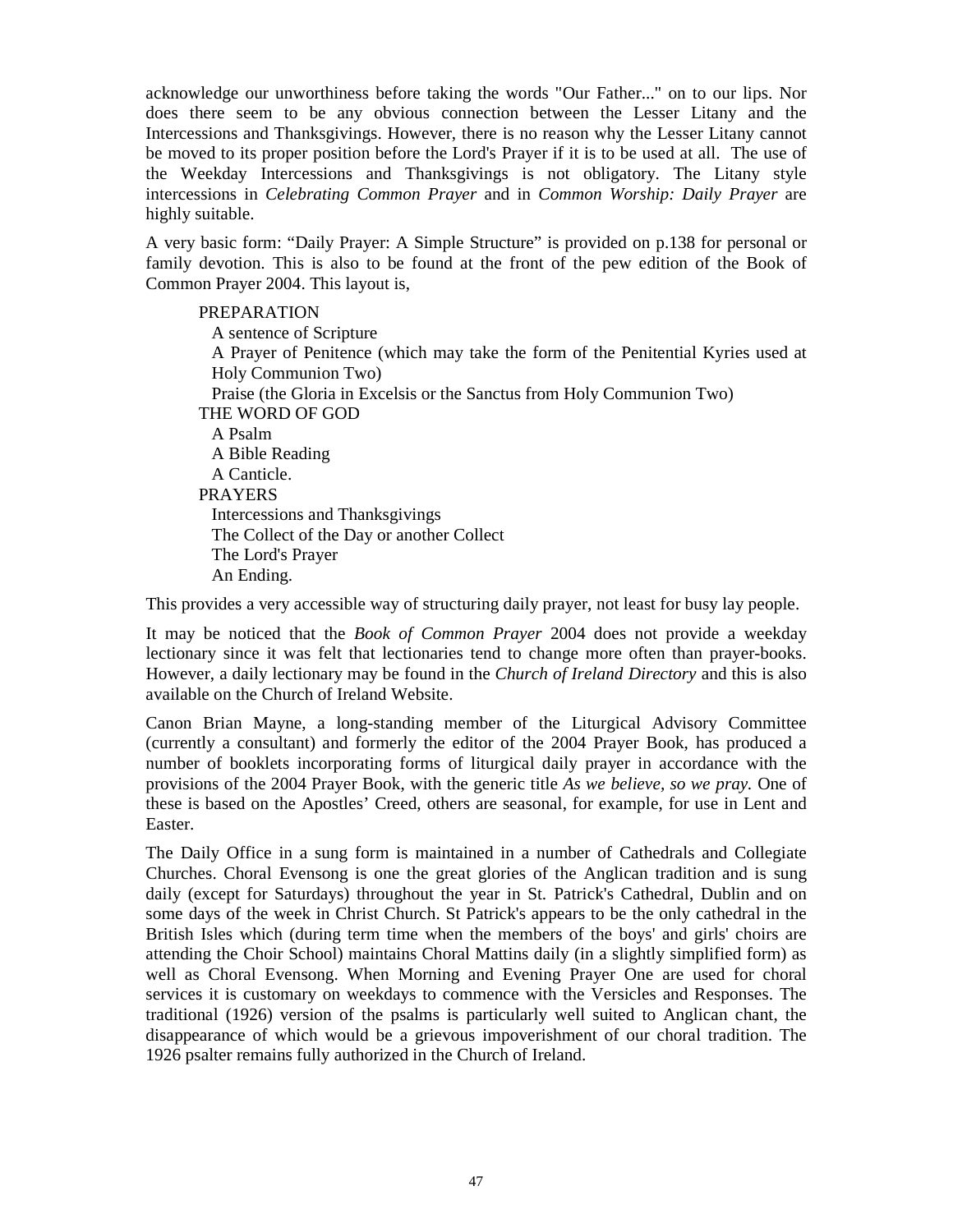#### **Some Prayers and Thanksgivings**

Both the 1926 edition of the Book of Common Prayer and the Alternative Prayer Book (1984) contained selections of prayers and thanksgivings. Careful thought was given as to whether this should be the case in the Book of Common Prayer 2004 given the widespread availability of extensive collections of prayer material of all kinds. However, it was felt that this would still be a useful resource. The prayers and thanksgivings on pp145-153 represents a selection of the prayers felt to be most helpful from those in the earlier books, covering prayers about the world, pastoral prayers, seasonal prayers, the church's ministry, the church, general and concluding prayers, and thanksgivings. It is regrettable that one of the greatest of all such prayers, the General Thanksgiving, is not reproduced here but only in Morning and Evening Prayer One (where it may be overlooked by those who use Morning and Evening Prayer Two). The General Thanksgiving (the work of Bishop Reynolds of Norwich and included in the Book of Common Prayer from 1662 onwards) is one of the prayers which ought to be known by heart by all members of the Church of Ireland.

With regard to the Occasional Prayers, the APB itself contained some resources - Collects and Prayers for Various Occasions (pp87-92) including some "Concluding Prayers"; "Weekday Intercessions and Thanksgivings" (pp95-102) which may be used quite meaningfully on Sundays; the Litany, (pp79-85); or the Litany-form entitled "Prayer" in the Late Evening Office (pp75,76). As mentioned above it is also permitted to use suitable Collects from pp319~707 as Occasional Prayers.

Numerous intercessory prayers, some of them collects, others in Litany form are to be found in the publications "Patterns for Worship", "The Promise of His Glory", "Lent, Holy Week and Easter", "Enriching the Christian Year", and "Celebrating Common Prayer". Much of the forgoing material is to be found gathered together in the superb Church of England publication, "Times and Seasons" (Church House Publishing, 2006). Many books of prayers are also available including the modern language publications by Frank Colquhoun. The collection by David Silk *Prayers for use in the Alternative Services* (Mowbray) may be found useful. Prayers in the Church of Ireland's long out of print but still helpful "Book of Occasional Prayers" may be modernised to suit use with Morning and Evening Prayer Two. It is also quite possible to use traditional-language prayers, at the discretion of the minister. Prayers of adoration and thanksgiving, and meditative reflections are also suitable at this point, and there is no reason, if the officiant is so gifted, why prayers of his or her own composition may not be used.

## **Part 5 Additional Forms of Service**

#### **An Order for Compline**

This is the traditional late evening office (whose name comes from the Latin *completorium* it marks the completion of the day) . It was incorporated by St Benedict into his rule in the sixth century A.D. The four psalms appointed here have a long history of use in this office; and the hymn and the Nunc Dimittis were at an early stage added to the original core of the service. It was added to the 1926 edition of the Book of Common Prayer in 1933 as the second of two Alternative Forms of Evening Prayer.. It may be sung to plainsong, and is best used in its integrity. The structure of the rite is,

Invocation of divine grace Scripture sentence Versicles and Responses One or more of the following psalms: 4, 31:1-6, 91, 134. One of the short passages provided or some other appropriate passage of Scripture. [Sermon or Address - optional]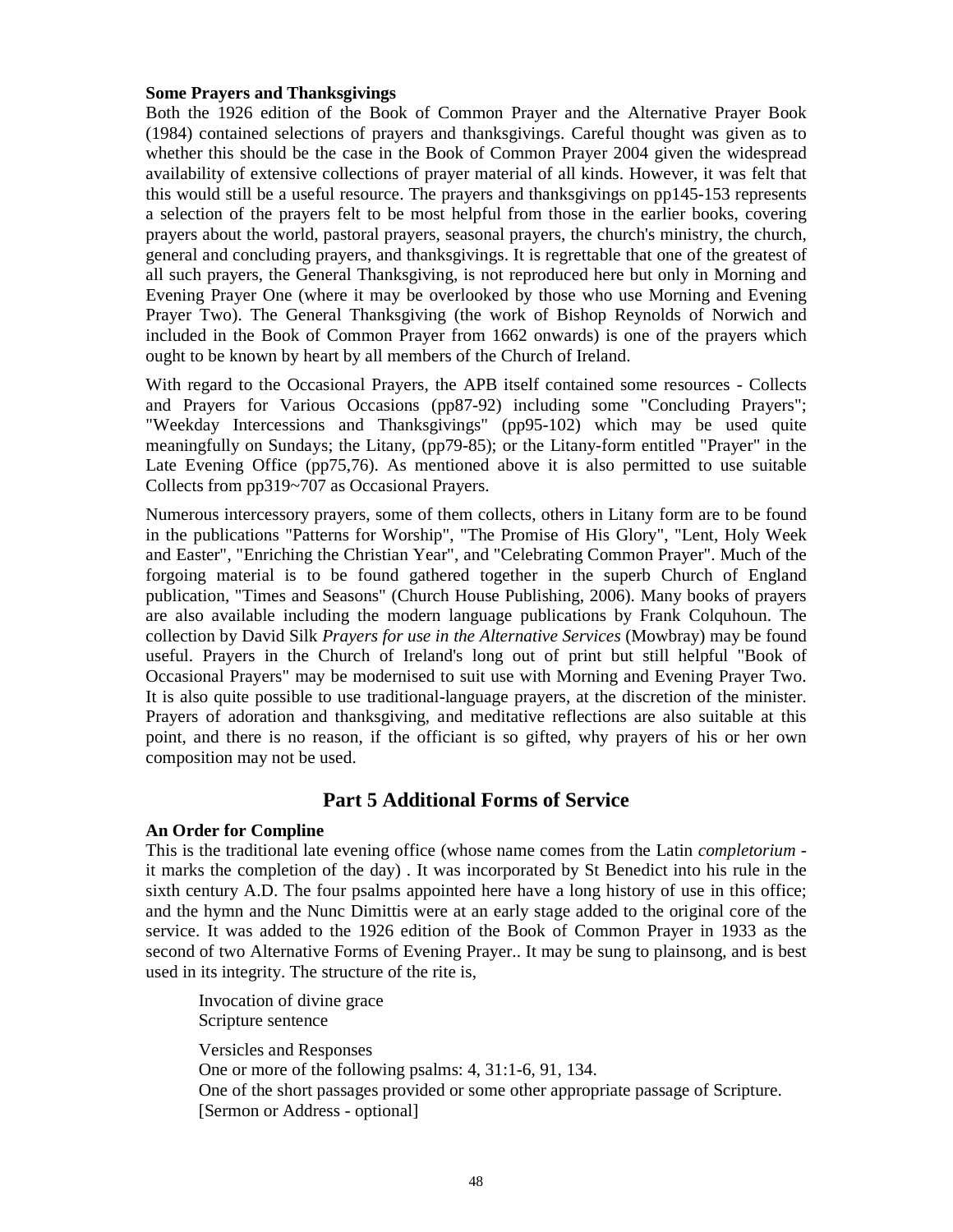Versicle and Response Hymn "Before the ending of the day" with or without the seasonal variations of verse 3 from the Church Hymnal. Versicle and Response

Antiphon Nunc Dimittis Antiphon Apostles' Creed Lesser Litany Lord's Prayer Versicles and Responses Confession Absolution Versicles and Responses One or more of the Collects Versicles and Responses Blessing

The Office, or that part of it following the Apostles' Creed is recommended for evening worship in the home.

#### **A Late Evening Office**

The Late Evening Office (BCP pp162-4) may be regarded as an alternative to the traditional "Compline". This form comes from the Taizé community.

The Order is as follows:-

- \*1 Blessing/Invocation of God leading to Trisagion
- \*2 Psalm 134 or another suitable psalm.
- \*3 A Reading from the New Testament.
- \*4 Meditation
- \*5 The Song of Simeon (Nunc Dimittis) and/or a Hymn
- \*6 Prayer (Litany form)
- \*7 Silent or Open prayer
- \*8 An appropriate collect.
- \*9 The Lord's Prayer
- \*10 Common Collect
- \*11 Blessing.

#### **Commentary**

\*1 The "blessing" of God is a concept central to Jewish prayer and has passed over to and been revived in Christian use.

The invocation "Glory to you..." is of the Holy Spirit.

The *Trisagion* "Holy God, holy and strong..." is a characteristic feature of Orthodox worship. According to the Oxford Dictionary of the Christian Church it is solemnly chanted in all Eastern liturgies before the lections, except at certain great feasts, and is recited at most other services, for example burials and during the procession of the shroud on Good Friday. It occurred also in the Gallican liturgy, and in the Roman Rite is sung as part of the Reproaches on Good Friday. The earliest datable occurrence of the word is in the Acts of the Council of Chalcedon (451). It occurs in the section "The Proclamation of the Cross" in "Lent, Holy Week, Easter".

\*2 Psalm 134 is traditional at the late night Office (see Compline, BCP pp154-69).

\*3 The New Testament reading may be from the lectionary or any suitable reading selected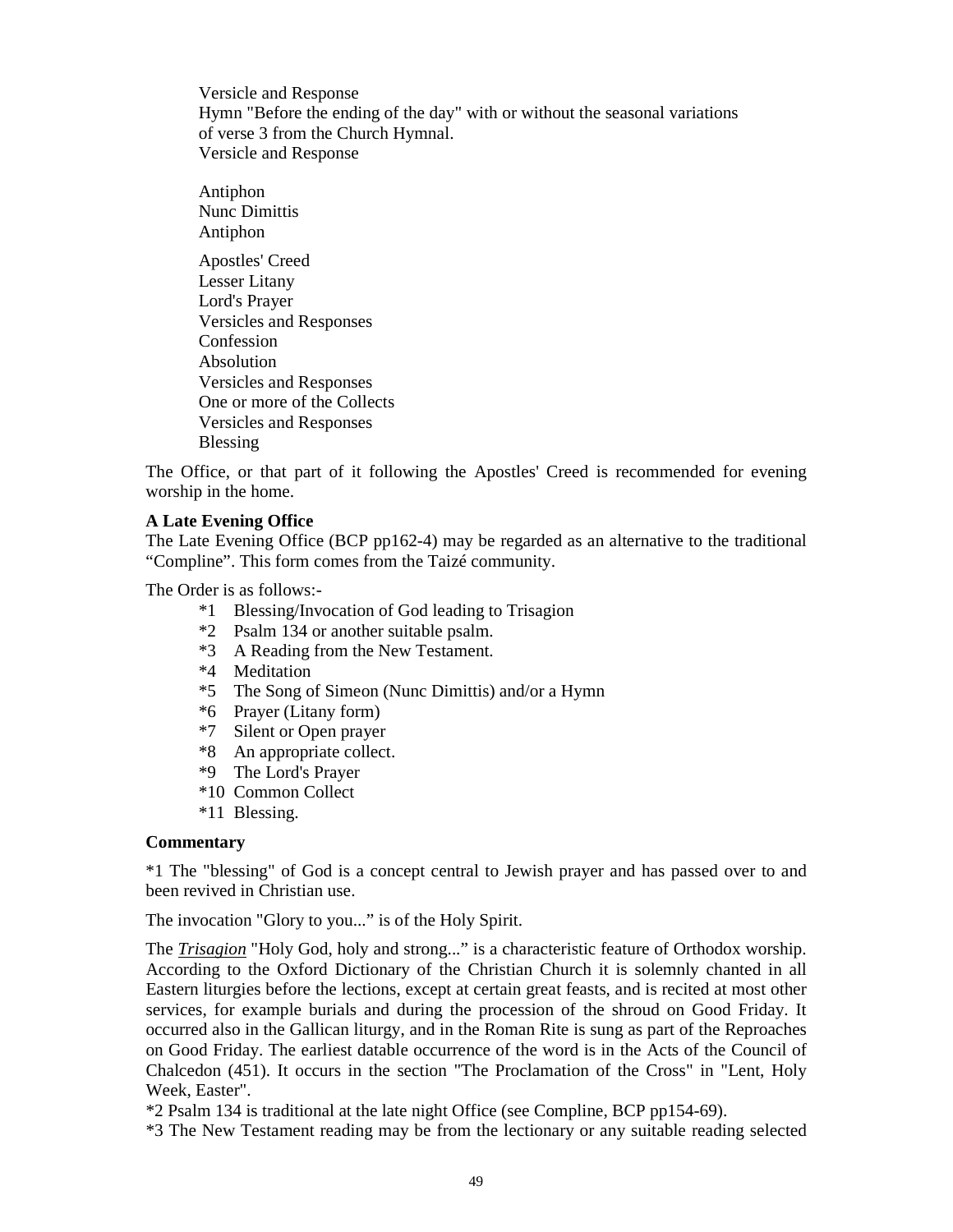by the minister.

\*4 The period of meditation may be directed or inward and individual.

\*5 The Nunc Dimittis is traditional at the late evening Office (see Compline, BCP p.158).

\*6 The Taizé Office Book contains many fine Litany forms. See "Praise in all our Days - Common Prayer at Taizé", published by Mowbray, which gives the Morning and Evening Offices.

\*7 Open or silent prayer. In small groups "open" prayer may be especially appropriate. Prayers in this context should be short and to the point.

\*8 The Lord's Prayer may be said in either form, and should be said in full (with the doxology).

\*9 Common Collect. "Common" in the sense of being appropriate whenever this Office is used.

\*10 Since the blessing is in "us" form it may be said by a deacon or reader.

#### **Service of the Word**

The origins of this order lie in the growing popularity of "Family Services". It was felt that guidelines were desirable, and, as a result a booklet was produced for experimental use containing basic structures for all such services together with examples of working out that structure, and a selection of resource material which might be used to work out other forms based on the structure.

On the basis of experience of the use of this order a definitive structure was worked out which is incorporated into the Book of Common Prayer 2004 on pages 165-8. Worked out examples may at some time in the future be incorporated into a Church of Ireland Book of Resources. Much admirable material (as well as helpful suggestions for use) may be found in the Church of England's *New Patterns for Worship*, Church House Publishing, 2002. Other resource material may be found in the Church of England's volumes *Common Worship: Times and Seasons* and *Common Worship: Festivals*. Some complete orders are to be found in Canon Brian Mayne's *Celebrating the Word – Complete Services of the Word for use with Common Worship and the Church of Ireland Book of Common Prayer,* Canterbury Press 2004. Also very helpful is David Graham's *The Word for all Seasons – Services of the Word for Every Sunday of the Year and Major Holy* Days, Canterbury Press 2002 (with free disc). This may need adaptation for any particular occasion, but using the disc it is possible to get an order of service (without the hymns, canticle etc) onto a single side of A4, horizontally.

The Service of the Word is for use on occasions when the prescribed services of Morning and Evening Prayer or Holy Communion may not meet the needs of a particular congregation. Guidelines are provided in the form of "Notes" in the Prayer Book pp166-8.

THE STRUCTURE has four sections:

1. THE PREPARATION, of which the Greeting, Penitence, an Acclamation, and the Collect are obligatory and within which there are also certain optional elements. 2. THE MINISTRY OF THE WORD, in which the essentials are readings from Holy Scripture, a psalm and/or a Scripture Song, and the Sermon.

3. THE RESPONSE, within which there must be an affirmation of faith and prayers, concluding with the Lord's Prayer.

4. THE DISMISSAL. A dismissal prayer is mandatory.

It is probably inadvisable to include too many of the options in any particular act of worship. However, the essentials listed above must be included whenever "A Service of the Word" is used.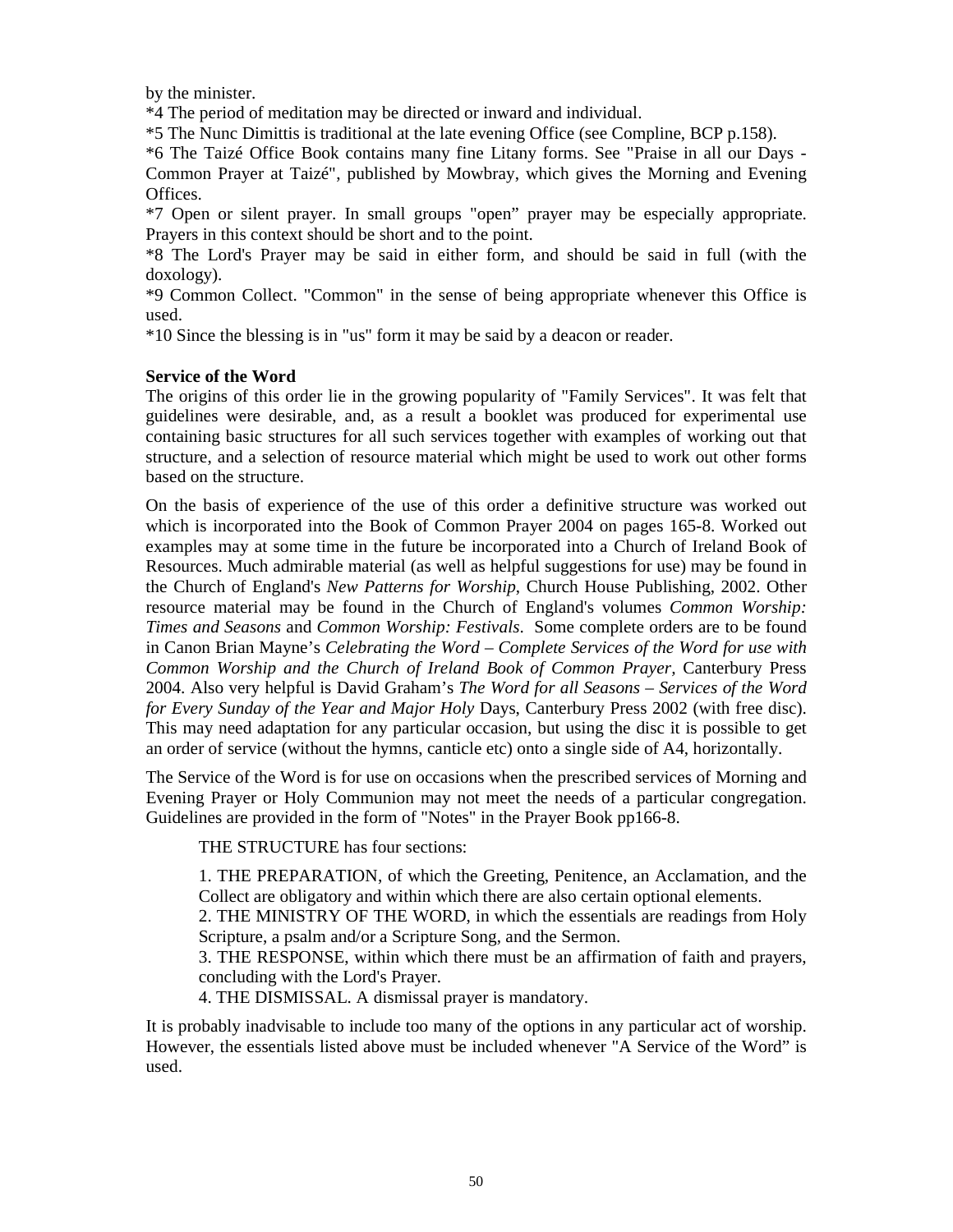## **Part 6: The Litany**

Litanies are an ancient form of prayer which permit the maximum possible congregational participation by means of the responses that are provided Their use has been traced back to Antioch in the fourth century A.D., and seems to have passed by way of Asia Minor to Constantinople and then the rest of the East. In 398 St John Chrysostom introduced the use of processions at which the litanies were sung to counteract the effect of similar Arian processions. The processional use of litanies is also found in the West where they are associated especially with the blessing of the crops. The use of litanies on the three days before Ascension Thursday was introduced by Archbishop Mamertus of Vienne in Gaul in the fifth century. Before the Reformation the Litany of the Saints (as in the modern Roman Catholic Church) consisted mainly of the invocation of a large number of saints by name. When Cranmer produced his Litany in 1544 (the first part of the Book of Common Prayer to be brought into use) these invocations were reduced to three and, from the Prayer Book of 1549 onwards omitted altogether. A particular feature of Cranmer's Litany is the grouping of petitions together followed by the appropriate response. The sources of the traditional language Litany are mainly the pre-Reformation "Sarum" rite, and Luther's Litany of 1529. The modern language version, as introduced in the *Alternative Prayer Book*, 1984, was partly based on that in the Church of England's *Alternative Service Book*, 1980. There are a number of Litany forms in the 2004 edition of the Book of Common Prayer. However, because of their importance, the Litany One with its alternative the Litany Two may be referred to as "the" Litany. The word "litany" itself comes from the Greek *litaneia* meaning "supplication".

#### **The Litany One**

The traditional Prayer Book Litany was the first reformed service to be produced by Archbishop Cranmer, in 1544. Significant alterations were made in 1549, 1552, 1559 and 1662, and in the Church of Ireland revisions of 1878 and 1926. The sources of the Litany are mainly the pre-Reformation "Sarum" rite, and Luther's Litany of 1529.

There no rubrics about governing the use of Litany One. However, the first three of those from The Litany Two may be regarded as appropriate. These recommend the Litany for use on Sundays, Wednesdays and Fridays (the latter being ancient fast-days), particularly in the seasons of Advent and Lent and on Rogation Days (the Monday, Tuesday, and Wednesday before Ascension Thursday). It may be used on its own (in which case it may be preceded by a psalm, canticle or hymn and one of the readings of the day. When it is used with Morning or Evening Prayer One it takes the place of the Prayers (pp97-100). It may precede the Holy Communion. In the classic Anglican tradition (as widely practiced for example in the seventeenth century), the principal Sunday service consisted of Morning Prayer followed by the Litany followed by the Holy Communion (at least up to the Prayer for the Church Militant, with the whole of the Communion being celebrated at least on major festivals). The Litany forms an integral part of the Ordination Services One.

The Litany may be said or sung in procession (as for the blessing of the crops in Rogationtide), or it may be led by a clergyman or Reader either from the Reading-desk or from a Litany-desk (a small movable prayer-desk placed either at the "crossing" or sometimes down the Nave in the midst of the congregation).

The Litany One consists of the following parts:-

(1**) The Invocations**, that is, invocations of the Holy Trinity. Invocations of the saints, which formed a major part of the medieval rite, were drastically reduced in 1544, and omitted altogether from 1549.

(2) **The Deprecations**, or supplications for deliverance, for example, "From all evil and mischief..." etc.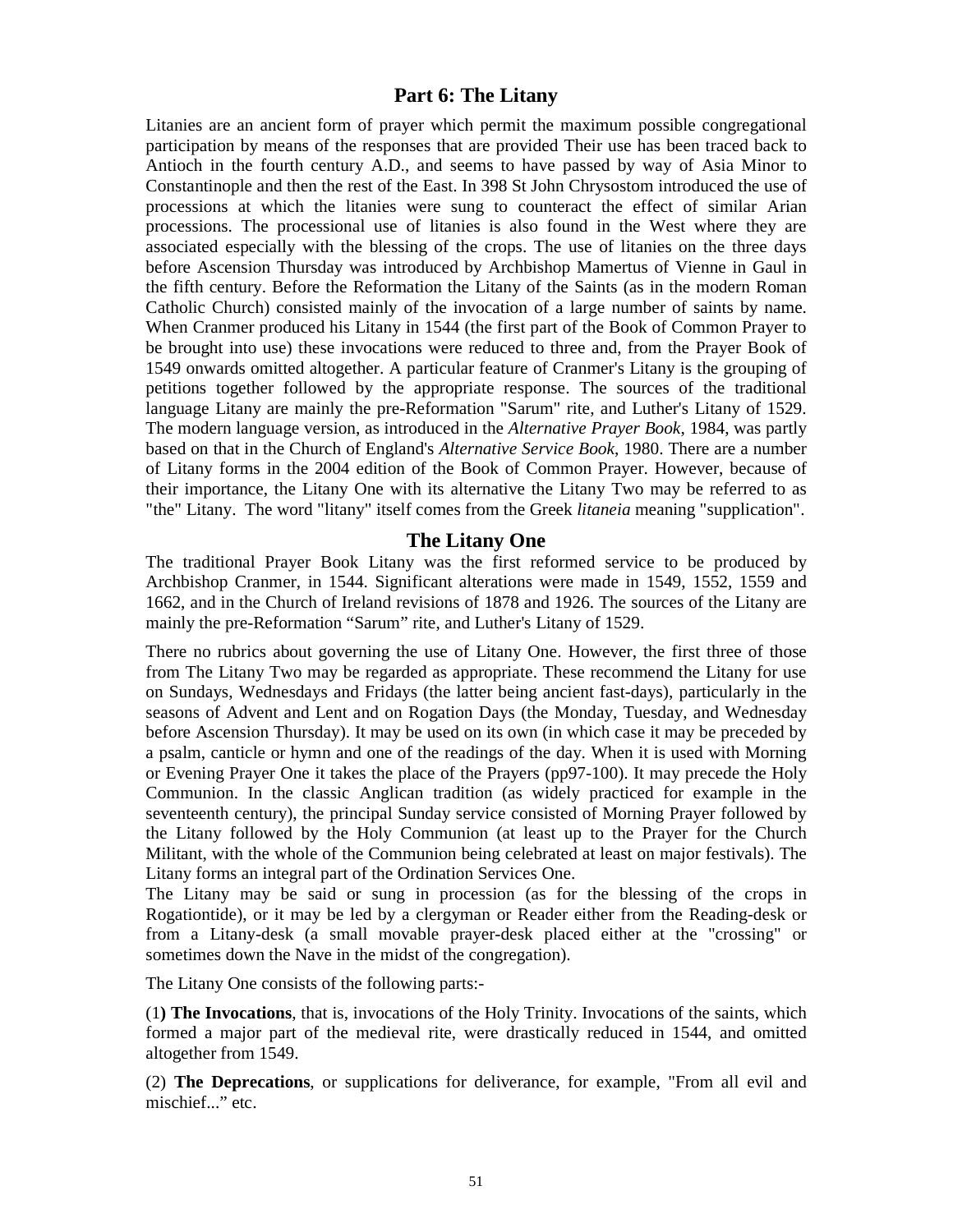(3) **The Obsecrations**, or appeals for deliverance by virtue of events in Christ's redemptive life, for example, "By the mystery of thy holy Incarnation ..."

(4) **Intercessions** These form a large part of our BCP Litany. Many of these are drawn from Luther's Litany of 1529.

(5) **Conclusion**. A portion of the Litany following the Lord's Prayer and preceding "A Prayer of St. Chrysostom" to be found in earlier versions of the Prayer Book has been omitted from Litany One It was felt that the negativity of this section, originally intended for use in time of war, is no longer appropriate. Given the widespread neglect of the Litany in recent years, the version in the 2004 Prayer Book is felt to be more "user-friendly". It is unlikely that any problem would arise for any preferring the use to full version, to be found on pp26-7 of the 1926 Prayer Book. The supplementary material is reproduced in an Appendix to this Commentary.

#### **The Litany Two**

The Litany in contemporary language (BCP pp175-8) is an improved version of that in the *Alternative Prayer Book* (1984). It is recommended for use (although not obligatory) on Sundays, Wednesdays and Fridays, particularly in the seasons of Advent and Lent and on Rogation Days, and is also one of the two forms of litany used in the Ordination Services Two. As the Litany is an integral part of our Anglican liturgical heritage it is most regrettable if it is not used regularly.

It may be used on its own as a separate service or as the Prayers of the People in Morning or Evening Prayer after the Apostles' Creed when it should conclude with the Collect of the Day and the Lord's Prayer. In the latter mode the section comprising the Salutation, the Lesser Litany, Lord's Prayer, Suffrages, and Collects is first omitted. When it is used as a separate service it may be preceded by a psalm, canticle or hymn and one of the readings of the day and it concludes with the Lord's Prayer. No other material than that specified should be used at the beginning or ending of this rite, which would be spoilt if "overloaded".

The Litany may be used in whole or in part. Sections 1 (Invocation)s and 5 (Ending) should always be said. The minister or lay reader may introduce particular intercessions in any of the suffrages, but this must be done with care and sensitivity to avoid upsetting the flow of prayer.

The structure or "shape', of the Litany Two is as follows.-

(1) **Invocations** The reference to "miserable sinners" in the Litany One has been omitted as open to misunderstanding (the word "miserable" originally meant "pitiable"). However, unlike the comparable form in the Church of England's *Common Worship* the functions of the Persons of the Holy Trinity in creation, redemption, and the bestowal of life, are specified.

(2) **Deprecations,** or supplications for deliverance. Prayer is made for deliverance from various form of evil whether external "fire, storm and flood" etc., or from within, for example, "pride, hypocrisy and conceit". "Dying unprepared" is thought better than "sudden death" and is closer to the Latin original underlying some parts of the Litany via the Litany One. The Alternative Prayer Book (1984) omitted "schism" from the list of sins prayed about, and in a timely move a petition against "the evil of schism" appears in the Litany Two.

(3) **Obsecrations**, or appeals for deliverance by virtue of events in Christ's redemptive life. Unlike the BCP these include the period of his earthly ministry "in word and work", and a distinction is made between the events of the passion, culminating in death and burial, and the events of Easter, Ascension, and Pentecost.

(4) **Intercessions**, subdivided "For the Church", "For the State", "For all People according to their needs". The words "Elizabeth our Queen" are inserted in the prayer for "our rulers" when the service is used in Northern Ireland. "our President ..." is put in when the service is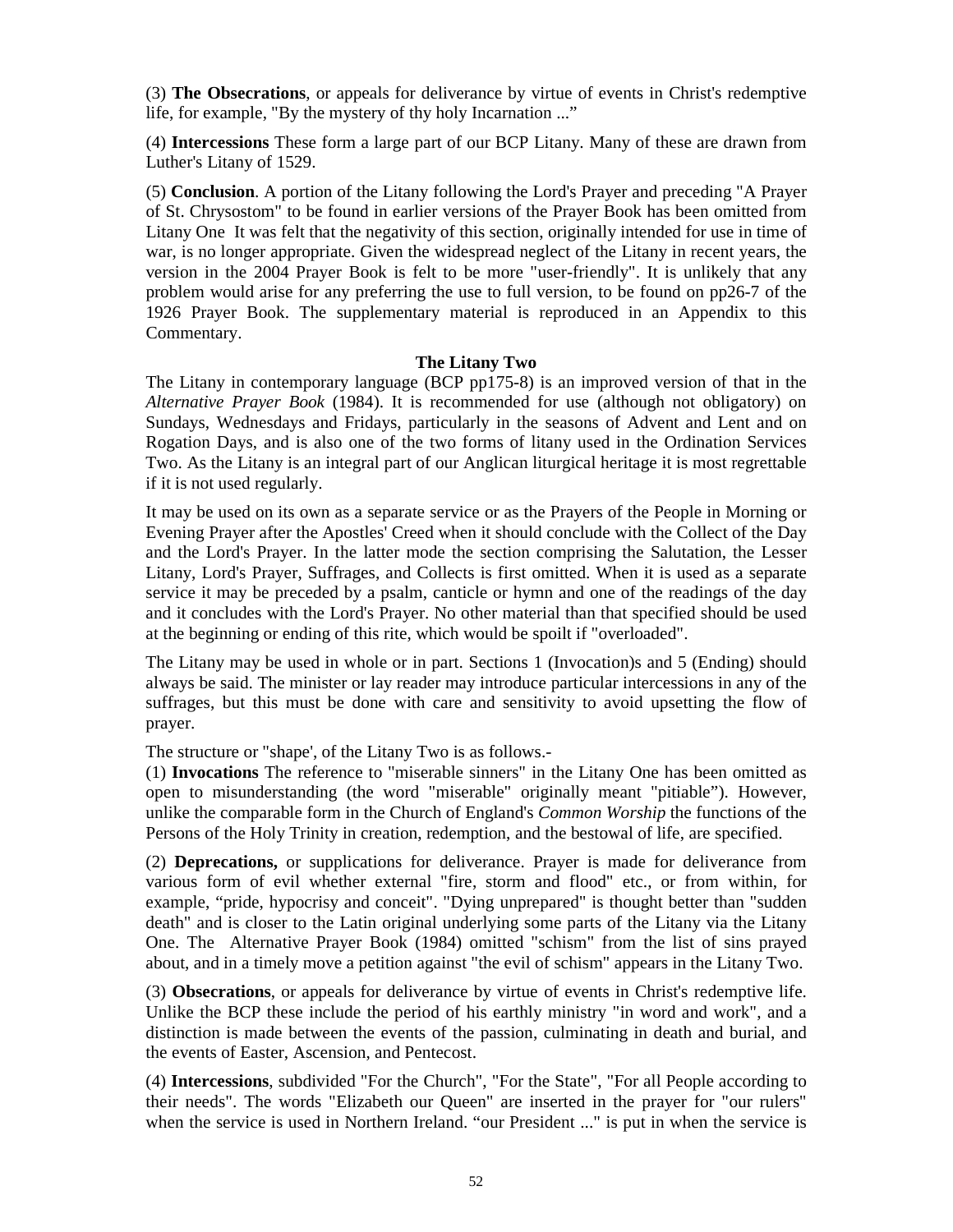used in the Irish Republic. Some people have questioned the appropriateness of prayer for the European Union, on the grounds that this is not a "state". However, the actual wording does not go beyond what both the United Kingdom and the Republic of Ireland are committed to through their accession to the Union.

(5) **Conclusion** This includes a prayer for forgiveness and for grace and a modern form of the ancient devotion *Agnus Dei* ("Lamb of God"), and the Lord's Prayer (this to be used only when the Litany is a separate service.

The grouping of several suffrages under one response is a distinctive feature of Anglican use, introduced by Cranmer (as found in the **Litany One**) and continued in the **Litany Two**.

The traditional musical setting by Tallis can easily be adjusted when this Litany is to be sung. The Litany is suitable for recitation during a procession as in Rogationtide. In some churches a Litany desk is provided and placed at the crossing (although it is also found in the nave), so that the person conducting it faces east, kneeling. A Litany desk ought to be small and unobtrusive. A chair is not placed at it, since it exists to provide the officiant with a kneeler and a place on which the book is laid.

The Litany may be said or sung. The setting by Tallis is well known and may be adapted for use with Litany Two. Mr Theo Saunders, FRCO, Organist and Master of the Choristers at Armagh Cathedral has written two fine settings for Litany Two.

#### **The use of Litany Two on Ash Wednesday**

The 2004 edition of the Book of Common Prayer provides a modern language Service for Ash Wednesday: The Beginning of Lent. This comprises,

 The Gathering of God's People (with a special preface) Proclaiming and Receiving the Word The Liturgy of Penitence [Celebrating at the Lord's Table] [Going out as God's People]

The Liturgy of Penitence consists of, The Commandments Litany Two

 Confession Prayer for forgiveness or the Absolution [If there is no communion, the Lord's Prayer and a concluding prayer]

There is, however, a problematic rubric on p341 which states,

If the Holy Communion is not to follow, one of the form of Intercession (pp237-239) or the Weekday Intercessions for Friday (page 143) is used.

This, however, overlooks the function of the Litany which, when used in full, is a completely comprehensive form of intercession in itself, and is inconsistent with the precedent contained in the rubrics to the Litany Two which indicates that when used with Morning Prayer the Litany takes the place of the Prayers of the People.

Either the Litany should be used in full (and other forms of intercession should not appear) or the Litany (following the precedent set in the Church of England's *Lent, Holy Week, Easter* for use on Ash Wednesday) should be reduced to sections 1-3, 5.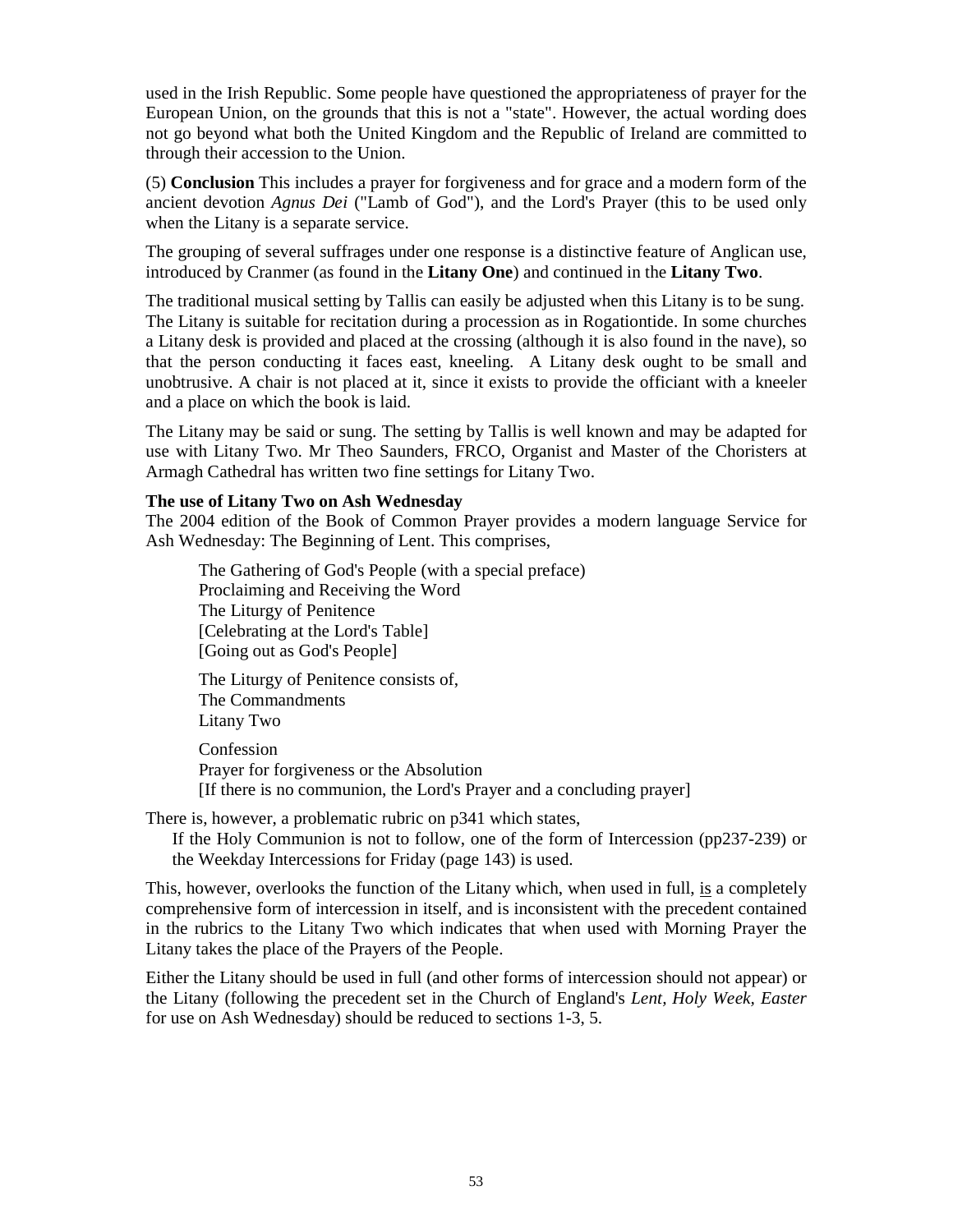## **Part Seven: Appendices**

## **APPENDIX A Supplementary liturgical material produced in the Church of England**.

(1) *Lent, Holy Week, Easter - Services and Prayers*. This supplementary liturgical book, commended by the House of Bishops of the General Synod of the Church of England, is published by Church House Publishing, Cambridge University Press and SPCK. It contains orders of services for Lent, Palm Sunday and Holy Week, Maundy Thursday and Good Friday, and for Easter. The Passion Narratives are reproduced in both continuous and in dramatic form, and there are some supplementary texts and a lectionary. Much of the material is capable of adaptation for Church of Ireland use.

(2) *The Promise of His Glory - Services and Prayers for the season from All Saints to Candlemas* This is a further book in the same format, commended by the Church of England's House of Bishops and published jointly by Church House Publishing and Mowbray. It contains an Order for a "Service of Light", and Orders and material for All Saints' Tide, Advent (including an Advent Carol Service), Christmas, Epiphanytide, and Candlemas, together with Canticles and Responses, Prayers, and a suggested Calendar and Lectionaries.

(3) *Enriching the Christian Year*. This consists of material for the remainder of the Year and covering some ground left out in the previous two collections. It is compiled by Michael Perham and others, and has a foreword from the Chairman of the Church of England Liturgical Commission. Material for a great variety of occasions, usually including an "Invitation to Confession, Penitential Kyrie, Intercessions, an Acclamation, Simple and Solemn Blessings, Proper provision for the Eucharist, material for Daily Prayer, Canticles, patterns of thematic readings with psalms and canticles and an Ending.

(4) *Celebrating Common Prayer*. This is a version of The Daily Office of the Society of Saint Francis (an Anglican Order), and is the fruit of collaboration between the Church of England Liturgical Commission and the Society of Saint Francis. It is published by Mowbray and has a foreword by the Archbishop of Canterbury. This is intended to provide the resources and guidelines for the use of the Daily Office by clergy and laity alike, and the Office can be used in very simple or more complex ways. Although it is not authorized in the Church of Ireland it has a lot of material in it that could be used quite lawfully as part of the APB Office (for example litanies of intercession and superb collects that could be used as occasional prayers). The psalter, from the American Prayer Book is that which has been approved by the General Synod for inclusion in the Prayer Book of 2004 rather than the Frost-Macintosh ("Liturgical") psalter used in the ASB and APB. It also says in the general Notes, "The sentences, psalms, canticles, readings and prayers may be read in any authorized version. This is a book that gives admission to a great treasury of devotion of the universal Church of all ages, at the same time preserving traditional Anglican emphases and ethos (such as, for example the systematic reading of the Old and New Testament Scriptures at the Morning and Evening Offices).

(5) *Common Worship: Daily Prayer* Church House Publishing 2005. This the definitive edition of the daily office for use in the Church of England. It has been brought into line with the provisions of the Church of England's *Common Worship* but is based to a large extent upon *Celebrating Common Prayer*. Its contents include the Calendar; Prayer During the Day in both Ordinary and Seasonal Time; Forms of Penitence; Morning and Evening Prayer for both Ordinary and Seasonal Time with The Acclamation of Christ at the Dawning of the Day, and the Blessing of Light, together with additional material; Night Prayer (Compline); Prayers, including Biddings, Responses, a Cycle of Intercession, Some Forms of Intercession the Church of England's modern language Litany, and Other Prayers; Collects and Suggested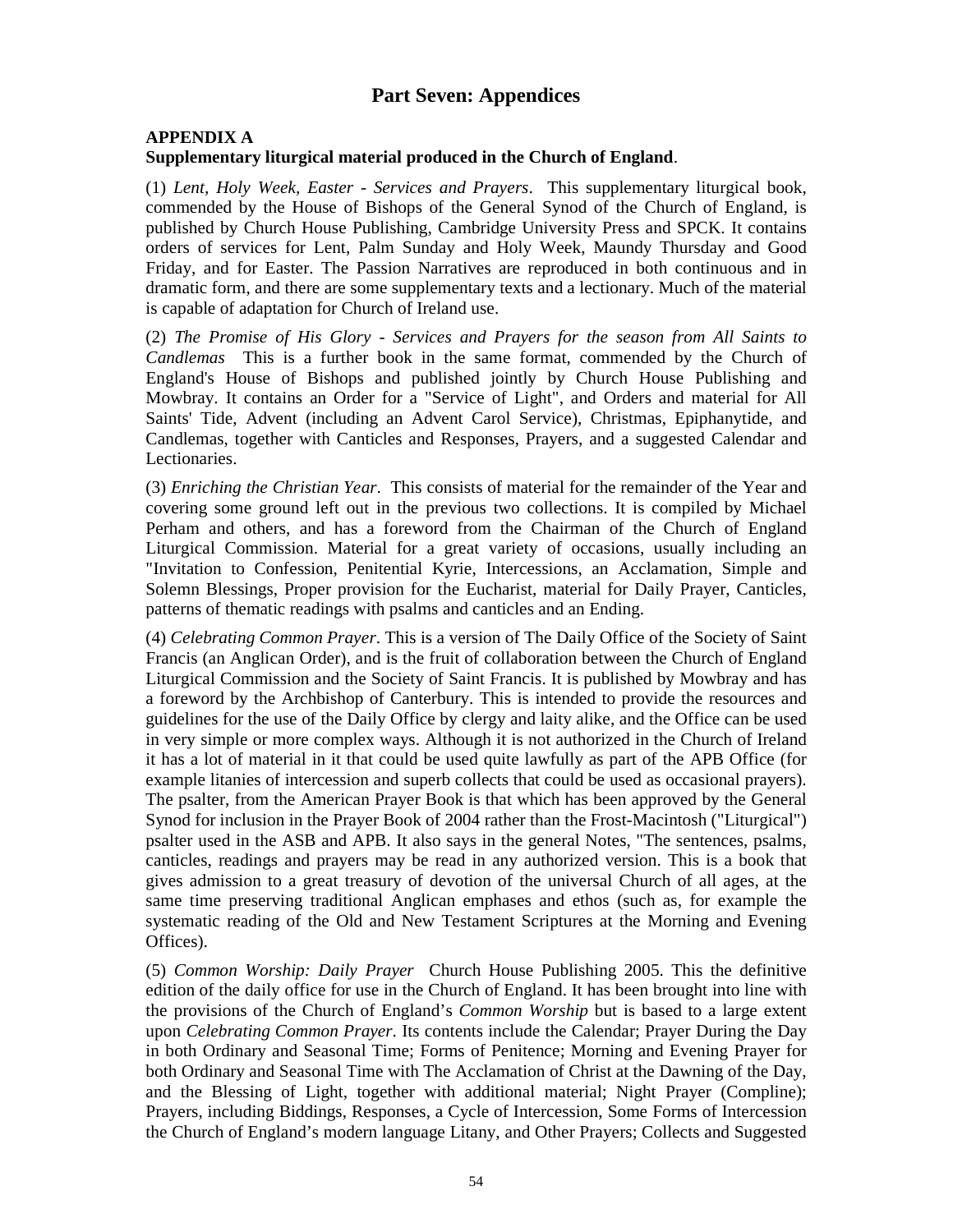Canticles and Refrains, and Canticles. The version of the psalms is the same as that to be found in the Church of Ireland's *Book of Common Prayer 2004*. It is impossible to do justice to this splendid Office Book in a few sentences. It will serve the needs of both clergy and laity who wish to use a substantial form of Morning and Evening Prayer on a daily basis for a very long time to come. No lectionary has been incorporated into the book as experience shows that lectionaries tend to have a shorter "life" than the orders of service to which they related. All members of the clergy and Readers in the Church of Ireland ought to have a copy of the daily lectionary (which is also to be found in the Church of Ireland Directory).

(6) *New Patterns for Worship*, Church House Publishing, 2002 succeeds the earlier *Patterns for Worship* and contains a wide range of material suitable for A Service of the Word.

(7) *Common Worship: Times and Seasons* and *Common Worship: Festivals* are intended to supplement the liturgical core material contained in the Church of England's *Common Worship* in the manner previously accomplished by the publications 1-3, above. "Times and Seasons" contains resource materiel, for use at the Holy Communion and at Services of the Word, for the full cycle of seasons of the liturgical year (Advent, Christmas, Epiphany, Lent, Passiontide and Holy Week, the Easter Liturgy, Easter, Trinity to All Saints, All Saints to Advent, the Agricultural Year and Embertide), together with a number of fully worked-out forms of service for Principal Services and other celebrations within each season. In addition, resources and services for the landmark festivals of the Agricultural Year are provided. "Festivals" contains sets of resources for twenty nine Festivals including the Annunciation and collects for Lesser Festivals. The section "Common of the Saints" provides resources for festivals of the Blessed Virgin Mary, Apostles and Evangelists, Martyrs, Teachers of the Faith and Spiritual Writers, Bishops and other Pastors, Members of Religious Communities, Missionaries, and Any Saint: Holy Men and Women. Much of the material is suitable for adaptation to Church of Ireland needs.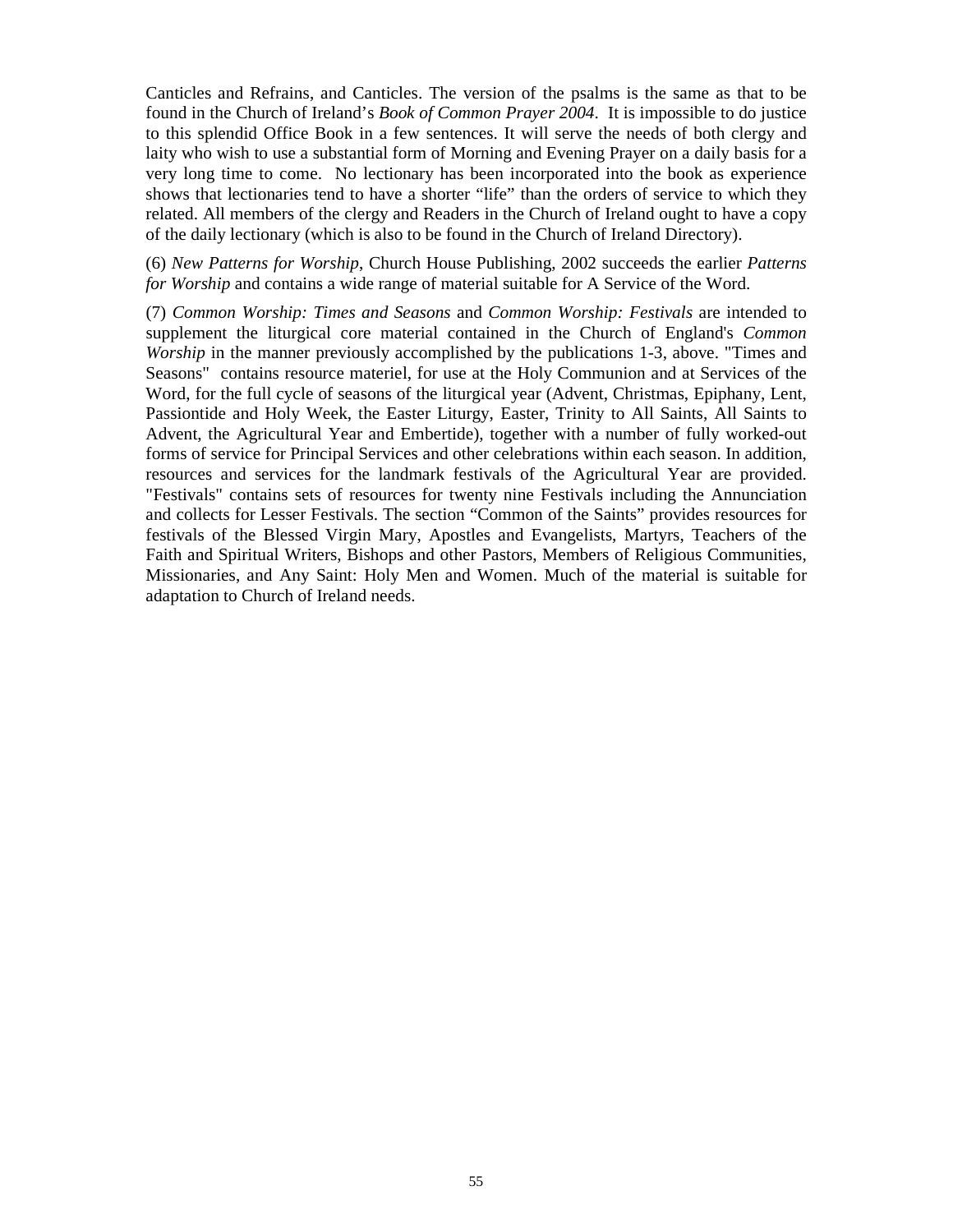#### **APPENDIX B THE REVISED COMMON LECTIONARY**

The Revised Common Lectionary was approved by the House of Bishops for trial use in the Church of Ireland from Advent 1 1995; and it and the related Lectionaries for a Second and Third service have now been incorporated into the 2004 edition of the Book of Common Prayer. These constitute the principal lectionary provision for Sundays in the Church of Ireland, although the selection of Epistles and Gospels from the 1926 Prayer Book may still be used.

The Revised Common Lectionary (1992) was produced by the Consultation on Common Texts, an international body with a membership drawn from the Roman Catholic, Anglican, Presbyterian, Methodist, Lutheran, and other churches. It is based on the Roman Lectionary for Mass of 1969 which devised a three-year scheme of readings for Sundays, festivals, and other special occasions, modified in a manner which makes it suitable for ecumenical use. Included with it are courses of readings for a Second Service and for a Third Service prepared by the Church of England Liturgical Commission to supplement the RCL provision. This augmented version of the RCL was produced by an Interprovincial Consultation representing the Church of England, the Church of Ireland, the Church in Wales and the Scottish Episcopal Church. It was intended that this augmented version of the RCL be accepted and authorized for permanent use by all four Anglican Churches in the British Isles. The modern language collects and postcommunion prayers in the new prayer Book (pp241- 336) were also prepared by the Interprovincial Consultation but have been slightly modified for Church of Ireland use.

The two key principles of the Revised Common Lectionary are (1) the spreading of the Sunday readings over three years instead of having a two-year cycle as in the previous ASB/APB "thematic" lectionary, and (2) the concept of a continuous reading (*lectio continua*) as far as is consistent with the retention of the seasons and special events of the Church's Year. The effect is that of providing a much larger selection of readings for the principal service on Sundays and of substituting for the "themes" of the ASB/APB a scheme of reading in which the passages relate not so much to each other as to what has gone before on the previous Sunday and will follow on the Sunday to come.

## **THE LECTIONARY FOR THE PRINCIPAL SERVICE (RCL)**

#### (1) **The Old Testament Reading.**

During the first "half" of the Church's year (Advent 1 to Trinity Sunday) this relates closely to the Gospel. From the First Sunday after Trinity to Proper 29 (the Sunday between 20th-26th November which focuses on the thought of Christ the King) there are two alternatives,

(a) A series of paired readings in which the Old Testament and Gospel are closely related;

(b) A series of semi-continuous readings which focus attention on some of the great narratives of the Old Testament.

During the Easter season the RCL provides for the replacement of the Old Testament reading by passages from Acts. However, Old Testament readings are provided as alternatives.

NB that where readings from the Apocrypha are provided alternative readings from the canonical Scriptures have also been supplied. The position of the Church of Ireland on the Apocrypha is to be found in Article 6:

And the other Books ... the Church doth read **for example of life and instruction of manners**; but yet doth it not apply them to **establish any doctrine.**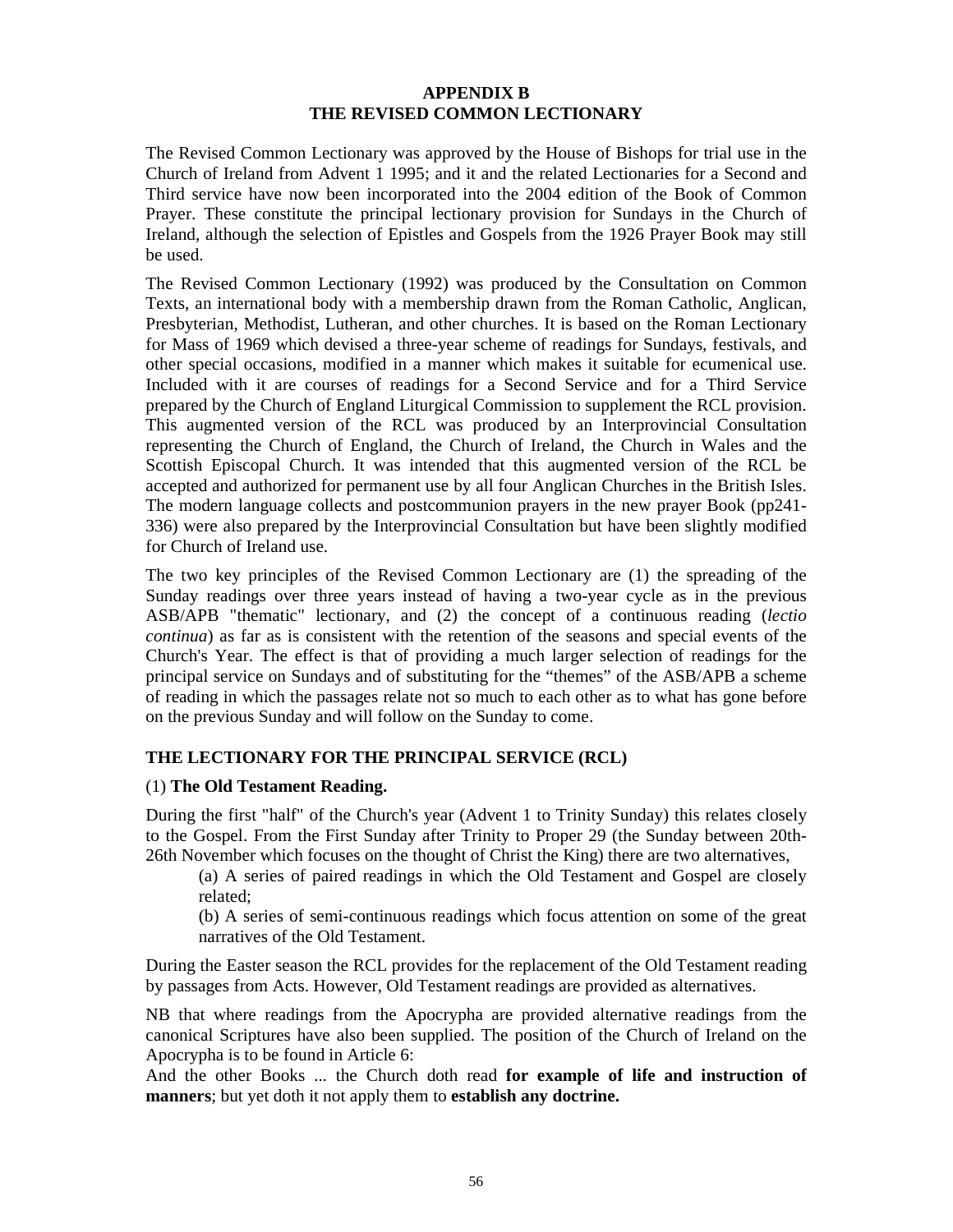#### (2) **The Psalm**

The psalm is intended as a response to the first reading and a meditation on it, and should therefore be included. It may be noticed that this represents a rather restrictive view of the role of psalmody in the liturgy. Paul Bradshaw in his essay "From Word to Action: The Changing Role of Psalmody in Early Christian" pp21-37 in *Like a Two-edged Sword - the Word of God in Liturgy and History*, ed. Martin Dudley, the Canterbury Press, Norwich 1995, identifies six usages namely Psalm as prophecy, Psalms as the summary of scripture, Psalm as hymns, Psalms as praise, Psalms as penance, and Psalms as intercession. If the lesson to which the psalm relates is not read then it might be appropriate to omit the psalm and to have a canticle instead (between the Epistle and Gospel).

#### (3) **The Epistle**

The Epistle is not directly related to the Old Testament reading or to the Gospel. It is, however, appropriate to the season or special occasion. During the Sundays of the year that are not tied directly to special seasons (i.e. those described as "Proper 11" etc.) readings are taken sequentially from particular letters.

#### (4) **The Gospel**

The three year cycle enables there to be concentration on a particular synoptic gospel each year in the biblical order, Matthew (2001-2), Mark (2002-3), Luke 2003-4) and so on. John is used during the major seasons, the so-called "festal" days of the year.

The Gospels for the Sundays of Lent relate to the Easter proclamation and are to be understood as having to do with the joy of Easter rather than Lenten penitence. This ties in with the ancient perception of every Sunday being a little Easter. In the 2004 edition of the Book of Common Prayer, Passiontide begins in the traditional way on the Fifth Sunday in Lent, but the Sixth Sunday, Palm Sunday, makes provision for both the Entry into Jerusalem and the Passion to be commemorated, pp 37, 264-5 (see also the arrangement in *Lent, Holy Week, Easter).* 

It will be noticed that the Revised Common Lectionary has been devised primarily as a **Eucharistic** lectionary. This creates certain problems for its use with the Office. The difficulty of fitting in three readings is overcome by putting the Old Testament reading after the Venite and before the Psalm at Morning Prayer, with the two New Testament readings after the Psalm and after the second canticle respectively. This has the advantage of preserving the principle of the Psalm being a response to or commentary upon the Old Testament reading. On the other hand this does seem a rather limited concept of the use of psalms. In the Office the psalms have traditionally been seen as being in a real sense of the essence of the Office and not as a mere response to something even more fundamental. The maintenance of this tradition my be seen in the contemporary Roman Office in which the pattern at Morning Prayer is Psalm-Canticle-Psalm (all to do with the praise which is of the essence of the Office) and at Evening Prayer Psalm-Psalm-Canticle (with more of an emphasis upon thanksgiving). In both cases the Gospel Canticle (Benedictus in the Morning, Magnificat in the Evening) comes later, after the Reading and Short Responsory, as the climax to the Office. Where pressures of time exist, it is probably better to omit one of the canticles rather than one of the readings. A possible pattern in such a case would be,

 First Canticle Old Testament Reading Psalm Second and Third Readings Canticle (from the section entitled Second Canticle or that entitled Third Canticle.).

It is sometimes possible to abbreviate lessons without losing the essential content; and suggestions for abbreviating the psalms were made at the back of the booklet entitled *Lectionaries for Trial Use in the Church of Ireland*, authorized by the House of Bishops,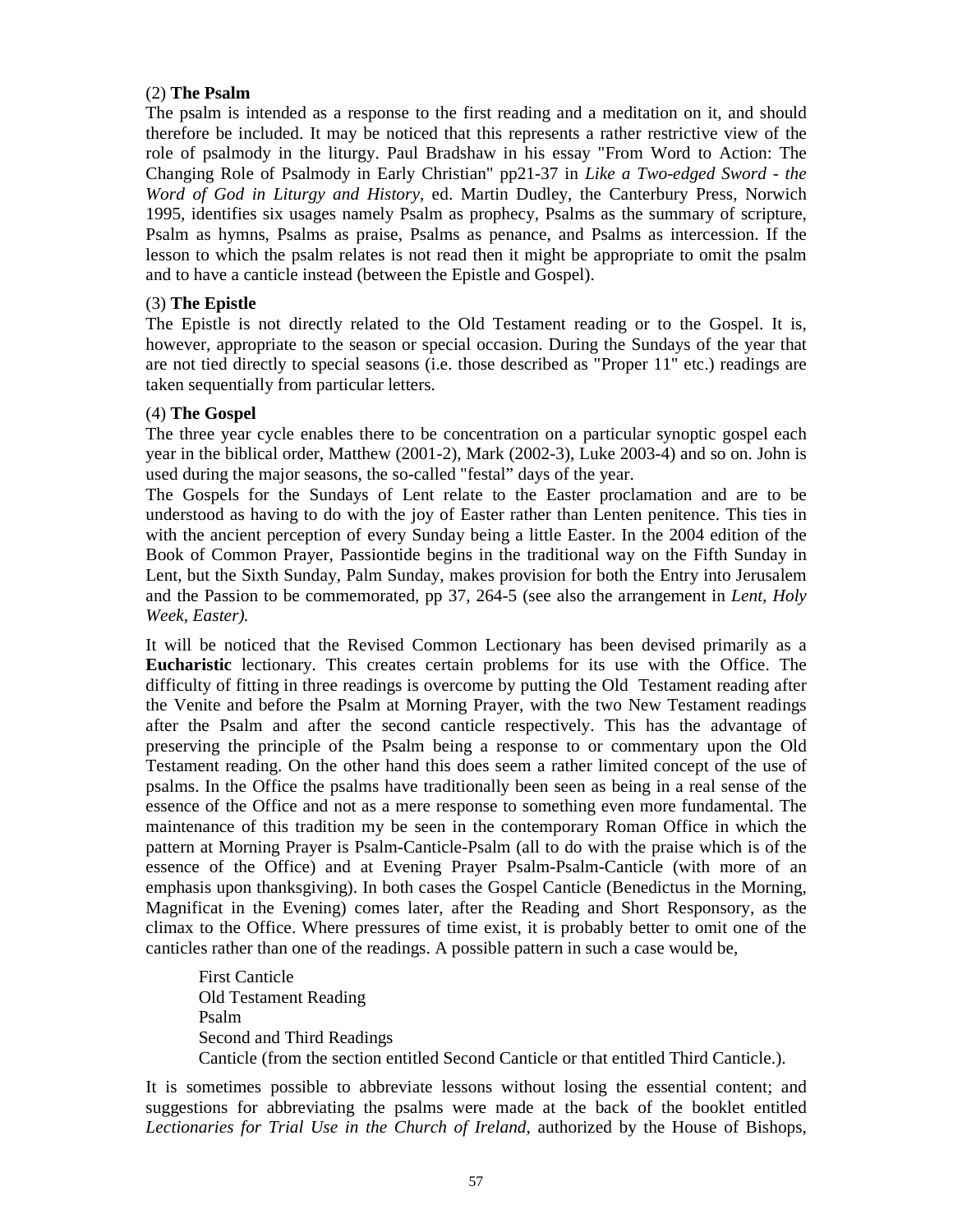1995.

## **LECTIONARIES FOR A SECOND SERVICE AND A THIRD SERVICE**

Additional provision is made for an Evening Service in the form of A **Lectionary for a Second Service**, which follows the principle of a three-year cycle but is the work of the Church of England Liturgical Commission. And, to accommodate churches which may have more than one morning service there is also **A Lectionary for a Third Service**. The readings for the Second Service are for the most part substantial. If the Second Service is Holy Communion (for example an early Communion or an Evening Communion) there must always be a reading of the Gospel.

## **COLLECTS AND POSTCOMMUNION PRAYERS**

Since the choice of collects in the Alternative Prayer Book with its "thematic" approach was no longer appropriate when the Revised Common Lectionary was introduced, a set of modern language "Collects and Postcommunion Prayers" prepared by an interprovincial consultation (drawn from the Church of England, the Church of Ireland, the Episcopal Church in Scotland, and the Church in Wales) and slightly modified, has been incorporated into the section "The Collects" of the Book of Common Prayer 2004, p.241 following, the traditional language collects having been carefully arranged to conform. The collects are not directly linked to the readings but are broadly suitable to the season or occasion. These were drawn from a wide variety of sources including the Book of Common Prayer of the Church of Ireland (1926, 1933), the APB, a number of Prayer Books in the Anglican Communion including those in use in America, Canada, South Africa, Australia, New Zealand, and Wales, *Celebrating Common Prayer*, and collections of liturgical material such as *The Promise of His Glory* and *Lent, Holy Week, Easter*.

In general, the practice of providing just one collect per service has been observed, although it may be noted that when the traditional services are used, the collect of the First Sunday in Advent is said after the collect of the day until Christmas Eve and there is a similar provision for the use every day in Lent of the Collect of Ash Wednesday. There seems no good reason why this should not also apply when the modern language services are being used, not only in Advent and Lent but when a saint's day falls on a Sunday. If the saint's day is the primary observance its collect should come first and may be followed by the collect of the day. If the Sunday readings are to be used the saint's day collect may come after that of the relevant Sunday. There is a long history of the use of more than one collect at a particular liturgical observance.

Some may regret that the readings for Bible Sunday have been moved to the last Sunday in October together with the relevant collect. However, a note on p.70 states that Bible Sunday may be observed on the last Sunday in October or other convenient Sunday and this would appear to allow it to be retained in its historic position on the Second Sunday in Advent.

Having an extended festive season from Christmas Day, 25th December, to the Presentation of Christ, 2nd February, is a new development. The Roman Catholic Church seems more realistic in beginning its Ordinary Time in the week after the Sunday following the Epiphany.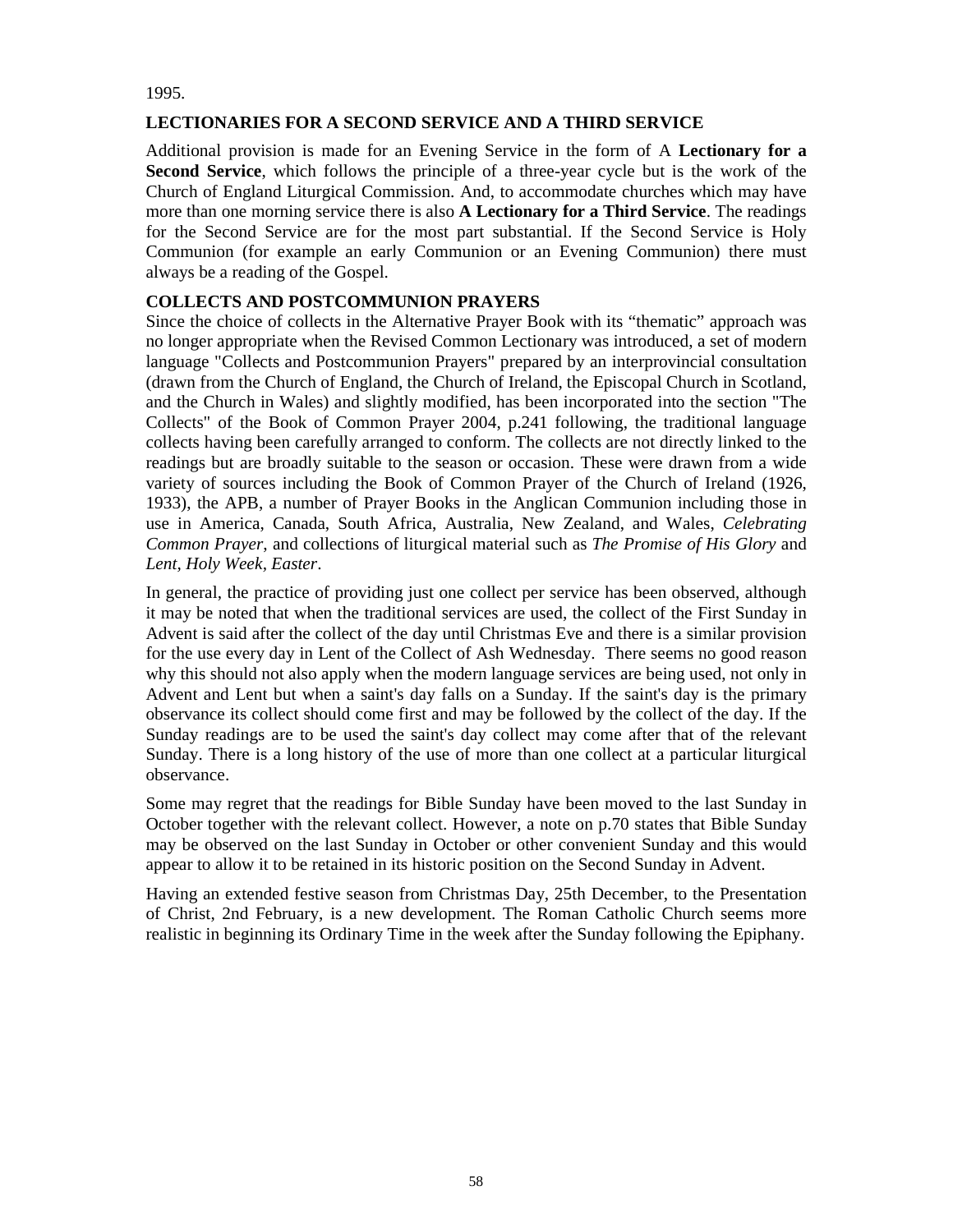#### **APPENDIX C CALENDAR**

The **Calendar**, sometimes known as the "The Christian Year" has to do with the observance of seasons and days. In the 2004 edition of the *Book of Common Prayer* the following principles are prescribed.

All Sundays celebrate the paschal mystery of the death and resurrection of Christ. Nevertheless they also reflect the character of the seasons in which they are set.

The Christian Year begins with the penitential season of **Advent**, consisting of the four Sundays and weekdays preceding Christmas Day. Liturgical colour: purple/violet.

Advent leads up to **Christmas Day** 25 December, the festival of Our Lord's birth, and a Principal Holy Day. This is followed by the Christmas Season, extending from Christmas Day for twelve days until the eve of the Epiphany. Liturgical colour - white or gold.

Christmas is followed by **The Epiphany** 6 January a Principal Holy Day, the festival of the manifestation of Christ. This is followed by the Epiphany season, extending from the Epiphany to the Presentation of Christ. Liturgical colour - white or gold.

Christmas and Epiphany are closely linked and may be considered a cycle of observances focused on the incarnation (the coming of Christ "in the flesh" and his manifestation to the world). But see the comment in the previous appendix.

The penitential season of **Lent** begins with **Ash Wednesday**, designated a Day of Special Observance, and extends to Easter Eve. Within Lent the last two weeks are commonly called **Passiontide**. Liturgical colour - purple/violet, which may be changed to red for Passiontide.

The final week of Lent is known as **Holy Week** consisting of **Palm Sunday**, the Monday, Tuesday, and Wednesday of Holy, Week, **Maundy Thursday** (a Principal Holy Day), which commemorates the institution of the Holy Communion by Our Lord and Saviour at the Last Supper, and **Good Friday**, the day of Our Lord's death (a Principal Holy Day), and the morning and afternoon of **Easter Eve** (A Day of Special Observance). Good Friday, Easter Eve and Easter Day belong together, and are sometimes called the **Triduum** (three days).

The greatest of all festivals is **Easter**, the festival of Our Lord's resurrection, which begins on **Easter Eve** (reckoned as beginning the Sunday) achieves its climax on **Easter Sunday** itself (A Principal Holy Day, the most important in the entire year) and continues for the great **Fifty Days** until the Day of Pentecost. Liturgical colour - white or gold.

Passiontide-Easter-Ascension-Pentecost may be regarded as a cycle of observances focusing upon the death and resurrection of Christ, his ascension, and the gift of the Holy Spirit. The Easter season is particularly appropriate for baptisms, which in the early Church took place on Easter Day, which was observed by a Vigil (on Easter Eve), Baptism (with Confirmation) and the Communion of the faithful (including the first Communion of the newly baptized).

**The Ascension Day** occurs within the great Fifty Days of Easter, and is a Principal Holy Day. Liturgical colour: white or gold.

**The Day of Pentecost** (sometimes called Whit Sunday). This is a Principal Holy Day which commemorates the outpouring of the Holy Spirit. Together with Christmas Day and Easter Day it is one of the three principal festivals of the Christian Church. Liturgical colour: Red.

**Trinity Sunday** This comes on the Sunday after the Day of Pentecost and celebrates God as He is in Himself - Three in One and One in Three - the mysterious and wonderful truth of the Holy Trinity. This is a Principal Holy Day. Liturgical colour: White or gold.

There is two other Principal Holy Days, the **Presentation of Christ** 2 February, which recalls the Lord's being brought to the Temple as an infant with the aged Simeon's **Nunc Dimittis**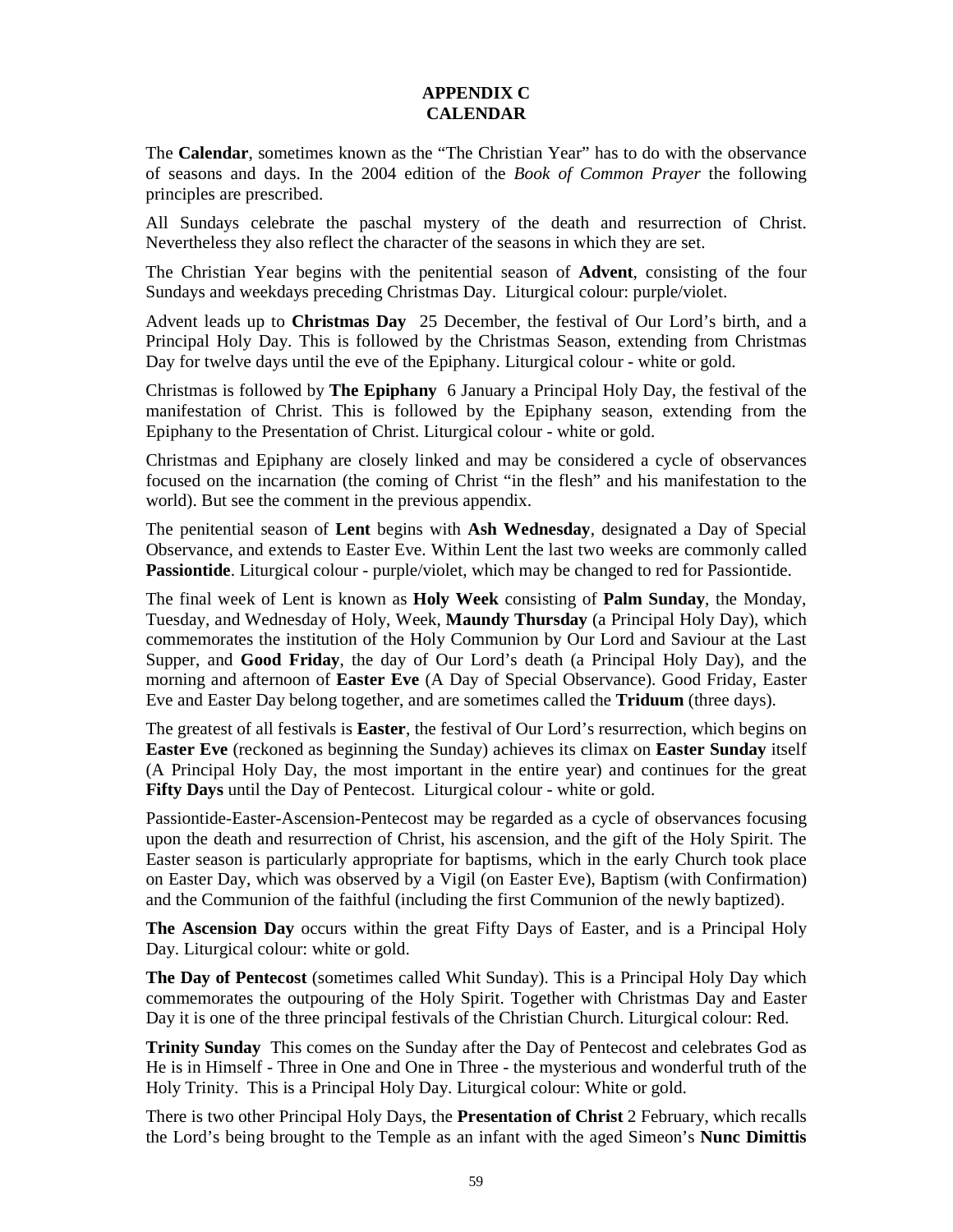"Lord, now lettest thou thy servant depart in peace" and **All Saints Day** 1 November, which may be observed on the Sunday between 30 October and 5 November and celebrates the communion and fellowship of all believers "in Christ".

There are two periods of **Ordinary Time -** these are not included in the seasons, the first from the day after the **Presentation of Christ** to Shrove Tuesday (the day before Ash Wednesday) and the second from the day after the **Day of Pentecost** to the Eve of Advent Sunday.

Certain Days are designated as **Days of Discipline and Self-Denial** - Ash Wednesday, the other weekdays of Lent, All Fridays in the year except Christmas Day, The Epiphany, the Fridays following Christmas Day and festivals outside the season of Lent.

In addition there are **Festivals** (most of which are also **Saint's Days**) which fall on certain days of the year, although if they clash with certain other observances there are rules for transfer to other suitable days. For example, **The Naming and Circumcision of Jesus**, 1 January, **The Conversion of Saint Paul** 25 January, **Saint Patrick** 17 March, **The Annunciation of our Lord** 25 March, **The Transfiguration of our Lord** 6 August, **Saint Michael and all Angels** 29 September, **Saint John the Evangelist**, 27 December. It is appropriate to have a celebration of Holy Communion on each of the thirty-two festivals. In this version of the calendar the **festivals** consist, apart from the days dedicated to Our Lord, of commemoration of biblical and national saints.

There is also provision for **Commemorations** of persons associated with dioceses of the Church in Ireland - some as church founders, some as reformers and re-builders, some who went as missionaries to carry the Gospel to other lands. A short booklet published by Canon Brian Mayne provides notes on these historical figures and appropriate collects and other prayers.

In general the provision for saints' days and commemorations is meagre in the Book of Common Prayer 2004 compared to that in other Anglican Churches in the British Isles as may be seen from the publication, *Exciting Holiness - Collects and Readings for the Festivals and Lesser Festivals of the Calendars of The Church of England, The Church of Ireland, the Scottish Episcopal Church, and The Church in Wales*, Canterbury Press, Norwich, second edition, 2003

There are also **Ember Days**, which are days of prayer for those ordained or preparing for ordination, and **Rogation Days**, which have to do with the blessing of the crops.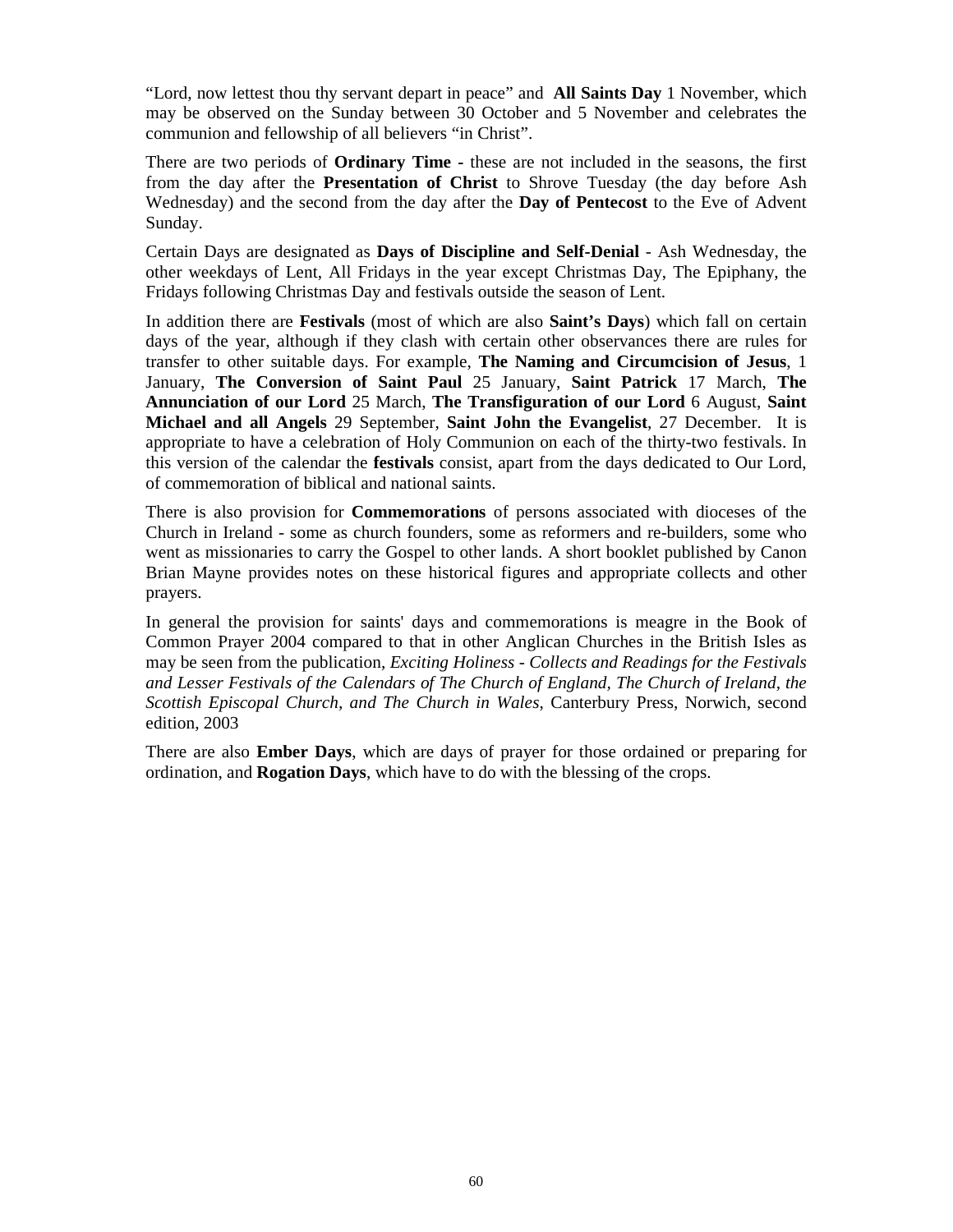#### **APPENDIX D**

## **MORNING AND EVENING PRAYER AND THE LITANY IN THE BOOK OF COMMON PRAYER 2004 A SUMMARY OF THE CHANGES IN BOTH THE TRADITIONAL AND MODERN LANGUAGE RITES.**

On 6th June 2004 the previous (1926) *Book of Common Prayer* was withdrawn together with the *Alternative Prayer Book* (1984) and *Alternative Occasional Services* (1993) and these were replaced by the 2004 edition of the Book of Common Prayer inclusive of both traditional and modern forms of service. The following is a summary of the main features.

#### (1) **Morning and Evening Prayer, traditional version.**

- The rubrics (directions) have been made more "user friendly"
- Some additional headings (for example, at the beginning "Sentences of Scripture") have been put in.
- The text has in general been left unaltered except for some generally agreed alterations. "Spirit" has been substituted for "Ghost", although it will still be permissible when using a traditional musical setting to use the words that it was written for. The Lord's Prayer reads "Our Father who..." instead of "Our Father which..."
- Allowance has been made for the use of three lessons, if desired, to conform with the provisions of the Revised Common Lectionary.
- It is permitted to preach the sermon either after the anthem or hymn that follows the third collect or after the remaining or occasional prayers.
- The number of prayers after the third collect has been reduced, and a prayer for the President and all in authority has been added. The General Thanksgiving has been inserted before A Prayer of St. Chrysostom.

#### (2) **Litany, traditional version.**

• This has been shortened by leaving out everything between the Lord's Prayer and A Prayer of St. Chrysostom.

#### (3) **Morning and Evening Prayer, modern version.**

- The service is now organized under five headings, The Gathering of God's People Proclaiming and Receiving the Word of God The Prayers of the People Going out as God's People
- The seasonal greetings are removed except for that of Easter, and the standard greeting is "The Lord be with you" etc. rather than Phil.1:2 "Grace to you..."
- The APB Preface has been slightly modified.
- The Confession has been made more inclusive by substituting "neighbour" for "fellow-men".
- To allow for three readings the first reading comes before the Psalm.
- The Te Deum comes after the second reading and the Benedictus after the third reading. This restores the traditional BCP order and gives the Benedictus a more prominent place as the climax of Morning Prayer.
- The Sermon is preached after the Benedictus and before the Apostles' Creed rather than coming before or after the occasional prayers.
- The second set of versicles and responses after the Lord's Prayer in the APB is omitted.
- There is provision for a hymn after the sentences of scripture and after the sermon as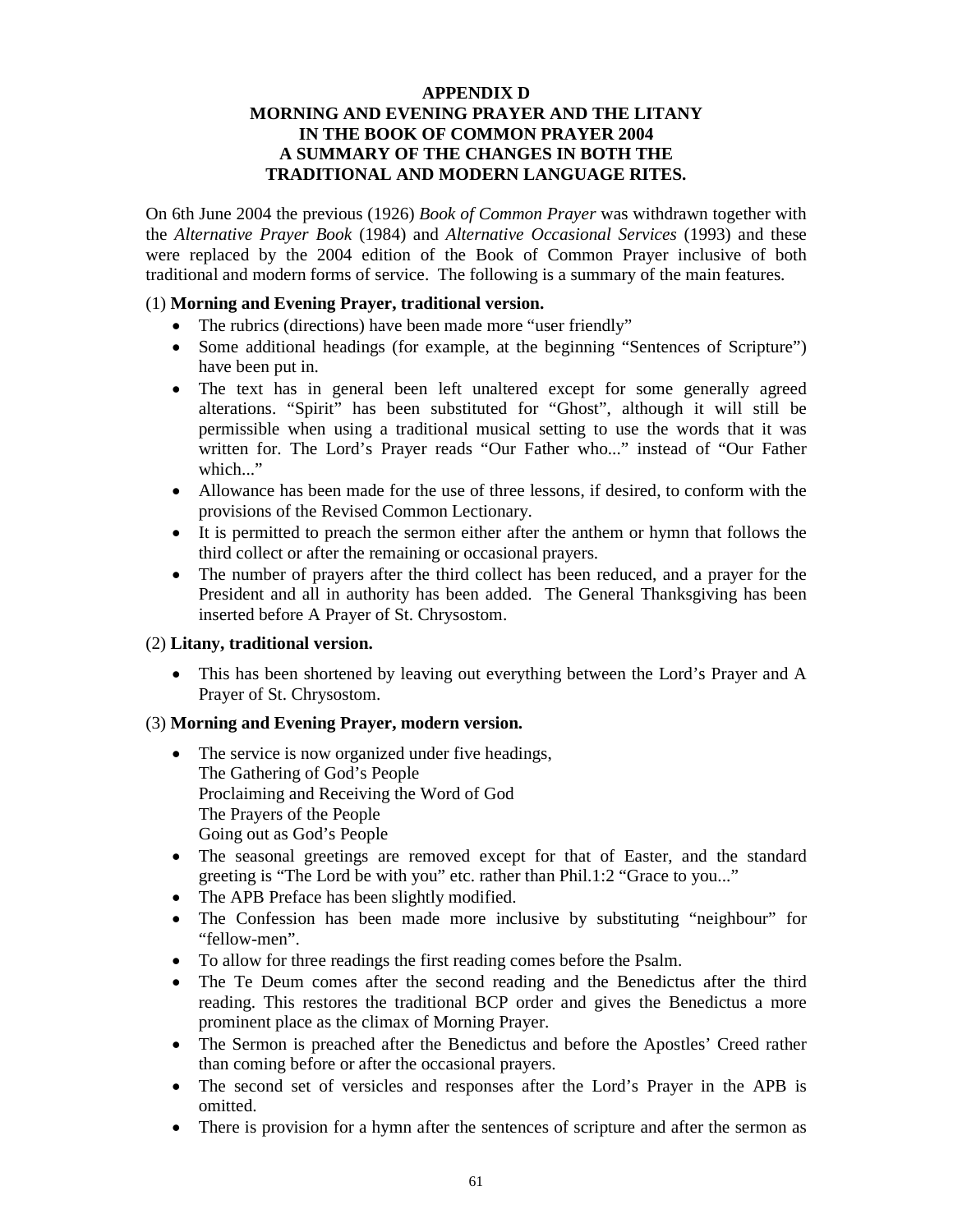well as following the collects, and also following the occasional prayers.

- There is mention of "a" rather than "the" Litany in place of the occasional prayers.
- The blessing concludes the service except when it is conducted by a reader of deacon.

## (4) **The Litany, modern version.**

- The use of the Litany is recommended not only on Sundays, Wednesdays, and Fridays but particularly in the seasons of Advent and Lent and on Rogations Days.
- The Litany may be used in Morning or Evening Prayer after the Apostles' Creed as The Prayers of God's People when it should conclude with the Collect of the Day and the Lord's Prayer.
- A petition for deliverance from "the evil of schism" has been added to the "false doctrine" etc. section.
- A petition to "Bless the European Union, and draw us closer to one another in justice and freedom" has been inserted between the sections dealing with "our country" and "those who administer the law".
- A petition has been inserted after that referring to the sick, and this reads, "Remember the poor who long to hear good news: give us the will to strengthen them through acts of generous love."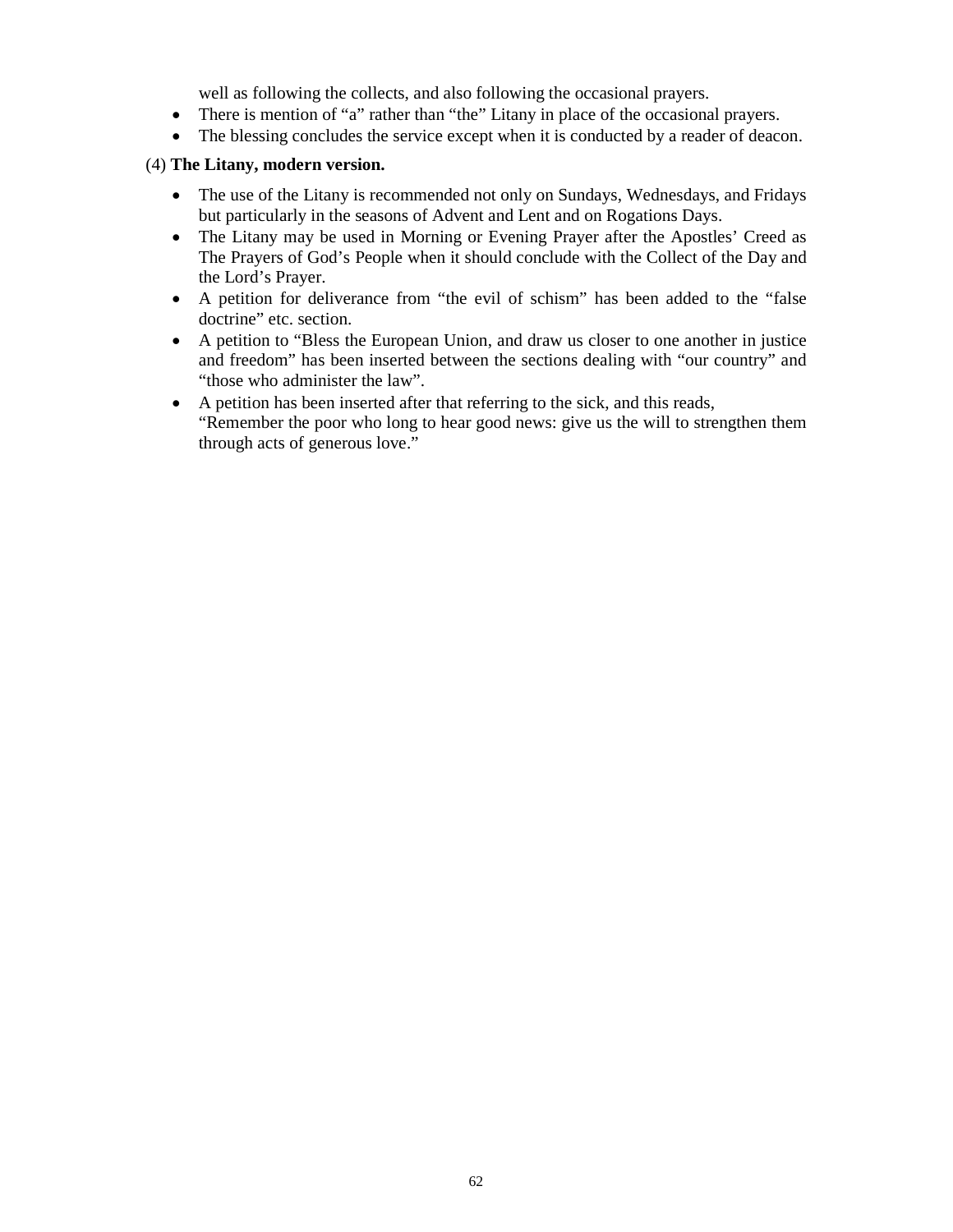#### **APPENDIX E Supplement to Litany One**

The traditional "supplement" to the Litany (following the Lord's Prayer and preceding "A Prayer of St. Chrysostom" and the "Grace") was as follows (BCP 1926, pp26-7)

*Priest.* O Lord, deal not with us after our sins; *Answer.* Neither reward us according to our iniquities.

Let us pray.

O God, merciful Father, that despiseth not the sighing of a contrite heart, nor the desire of such as be sorrowful; Mercifully assist our prayers that we make before thee in all our troubles and adversities, whensoever they oppress us; and graciously hear us, that those evils, which the craft and subtilty of the devil or man worketh against us, be brought to nought; and by the providence of thy goodness they may be dispersed; that we thy servants, being hurt by no persecutions, may evermore give thanks unto thee in thy holy Church; through Jesus Christ our Lord.

#### *O Lord, arise, help us, and deliver us for thy Name's sake.*

O God, we have heard with our ears, and our fathers have declared unto us, the noble works that thou didst in their days, and in the old time before them.

*O Lord, arise, help us, and deliver us for thine honour.* 

Glory be to the Father, and to the Son: and to the Holy Ghost; *Answer.* As it was in the beginning, is now, and ever shall be: world without end. Amen.

From our enemies defend us, O Christ. *Graciously look upon our afflictions.*  Pitifully behold the sorrows of our hearts. *Mercifully forgive the sins of thy people.*  Favourably with mercy hear our prayers. *O Son of David, have mercy upon us.*  Both now and ever vouchsafe to hear us, O Christ. *Graciously hear us, O Christ; graciously hear us, O Lord Christ.* 

*Priest.* O Lord, let thy mercy be shewed upon us; *Answer.* As we do put our trust in thee.

Let us pray.

We humbly beseech thee, O Father, mercifully to look upon our infirmities; and for the glory of thy Name turn from us all those evils that we most righteously have deserved; and grant, that in all our troubles we may put our whole trust and confidence in thy mercy, and evermore serve thee in holiness and pureness of living, to thy honour and glory; through our only Mediator and Advocate, Jesus Christ our Lord. *Amen.*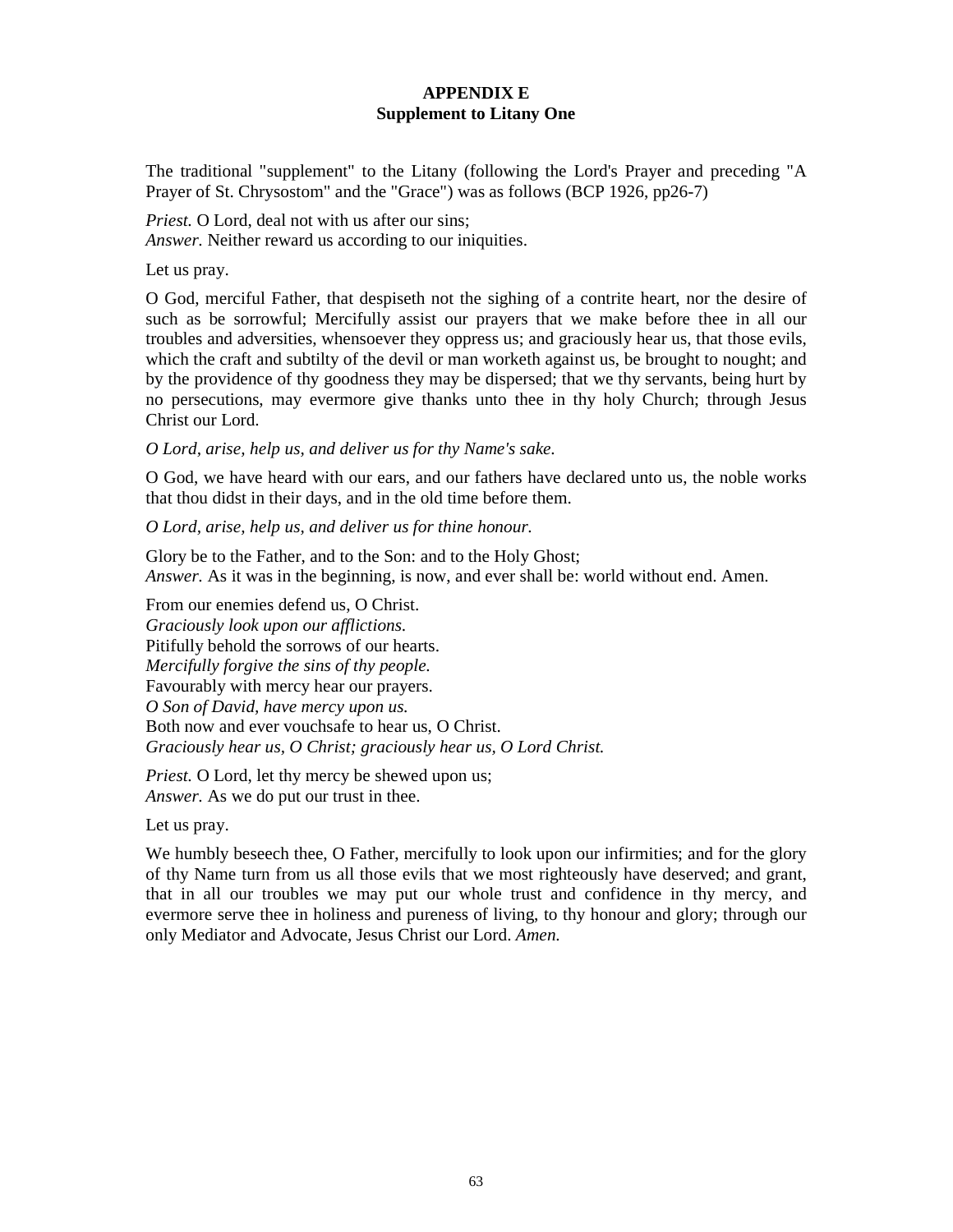## **APPENDIX F THE USE OF OCCASIONAL PRAYERS IN THE 2004 EDITION OF THE BOOK OF COMMON PRAYER**

The term "occasional prayers" refers, in the first instance, to the prayers, suitable to the occasion, selected at the discretion of the clergyperson or reader leading them, that come after the third collect at Morning and Evening Prayer (Mattins and Evensong). Prior to the revision of Canon Law in 1974, prayers at this point were only those actually provided within the orders of service or included among the prayers and thanksgivings specifically supplied for the purpose within the book. It was stated in Canon 5 "It shall be unlawful to use in any public office of the Church any psalm, hymn, or prayer other than those prescribed in the office itself, or ordered or permitted by the ordinary or other lawful authority of the Church ... But there may be used at the discretion of the minister, subject to the control of the ordinary ... a prayer ... at the beginning or end of a sermon; or an occasional prayer at any other part of the service directed by the ordinary." It will be seen that this was quite remarkably restrictive, inhibiting the clergyperson or reader from using even suitable prayers from elsewhere within the book. The "Prayers and Thanksgivings" on pages 27 - 35 in the 1926 Prayer Book, were to be used "as occasion may serve, in Morning or Evening Prayer, or in the Litany, before the Prayer of St. Chrysostom; and in the Communion Office after the Collect of the Day".

The appearance of an official *Book of Occasional Prayers* in the 1960s giving a very wide selection of prayers was a significant step forward. However, this appeared just before the question of the language of liturgy was seriously engaged with, and became less relevant once modern prayers in the "you" and "your" mode began to become available. The book is unfortunately long out of print but I am hoping to reproduce it in due course in PDF.

In 1974, as part of the revision of Canon Law, the Select Committee of the Canons proposed a new canon, designed to address the issue and to take account of the fact that many clergy were already using some of the selections of prayers that were becoming available in the Church. This was passed by Synod as Canon 6, and is still in force. It reads,

#### **The use of prayers and hymns not included in the Book of Common Prayer**

It shall be lawful to use in the course of or before or after any public office of the Church (a) any form of prayer included in any book of prayers prescribed or authorized, (b) any form of hymn in any prescribed or authorised book, (c) any prayer or hymn authorised by the bishop or ordinary,

(d) any prayer or hymn not containing substantial variations from the practice of, nor contrary to the doctrine of, the Church, as the officiating member of the clergy may consider to be required by current circumstances; but the provisions of Canon 5(3) and (4) shall apply to all such prayers and hymns.

Canons three and four read,

(3) All variations in forms of service and all forms of service used or made under the provisions of this canon shall be reverent and seemly and shall be neither contrary to nor indicative of any departure from the doctrine of the Church.

(4) If any question is raised concerning any such variation, or as to whether it is "of substantial importance", the same shall be referred to the bishop, who may give such pastoral guidance. advice or directions as is thought fit, but without prejudice to the right of any person to initiate proceedings in any ecclesiastical tribunal.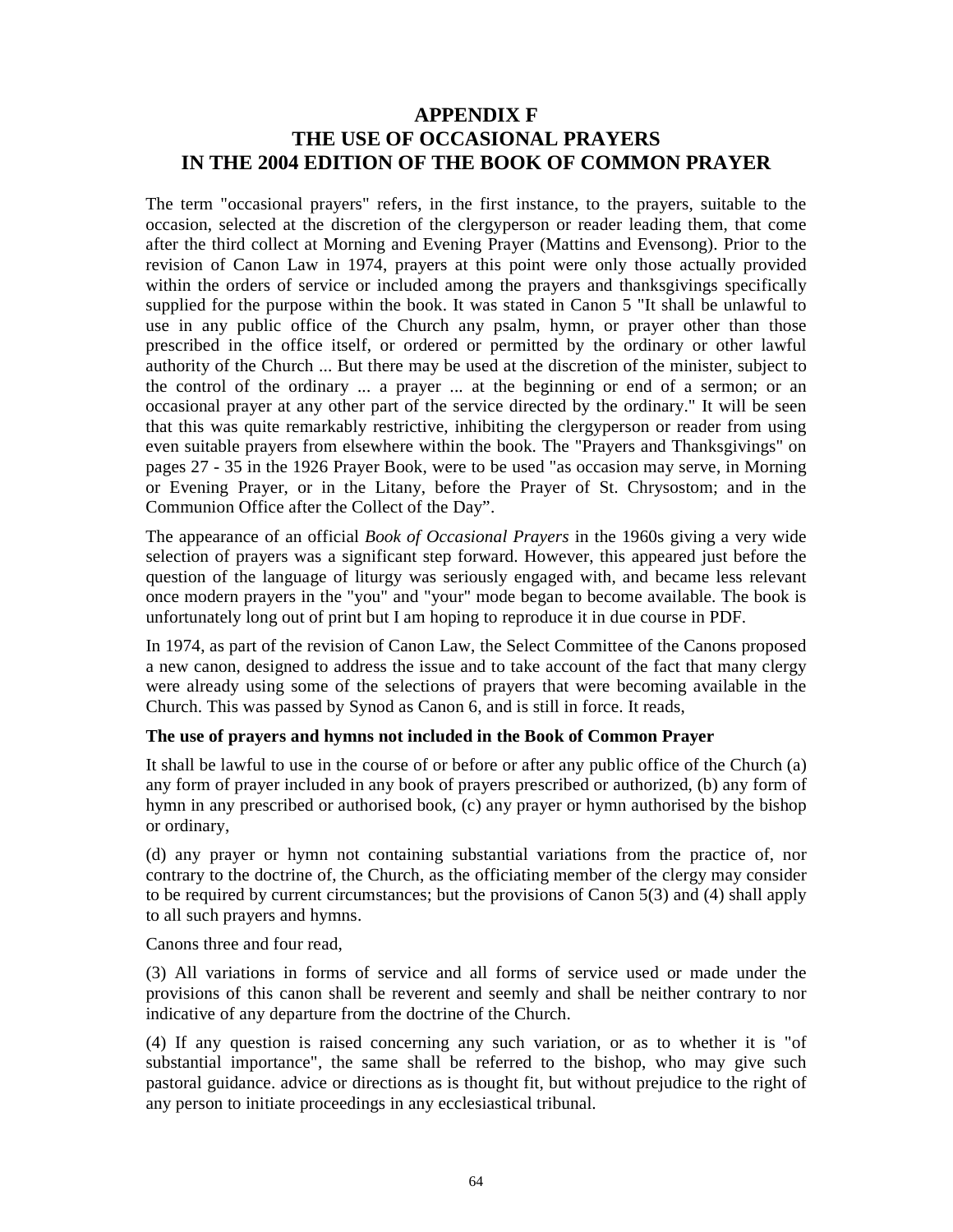Commenting on the proposed Canon 5, the Select Committee said,

Formerly Canon 5; a restatement, in positive terms, of the former canon, but sanctioning the use of prayers and hymns other than those in authorized books. Rightly or wrongly, various books of occasional prayers are to be found in use in many churches, and the clergy have in certain circumstances, felt themselves obliged to modify "authorised prayers" or to improvise, and have desired to try out new hymns.

The canon indicates that the Church takes very seriously the question of what prayers (and hymns) are used, and is concerned that these conform to Church of Ireland practice and to the teaching of the Church. These are a reminder that due care and attention are given to the selection or readings, which are under the authority of the rectory of the parish. However, it will be seen that the range of choice is now very wide indeed, and may be held to include suitable prayers found elsewhere in the Book of Common Prayer than in the particular orders being used, and also prayers which are either chosen from published collections or even those composed by the person leading the prayers. It may be noted, under the terms of this legislation, prayers in the 1926 Book of Common Prayer which are not included in the 2004 edition, may lawfully continue to be used, independently of whether the particular orders in which they occur have been or have not been superceded by the provisions of the new Prayer Book.

Examples of suitable prayers from the 1926 Book, not contained in the 2004 edition, are those for the consecration of a church, some of which, referring to future activities within the church are suitable for use in the New Year (BCP 1926, pp313-4); and those in the First Alternative Form of Evening Prayer (pp326-7, 328-9, 329-30).

In Morning and Evening Prayer One the occasional prayers come under the generic heading "Prayers" (BCP p.97), and there is a rubric "The prayers always conclude with A Prayer of Saint Chrysostom and the Grace". It may be noted that only the latter are obligatory, the rubric in the 1926 book, "Then these Prayers following shall be said, except when the Litany is read" not appearing in the 2004 edition. "A Prayer for the chief Governors in Ireland (BCP 1926, p.10) N.I., no longer appears, as the office of chief Governor has been abolished, nor does A Prayer for the Queen and Commonwealth", N.I., nor "A Prayer for the Parliaments in Ireland", R.I., (pp10.11) but a prayer for the Houses of the Oireachtas has been inserted (BCP 2004, p.98). A Prayer for the Clergy and People, and that for all sorts and conditions of men, are both included; and the General Thanksgiving, which appeared in the 1926 hook as the first of the Thanksgivings, has been moved here within the order of service. Although it is in this way made more accessible, the mistaken impression may be given that the General Thanksgivings (one of the great prayers of the Prayer Book) is only to be when Morning or Evening Prayer One is used. This is a prayer which should be known by heart to all members of the Church. In Morning and Evening Prayer One the sermon may come before or after the Occasional Prayers.

In Morning and Evening Prayer Two the Occasional Prayers are treated as a continuation of The Prayers of the People. A hymn or anthem may be sung after the third collect, and then, "Prayers and thanksgivings, or a litany, may be said." These are followed by the section Going Out as God's People when a variety of conclusions may be used as on p.116, or there may be an appropriate blessing.

Given the degree of liberty permitted by Canon Six, there was a discussion on the Liturgical Advisory Committee as to whether it was necessary to have a special section of Prayers and Thanksgivings. However, given that Readers and even members of the clergy may occasionally have to conduct services, or at least take part in them without time to prepare, and also that this book is intend as a resource book for lay members of the church in their own personal devotions, it was felt appropriate to have the prayers on pp 145-53 as a selection from the 1926 Book of Common Prayer and the Alternative Prayer Book (1984).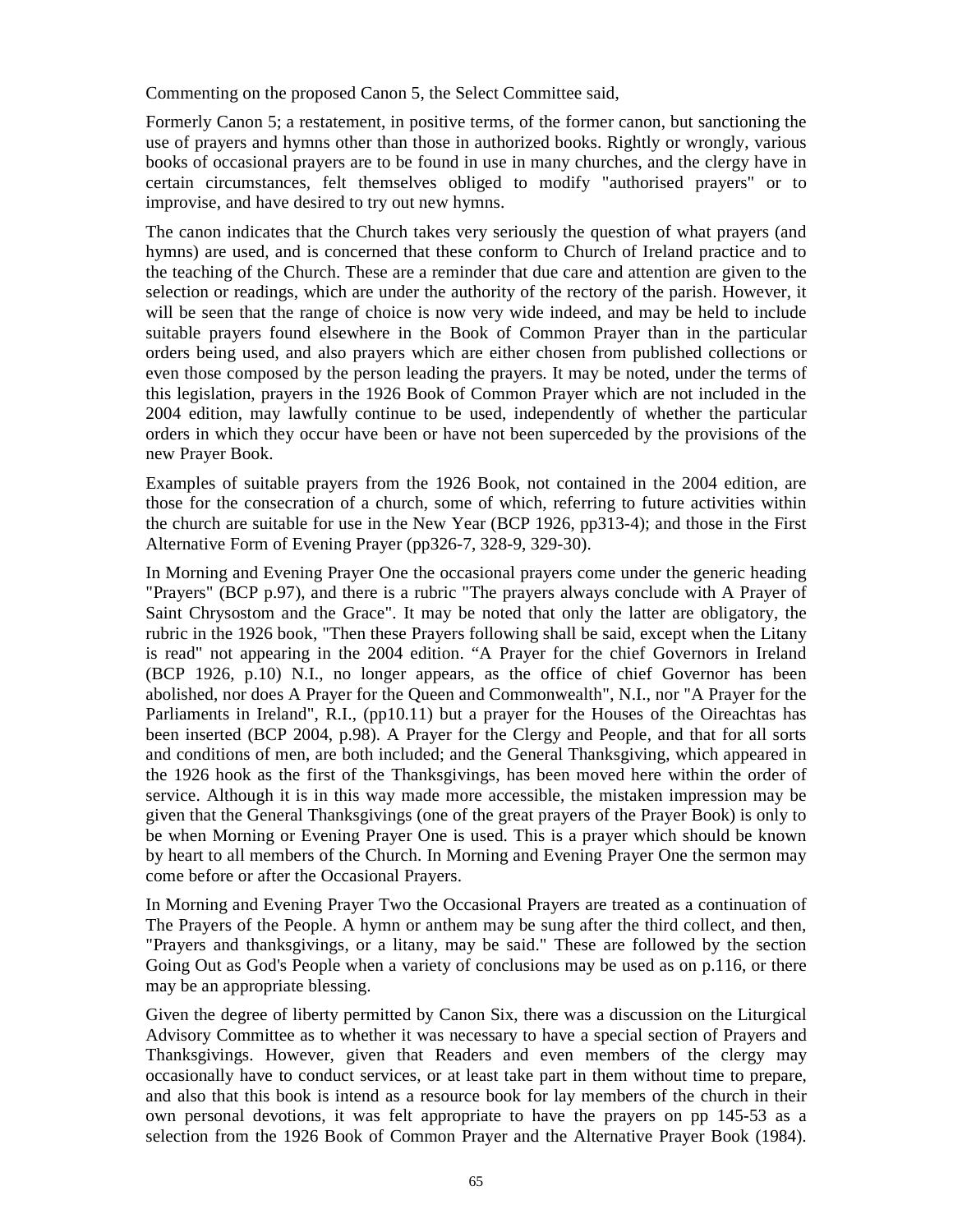These cover the topics of the World, Pastoral prayers, Seasonal prayers, the Church's Ministry, the Church, General and Concluding Prayers, and Thanksgivings. These prayers may be used with Morning and Evening Prayer One, and also Morning and Evening Prayer Two, and it is not necessary to use only prayers in traditional style with One and those in modern style with Two. If necessary "Thee's" and "Thou's" can be changed into "You's" and "Your's" and vice versa, although the Thanksgiving for the Church (p.153) appears in both formats.

A wide range of hooks of occasional prayers in both traditional and modern form are available, and every clergyperson or Reader should built up a library of these, the contents of which should be used selectively. The collections of prayers edited and published by Frank Colquhoun have been found particularly helpful.

Forms of intercession, found elsewhere in the BCP 2004 may appropriately be used at Morning and Evening Prayer. The weekday intercessions and thanksgivings on pp 139-44 are suitable when it is desired to have prayers derived from the themes of these Monday to Saturday prayers: Creation in Christ: Creation and Providence; the Incarnate Life of Christ: Revelation and Human Knowledge; the Cross of Christ: Reconciliation and Human Relationships; The Resurrection of Christ: the Household of Faith, the Church; The Priestly Ministry of Christ: All that meets Human Need; Consummation in Christ: The Fulfilment of the Divine Purpose. The form of prayer in A Late Evening Office, is not tied to the evening, and this and other Litany forms, including The Litany One and The Litany Two are well suited to use with Morning and Evening Prayer One and Morning and Evening Prayer Two.

Various forms of prayers of intercession and thanksgiving are also used in A Service of the Word. Under the heading of "The Prayers" within the section called The Response it is suggested that there be Intercessions and Thanksgiving, Penitence (if not used earlier in the order of service), a general collect, and the Lord's Prayer. Much useful material may be found in the Church of England publication New Patterns for Worship Church House Publishing, 2002. A lot of resource material has become available in another C of E publication, *Common Worship: Times and Seasons*, (Church House Publishing, 2006) and is recommended for use in the Church of Ireland by the House of Bishops. It gathers together material contained currently in several books. Suitable prayers are also to be found in the office book, *Common Worship: Daily Prayer* (Church House Publishing, 2005. Specifically for the Service of the Word, the publication *The Word for all Seasons* by David Graham, (Canterbury Press, 2002) provides Orders of Service for every Sunday of the year and major festivals (using the Revised Common Lectionary) including useful forms of intercessions. A disk supplied with the book makes it easy to reproduce each particular service on a single sheet and to adapt the contents for the use of particular congregations. In addition, there is much useful material in *Celebrating the Word – Complete Services of The Word for use with Common Worship and the Church of Ireland Book of Common Prayer*, compiled and edited by Brian Mayne, Canterbury Press, Norwich, 2004.

In **Holy Communion One** there is little place for variety, the form of the Prayer for the Church Militant being prescribed, although biddings may suitably be prefixed to this form, and there is also a choice of post-communion prayers on pp194-6.

In **Holy Communion Two** the Prayers of the People are in the form of general guidelines, allowing resource material from a variety of sources to be brought in and used. It is stated that the Intercessions will normally include prayer for: the universal Church of God, the nations of the world, the local community, those in need, and remembrance of, and thanksgiving for the faithful departed. When appropriate, the prayers may be more focused on one or two themes. Prayers may be read by a deacon or lay person, or may be in silence with biddings, or may be in the form of open prayer, where members of the congregation contribution. Suitable versicles and responses are provided.